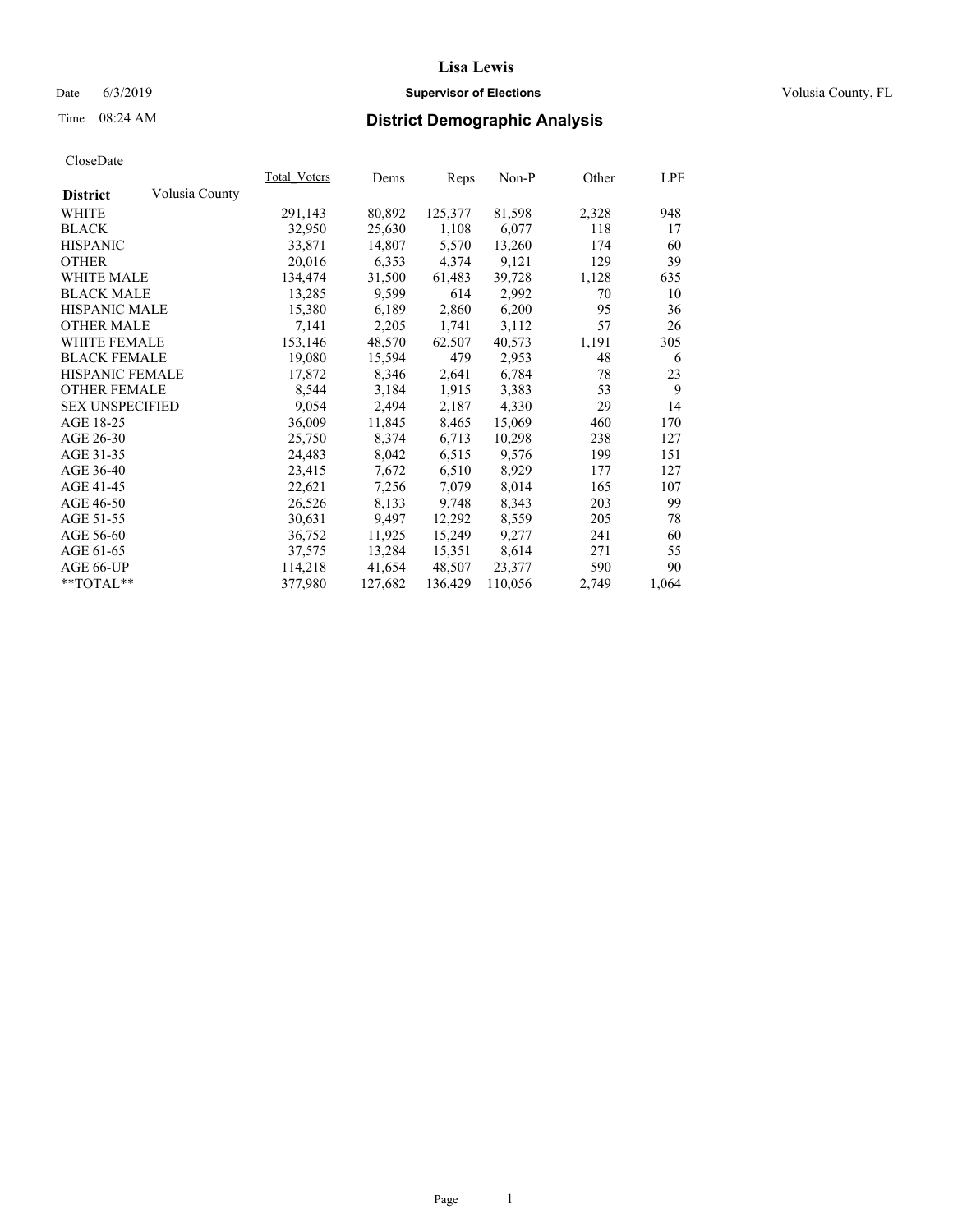## Date 6/3/2019 **Supervisor of Elections Supervisor of Elections** Volusia County, FL

| CloseDate |
|-----------|
|-----------|

|                                              | Total Voters | Dems   | Reps   | Non-P  | Other | LPF            |
|----------------------------------------------|--------------|--------|--------|--------|-------|----------------|
| County Council District 1<br><b>District</b> |              |        |        |        |       |                |
| WHITE                                        | 58,685       | 15,963 | 26,737 | 15,365 | 398   | 222            |
| <b>BLACK</b>                                 | 5,603        | 4,422  | 170    | 988    | 20    | 3              |
| <b>HISPANIC</b>                              | 7,129        | 2,995  | 1,207  | 2,867  | 45    | 15             |
| <b>OTHER</b>                                 | 3,943        | 1,234  | 902    | 1,774  | 23    | 10             |
| <b>WHITE MALE</b>                            | 26,703       | 6,038  | 12,899 | 7,428  | 188   | 150            |
| <b>BLACK MALE</b>                            | 2,254        | 1,673  | 85     | 482    | 12    | 2              |
| <b>HISPANIC MALE</b>                         | 3,045        | 1,176  | 608    | 1,230  | 20    | 11             |
| <b>OTHER MALE</b>                            | 1,408        | 449    | 351    | 592    | 9     | 7              |
| WHITE FEMALE                                 | 31,321       | 9,777  | 13,560 | 7,706  | 209   | 69             |
| <b>BLACK FEMALE</b>                          | 3,265        | 2,690  | 82     | 484    | 8     | 1              |
| <b>HISPANIC FEMALE</b>                       | 3,940        | 1,755  | 588    | 1,569  | 24    | 4              |
| <b>OTHER FEMALE</b>                          | 1,658        | 594    | 371    | 680    | 11    | $\overline{2}$ |
| <b>SEX UNSPECIFIED</b>                       | 1,765        | 462    | 471    | 823    | 5     | 4              |
| AGE 18-25                                    | 7,279        | 2,197  | 1,917  | 3,049  | 72    | 44             |
| AGE 26-30                                    | 5,088        | 1,573  | 1,432  | 2,016  | 41    | 26             |
| AGE 31-35                                    | 4,836        | 1,440  | 1,447  | 1,882  | 31    | 36             |
| AGE 36-40                                    | 4,899        | 1,530  | 1,517  | 1,784  | 34    | 34             |
| AGE 41-45                                    | 4,584        | 1,397  | 1,567  | 1,565  | 36    | 19             |
| AGE 46-50                                    | 5,285        | 1,586  | 2,040  | 1,596  | 39    | 24             |
| AGE 51-55                                    | 6,031        | 1,770  | 2,641  | 1,571  | 30    | 19             |
| AGE 56-60                                    | 6,918        | 2,203  | 3,056  | 1,599  | 44    | 16             |
| AGE 61-65                                    | 7,057        | 2,410  | 3,061  | 1,535  | 45    | 6              |
| AGE 66-UP                                    | 23,383       | 8,508  | 10,338 | 4,397  | 114   | 26             |
| $*$ $TOTAL**$                                | 75,360       | 24,614 | 29,016 | 20,994 | 486   | 250            |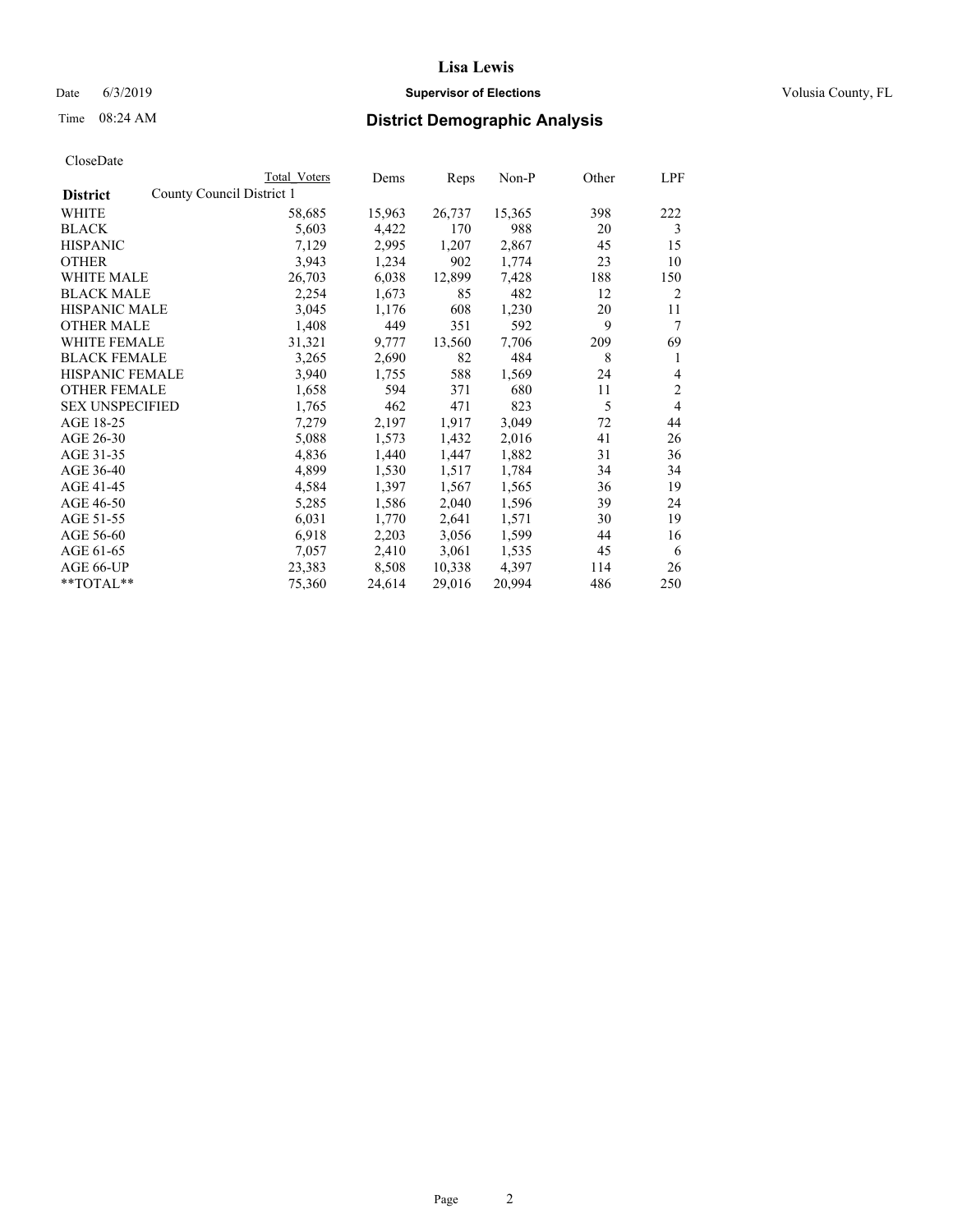## Date 6/3/2019 **Supervisor of Elections Supervisor of Elections** Volusia County, FL

| CloseDate |
|-----------|
|-----------|

|                                              | Total Voters | Dems   | Reps   | Non-P  | Other | LPF            |
|----------------------------------------------|--------------|--------|--------|--------|-------|----------------|
| County Council District 2<br><b>District</b> |              |        |        |        |       |                |
| WHITE                                        | 55,703       | 16,271 | 22,645 | 16,069 | 537   | 181            |
| <b>BLACK</b>                                 | 11,418       | 9,076  | 310    | 1,992  | 37    | 3              |
| <b>HISPANIC</b>                              | 2,866        | 1,200  | 563    | 1,073  | 24    | 6              |
| <b>OTHER</b>                                 | 4,329        | 1,477  | 853    | 1,957  | 34    | 8              |
| WHITE MALE                                   | 25,956       | 6,427  | 11,224 | 7,907  | 278   | 120            |
| <b>BLACK MALE</b>                            | 4,354        | 3,243  | 163    | 929    | 19    | $\mathbf{0}$   |
| <b>HISPANIC MALE</b>                         | 1,318        | 488    | 301    | 512    | 15    | 2              |
| <b>OTHER MALE</b>                            | 1,526        | 503    | 357    | 649    | 13    | $\overline{4}$ |
| <b>WHITE FEMALE</b>                          | 29,068       | 9,668  | 11,174 | 7,910  | 257   | 59             |
| <b>BLACK FEMALE</b>                          | 6,809        | 5,642  | 143    | 1,004  | 18    | 2              |
| <b>HISPANIC FEMALE</b>                       | 1,485        | 684    | 258    | 530    | 9     | 4              |
| <b>OTHER FEMALE</b>                          | 1,865        | 721    | 375    | 750    | 16    | 3              |
| <b>SEX UNSPECIFIED</b>                       | 1,935        | 648    | 376    | 900    | 7     | 4              |
| AGE 18-25                                    | 8,114        | 3,547  | 1,390  | 3,026  | 124   | 27             |
| AGE 26-30                                    | 5,361        | 2,022  | 1,227  | 2,027  | 59    | 26             |
| AGE 31-35                                    | 4,639        | 1,785  | 1,078  | 1,704  | 40    | 32             |
| AGE 36-40                                    | 4,222        | 1,621  | 1,026  | 1,520  | 38    | 17             |
| AGE 41-45                                    | 3,761        | 1,387  | 1,037  | 1,276  | 36    | 25             |
| AGE 46-50                                    | 4,520        | 1,603  | 1,480  | 1,387  | 34    | 16             |
| AGE 51-55                                    | 5,556        | 1,955  | 1,942  | 1,593  | 51    | 15             |
| AGE 56-60                                    | 7,103        | 2,524  | 2,745  | 1,772  | 52    | 10             |
| AGE 61-65                                    | 7,415        | 2,807  | 2,845  | 1,700  | 55    | 8              |
| AGE 66-UP                                    | 23,625       | 8,773  | 9,601  | 5,086  | 143   | 22             |
| $*$ $TOTAL**$                                | 74,316       | 28,024 | 24,371 | 21,091 | 632   | 198            |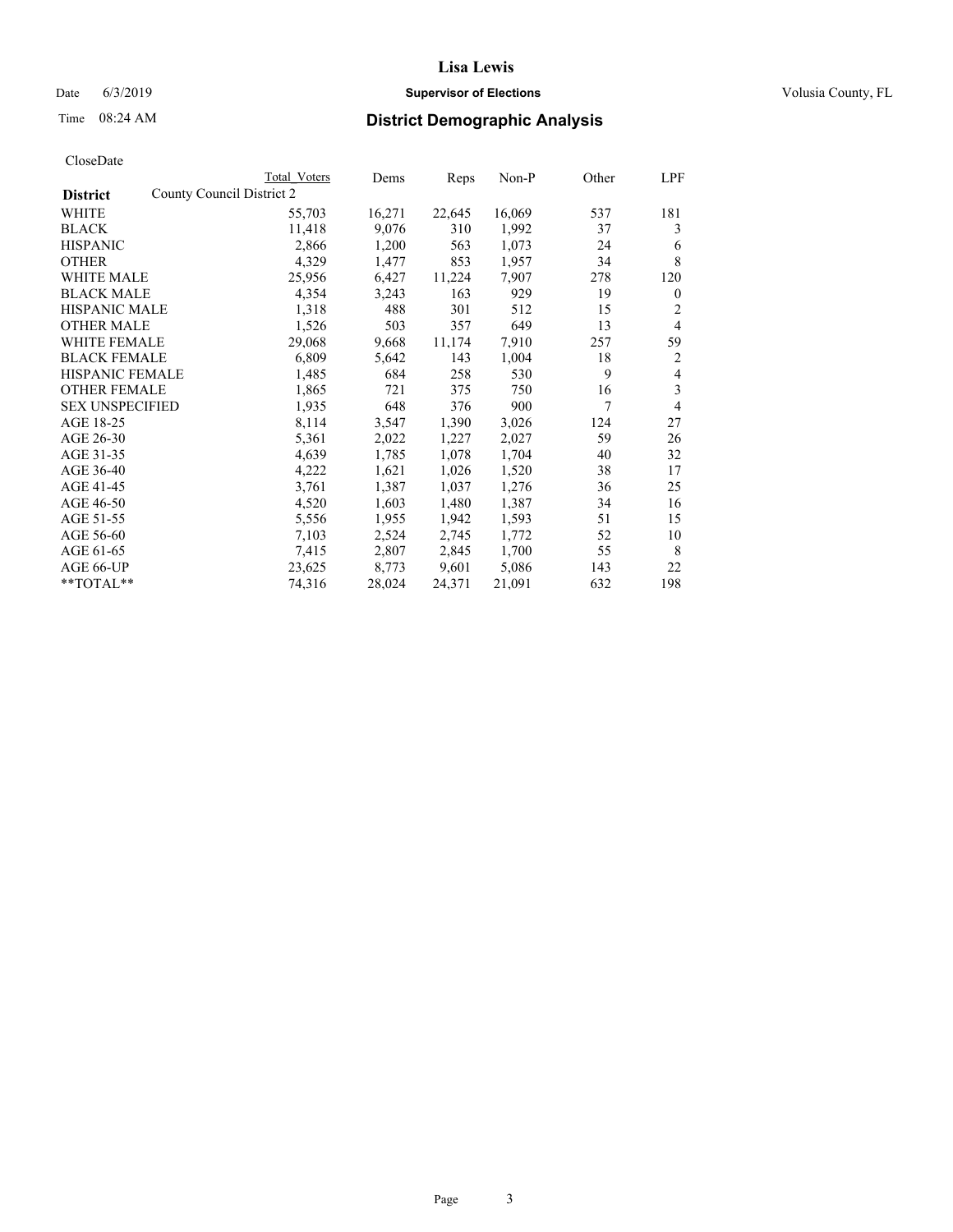#### Date 6/3/2019 **Supervisor of Elections Supervisor of Elections** Volusia County, FL

| CloseDate |
|-----------|
|-----------|

|                                              | Total Voters | Dems   | Reps   | Non-P  | Other          | LPF      |
|----------------------------------------------|--------------|--------|--------|--------|----------------|----------|
| County Council District 3<br><b>District</b> |              |        |        |        |                |          |
| WHITE                                        | 72,897       | 19,842 | 32,004 | 20,227 | 620            | 204      |
| <b>BLACK</b>                                 | 2,108        | 1,637  | 93     | 366    | 9              | 3        |
| <b>HISPANIC</b>                              | 1,911        | 680    | 494    | 719    | 16             | 2        |
| <b>OTHER</b>                                 | 3,140        | 903    | 811    | 1,395  | 23             | 8        |
| WHITE MALE                                   | 33,864       | 7,812  | 15,798 | 9,837  | 288            | 129      |
| <b>BLACK MALE</b>                            | 937          | 669    | 48     | 210    | 7              | 3        |
| <b>HISPANIC MALE</b>                         | 852          | 276    | 239    | 330    | 6              | 1        |
| <b>OTHER MALE</b>                            | 1,154        | 311    | 334    | 489    | 14             | 6        |
| <b>WHITE FEMALE</b>                          | 38,217       | 11,836 | 15,869 | 10,108 | 330            | 74       |
| <b>BLACK FEMALE</b>                          | 1,140        | 941    | 44     | 153    | $\overline{c}$ | $\theta$ |
| <b>HISPANIC FEMALE</b>                       | 1,020        | 389    | 244    | 376    | 10             | 1        |
| <b>OTHER FEMALE</b>                          | 1,330        | 470    | 363    | 487    | 8              | 2        |
| <b>SEX UNSPECIFIED</b>                       | 1,541        | 358    | 463    | 716    | 3              | 1        |
| AGE 18-25                                    | 6,047        | 1,518  | 1,880  | 2,498  | 120            | 31       |
| AGE 26-30                                    | 4,301        | 1,127  | 1,352  | 1,748  | 47             | 27       |
| AGE 31-35                                    | 4,372        | 1,219  | 1,329  | 1,751  | 46             | 27       |
| AGE 36-40                                    | 4,394        | 1,164  | 1,463  | 1,708  | 36             | 23       |
| AGE 41-45                                    | 4,499        | 1,108  | 1,704  | 1,624  | 40             | 23       |
| AGE 46-50                                    | 5,602        | 1,401  | 2,369  | 1,766  | 46             | 20       |
| AGE 51-55                                    | 6,434        | 1,611  | 2,962  | 1,786  | 57             | 18       |
| AGE 56-60                                    | 8,284        | 2,265  | 3,840  | 2,103  | 60             | 16       |
| AGE 61-65                                    | 8,767        | 2,760  | 3,896  | 2,028  | 69             | 14       |
| AGE 66-UP                                    | 27,356       | 8,889  | 12,607 | 5,695  | 147            | 18       |
| $*$ TOTAL $*$                                | 80,056       | 23,062 | 33,402 | 22,707 | 668            | 217      |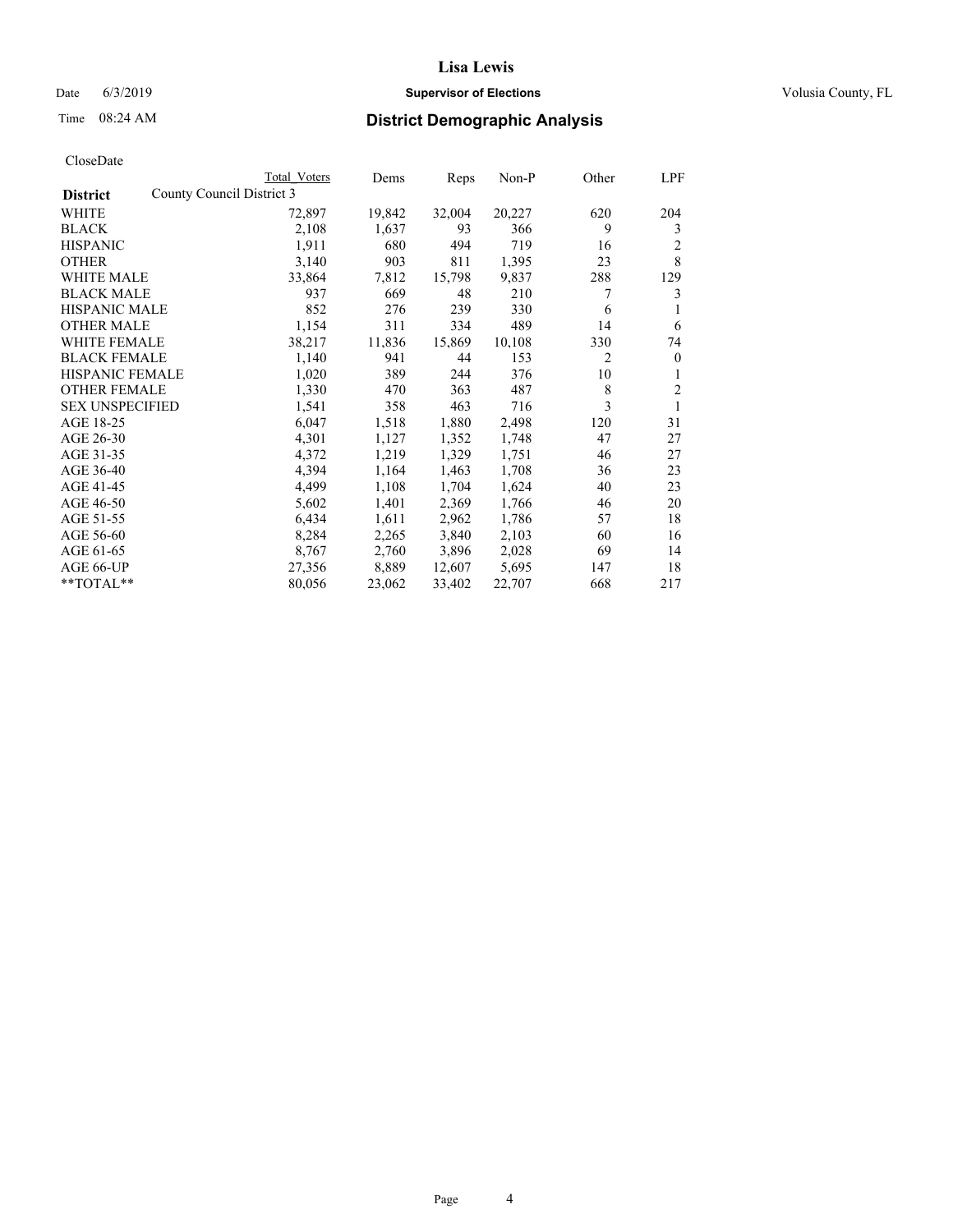#### Date 6/3/2019 **Supervisor of Elections Supervisor of Elections** Volusia County, FL

|                                              | Total Voters | Dems   | Reps   | Non-P  | Other | LPF            |
|----------------------------------------------|--------------|--------|--------|--------|-------|----------------|
| County Council District 4<br><b>District</b> |              |        |        |        |       |                |
| WHITE                                        | 60,896       | 17,410 | 26,076 | 16,733 | 491   | 186            |
| <b>BLACK</b>                                 | 7,262        | 5,671  | 236    | 1,324  | 25    | 6              |
| <b>HISPANIC</b>                              | 2,540        | 996    | 553    | 955    | 26    | 10             |
| <b>OTHER</b>                                 | 4,102        | 1,267  | 925    | 1,879  | 25    | 6              |
| <b>WHITE MALE</b>                            | 27,974       | 6,713  | 12,763 | 8,132  | 236   | 130            |
| <b>BLACK MALE</b>                            | 2,854        | 2,052  | 134    | 650    | 15    | 3              |
| <b>HISPANIC MALE</b>                         | 1,142        | 403    | 276    | 437    | 19    | 7              |
| <b>OTHER MALE</b>                            | 1,505        | 448    | 358    | 685    | 11    | 3              |
| <b>WHITE FEMALE</b>                          | 32,177       | 10,541 | 13,028 | 8,298  | 254   | 56             |
| <b>BLACK FEMALE</b>                          | 4,282        | 3,522  | 99     | 648    | 10    | 3              |
| HISPANIC FEMALE                              | 1,333        | 569    | 265    | 489    | 7     | 3              |
| <b>OTHER FEMALE</b>                          | 1,704        | 629    | 406    | 657    | 11    | 1              |
| <b>SEX UNSPECIFIED</b>                       | 1,828        | 467    | 460    | 895    | 4     | $\overline{2}$ |
| AGE 18-25                                    | 6,783        | 2,158  | 1,786  | 2,725  | 75    | 39             |
| AGE 26-30                                    | 4,895        | 1,671  | 1,288  | 1,864  | 56    | 16             |
| AGE 31-35                                    | 4,536        | 1,594  | 1,218  | 1,660  | 37    | 27             |
| AGE 36-40                                    | 4,053        | 1,354  | 1,132  | 1,511  | 30    | 26             |
| AGE 41-45                                    | 4,071        | 1,330  | 1,306  | 1,384  | 27    | 24             |
| AGE 46-50                                    | 4,946        | 1,456  | 1,908  | 1,519  | 42    | 21             |
| AGE 51-55                                    | 6,050        | 1,873  | 2,489  | 1,634  | 42    | 12             |
| AGE 56-60                                    | 7,363        | 2,412  | 2,977  | 1,902  | 62    | 10             |
| AGE 61-65                                    | 7,836        | 2,774  | 3,257  | 1,723  | 67    | 15             |
| AGE 66-UP                                    | 24,267       | 8,722  | 10,429 | 4,969  | 129   | 18             |
| $*$ TOTAL $*$                                | 74,800       | 25,344 | 27,790 | 20,891 | 567   | 208            |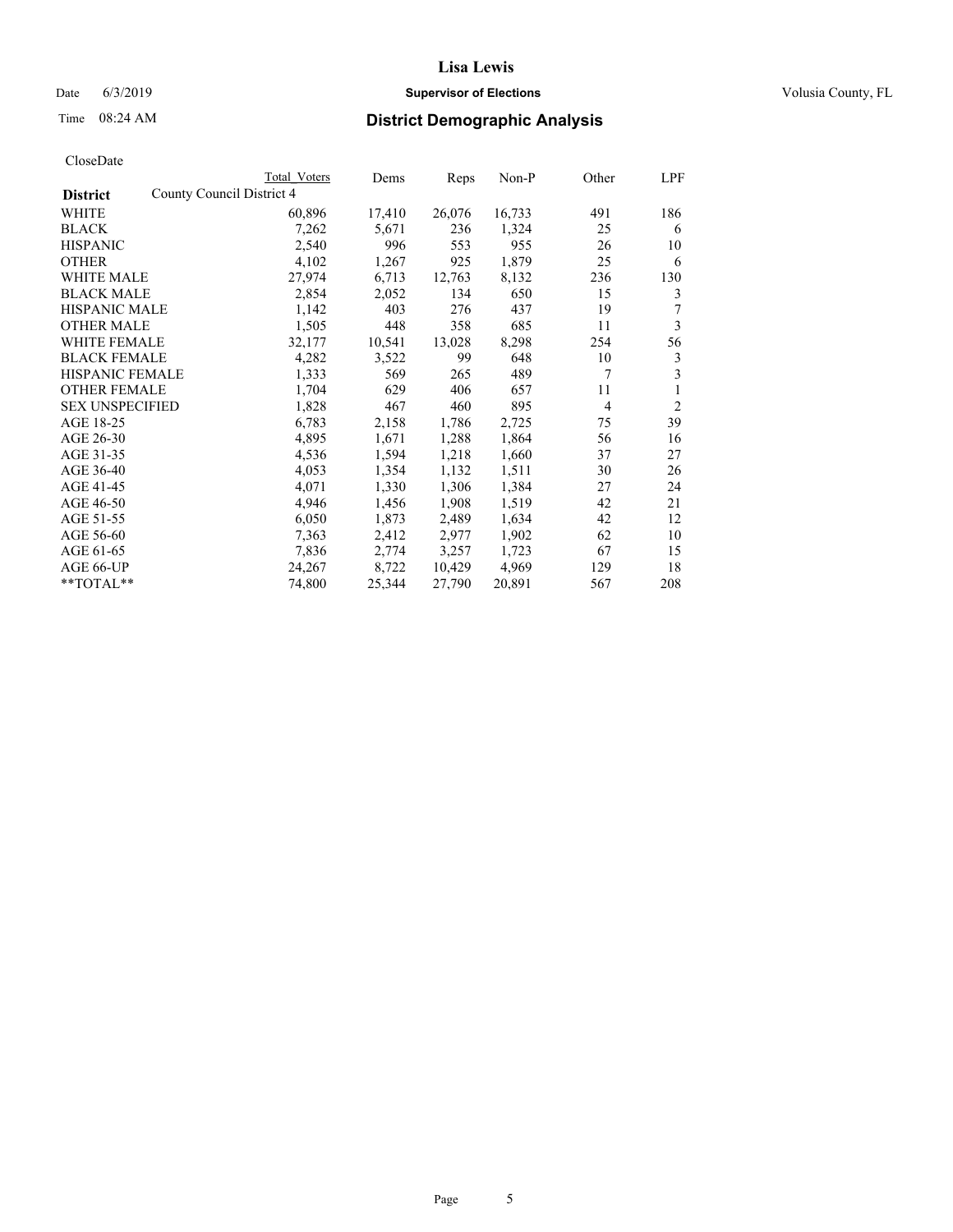## Date 6/3/2019 **Supervisor of Elections Supervisor of Elections** Volusia County, FL

| County Council District 5<br><b>District</b><br>WHITE<br>42,962<br>11,406<br>17,915<br>13,204<br>282<br>4,824<br>299<br><b>BLACK</b><br>6,559<br>1,407<br>27<br><b>HISPANIC</b><br>19,425<br>7,646<br>8,936<br>2,753<br>63<br>2,116<br>7<br><b>OTHER</b><br>4,502<br>1,472<br>883<br>24<br>19,977<br>4,510<br>8,799<br>6,424<br>138<br><b>WHITE MALE</b><br>721<br><b>BLACK MALE</b><br>2,886<br>1,962<br>184<br>17<br><b>HISPANIC MALE</b><br>9,023<br>3,846<br>1,436<br>3,691<br>35<br>1,548<br>494<br>697<br><b>OTHER MALE</b><br>341<br>10<br>WHITE FEMALE<br>22,363<br>6,748<br>8,876<br>6,551<br>141<br><b>BLACK FEMALE</b><br>3,584<br>2,799<br>111<br>664<br>10<br>4,949<br>1,286<br>3,820<br><b>HISPANIC FEMALE</b><br>10,094<br>28<br>11<br>7<br><b>OTHER FEMALE</b><br>1,987<br>770<br>400<br>809<br>1<br>3<br><b>SEX UNSPECIFIED</b><br>1,985<br>559<br>417<br>996<br>10<br>AGE 18-25<br>69<br>7,786<br>2,425<br>1,492<br>3,771<br>1,981<br>AGE 26-30<br>6,105<br>1,414<br>2,643<br>35<br>AGE 31-35<br>6,100<br>2,004<br>1,443<br>2,579<br>45<br>AGE 36-40<br>5,847<br>2,003<br>1,372<br>2,406<br>39<br>27<br>AGE 41-45<br>5,706<br>2,034<br>1,465<br>2,165<br>26<br>AGE 46-50<br>2,087<br>1,951<br>42<br>6,173<br>2,075<br>AGE 51-55<br>6,560<br>2,288<br>2,258<br>1,975<br>25<br>8<br>AGE 56-60<br>7,084<br>2,521<br>2,631<br>1,901<br>23<br>6,500<br>2,292<br>AGE 61-65<br>2,533<br>1,628<br>35<br>12<br>AGE 66-UP<br>5,532<br>3,230<br>15,587<br>6,762<br>57<br>6<br>191<br>**TOTAL**<br>21,850<br>396<br>73,448<br>26,638<br>24,373 | Total Voters | Dems | Reps | Non-P | Other | LPF            |
|------------------------------------------------------------------------------------------------------------------------------------------------------------------------------------------------------------------------------------------------------------------------------------------------------------------------------------------------------------------------------------------------------------------------------------------------------------------------------------------------------------------------------------------------------------------------------------------------------------------------------------------------------------------------------------------------------------------------------------------------------------------------------------------------------------------------------------------------------------------------------------------------------------------------------------------------------------------------------------------------------------------------------------------------------------------------------------------------------------------------------------------------------------------------------------------------------------------------------------------------------------------------------------------------------------------------------------------------------------------------------------------------------------------------------------------------------------------------------------------------------------------------------------------------------|--------------|------|------|-------|-------|----------------|
|                                                                                                                                                                                                                                                                                                                                                                                                                                                                                                                                                                                                                                                                                                                                                                                                                                                                                                                                                                                                                                                                                                                                                                                                                                                                                                                                                                                                                                                                                                                                                      |              |      |      |       |       |                |
|                                                                                                                                                                                                                                                                                                                                                                                                                                                                                                                                                                                                                                                                                                                                                                                                                                                                                                                                                                                                                                                                                                                                                                                                                                                                                                                                                                                                                                                                                                                                                      |              |      |      |       |       | 155            |
|                                                                                                                                                                                                                                                                                                                                                                                                                                                                                                                                                                                                                                                                                                                                                                                                                                                                                                                                                                                                                                                                                                                                                                                                                                                                                                                                                                                                                                                                                                                                                      |              |      |      |       |       | $\overline{2}$ |
|                                                                                                                                                                                                                                                                                                                                                                                                                                                                                                                                                                                                                                                                                                                                                                                                                                                                                                                                                                                                                                                                                                                                                                                                                                                                                                                                                                                                                                                                                                                                                      |              |      |      |       |       | 27             |
|                                                                                                                                                                                                                                                                                                                                                                                                                                                                                                                                                                                                                                                                                                                                                                                                                                                                                                                                                                                                                                                                                                                                                                                                                                                                                                                                                                                                                                                                                                                                                      |              |      |      |       |       |                |
|                                                                                                                                                                                                                                                                                                                                                                                                                                                                                                                                                                                                                                                                                                                                                                                                                                                                                                                                                                                                                                                                                                                                                                                                                                                                                                                                                                                                                                                                                                                                                      |              |      |      |       |       | 106            |
|                                                                                                                                                                                                                                                                                                                                                                                                                                                                                                                                                                                                                                                                                                                                                                                                                                                                                                                                                                                                                                                                                                                                                                                                                                                                                                                                                                                                                                                                                                                                                      |              |      |      |       |       | 2              |
|                                                                                                                                                                                                                                                                                                                                                                                                                                                                                                                                                                                                                                                                                                                                                                                                                                                                                                                                                                                                                                                                                                                                                                                                                                                                                                                                                                                                                                                                                                                                                      |              |      |      |       |       | 15             |
|                                                                                                                                                                                                                                                                                                                                                                                                                                                                                                                                                                                                                                                                                                                                                                                                                                                                                                                                                                                                                                                                                                                                                                                                                                                                                                                                                                                                                                                                                                                                                      |              |      |      |       |       | 6              |
|                                                                                                                                                                                                                                                                                                                                                                                                                                                                                                                                                                                                                                                                                                                                                                                                                                                                                                                                                                                                                                                                                                                                                                                                                                                                                                                                                                                                                                                                                                                                                      |              |      |      |       |       | 47             |
|                                                                                                                                                                                                                                                                                                                                                                                                                                                                                                                                                                                                                                                                                                                                                                                                                                                                                                                                                                                                                                                                                                                                                                                                                                                                                                                                                                                                                                                                                                                                                      |              |      |      |       |       | $\theta$       |
|                                                                                                                                                                                                                                                                                                                                                                                                                                                                                                                                                                                                                                                                                                                                                                                                                                                                                                                                                                                                                                                                                                                                                                                                                                                                                                                                                                                                                                                                                                                                                      |              |      |      |       |       |                |
|                                                                                                                                                                                                                                                                                                                                                                                                                                                                                                                                                                                                                                                                                                                                                                                                                                                                                                                                                                                                                                                                                                                                                                                                                                                                                                                                                                                                                                                                                                                                                      |              |      |      |       |       |                |
|                                                                                                                                                                                                                                                                                                                                                                                                                                                                                                                                                                                                                                                                                                                                                                                                                                                                                                                                                                                                                                                                                                                                                                                                                                                                                                                                                                                                                                                                                                                                                      |              |      |      |       |       |                |
|                                                                                                                                                                                                                                                                                                                                                                                                                                                                                                                                                                                                                                                                                                                                                                                                                                                                                                                                                                                                                                                                                                                                                                                                                                                                                                                                                                                                                                                                                                                                                      |              |      |      |       |       | 29             |
|                                                                                                                                                                                                                                                                                                                                                                                                                                                                                                                                                                                                                                                                                                                                                                                                                                                                                                                                                                                                                                                                                                                                                                                                                                                                                                                                                                                                                                                                                                                                                      |              |      |      |       |       | 32             |
|                                                                                                                                                                                                                                                                                                                                                                                                                                                                                                                                                                                                                                                                                                                                                                                                                                                                                                                                                                                                                                                                                                                                                                                                                                                                                                                                                                                                                                                                                                                                                      |              |      |      |       |       | 29             |
|                                                                                                                                                                                                                                                                                                                                                                                                                                                                                                                                                                                                                                                                                                                                                                                                                                                                                                                                                                                                                                                                                                                                                                                                                                                                                                                                                                                                                                                                                                                                                      |              |      |      |       |       |                |
|                                                                                                                                                                                                                                                                                                                                                                                                                                                                                                                                                                                                                                                                                                                                                                                                                                                                                                                                                                                                                                                                                                                                                                                                                                                                                                                                                                                                                                                                                                                                                      |              |      |      |       |       | 16             |
|                                                                                                                                                                                                                                                                                                                                                                                                                                                                                                                                                                                                                                                                                                                                                                                                                                                                                                                                                                                                                                                                                                                                                                                                                                                                                                                                                                                                                                                                                                                                                      |              |      |      |       |       | 18             |
|                                                                                                                                                                                                                                                                                                                                                                                                                                                                                                                                                                                                                                                                                                                                                                                                                                                                                                                                                                                                                                                                                                                                                                                                                                                                                                                                                                                                                                                                                                                                                      |              |      |      |       |       | 14             |
|                                                                                                                                                                                                                                                                                                                                                                                                                                                                                                                                                                                                                                                                                                                                                                                                                                                                                                                                                                                                                                                                                                                                                                                                                                                                                                                                                                                                                                                                                                                                                      |              |      |      |       |       |                |
|                                                                                                                                                                                                                                                                                                                                                                                                                                                                                                                                                                                                                                                                                                                                                                                                                                                                                                                                                                                                                                                                                                                                                                                                                                                                                                                                                                                                                                                                                                                                                      |              |      |      |       |       |                |
|                                                                                                                                                                                                                                                                                                                                                                                                                                                                                                                                                                                                                                                                                                                                                                                                                                                                                                                                                                                                                                                                                                                                                                                                                                                                                                                                                                                                                                                                                                                                                      |              |      |      |       |       |                |
|                                                                                                                                                                                                                                                                                                                                                                                                                                                                                                                                                                                                                                                                                                                                                                                                                                                                                                                                                                                                                                                                                                                                                                                                                                                                                                                                                                                                                                                                                                                                                      |              |      |      |       |       |                |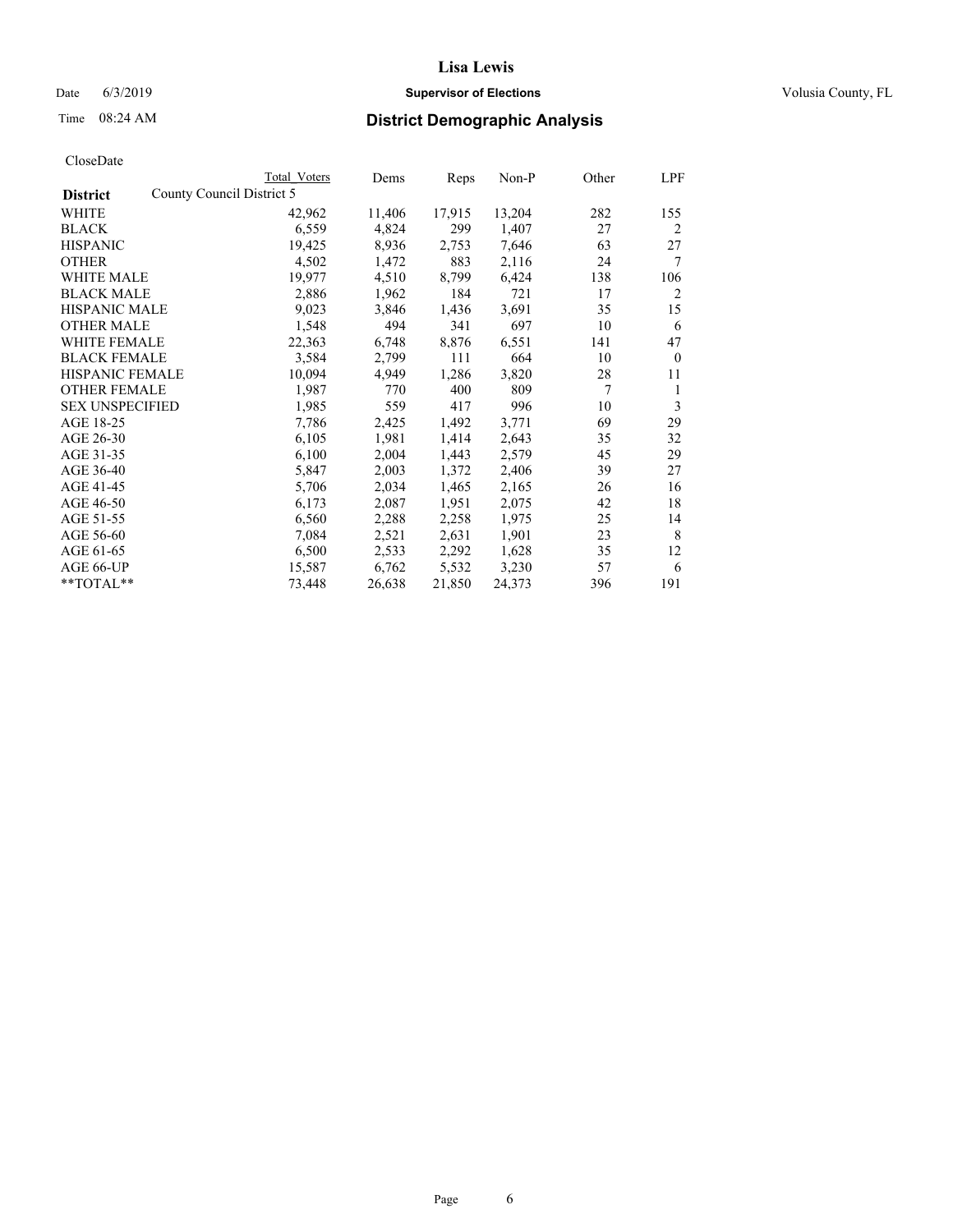## Date 6/3/2019 **Supervisor of Elections Supervisor of Elections** Volusia County, FL

## Time 08:24 AM **District Demographic Analysis**

|                        |                              | Total Voters | Dems | Reps | Non-P | Other          | LPF          |
|------------------------|------------------------------|--------------|------|------|-------|----------------|--------------|
| <b>District</b>        | Indigo Community Development |              |      |      |       |                |              |
| WHITE                  |                              | 1,387        | 309  | 696  | 352   | 22             | 8            |
| <b>BLACK</b>           |                              | 190          | 133  | 13   | 43    |                | 0            |
| <b>HISPANIC</b>        |                              | 90           | 27   | 20   | 42    |                | 0            |
| <b>OTHER</b>           |                              | 123          | 35   | 31   | 56    |                | 0            |
| WHITE MALE             |                              | 682          | 116  | 353  | 189   | 16             | 8            |
| <b>BLACK MALE</b>      |                              | 89           | 51   | 10   | 27    |                | 0            |
| <b>HISPANIC MALE</b>   |                              | 34           | 11   | 9    | 14    | 0              | $\Omega$     |
| <b>OTHER MALE</b>      |                              | 43           | 11   | 10   | 22    | $\theta$       | $\theta$     |
| <b>WHITE FEMALE</b>    |                              | 693          | 192  | 336  | 159   | 6              | 0            |
| <b>BLACK FEMALE</b>    |                              | 95           | 77   | 3    | 15    | 0              | 0            |
| <b>HISPANIC FEMALE</b> |                              | 56           | 16   | 11   | 28    |                | 0            |
| <b>OTHER FEMALE</b>    |                              | 65           | 21   | 15   | 28    | 1              | 0            |
| <b>SEX UNSPECIFIED</b> |                              | 32           | 9    | 12   | 11    | 0              | 0            |
| AGE 18-25              |                              | 144          | 44   | 44   | 52    |                | 3            |
| AGE 26-30              |                              | 137          | 32   | 54   | 49    | 2              | 0            |
| AGE 31-35              |                              | 142          | 48   | 45   | 48    | $\theta$       | 1            |
| AGE 36-40              |                              | 112          | 39   | 35   | 36    | 2              | 0            |
| AGE 41-45              |                              | 129          | 37   | 42   | 49    | $\mathbf{0}$   |              |
| AGE 46-50              |                              | 130          | 31   | 59   | 37    | 2              |              |
| AGE 51-55              |                              | 140          | 39   | 55   | 44    | $\mathfrak{2}$ | 0            |
| AGE 56-60              |                              | 174          | 41   | 84   | 43    | 5              |              |
| AGE 61-65              |                              | 191          | 64   | 88   | 36    | $\overline{c}$ |              |
| AGE 66-UP              |                              | 491          | 129  | 254  | 99    | 9              | $\mathbf{0}$ |
| **TOTAL**              |                              | 1,790        | 504  | 760  | 493   | 25             | 8            |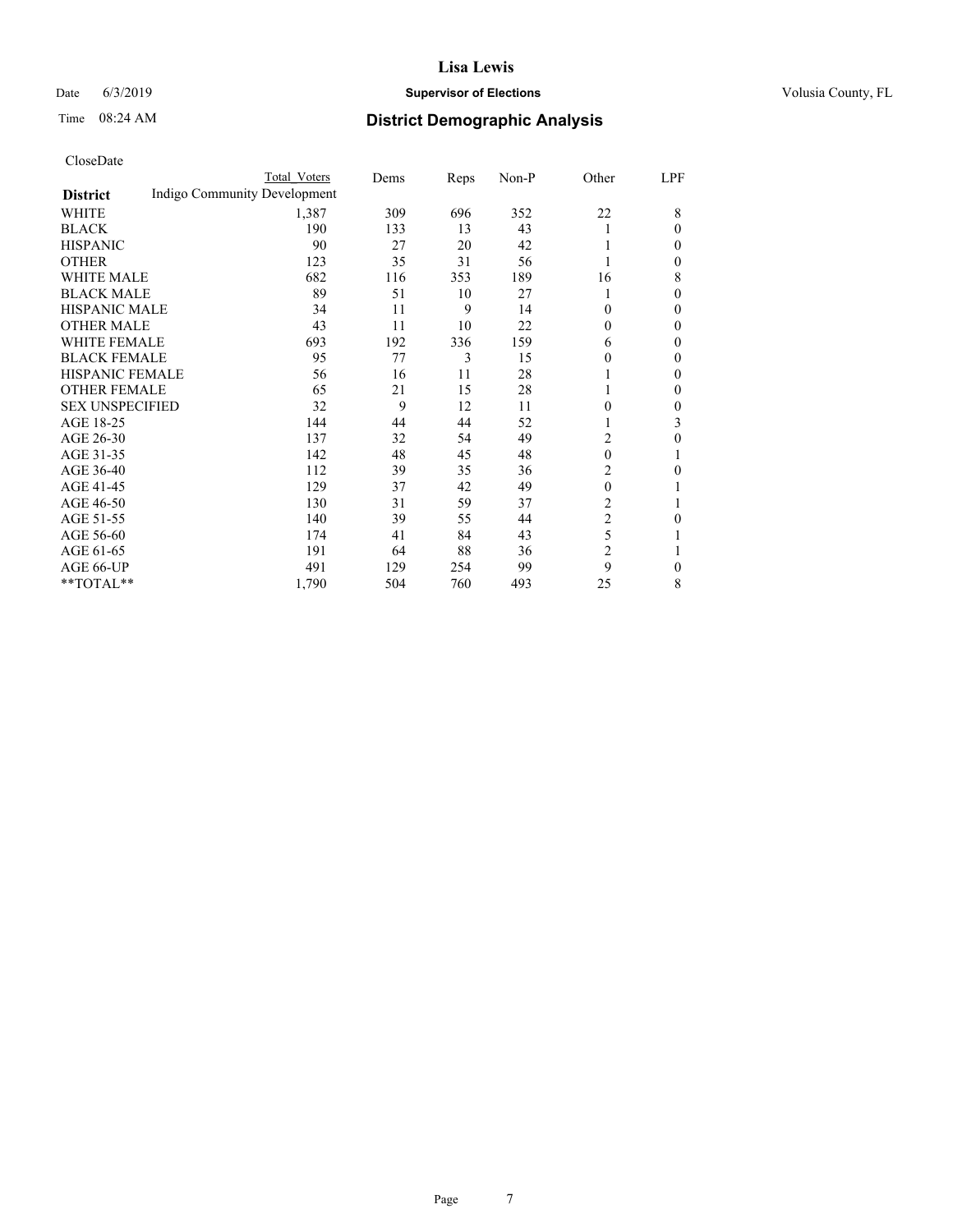#### Date 6/3/2019 **Supervisor of Elections Supervisor of Elections** Volusia County, FL

## Time 08:24 AM **District Demographic Analysis**

|                        |                  | Total Voters | Dems           | Reps | Non-P | Other  | LPF    |
|------------------------|------------------|--------------|----------------|------|-------|--------|--------|
| <b>District</b>        | Orlandia Heights |              |                |      |       |        |        |
| WHITE                  |                  | 681          | 170            | 317  | 193   | 1      | $_{0}$ |
| <b>BLACK</b>           |                  | 16           | 9              | 3    | 4     | 0      | 0      |
| <b>HISPANIC</b>        |                  | 32           | 4              | 12   | 16    | 0      | 0      |
| <b>OTHER</b>           |                  | 42           | 9              | 10   | 23    | 0      | 0      |
| <b>WHITE MALE</b>      |                  | 341          | 81             | 160  | 99    |        | 0      |
| <b>BLACK MALE</b>      |                  | 7            | 4              | 1    | 2     | 0      | 0      |
| <b>HISPANIC MALE</b>   |                  | 13           |                | 5    | 7     | 0      | 0      |
| <b>OTHER MALE</b>      |                  | 13           | $\overline{2}$ | 4    | 7     | $_{0}$ | 0      |
| <b>WHITE FEMALE</b>    |                  | 327          | 86             | 154  | 87    |        | 0      |
| <b>BLACK FEMALE</b>    |                  | 8            | 5              | 2    |       | $_{0}$ | 0      |
| <b>HISPANIC FEMALE</b> |                  | 17           | 3              | 6    | 8     | $_{0}$ | 0      |
| <b>OTHER FEMALE</b>    |                  | 20           | 7              | 5    | 8     | $_{0}$ | 0      |
| <b>SEX UNSPECIFIED</b> |                  | 25           | 3              | 5    | 17    | 0      | 0      |
| AGE 18-25              |                  | 85           | 13             | 26   | 45    |        | 0      |
| AGE 26-30              |                  | 53           | 13             | 21   | 19    | 0      | 0      |
| AGE 31-35              |                  | 45           | 11             | 18   | 16    |        | 0      |
| AGE 36-40              |                  | 47           | 5              | 20   | 22    | 0      | 0      |
| AGE 41-45              |                  | 50           | 9              | 24   | 17    | 0      | 0      |
| AGE 46-50              |                  | 63           | 10             | 26   | 27    | $_{0}$ | 0      |
| AGE 51-55              |                  | 76           | 14             | 43   | 19    | $_{0}$ | 0      |
| AGE 56-60              |                  | 107          | 22             | 54   | 31    | 0      | 0      |
| AGE 61-65              |                  | 90           | 33             | 45   | 12    | $_{0}$ | 0      |
| AGE 66-UP              |                  | 155          | 62             | 65   | 28    |        | 0      |
| **TOTAL**              |                  | 771          | 192            | 342  | 236   |        | 0      |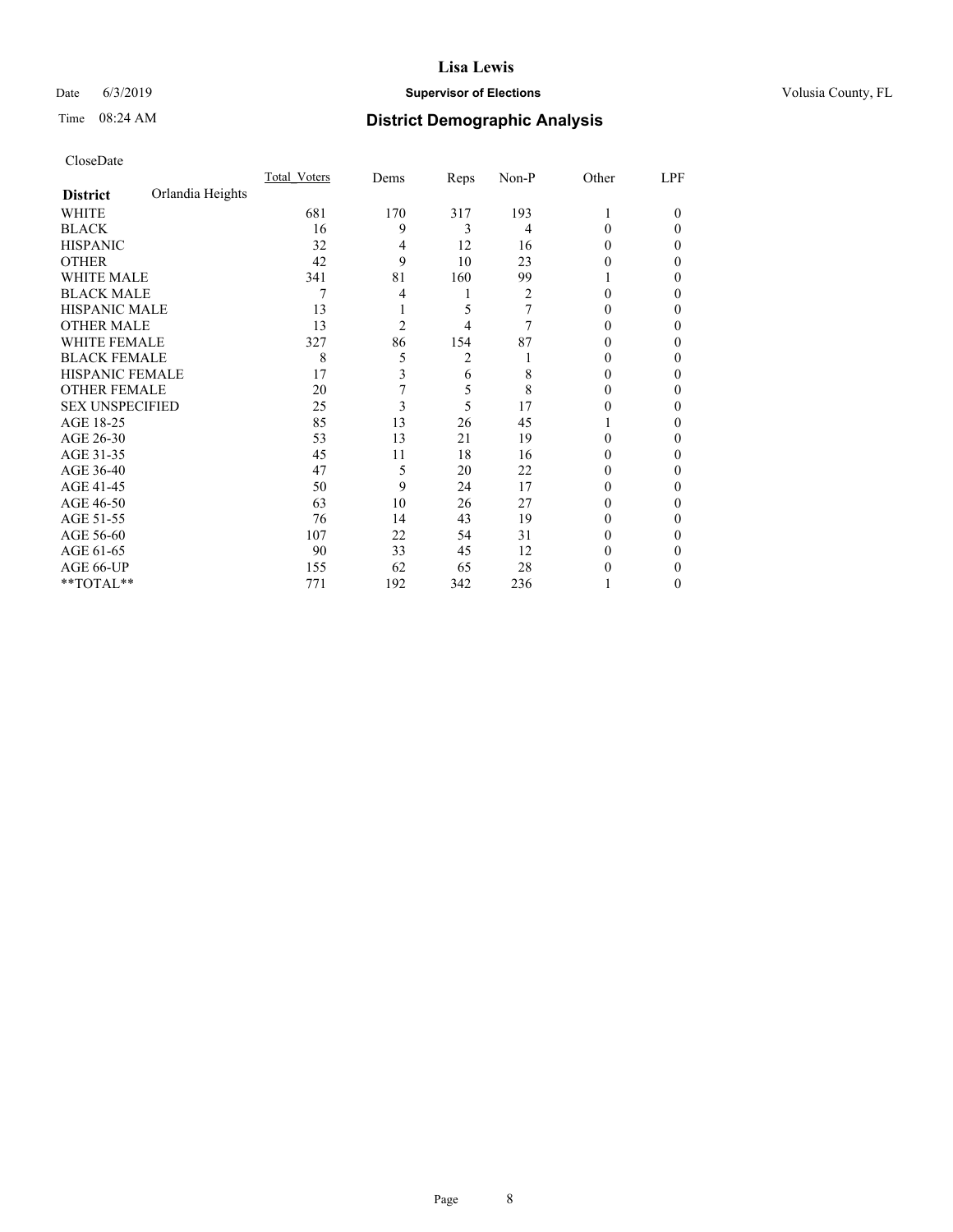#### Date 6/3/2019 **Supervisor of Elections Supervisor of Elections** Volusia County, FL

## Time 08:24 AM **District Demographic Analysis**

|                        | Total Voters             | Dems    | Reps    | Non-P   | Other | LPF   |
|------------------------|--------------------------|---------|---------|---------|-------|-------|
| <b>District</b>        | Congressional District 6 |         |         |         |       |       |
| WHITE                  | 291,143                  | 80,892  | 125,377 | 81,598  | 2,328 | 948   |
| <b>BLACK</b>           | 32,950                   | 25,630  | 1,108   | 6,077   | 118   | 17    |
| <b>HISPANIC</b>        | 33,871                   | 14,807  | 5,570   | 13,260  | 174   | 60    |
| <b>OTHER</b>           | 20,016                   | 6,353   | 4,374   | 9,121   | 129   | 39    |
| <b>WHITE MALE</b>      | 134,474                  | 31,500  | 61,483  | 39,728  | 1,128 | 635   |
| <b>BLACK MALE</b>      | 13,285                   | 9,599   | 614     | 2,992   | 70    | 10    |
| <b>HISPANIC MALE</b>   | 15,380                   | 6,189   | 2,860   | 6,200   | 95    | 36    |
| <b>OTHER MALE</b>      | 7,141                    | 2,205   | 1,741   | 3,112   | 57    | 26    |
| <b>WHITE FEMALE</b>    | 153,146                  | 48,570  | 62,507  | 40,573  | 1,191 | 305   |
| <b>BLACK FEMALE</b>    | 19,080                   | 15,594  | 479     | 2,953   | 48    | 6     |
| HISPANIC FEMALE        | 17,872                   | 8,346   | 2,641   | 6,784   | 78    | 23    |
| <b>OTHER FEMALE</b>    | 8,544                    | 3,184   | 1,915   | 3,383   | 53    | 9     |
| <b>SEX UNSPECIFIED</b> | 9,054                    | 2,494   | 2,187   | 4.330   | 29    | 14    |
| AGE 18-25              | 36,009                   | 11,845  | 8,465   | 15,069  | 460   | 170   |
| AGE 26-30              | 25,750                   | 8,374   | 6,713   | 10,298  | 238   | 127   |
| AGE 31-35              | 24,483                   | 8,042   | 6,515   | 9,576   | 199   | 151   |
| AGE 36-40              | 23,415                   | 7,672   | 6,510   | 8,929   | 177   | 127   |
| AGE 41-45              | 22,621                   | 7,256   | 7,079   | 8,014   | 165   | 107   |
| AGE 46-50              | 26,526                   | 8,133   | 9,748   | 8,343   | 203   | 99    |
| AGE 51-55              | 30,631                   | 9,497   | 12,292  | 8,559   | 205   | 78    |
| AGE 56-60              | 36,752                   | 11,925  | 15,249  | 9,277   | 241   | 60    |
| AGE 61-65              | 37,575                   | 13,284  | 15,351  | 8,614   | 271   | 55    |
| AGE 66-UP              | 114,218                  | 41,654  | 48,507  | 23,377  | 590   | 90    |
| $*$ $TOTAL**$          | 377,980                  | 127,682 | 136,429 | 110,056 | 2,749 | 1,064 |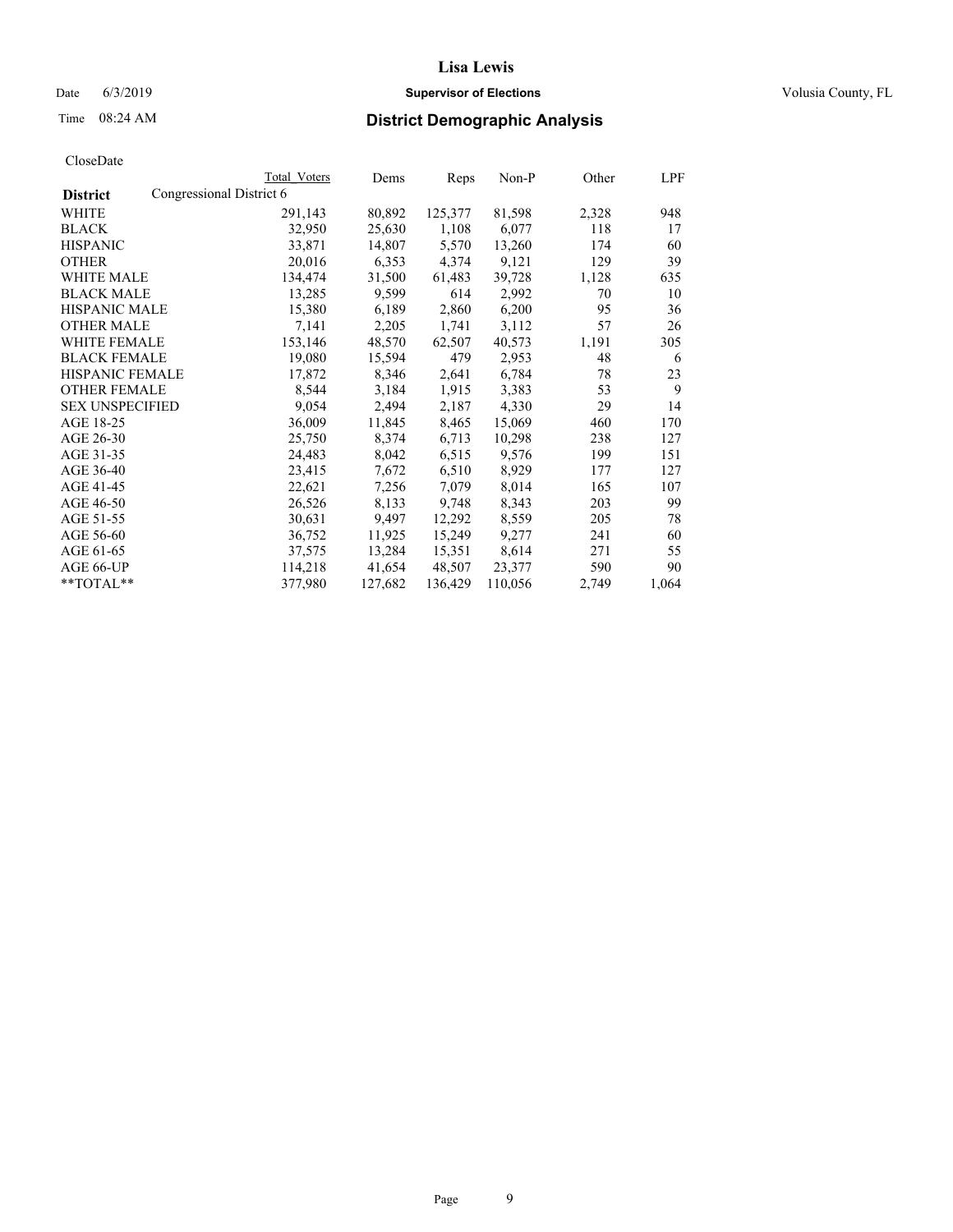## Date 6/3/2019 **Supervisor of Elections Supervisor of Elections** Volusia County, FL

## Time 08:24 AM **District Demographic Analysis**

|                                        | Total Voters | Dems   | Reps   | Non-P  | Other | LPF            |
|----------------------------------------|--------------|--------|--------|--------|-------|----------------|
| Unincorporated Area<br><b>District</b> |              |        |        |        |       |                |
| WHITE                                  | 70,648       | 18,635 | 32,147 | 19,154 | 484   | 228            |
| <b>BLACK</b>                           | 2,950        | 2,274  | 108    | 549    | 18    | 1              |
| <b>HISPANIC</b>                        | 4,133        | 1,605  | 818    | 1,676  | 23    | 11             |
| <b>OTHER</b>                           | 3,582        | 952    | 987    | 1,617  | 19    | 7              |
| WHITE MALE                             | 33,386       | 7,420  | 16,115 | 9,470  | 239   | 142            |
| <b>BLACK MALE</b>                      | 1,291        | 926    | 59     | 296    | 9     | 1              |
| <b>HISPANIC MALE</b>                   | 1,852        | 654    | 407    | 772    | 11    | 8              |
| <b>OTHER MALE</b>                      | 1,264        | 321    | 385    | 545    | 7     | 6              |
| <b>WHITE FEMALE</b>                    | 36,417       | 11,049 | 15,666 | 9,373  | 245   | 84             |
| <b>BLACK FEMALE</b>                    | 1,616        | 1,313  | 48     | 246    | 9     | $\mathbf{0}$   |
| <b>HISPANIC FEMALE</b>                 | 2,176        | 906    | 398    | 857    | 12    | 3              |
| <b>OTHER FEMALE</b>                    | 1,467        | 486    | 415    | 556    | 9     | 1              |
| <b>SEX UNSPECIFIED</b>                 | 1,843        | 391    | 567    | 880    | 3     | $\overline{2}$ |
| AGE 18-25                              | 6,795        | 1,654  | 2,139  | 2,887  | 82    | 33             |
| AGE 26-30                              | 4,950        | 1,267  | 1,585  | 2,031  | 44    | 23             |
| AGE 31-35                              | 4,751        | 1,258  | 1,511  | 1,908  | 34    | 40             |
| AGE 36-40                              | 4,440        | 1,194  | 1,466  | 1,726  | 30    | 24             |
| AGE 41-45                              | 4,542        | 1,155  | 1,709  | 1,626  | 30    | 22             |
| AGE 46-50                              | 5,754        | 1,370  | 2,497  | 1,826  | 43    | 18             |
| AGE 51-55                              | 6,962        | 1,793  | 3,225  | 1,889  | 37    | 18             |
| AGE 56-60                              | 8,716        | 2,395  | 4,087  | 2,147  | 66    | 21             |
| AGE 61-65                              | 8,796        | 2,770  | 4,003  | 1,949  | 59    | 15             |
| AGE 66-UP                              | 25,607       | 8,610  | 11,838 | 5,007  | 119   | 33             |
| $*$ TOTAL $*$                          | 81,313       | 23,466 | 34,060 | 22,996 | 544   | 247            |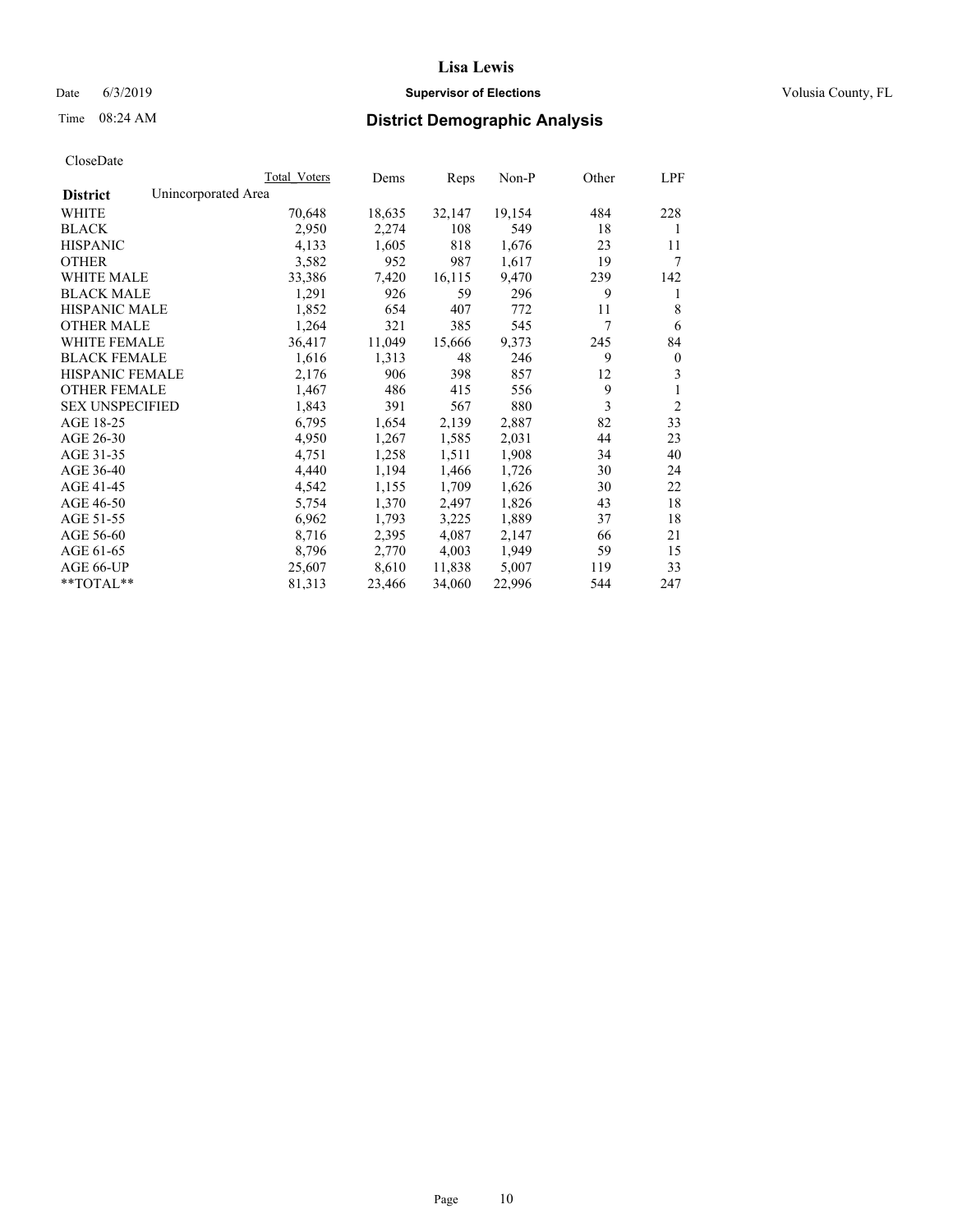## Date 6/3/2019 **Supervisor of Elections Supervisor of Elections** Volusia County, FL

# Time 08:24 AM **District Demographic Analysis**

|                        |               | Total Voters | Dems   | Reps   | Non-P  | Other | LPF            |
|------------------------|---------------|--------------|--------|--------|--------|-------|----------------|
| <b>District</b>        | Daytona Beach |              |        |        |        |       |                |
| WHITE                  |               | 24,789       | 7,432  | 9,632  | 7,368  | 258   | 99             |
| <b>BLACK</b>           |               | 13,922       | 11,243 | 336    | 2,305  | 36    | 2              |
| <b>HISPANIC</b>        |               | 2,004        | 899    | 317    | 770    | 16    | $\mathfrak{2}$ |
| <b>OTHER</b>           |               | 3,113        | 1,135  | 477    | 1,470  | 26    | 5              |
| <b>WHITE MALE</b>      |               | 11,880       | 3,018  | 4,955  | 3,718  | 122   | 67             |
| <b>BLACK MALE</b>      |               | 5,268        | 3,977  | 187    | 1,080  | 23    | 1              |
| <b>HISPANIC MALE</b>   |               | 915          | 368    | 171    | 365    | 10    | 1              |
| <b>OTHER MALE</b>      |               | 1,067        | 393    | 194    | 468    | 11    | 1              |
| WHITE FEMALE           |               | 12,552       | 4,325  | 4,559  | 3,501  | 135   | 32             |
| <b>BLACK FEMALE</b>    |               | 8,346        | 7,033  | 145    | 1,154  | 13    | 1              |
| <b>HISPANIC FEMALE</b> |               | 1,035        | 505    | 142    | 381    | 6     | 1              |
| <b>OTHER FEMALE</b>    |               | 1,257        | 528    | 193    | 521    | 13    | $\overline{c}$ |
| <b>SEX UNSPECIFIED</b> |               | 1,507        | 562    | 215    | 725    | 3     | $\overline{2}$ |
| AGE 18-25              |               | 6,783        | 3,484  | 865    | 2,339  | 75    | 20             |
| AGE 26-30              |               | 3,803        | 1,796  | 632    | 1,330  | 33    | 12             |
| AGE 31-35              |               | 3,123        | 1,514  | 521    | 1,051  | 22    | 15             |
| AGE 36-40              |               | 2,656        | 1,304  | 458    | 859    | 23    | 12             |
| AGE 41-45              |               | 2,424        | 1,144  | 487    | 771    | 12    | 10             |
| AGE 46-50              |               | 2,748        | 1,235  | 708    | 769    | 26    | 10             |
| AGE 51-55              |               | 3,265        | 1,473  | 877    | 875    | 35    | 5              |
| AGE 56-60              |               | 3,919        | 1,746  | 1,207  | 938    | 23    | 5              |
| AGE 61-65              |               | 3,998        | 1,898  | 1,233  | 834    | 24    | 9              |
| AGE 66-UP              |               | 11,109       | 5,115  | 3,774  | 2,147  | 63    | 10             |
| **TOTAL**              |               | 43,828       | 20,709 | 10,762 | 11,913 | 336   | 108            |
|                        |               |              |        |        |        |       |                |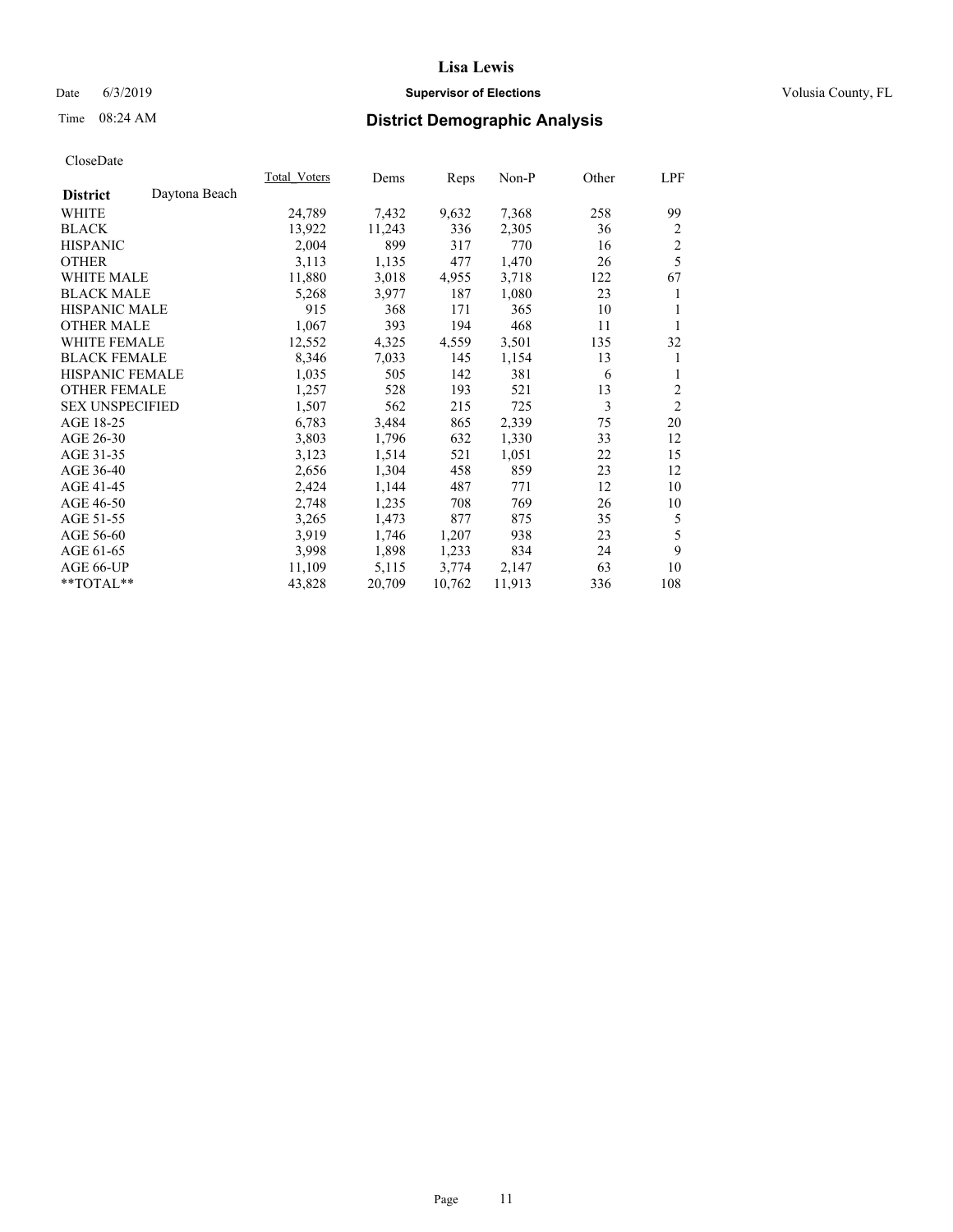## Date 6/3/2019 **Supervisor of Elections Supervisor of Elections** Volusia County, FL

## Time 08:24 AM **District Demographic Analysis**

|                        | Total Voters         | Dems  | Reps             | Non-P | Other          | LPF |
|------------------------|----------------------|-------|------------------|-------|----------------|-----|
| <b>District</b>        | Daytona Beach Shores |       |                  |       |                |     |
| WHITE                  | 4,111                | 942   | 2,055            | 1,059 | 45             | 10  |
| <b>BLACK</b>           | 67                   | 38    | 2                | 25    |                |     |
| <b>HISPANIC</b>        | 121                  | 40    | 41               | 39    |                | 0   |
| <b>OTHER</b>           | 267                  | 77    | 85               | 103   |                |     |
| WHITE MALE             | 1,931                | 379   | 983              | 537   | 25             | 7   |
| <b>BLACK MALE</b>      | 29                   | 14    | $\boldsymbol{0}$ | 15    | $\Omega$       | 0   |
| <b>HISPANIC MALE</b>   | 53                   | 11    | 20               | 21    |                | 0   |
| <b>OTHER MALE</b>      | 108                  | 30    | 38               | 40    | $\Omega$       | 0   |
| <b>WHITE FEMALE</b>    | 2,133                | 552   | 1,051            | 508   | 19             | 3   |
| <b>BLACK FEMALE</b>    | 37                   | 24    | 2                | 9     |                |     |
| <b>HISPANIC FEMALE</b> | 67                   | 29    | 20               | 18    | 0              | 0   |
| <b>OTHER FEMALE</b>    | 123                  | 39    | 34               | 48    |                |     |
| <b>SEX UNSPECIFIED</b> | 85                   | 19    | 35               | 30    |                | 0   |
| AGE 18-25              | 148                  | 37    | 47               | 59    | 5              | 0   |
| AGE 26-30              | 112                  | 25    | 38               | 45    |                | 3   |
| AGE 31-35              | 113                  | 28    | 42               | 40    | 0              | 3   |
| AGE 36-40              | 115                  | 27    | 40               | 47    |                | 0   |
| AGE 41-45              | 105                  | 31    | 39               | 30    | 2              | 3   |
| AGE 46-50              | 172                  | 36    | 58               | 76    | $\overline{2}$ | 0   |
| AGE 51-55              | 294                  | 67    | 138              | 88    | 1              | 0   |
| AGE 56-60              | 439                  | 83    | 234              | 114   | 8              | 0   |
| AGE 61-65              | 570                  | 132   | 285              | 142   | 9              | 2   |
| AGE 66-UP              | 2,498                | 631   | 1,262            | 585   | 19             |     |
| **TOTAL**              | 4,566                | 1,097 | 2,183            | 1,226 | 48             | 12  |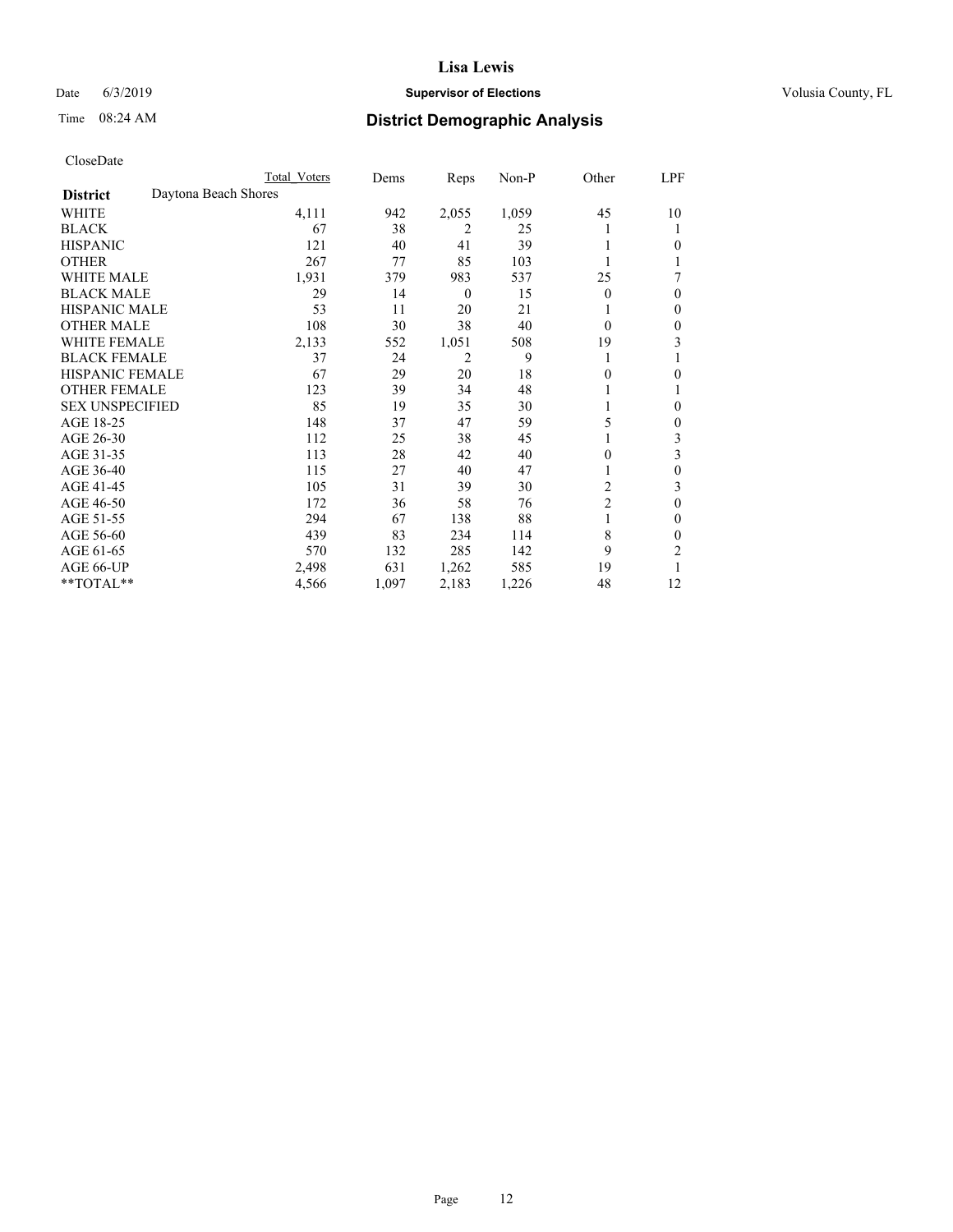## Date 6/3/2019 **Supervisor of Elections Supervisor of Elections** Volusia County, FL

## Time 08:24 AM **District Demographic Analysis**

|                        |        | Total Voters | Dems  | Reps  | Non-P | Other          | LPF            |
|------------------------|--------|--------------|-------|-------|-------|----------------|----------------|
| <b>District</b>        | DeBary |              |       |       |       |                |                |
| WHITE                  |        | 12,934       | 2,987 | 6,338 | 3,474 | 92             | 43             |
| <b>BLACK</b>           |        | 645          | 479   | 30    | 134   | $\overline{c}$ | $\mathbf{0}$   |
| <b>HISPANIC</b>        |        | 1,428        | 574   | 324   | 516   | 11             | 3              |
| <b>OTHER</b>           |        | 910          | 243   | 230   | 431   | 5              |                |
| <b>WHITE MALE</b>      |        | 6,057        | 1,158 | 3,143 | 1,684 | 41             | 31             |
| <b>BLACK MALE</b>      |        | 297          | 201   | 13    | 81    | $\overline{c}$ | $\mathbf{0}$   |
| <b>HISPANIC MALE</b>   |        | 647          | 232   | 164   | 246   | 4              | 1              |
| <b>OTHER MALE</b>      |        | 308          | 76    | 89    | 139   | 3              | 1              |
| <b>WHITE FEMALE</b>    |        | 6,715        | 1,797 | 3,131 | 1,726 | 50             | 11             |
| <b>BLACK FEMALE</b>    |        | 337          | 269   | 17    | 51    | $\overline{0}$ | $\mathbf{0}$   |
| <b>HISPANIC FEMALE</b> |        | 759          | 332   | 157   | 261   |                | 2              |
| <b>OTHER FEMALE</b>    |        | 416          | 136   | 106   | 172   | $\overline{c}$ | $\theta$       |
| <b>SEX UNSPECIFIED</b> |        | 381          | 82    | 102   | 195   | 1              | 1              |
| AGE 18-25              |        | 1,274        | 306   | 375   | 563   | 20             | 10             |
| AGE 26-30              |        | 971          | 236   | 361   | 361   | 10             | 3              |
| AGE 31-35              |        | 996          | 241   | 363   | 381   | 7              | 4              |
| AGE 36-40              |        | 1,064        | 256   | 377   | 417   | 4              | 10             |
| AGE 41-45              |        | 1,009        | 260   | 387   | 348   | 7              | 7              |
| AGE 46-50              |        | 1,211        | 285   | 527   | 384   | 10             | 5              |
| AGE 51-55              |        | 1,388        | 349   | 660   | 364   | 11             | 4              |
| AGE 56-60              |        | 1,585        | 408   | 782   | 383   | 10             | $\mathfrak{2}$ |
| AGE 61-65              |        | 1,589        | 444   | 756   | 377   | 12             | $\mathbf{0}$   |
| AGE 66-UP              |        | 4,830        | 1,498 | 2,334 | 977   | 19             | $\overline{2}$ |
| **TOTAL**              |        | 15,917       | 4,283 | 6,922 | 4,555 | 110            | 47             |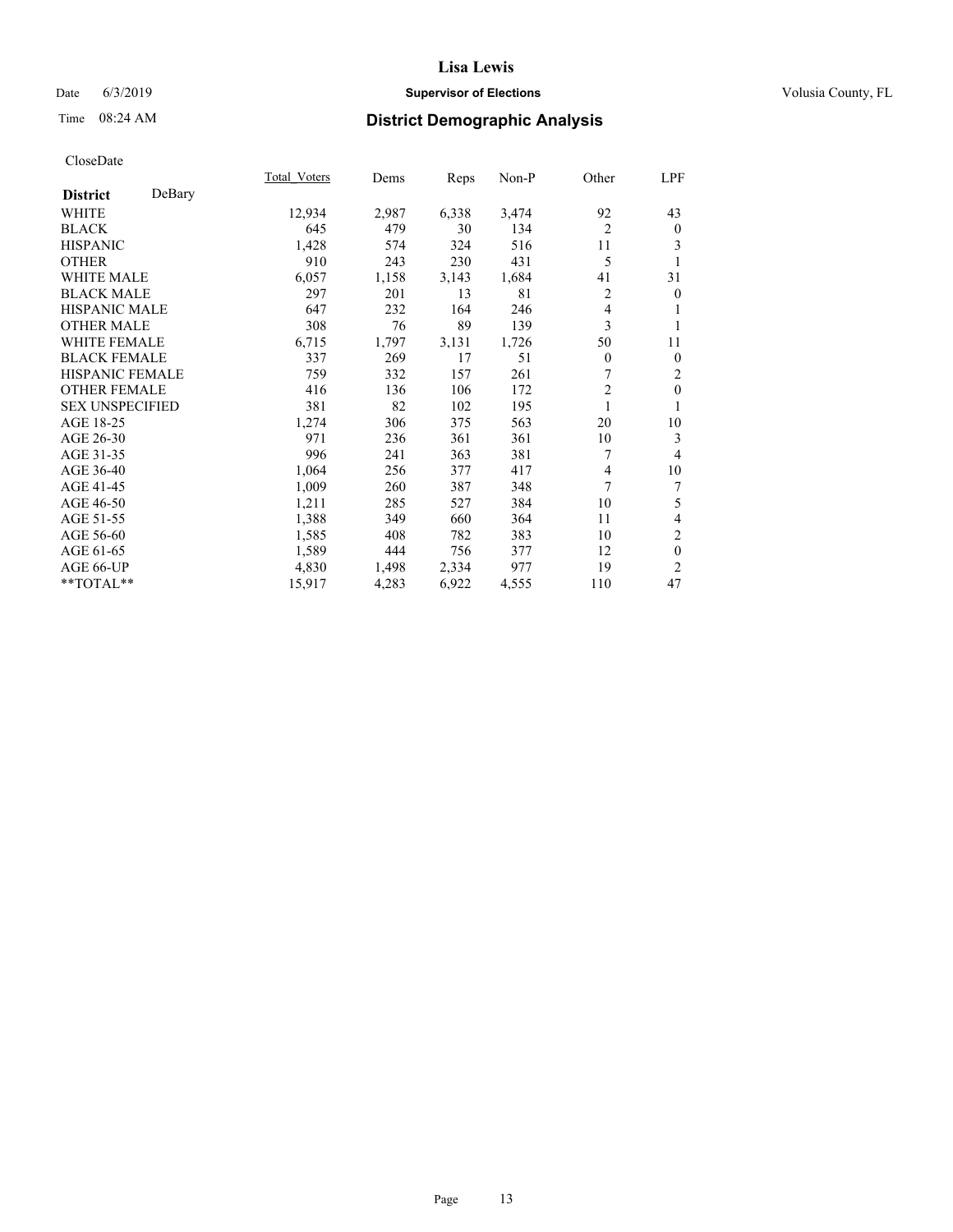## Date 6/3/2019 **Supervisor of Elections Supervisor of Elections** Volusia County, FL

## Time 08:24 AM **District Demographic Analysis**

|                        |        | Total Voters | Dems  | Reps  | Non-P | Other          | LPF            |
|------------------------|--------|--------------|-------|-------|-------|----------------|----------------|
| <b>District</b>        | DeLand |              |       |       |       |                |                |
| WHITE                  |        | 15,771       | 4,706 | 6,797 | 4,064 | 130            | 74             |
| <b>BLACK</b>           |        | 2,967        | 2,330 | 92    | 533   | 10             | $\overline{2}$ |
| <b>HISPANIC</b>        |        | 2,205        | 958   | 385   | 840   | 16             | 6              |
| <b>OTHER</b>           |        | 1,372        | 500   | 246   | 616   | 7              | 3              |
| WHITE MALE             |        | 6,907        | 1,730 | 3,139 | 1,923 | 63             | 52             |
| <b>BLACK MALE</b>      |        | 1,144        | 845   | 46    | 246   | 6              | 1              |
| <b>HISPANIC MALE</b>   |        | 909          | 359   | 185   | 354   | 7              | 4              |
| <b>OTHER MALE</b>      |        | 506          | 191   | 103   | 208   | 4              | $\mathbf{0}$   |
| WHITE FEMALE           |        | 8,690        | 2,918 | 3,603 | 2,083 | 66             | 20             |
| <b>BLACK FEMALE</b>    |        | 1,772        | 1,449 | 43    | 275   | 4              | 1              |
| <b>HISPANIC FEMALE</b> |        | 1,263        | 583   | 197   | 473   | 8              | 2              |
| <b>OTHER FEMALE</b>    |        | 590          | 226   | 99    | 260   | 3              | $\mathfrak{2}$ |
| <b>SEX UNSPECIFIED</b> |        | 534          | 193   | 105   | 231   | $\overline{2}$ | 3              |
| AGE 18-25              |        | 2,410        | 921   | 506   | 936   | 28             | 19             |
| AGE 26-30              |        | 1,600        | 606   | 360   | 613   | 10             | 11             |
| AGE 31-35              |        | 1,540        | 554   | 395   | 567   | 12             | 12             |
| AGE 36-40              |        | 1,581        | 600   | 435   | 523   | 12             | 11             |
| AGE 41-45              |        | 1,447        | 523   | 438   | 472   | 11             | 3              |
| AGE 46-50              |        | 1,521        | 578   | 489   | 431   | 13             | 10             |
| AGE 51-55              |        | 1,622        | 566   | 651   | 392   | 8              | 5              |
| AGE 56-60              |        | 1,701        | 658   | 655   | 376   | 9              | 3              |
| AGE 61-65              |        | 1,884        | 755   | 698   | 411   | 18             | 2              |
| AGE 66-UP              |        | 7,009        | 2,733 | 2,893 | 1,332 | 42             | 9              |
| **TOTAL**              |        | 22,315       | 8,494 | 7,520 | 6,053 | 163            | 85             |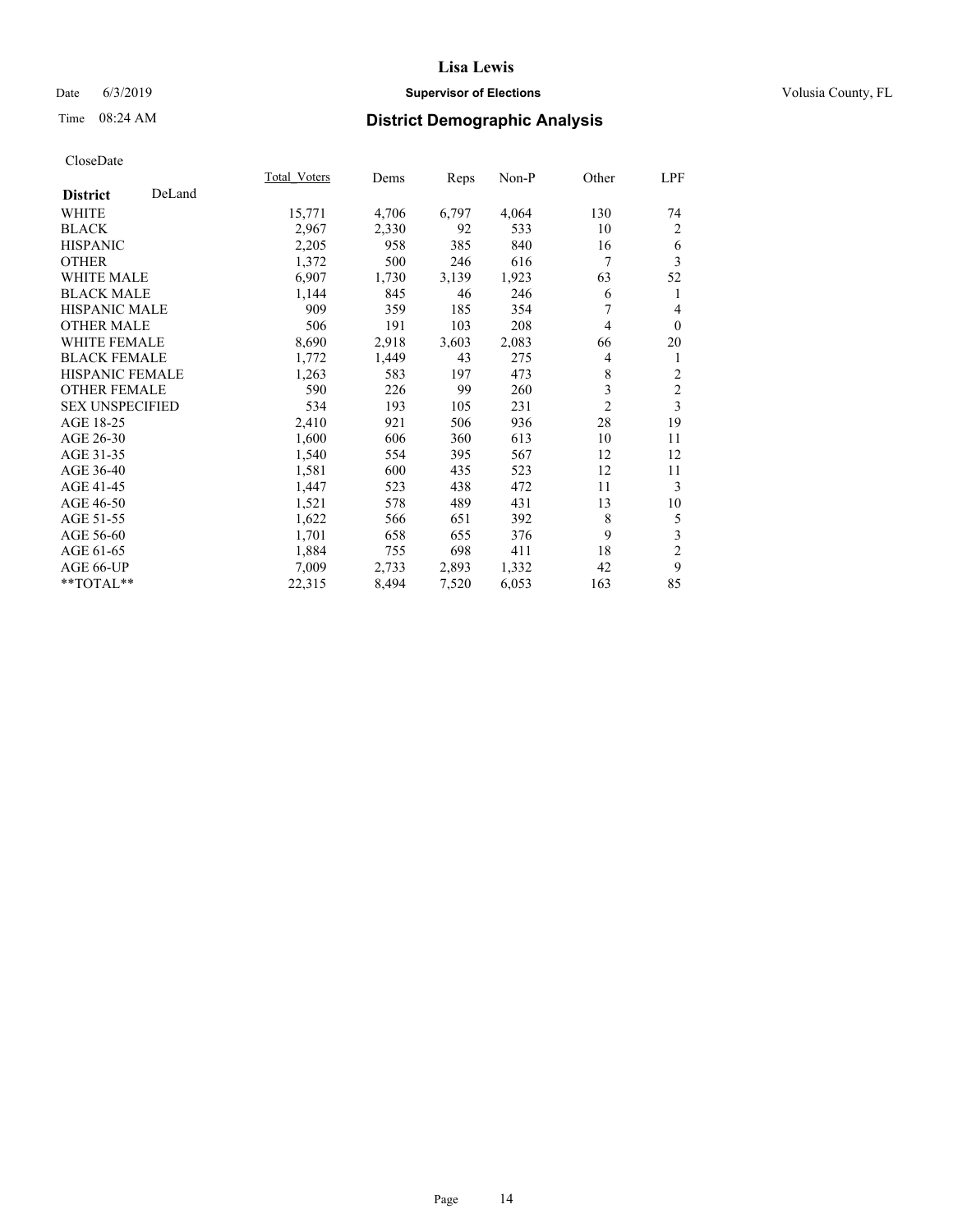## Date 6/3/2019 **Supervisor of Elections Supervisor of Elections** Volusia County, FL

# Time 08:24 AM **District Demographic Analysis**

|                        |         | Total Voters | Dems   | Reps   | Non-P  | Other | LPF            |
|------------------------|---------|--------------|--------|--------|--------|-------|----------------|
| <b>District</b>        | Deltona |              |        |        |        |       |                |
| WHITE                  |         | 33,390       | 9,195  | 13,328 | 10,527 | 217   | 123            |
| <b>BLACK</b>           |         | 6,074        | 4,478  | 270    | 1,300  | 24    | 2              |
| <b>HISPANIC</b>        |         | 18,353       | 8,525  | 2,508  | 7,237  | 58    | 25             |
| <b>OTHER</b>           |         | 3,858        | 1,301  | 712    | 1,817  | 22    | 6              |
| WHITE MALE             |         | 15,415       | 3,650  | 6,480  | 5,093  | 108   | 84             |
| <b>BLACK MALE</b>      |         | 2,671        | 1,822  | 168    | 664    | 15    | 2              |
| <b>HISPANIC MALE</b>   |         | 8,506        | 3,661  | 1,313  | 3,485  | 32    | 15             |
| <b>OTHER MALE</b>      |         | 1,344        | 442    | 281    | 608    | 8     | 5              |
| <b>WHITE FEMALE</b>    |         | 17,507       | 5,431  | 6,666  | 5,265  | 107   | 38             |
| <b>BLACK FEMALE</b>    |         | 3,319        | 2,597  | 98     | 615    | 9     | $\bf{0}$       |
| <b>HISPANIC FEMALE</b> |         | 9,553        | 4,726  | 1,169  | 3,623  | 26    | 9              |
| <b>OTHER FEMALE</b>    |         | 1,691        | 671    | 318    | 694    | 7     | 1              |
| <b>SEX UNSPECIFIED</b> |         | 1,668        | 498    | 325    | 834    | 9     | $\overline{2}$ |
| AGE 18-25              |         | 6,729        | 2,178  | 1,175  | 3,298  | 57    | 21             |
| AGE 26-30              |         | 5,279        | 1,794  | 1,090  | 2,335  | 31    | 29             |
| AGE 31-35              |         | 5,213        | 1,782  | 1,132  | 2,236  | 39    | 24             |
| AGE 36-40              |         | 4,992        | 1,795  | 1,078  | 2,063  | 36    | 20             |
| AGE 41-45              |         | 4,877        | 1,834  | 1,141  | 1,870  | 21    | 11             |
| AGE 46-50              |         | 5,149        | 1,843  | 1,508  | 1,750  | 33    | 15             |
| AGE 51-55              |         | 5,507        | 2,046  | 1,740  | 1,689  | 19    | 13             |
| AGE 56-60              |         | 5,825        | 2,203  | 2,009  | 1,590  | 16    | 7              |
| AGE 61-65              |         | 5,327        | 2,176  | 1,755  | 1,357  | 28    | 11             |
| AGE 66-UP              |         | 12,777       | 5,848  | 4,190  | 2,693  | 41    | 5              |
| $*$ $TOTAL**$          |         | 61,675       | 23,499 | 16,818 | 20,881 | 321   | 156            |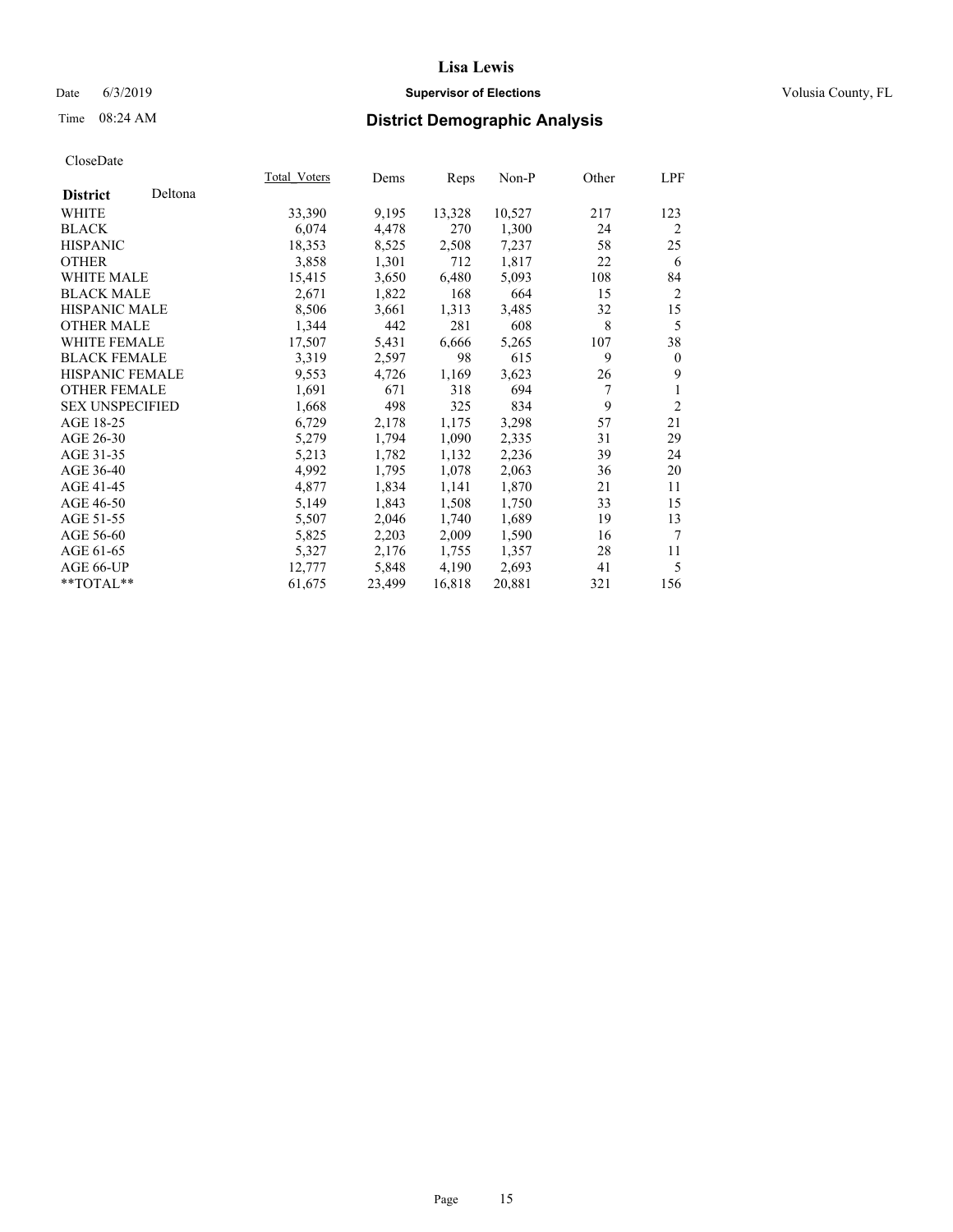## Date 6/3/2019 **Supervisor of Elections Supervisor of Elections** Volusia County, FL

## Time 08:24 AM **District Demographic Analysis**

|                        |           | <b>Total Voters</b> | Dems  | Reps  | Non-P | Other    | LPF            |
|------------------------|-----------|---------------------|-------|-------|-------|----------|----------------|
| <b>District</b>        | Edgewater |                     |       |       |       |          |                |
| WHITE                  |           | 15,335              | 4,459 | 6,090 | 4,616 | 124      | 46             |
| <b>BLACK</b>           |           | 370                 | 273   | 19    | 74    | 4        | $\mathbf{0}$   |
| <b>HISPANIC</b>        |           | 317                 | 118   | 70    | 123   | 6        | $\theta$       |
| <b>OTHER</b>           |           | 545                 | 164   | 125   | 252   | 4        | $\theta$       |
| WHITE MALE             |           | 6,950               | 1,695 | 3,001 | 2,169 | 56       | 29             |
| <b>BLACK MALE</b>      |           | 173                 | 116   | 11    | 43    | 3        | $\overline{0}$ |
| <b>HISPANIC MALE</b>   |           | 139                 | 41    | 33    | 62    | 3        | $\mathbf{0}$   |
| <b>OTHER MALE</b>      |           | 189                 | 58    | 49    | 81    | 1        | $\mathbf{0}$   |
| <b>WHITE FEMALE</b>    |           | 8,223               | 2,728 | 3,023 | 2,387 | 68       | 17             |
| <b>BLACK FEMALE</b>    |           | 191                 | 152   | 8     | 30    |          | $\overline{0}$ |
| <b>HISPANIC FEMALE</b> |           | 172                 | 73    | 36    | 60    | 3        | $\theta$       |
| <b>OTHER FEMALE</b>    |           | 217                 | 74    | 59    | 81    | 3        | $\mathbf{0}$   |
| <b>SEX UNSPECIFIED</b> |           | 313                 | 77    | 84    | 152   | $\theta$ | $\mathbf{0}$   |
| AGE 18-25              |           | 1,202               | 299   | 340   | 536   | 19       | 8              |
| AGE 26-30              |           | 998                 | 267   | 293   | 422   | 14       | $\overline{2}$ |
| AGE 31-35              |           | 979                 | 271   | 282   | 407   | 8        | 11             |
| AGE 36-40              |           | 930                 | 246   | 283   | 391   | 5        | 5              |
| AGE 41-45              |           | 983                 | 256   | 351   | 362   | 9        | 5              |
| AGE 46-50              |           | 1,114               | 291   | 426   | 379   | 12       | 6              |
| AGE 51-55              |           | 1,252               | 350   | 515   | 367   | 17       | 3              |
| AGE 56-60              |           | 1,646               | 486   | 707   | 443   | 9        | 1              |
| AGE 61-65              |           | 1,765               | 560   | 723   | 468   | 13       | 1              |
| AGE 66-UP              |           | 5,698               | 1,988 | 2,384 | 1,290 | 32       | 4              |
| **TOTAL**              |           | 16,567              | 5,014 | 6,304 | 5,065 | 138      | 46             |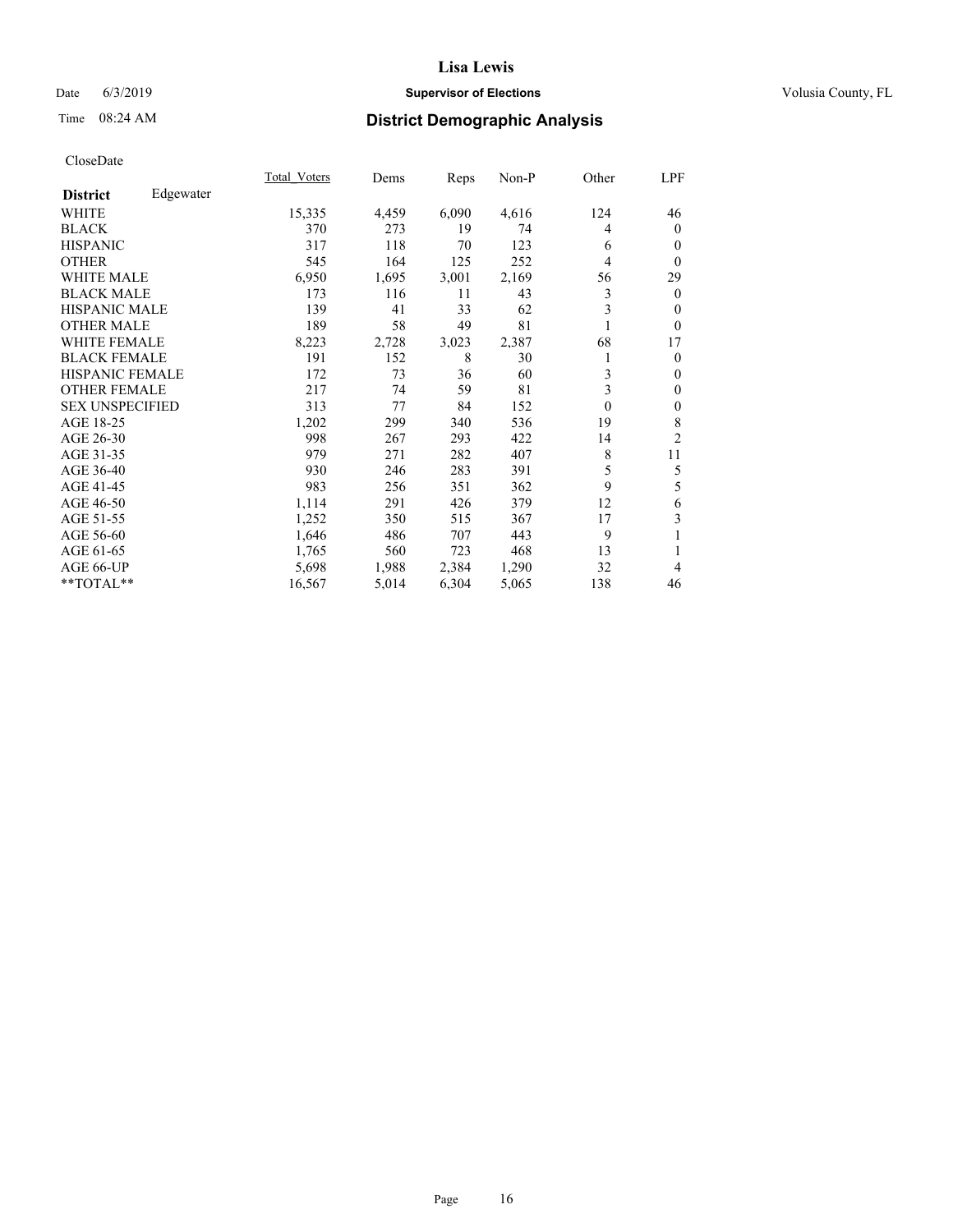## Date 6/3/2019 **Supervisor of Elections Supervisor of Elections** Volusia County, FL

# Time 08:24 AM **District Demographic Analysis**

|                        |            | <b>Total Voters</b> | Dems  | Reps  | Non-P | Other          | LPF              |
|------------------------|------------|---------------------|-------|-------|-------|----------------|------------------|
| <b>District</b>        | Holly Hill |                     |       |       |       |                |                  |
| WHITE                  |            | 6,195               | 2,012 | 2,190 | 1,921 | 45             | 27               |
| <b>BLACK</b>           |            | 1,064               | 782   | 39    | 238   | 3              | $\overline{2}$   |
| <b>HISPANIC</b>        |            | 308                 | 138   | 46    | 119   | 4              | 1                |
| <b>OTHER</b>           |            | 404                 | 146   | 72    | 184   | $\overline{c}$ | $\theta$         |
| <b>WHITE MALE</b>      |            | 2,862               | 785   | 1,086 | 950   | 22             | 19               |
| <b>BLACK MALE</b>      |            | 394                 | 258   | 20    | 113   | $\overline{c}$ | 1                |
| HISPANIC MALE          |            | 160                 | 71    | 22    | 62    | 4              | 1                |
| <b>OTHER MALE</b>      |            | 142                 | 51    | 30    | 61    | $\theta$       | $\boldsymbol{0}$ |
| <b>WHITE FEMALE</b>    |            | 3,264               | 1,208 | 1,081 | 944   | 23             | $\,$ 8 $\,$      |
| <b>BLACK FEMALE</b>    |            | 655                 | 513   | 19    | 121   |                | 1                |
| <b>HISPANIC FEMALE</b> |            | 144                 | 66    | 23    | 55    | $\theta$       | $\mathbf{0}$     |
| <b>OTHER FEMALE</b>    |            | 163                 | 75    | 32    | 56    | $\mathbf{0}$   | $\mathbf{0}$     |
| <b>SEX UNSPECIFIED</b> |            | 187                 | 51    | 34    | 100   | $\overline{c}$ | $\boldsymbol{0}$ |
| AGE 18-25              |            | 718                 | 248   | 135   | 325   | 3              | 7                |
| AGE 26-30              |            | 632                 | 243   | 141   | 244   | 4              | $\boldsymbol{0}$ |
| AGE 31-35              |            | 553                 | 213   | 109   | 223   | 4              | $\overline{4}$   |
| AGE 36-40              |            | 502                 | 192   | 101   | 199   | 6              | $\overline{4}$   |
| AGE 41-45              |            | 456                 | 185   | 110   | 157   | 4              | $\boldsymbol{0}$ |
| AGE 46-50              |            | 553                 | 194   | 157   | 196   | 3              | 3                |
| AGE 51-55              |            | 699                 | 247   | 228   | 215   | 4              | 5                |
| AGE 56-60              |            | 834                 | 328   | 261   | 234   | 6              | 5                |
| AGE 61-65              |            | 795                 | 299   | 281   | 204   | 9              | $\mathfrak{2}$   |
| AGE 66-UP              |            | 2,229               | 929   | 824   | 465   | 11             | $\theta$         |
| **TOTAL**              |            | 7,971               | 3,078 | 2,347 | 2,462 | 54             | 30               |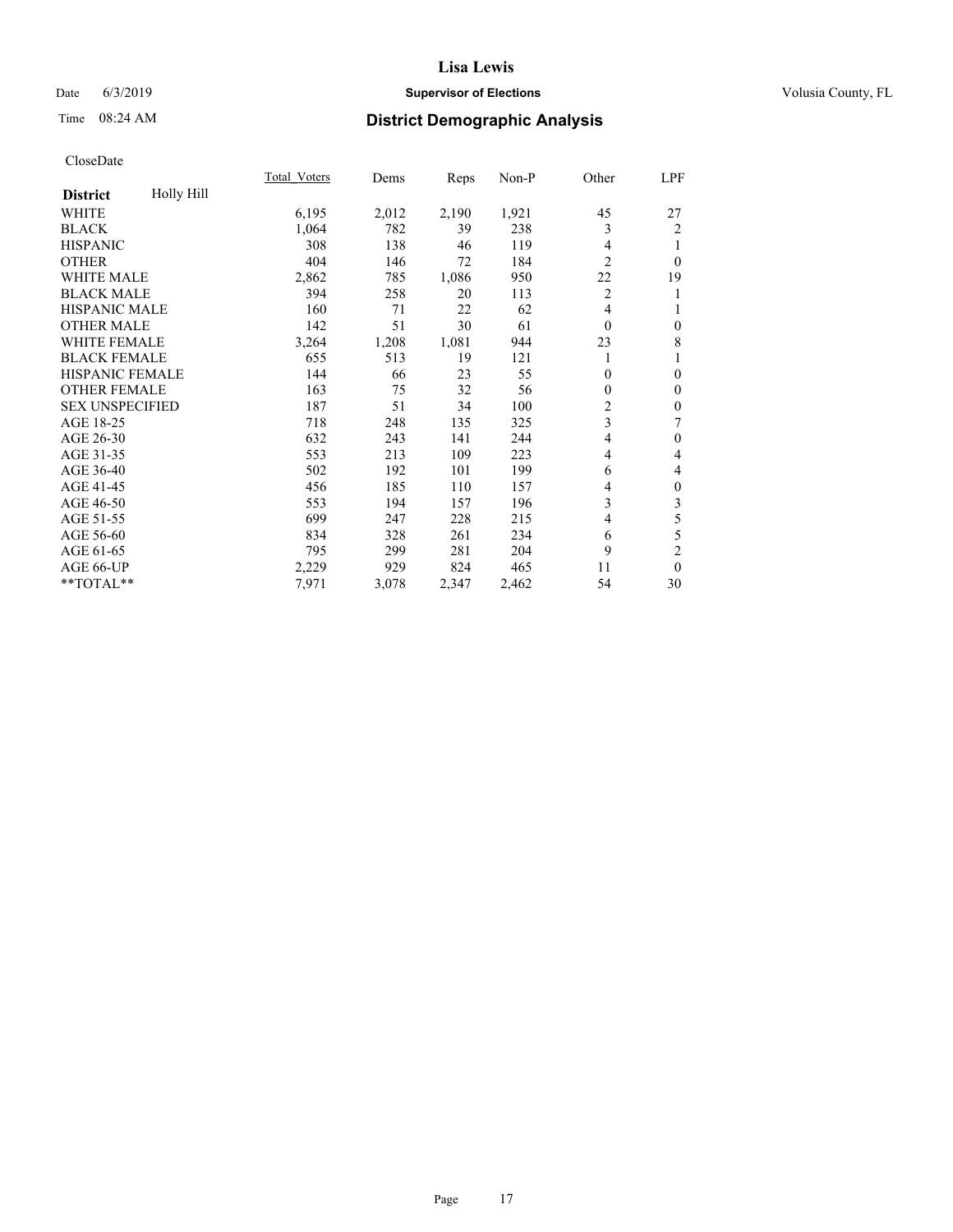## Date 6/3/2019 **Supervisor of Elections Supervisor of Elections** Volusia County, FL

## Time 08:24 AM **District Demographic Analysis**

|                        |            | Total Voters | Dems | Reps           | Non-P | Other    | LPF      |
|------------------------|------------|--------------|------|----------------|-------|----------|----------|
| <b>District</b>        | Lake Helen |              |      |                |       |          |          |
| WHITE                  |            | 1,839        | 524  | 776            | 522   | 13       | 4        |
| <b>BLACK</b>           |            | 166          | 141  | 5              | 20    | $\Omega$ | $\Omega$ |
| <b>HISPANIC</b>        |            | 73           | 29   | 20             | 22    |          |          |
| <b>OTHER</b>           |            | 70           | 25   | 17             | 27    | $\Omega$ |          |
| <b>WHITE MALE</b>      |            | 826          | 198  | 378            | 244   | 2        | 4        |
| <b>BLACK MALE</b>      |            | 72           | 62   | 3              | 7     | $\theta$ | 0        |
| <b>HISPANIC MALE</b>   |            | 30           | 14   | 8              | 7     | $\Omega$ |          |
| <b>OTHER MALE</b>      |            | 21           | 11   | 4              | 5     | $\theta$ |          |
| <b>WHITE FEMALE</b>    |            | 994          | 324  | 389            | 270   | 11       | 0        |
| <b>BLACK FEMALE</b>    |            | 92           | 78   | $\overline{2}$ | 12    | $\theta$ | 0        |
| <b>HISPANIC FEMALE</b> |            | 41           | 14   | 12             | 14    |          | 0        |
| <b>OTHER FEMALE</b>    |            | 33           | 13   | 5              | 15    | $\Omega$ | 0        |
| <b>SEX UNSPECIFIED</b> |            | 39           | 5    | 17             | 17    | 0        | 0        |
| AGE 18-25              |            | 190          | 44   | 61             | 80    | 4        |          |
| AGE 26-30              |            | 128          | 28   | 47             | 52    | $\Omega$ |          |
| AGE 31-35              |            | 145          | 44   | 43             | 56    | 2        | 0        |
| AGE 36-40              |            | 133          | 40   | 37             | 56    | 0        | 0        |
| AGE 41-45              |            | 132          | 29   | 46             | 55    |          |          |
| AGE 46-50              |            | 158          | 50   | 56             | 48    |          | 3        |
| AGE 51-55              |            | 176          | 44   | 84             | 46    | 2        | 0        |
| AGE 56-60              |            | 238          | 83   | 104            | 48    | 3        | 0        |
| AGE 61-65              |            | 225          | 81   | 99             | 45    | $\Omega$ | 0        |
| AGE 66-UP              |            | 623          | 276  | 241            | 105   |          | 0        |
| **TOTAL**              |            | 2,148        | 719  | 818            | 591   | 14       | 6        |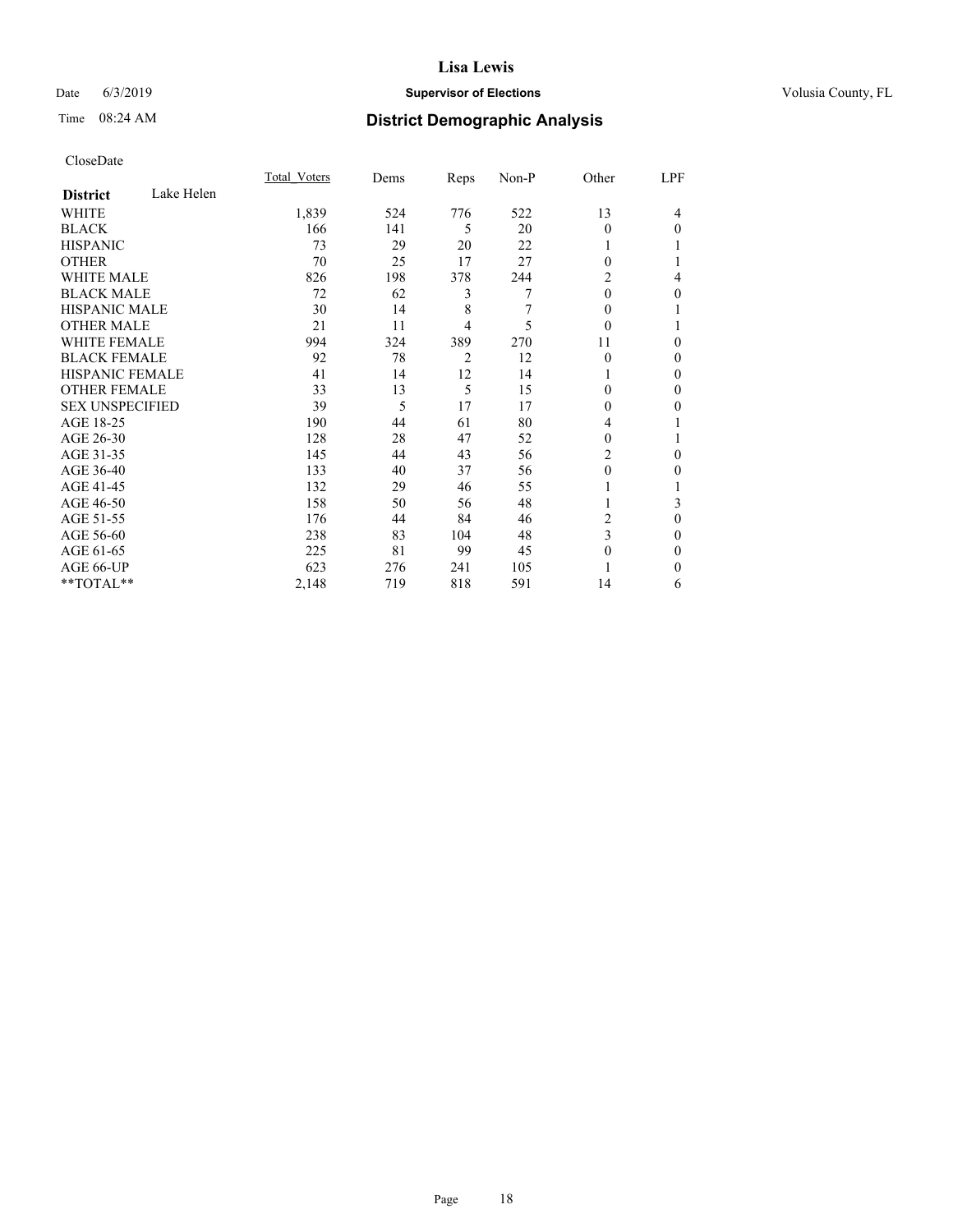## Date 6/3/2019 **Supervisor of Elections Supervisor of Elections** Volusia County, FL

# Time 08:24 AM **District Demographic Analysis**

| New Smyrna Beach<br><b>District</b><br>20,326<br>5,289<br>223<br>WHITE<br>5,614<br>9,148<br>52<br><b>BLACK</b><br>750<br>612<br>21<br>113<br>2<br>2<br>3<br>390<br>129<br><b>HISPANIC</b><br>132<br>126<br>$\theta$<br>5<br><b>OTHER</b><br>759<br>214<br>205<br>331<br>4<br><b>WHITE MALE</b><br>9,273<br>4,392<br>2,580<br>105<br>35<br>2,161<br><b>BLACK MALE</b><br>307<br>233<br>8<br>62<br>2<br>2<br>$\overline{2}$<br><b>HISPANIC MALE</b><br>189<br>59<br>65<br>63<br>$\mathbf{0}$<br>3<br>3<br><b>OTHER MALE</b><br>280<br>74<br>86<br>114<br><b>WHITE FEMALE</b><br>10,870<br>2,657<br>118<br>3,403<br>4,675<br>17<br><b>BLACK FEMALE</b><br>432<br>369<br>12<br>51<br>0<br>$\mathbf{0}$<br>HISPANIC FEMALE<br>193<br>69<br>59<br>64<br>$\mathbf{0}$<br>1<br><b>OTHER FEMALE</b><br>109<br>93<br>318<br>114<br>1<br><b>SEX UNSPECIFIED</b><br>92<br>363<br>111<br>159<br>$\theta$<br>1<br>AGE 18-25<br>1,320<br>403<br>29<br>6<br>355<br>527<br>AGE 26-30<br>974<br>399<br>15<br>252<br>297<br>11<br>AGE 31-35<br>1,058<br>309<br>324<br>408<br>13<br>4<br>8<br>AGE 36-40<br>1,113<br>331<br>340<br>419<br>15<br>1,024<br>AGE 41-45<br>382<br>12<br>4<br>271<br>355<br>5<br>AGE 46-50<br>1,304<br>540<br>388<br>14<br>357<br>4<br>AGE 51-55<br>1,644<br>386<br>790<br>446<br>18<br>2,297<br>612<br>23<br>4<br>AGE 56-60<br>1,112<br>546<br>7<br>AGE 61-65<br>837<br>2,624<br>1,157<br>592<br>31<br>5<br>AGE 66-UP<br>8,867<br>2,859<br>4,161<br>1,779<br>63<br>58<br>**TOTAL**<br>22,225<br>6,569<br>9,506<br>5,859<br>233 |  | Total Voters | Dems | Reps | $Non-P$ | Other | LPF |
|--------------------------------------------------------------------------------------------------------------------------------------------------------------------------------------------------------------------------------------------------------------------------------------------------------------------------------------------------------------------------------------------------------------------------------------------------------------------------------------------------------------------------------------------------------------------------------------------------------------------------------------------------------------------------------------------------------------------------------------------------------------------------------------------------------------------------------------------------------------------------------------------------------------------------------------------------------------------------------------------------------------------------------------------------------------------------------------------------------------------------------------------------------------------------------------------------------------------------------------------------------------------------------------------------------------------------------------------------------------------------------------------------------------------------------------------------------------------------------------------------------------------------------------|--|--------------|------|------|---------|-------|-----|
|                                                                                                                                                                                                                                                                                                                                                                                                                                                                                                                                                                                                                                                                                                                                                                                                                                                                                                                                                                                                                                                                                                                                                                                                                                                                                                                                                                                                                                                                                                                                      |  |              |      |      |         |       |     |
|                                                                                                                                                                                                                                                                                                                                                                                                                                                                                                                                                                                                                                                                                                                                                                                                                                                                                                                                                                                                                                                                                                                                                                                                                                                                                                                                                                                                                                                                                                                                      |  |              |      |      |         |       |     |
|                                                                                                                                                                                                                                                                                                                                                                                                                                                                                                                                                                                                                                                                                                                                                                                                                                                                                                                                                                                                                                                                                                                                                                                                                                                                                                                                                                                                                                                                                                                                      |  |              |      |      |         |       |     |
|                                                                                                                                                                                                                                                                                                                                                                                                                                                                                                                                                                                                                                                                                                                                                                                                                                                                                                                                                                                                                                                                                                                                                                                                                                                                                                                                                                                                                                                                                                                                      |  |              |      |      |         |       |     |
|                                                                                                                                                                                                                                                                                                                                                                                                                                                                                                                                                                                                                                                                                                                                                                                                                                                                                                                                                                                                                                                                                                                                                                                                                                                                                                                                                                                                                                                                                                                                      |  |              |      |      |         |       |     |
|                                                                                                                                                                                                                                                                                                                                                                                                                                                                                                                                                                                                                                                                                                                                                                                                                                                                                                                                                                                                                                                                                                                                                                                                                                                                                                                                                                                                                                                                                                                                      |  |              |      |      |         |       |     |
|                                                                                                                                                                                                                                                                                                                                                                                                                                                                                                                                                                                                                                                                                                                                                                                                                                                                                                                                                                                                                                                                                                                                                                                                                                                                                                                                                                                                                                                                                                                                      |  |              |      |      |         |       |     |
|                                                                                                                                                                                                                                                                                                                                                                                                                                                                                                                                                                                                                                                                                                                                                                                                                                                                                                                                                                                                                                                                                                                                                                                                                                                                                                                                                                                                                                                                                                                                      |  |              |      |      |         |       |     |
|                                                                                                                                                                                                                                                                                                                                                                                                                                                                                                                                                                                                                                                                                                                                                                                                                                                                                                                                                                                                                                                                                                                                                                                                                                                                                                                                                                                                                                                                                                                                      |  |              |      |      |         |       |     |
|                                                                                                                                                                                                                                                                                                                                                                                                                                                                                                                                                                                                                                                                                                                                                                                                                                                                                                                                                                                                                                                                                                                                                                                                                                                                                                                                                                                                                                                                                                                                      |  |              |      |      |         |       |     |
|                                                                                                                                                                                                                                                                                                                                                                                                                                                                                                                                                                                                                                                                                                                                                                                                                                                                                                                                                                                                                                                                                                                                                                                                                                                                                                                                                                                                                                                                                                                                      |  |              |      |      |         |       |     |
|                                                                                                                                                                                                                                                                                                                                                                                                                                                                                                                                                                                                                                                                                                                                                                                                                                                                                                                                                                                                                                                                                                                                                                                                                                                                                                                                                                                                                                                                                                                                      |  |              |      |      |         |       |     |
|                                                                                                                                                                                                                                                                                                                                                                                                                                                                                                                                                                                                                                                                                                                                                                                                                                                                                                                                                                                                                                                                                                                                                                                                                                                                                                                                                                                                                                                                                                                                      |  |              |      |      |         |       |     |
|                                                                                                                                                                                                                                                                                                                                                                                                                                                                                                                                                                                                                                                                                                                                                                                                                                                                                                                                                                                                                                                                                                                                                                                                                                                                                                                                                                                                                                                                                                                                      |  |              |      |      |         |       |     |
|                                                                                                                                                                                                                                                                                                                                                                                                                                                                                                                                                                                                                                                                                                                                                                                                                                                                                                                                                                                                                                                                                                                                                                                                                                                                                                                                                                                                                                                                                                                                      |  |              |      |      |         |       |     |
|                                                                                                                                                                                                                                                                                                                                                                                                                                                                                                                                                                                                                                                                                                                                                                                                                                                                                                                                                                                                                                                                                                                                                                                                                                                                                                                                                                                                                                                                                                                                      |  |              |      |      |         |       |     |
|                                                                                                                                                                                                                                                                                                                                                                                                                                                                                                                                                                                                                                                                                                                                                                                                                                                                                                                                                                                                                                                                                                                                                                                                                                                                                                                                                                                                                                                                                                                                      |  |              |      |      |         |       |     |
|                                                                                                                                                                                                                                                                                                                                                                                                                                                                                                                                                                                                                                                                                                                                                                                                                                                                                                                                                                                                                                                                                                                                                                                                                                                                                                                                                                                                                                                                                                                                      |  |              |      |      |         |       |     |
|                                                                                                                                                                                                                                                                                                                                                                                                                                                                                                                                                                                                                                                                                                                                                                                                                                                                                                                                                                                                                                                                                                                                                                                                                                                                                                                                                                                                                                                                                                                                      |  |              |      |      |         |       |     |
|                                                                                                                                                                                                                                                                                                                                                                                                                                                                                                                                                                                                                                                                                                                                                                                                                                                                                                                                                                                                                                                                                                                                                                                                                                                                                                                                                                                                                                                                                                                                      |  |              |      |      |         |       |     |
|                                                                                                                                                                                                                                                                                                                                                                                                                                                                                                                                                                                                                                                                                                                                                                                                                                                                                                                                                                                                                                                                                                                                                                                                                                                                                                                                                                                                                                                                                                                                      |  |              |      |      |         |       |     |
|                                                                                                                                                                                                                                                                                                                                                                                                                                                                                                                                                                                                                                                                                                                                                                                                                                                                                                                                                                                                                                                                                                                                                                                                                                                                                                                                                                                                                                                                                                                                      |  |              |      |      |         |       |     |
|                                                                                                                                                                                                                                                                                                                                                                                                                                                                                                                                                                                                                                                                                                                                                                                                                                                                                                                                                                                                                                                                                                                                                                                                                                                                                                                                                                                                                                                                                                                                      |  |              |      |      |         |       |     |
|                                                                                                                                                                                                                                                                                                                                                                                                                                                                                                                                                                                                                                                                                                                                                                                                                                                                                                                                                                                                                                                                                                                                                                                                                                                                                                                                                                                                                                                                                                                                      |  |              |      |      |         |       |     |
|                                                                                                                                                                                                                                                                                                                                                                                                                                                                                                                                                                                                                                                                                                                                                                                                                                                                                                                                                                                                                                                                                                                                                                                                                                                                                                                                                                                                                                                                                                                                      |  |              |      |      |         |       |     |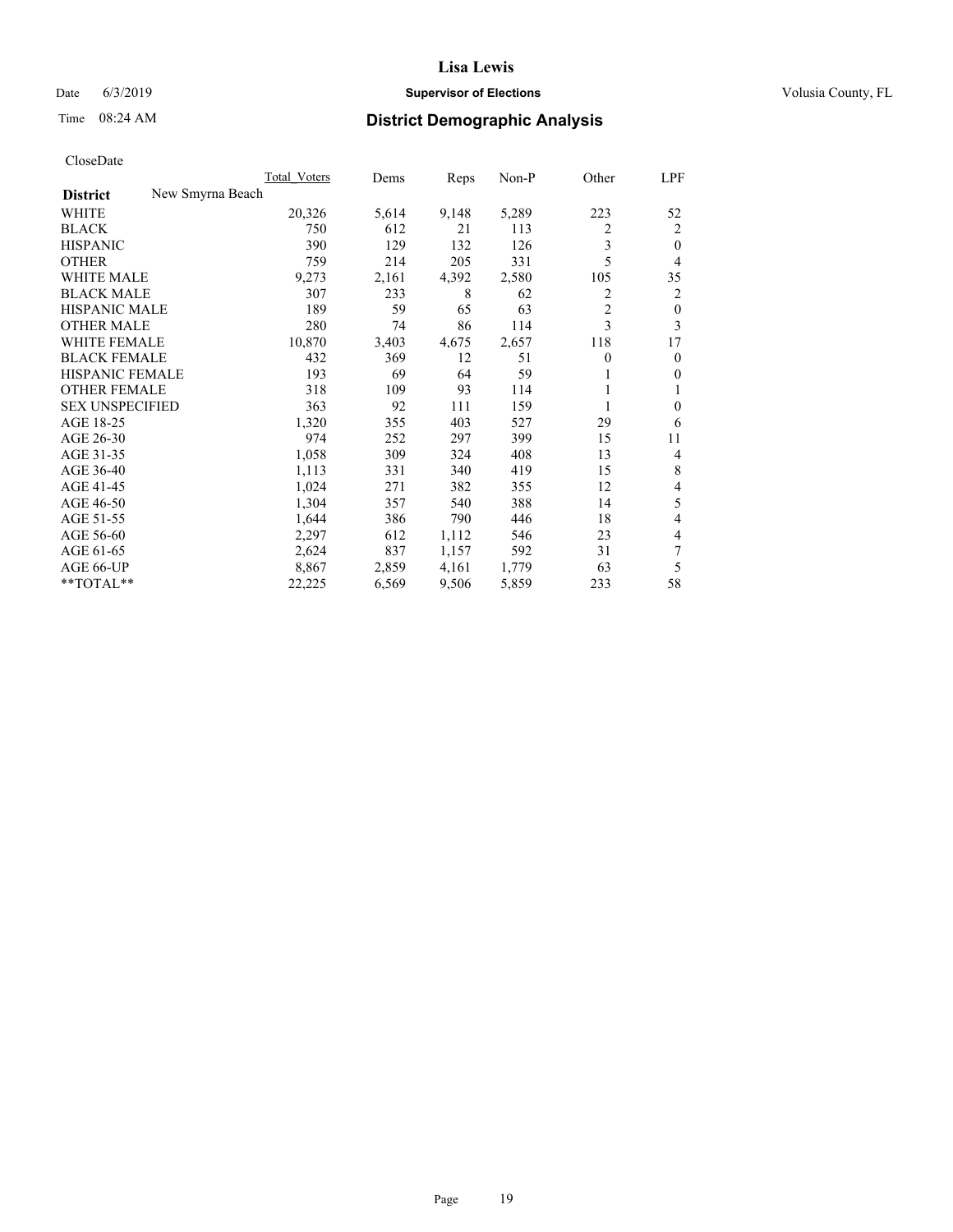## Date 6/3/2019 **Supervisor of Elections Supervisor of Elections** Volusia County, FL

# Time 08:24 AM **District Demographic Analysis**

|                        |          | Total Voters | Dems           | Reps           | Non-P | Other    | LPF          |
|------------------------|----------|--------------|----------------|----------------|-------|----------|--------------|
| <b>District</b>        | Oak Hill |              |                |                |       |          |              |
| WHITE                  |          | 1,323        | 328            | 607            | 373   | 13       | 2            |
| <b>BLACK</b>           |          | 150          | 127            | 4              | 19    | $\theta$ | $\theta$     |
| <b>HISPANIC</b>        |          | 13           | 6              | 2              | 5     | 0        | 0            |
| <b>OTHER</b>           |          | 39           | 11             | 14             | 14    | 0        | 0            |
| WHITE MALE             |          | 665          | 146            | 316            | 197   | 5        |              |
| <b>BLACK MALE</b>      |          | 68           | 53             | 2              | 13    | $\Omega$ | 0            |
| <b>HISPANIC MALE</b>   |          | 4            | 1              | 1              | 2     | 0        | 0            |
| <b>OTHER MALE</b>      |          | 14           | $\overline{c}$ | 8              | 4     | 0        | 0            |
| WHITE FEMALE           |          | 641          | 180            | 281            | 171   | 8        |              |
| <b>BLACK FEMALE</b>    |          | 82           | 74             | $\overline{2}$ | 6     | $\Omega$ | 0            |
| <b>HISPANIC FEMALE</b> |          | 9            | 5              | 1              | 3     | 0        | 0            |
| <b>OTHER FEMALE</b>    |          | 16           | 8              | 5              | 3     | 0        | 0            |
| <b>SEX UNSPECIFIED</b> |          | 26           | 3              | 11             | 12    | $\theta$ | 0            |
| AGE 18-25              |          | 92           | 26             | 23             | 39    | 4        | 0            |
| AGE 26-30              |          | 75           | 26             | 22             | 25    | 2        | 0            |
| AGE 31-35              |          | 56           | 18             | 19             | 19    | $\Omega$ | 0            |
| AGE 36-40              |          | 75           | 30             | 25             | 20    | $\Omega$ | 0            |
| AGE 41-45              |          | 74           | 22             | 18             | 34    | 0        | 0            |
| AGE 46-50              |          | 79           | 25             | 31             | 23    | 0        | 0            |
| AGE 51-55              |          | 123          | 38             | 52             | 32    | 1        | $\mathbf{0}$ |
| AGE 56-60              |          | 178          | 57             | 75             | 44    | 2        | 0            |
| AGE 61-65              |          | 190          | 58             | 89             | 41    | $\theta$ | 2            |
| AGE 66-UP              |          | 583          | 172            | 273            | 134   | 4        | $\theta$     |
| **TOTAL**              |          | 1,525        | 472            | 627            | 411   | 13       | 2            |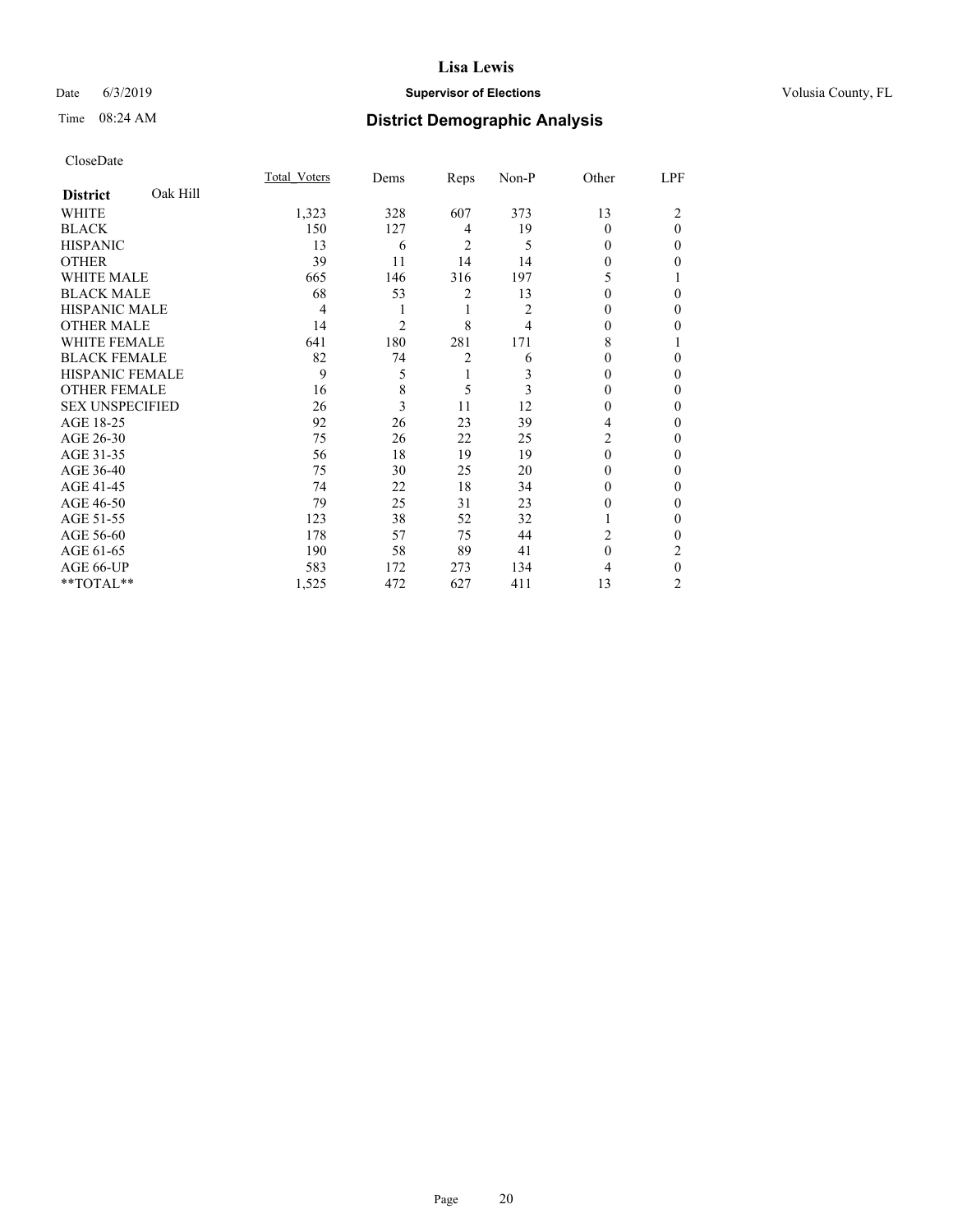## Date 6/3/2019 **Supervisor of Elections Supervisor of Elections** Volusia County, FL

# Time 08:24 AM **District Demographic Analysis**

|                        |             | Total Voters | Dems  | Reps  | Non-P | Other            | LPF              |
|------------------------|-------------|--------------|-------|-------|-------|------------------|------------------|
| <b>District</b>        | Orange City |              |       |       |       |                  |                  |
| WHITE                  |             | 5,910        | 1,659 | 2,589 | 1,605 | 40               | 17               |
| <b>BLACK</b>           |             | 497          | 383   | 20    | 93    |                  | $\mathbf{0}$     |
| <b>HISPANIC</b>        |             | 1,333        | 588   | 196   | 540   | 9                | $\mathbf{0}$     |
| <b>OTHER</b>           |             | 385          | 124   | 81    | 178   |                  | 1                |
| <b>WHITE MALE</b>      |             | 2,534        | 575   | 1,170 | 757   | 20               | 12               |
| <b>BLACK MALE</b>      |             | 181          | 126   | 10    | 45    | $\theta$         | $\mathbf{0}$     |
| <b>HISPANIC MALE</b>   |             | 542          | 218   | 107   | 211   | 6                | $\mathbf{0}$     |
| <b>OTHER MALE</b>      |             | 133          | 40    | 33    | 59    | $\theta$         | 1                |
| <b>WHITE FEMALE</b>    |             | 3,323        | 1,076 | 1,395 | 827   | 20               | 5                |
| <b>BLACK FEMALE</b>    |             | 308          | 252   | 10    | 45    | 1                | $\mathbf{0}$     |
| <b>HISPANIC FEMALE</b> |             | 769          | 362   | 88    | 316   | 3                | $\mathbf{0}$     |
| <b>OTHER FEMALE</b>    |             | 179          | 73    | 38    | 67    |                  | $\mathbf{0}$     |
| <b>SEX UNSPECIFIED</b> |             | 155          | 32    | 34    | 89    | $\boldsymbol{0}$ | $\boldsymbol{0}$ |
| AGE 18-25              |             | 697          | 219   | 167   | 304   | 4                | 3                |
| AGE 26-30              |             | 508          | 165   | 124   | 210   | 5                | $\overline{4}$   |
| AGE 31-35              |             | 482          | 164   | 121   | 193   | 3                | 1                |
| AGE 36-40              |             | 506          | 170   | 143   | 186   | $\overline{4}$   | 3                |
| AGE 41-45              |             | 465          | 162   | 125   | 170   | 6                | $\sqrt{2}$       |
| AGE 46-50              |             | 561          | 181   | 197   | 177   | 5                | 1                |
| AGE 51-55              |             | 550          | 157   | 204   | 187   | $\overline{c}$   | $\mathbf{0}$     |
| AGE 56-60              |             | 660          | 218   | 241   | 194   | 6                |                  |
| AGE 61-65              |             | 692          | 239   | 267   | 182   | 3                |                  |
| AGE 66-UP              |             | 3,004        | 1,079 | 1,297 | 613   | 13               | 2                |
| **TOTAL**              |             | 8,125        | 2,754 | 2,886 | 2,416 | 51               | 18               |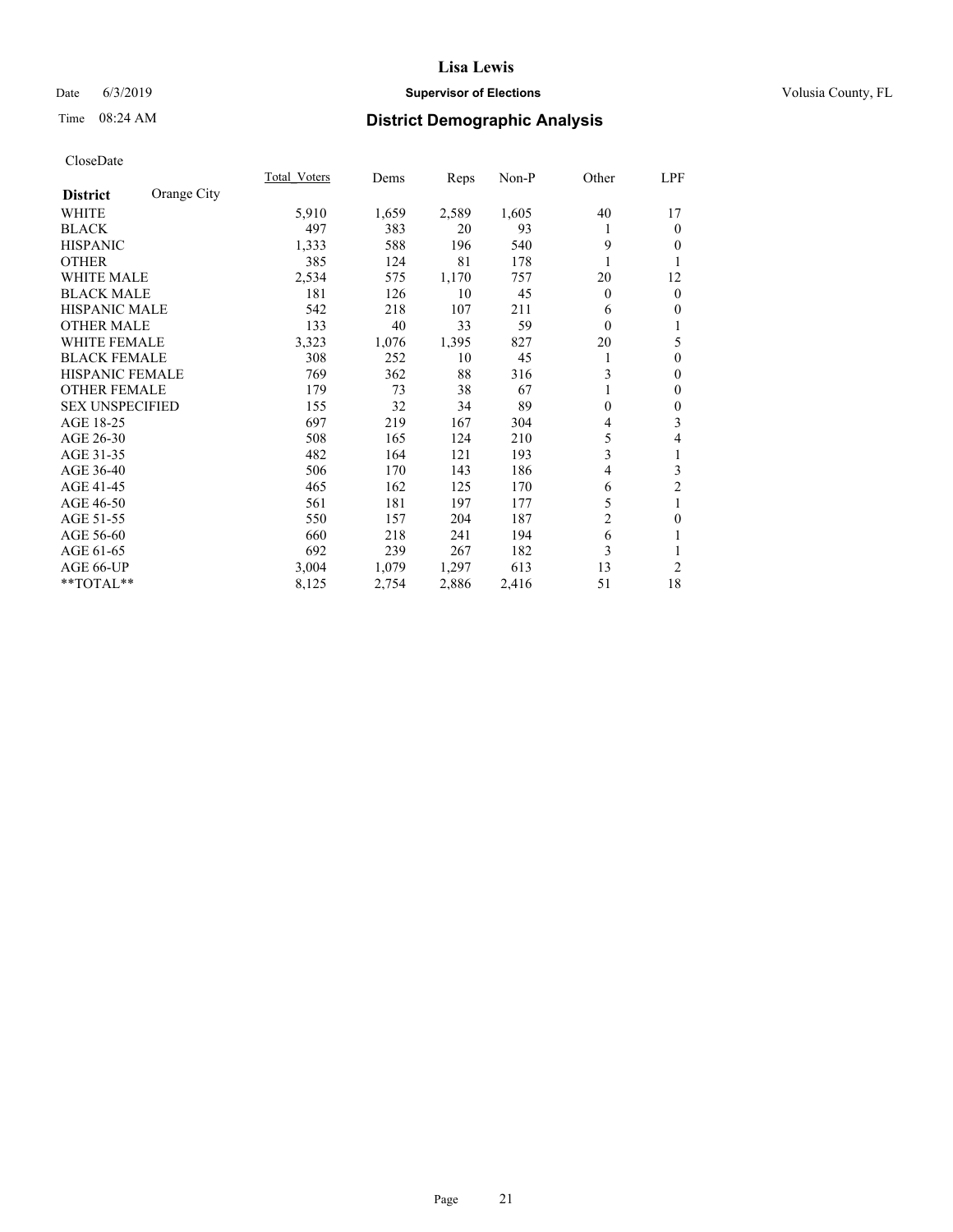## Date 6/3/2019 **Supervisor of Elections Supervisor of Elections** Volusia County, FL

## Time 08:24 AM **District Demographic Analysis**

|                                 | Total Voters | Dems   | Reps   | Non-P | Other          | LPF            |
|---------------------------------|--------------|--------|--------|-------|----------------|----------------|
| Ormond Beach<br><b>District</b> |              |        |        |       |                |                |
| WHITE                           | 28,938       | 8,251  | 12,867 | 7,542 | 203            | 75             |
| <b>BLACK</b>                    | 1,133        | 863    | 57     | 207   | 4              | 2              |
| <b>HISPANIC</b>                 | 938          | 356    | 225    | 342   | 11             | 4              |
| <b>OTHER</b>                    | 1,828        | 552    | 446    | 815   | 12             | 3              |
| <b>WHITE MALE</b>               | 13,066       | 3,140  | 6,169  | 3,610 | 94             | 53             |
| <b>BLACK MALE</b>               | 493          | 353    | 27     | 110   | $\overline{c}$ | 1              |
| <b>HISPANIC MALE</b>            | 401          | 137    | 113    | 142   | 7              | $\overline{2}$ |
| <b>OTHER MALE</b>               | 689          | 189    | 169    | 322   | 7              | $\overline{2}$ |
| WHITE FEMALE                    | 15,559       | 5,033  | 6,585  | 3,811 | 108            | 22             |
| <b>BLACK FEMALE</b>             | 622          | 497    | 29     | 93    | 2              | 1              |
| <b>HISPANIC FEMALE</b>          | 516          | 214    | 107    | 189   | 4              | $\overline{2}$ |
| <b>OTHER FEMALE</b>             | 810          | 282    | 209    | 315   | 4              | $\mathbf{0}$   |
| <b>SEX UNSPECIFIED</b>          | 681          | 177    | 187    | 314   | $\overline{2}$ | 1              |
| AGE 18-25                       | 2,642        | 698    | 840    | 1,058 | 31             | 15             |
| AGE 26-30                       | 1,890        | 562    | 595    | 703   | 22             | 8              |
| AGE 31-35                       | 1,930        | 569    | 632    | 705   | 14             | 10             |
| AGE 36-40                       | 1,769        | 458    | 612    | 672   | 13             | 14             |
| AGE 41-45                       | 1,766        | 482    | 666    | 588   | 14             | 16             |
| AGE 46-50                       | 2,238        | 574    | 968    | 672   | 15             | 9              |
| AGE 51-55                       | 2,714        | 717    | 1,265  | 707   | 21             | 4              |
| AGE 56-60                       | 3,092        | 938    | 1,354  | 777   | 22             | $\mathbf{1}$   |
| AGE 61-65                       | 3,420        | 1,121  | 1,543  | 727   | 27             | $\overline{2}$ |
| AGE 66-UP                       | 11,376       | 3,903  | 5,120  | 2,297 | 51             | 5              |
| **TOTAL**                       | 32,837       | 10,022 | 13,595 | 8,906 | 230            | 84             |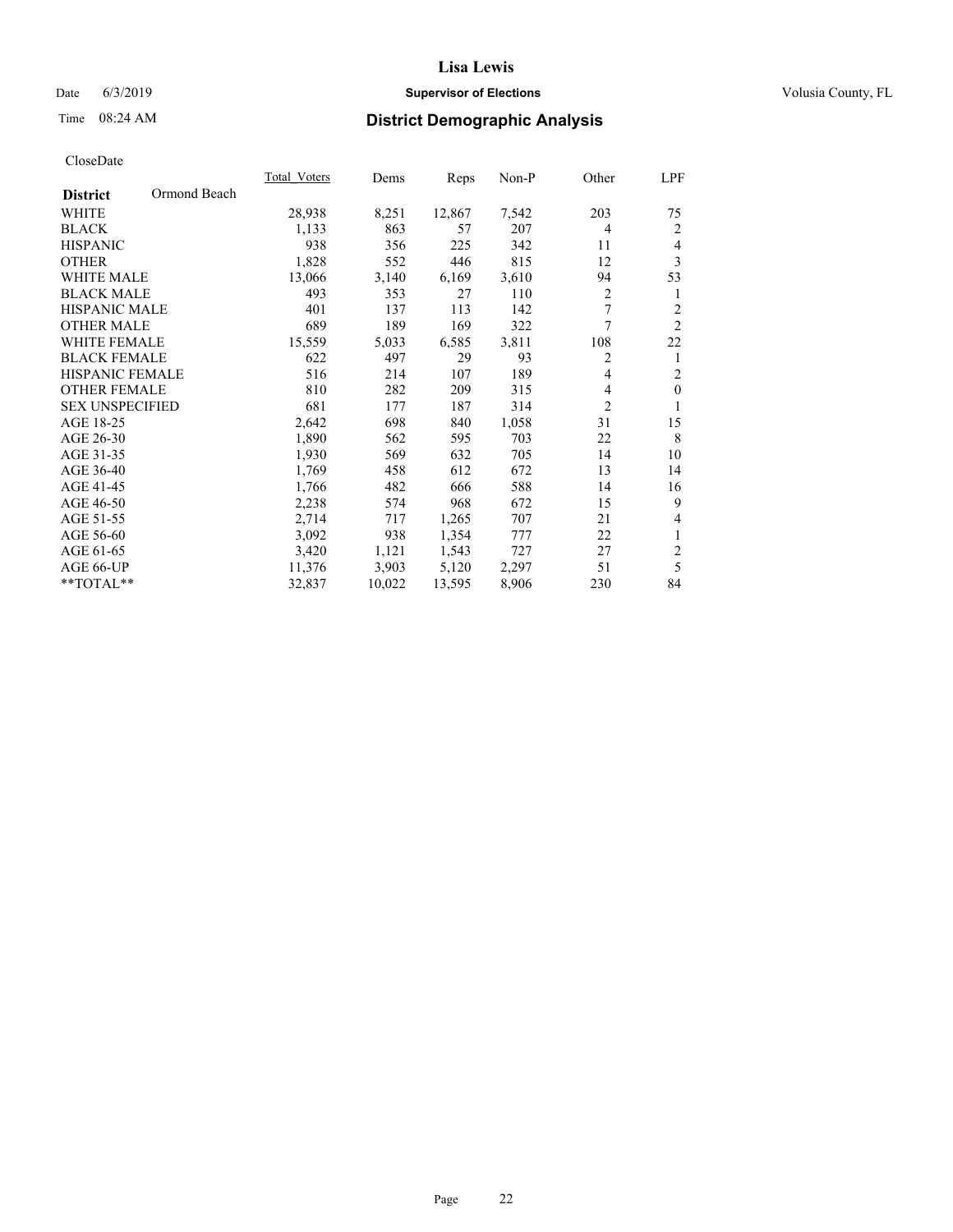## Date 6/3/2019 **Supervisor of Elections Supervisor of Elections** Volusia County, FL

# Time 08:24 AM **District Demographic Analysis**

|                        |         | Total Voters | Dems | Reps     | Non-P          | Other          | LPF      |
|------------------------|---------|--------------|------|----------|----------------|----------------|----------|
| <b>District</b>        | Pierson |              |      |          |                |                |          |
| WHITE                  |         | 583          | 164  | 296      | 115            | $\overline{4}$ | 4        |
| <b>BLACK</b>           |         | 46           | 38   | 1        | 7              | 0              | $\Omega$ |
| <b>HISPANIC</b>        |         | 180          | 81   | 12       | 87             | 0              | 0        |
| <b>OTHER</b>           |         | 33           | 7    | 7        | 19             | 0              | 0        |
| <b>WHITE MALE</b>      |         | 288          | 77   | 144      | 60             | 3              | 4        |
| <b>BLACK MALE</b>      |         | 21           | 18   | 1        | $\overline{2}$ | $\theta$       | 0        |
| <b>HISPANIC MALE</b>   |         | 90           | 44   | 6        | 40             | 0              | 0        |
| <b>OTHER MALE</b>      |         | 18           | 3    | 5        | 10             | 0              | 0        |
| <b>WHITE FEMALE</b>    |         | 290          | 87   | 148      | 54             |                | 0        |
| <b>BLACK FEMALE</b>    |         | 25           | 20   | $\theta$ | 5              | $\Omega$       | 0        |
| <b>HISPANIC FEMALE</b> |         | 85           | 35   | 6        | 44             | 0              | 0        |
| <b>OTHER FEMALE</b>    |         | 8            | 3    | 1        | 4              | 0              | 0        |
| <b>SEX UNSPECIFIED</b> |         | 17           | 3    | 5        | 9              | $\theta$       | 0        |
| AGE 18-25              |         | 114          | 32   | 27       | 54             | $\theta$       |          |
| AGE 26-30              |         | 78           | 30   | 19       | 28             | 0              |          |
| AGE 31-35              |         | 63           | 21   | 21       | 21             | 0              | 0        |
| AGE 36-40              |         | 60           | 14   | 19       | 26             | $\Omega$       |          |
| AGE 41-45              |         | 48           | 12   | 18       | 17             | 0              |          |
| AGE 46-50              |         | 59           | 19   | 22       | 18             | 0              | 0        |
| AGE 51-55              |         | 54           | 16   | 24       | 13             |                | $_{0}$   |
| AGE 56-60              |         | 80           | 30   | 32       | 17             |                | 0        |
| AGE 61-65              |         | 103          | 37   | 48       | 18             | 0              | 0        |
| AGE 66-UP              |         | 183          | 79   | 86       | 16             | 2              | 0        |
| **TOTAL**              |         | 842          | 290  | 316      | 228            | 4              | 4        |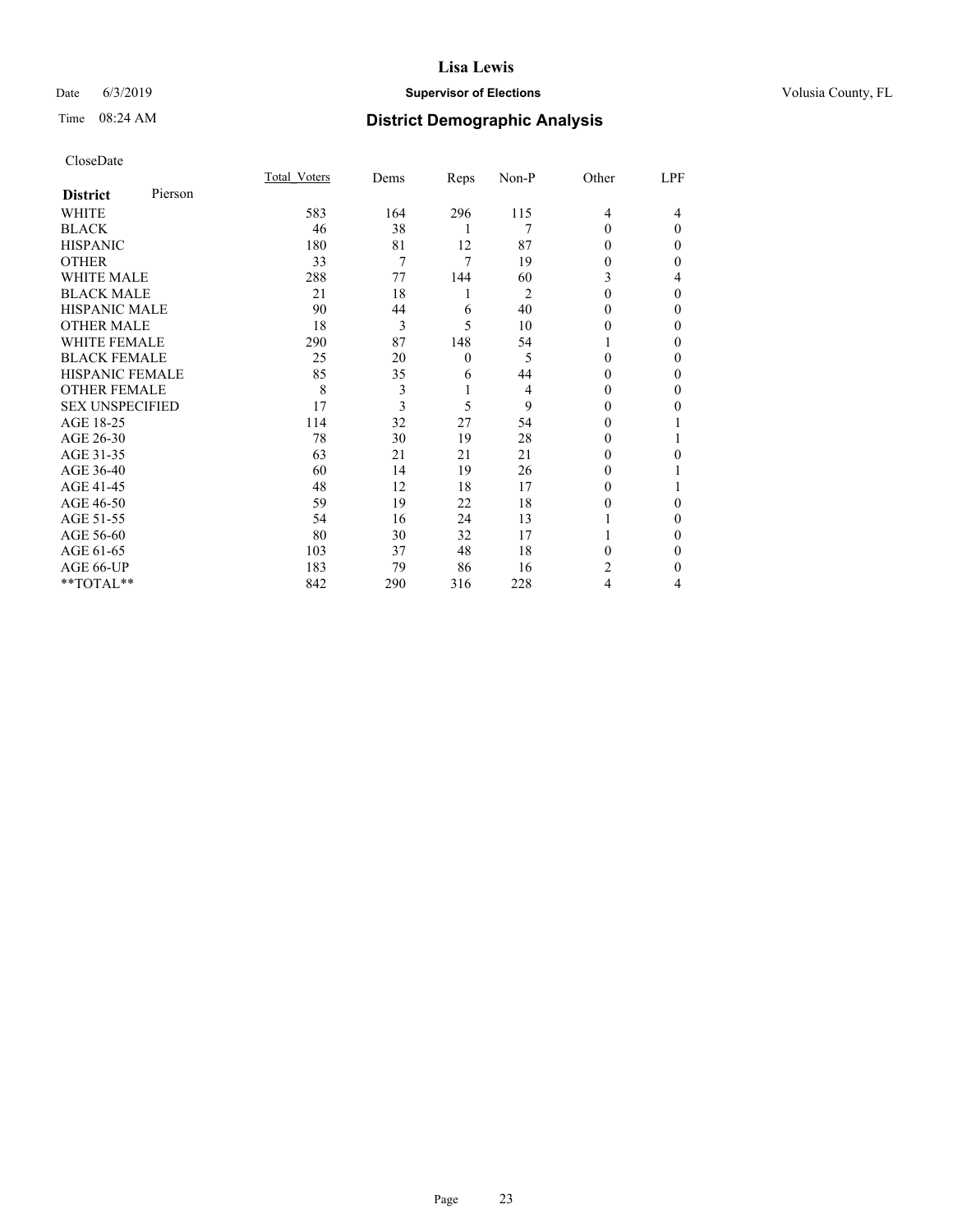## Date 6/3/2019 **Supervisor of Elections Supervisor of Elections** Volusia County, FL

# Time 08:24 AM **District Demographic Analysis**

|                        |             | Total Voters | Dems | Reps           | Non-P    | Other          | LPF          |
|------------------------|-------------|--------------|------|----------------|----------|----------------|--------------|
| <b>District</b>        | Ponce Inlet |              |      |                |          |                |              |
| WHITE                  |             | 2,997        | 676  | 1,589          | 692      | 32             | 8            |
| <b>BLACK</b>           |             | 11           | 3    | 4              | 4        | $\Omega$       | $\theta$     |
| <b>HISPANIC</b>        |             | 62           | 14   | 26             | 21       | 0              | 1            |
| <b>OTHER</b>           |             | 110          | 29   | 43             | 38       | 0              | $\mathbf{0}$ |
| <b>WHITE MALE</b>      |             | 1,453        | 271  | 796            | 366      | 15             | 5            |
| <b>BLACK MALE</b>      |             | 7            | 1    | 2              | 4        | 0              | $\theta$     |
| <b>HISPANIC MALE</b>   |             | 24           | 5    | 11             | 8        | $_{0}$         | $\theta$     |
| <b>OTHER MALE</b>      |             | 43           | 13   | 17             | 13       | 0              | $\mathbf{0}$ |
| <b>WHITE FEMALE</b>    |             | 1,518        | 397  | 785            | 316      | 17             | 3            |
| <b>BLACK FEMALE</b>    |             | 4            | 2    | $\overline{2}$ | $\theta$ | 0              | $\theta$     |
| <b>HISPANIC FEMALE</b> |             | 38           | 9    | 15             | 13       | 0              | 1            |
| <b>OTHER FEMALE</b>    |             | 43           | 12   | 16             | 15       | 0              | $\mathbf{0}$ |
| <b>SEX UNSPECIFIED</b> |             | 50           | 12   | 18             | 20       | 0              | $\mathbf{0}$ |
| AGE 18-25              |             | 159          | 30   | 62             | 62       | 4              |              |
| AGE 26-30              |             | 90           | 19   | 34             | 34       |                | 2            |
| AGE 31-35              |             | 68           | 19   | 28             | 21       | 0              | $\theta$     |
| AGE 36-40              |             | 89           | 21   | 36             | 32       | 0              | $\theta$     |
| AGE 41-45              |             | 103          | 13   | 50             | 39       |                | $\mathbf{0}$ |
| AGE 46-50              |             | 155          | 41   | 72             | 38       | $\overline{c}$ | 2            |
| AGE 51-55              |             | 215          | 39   | 116            | 57       |                | 2            |
| AGE 56-60              |             | 352          | 81   | 198            | 71       |                |              |
| AGE 61-65              |             | 432          | 92   | 236            | 91       | 13             | $\theta$     |
| AGE 66-UP              |             | 1,517        | 367  | 830            | 310      | 9              |              |
| **TOTAL**              |             | 3,180        | 722  | 1,662          | 755      | 32             | 9            |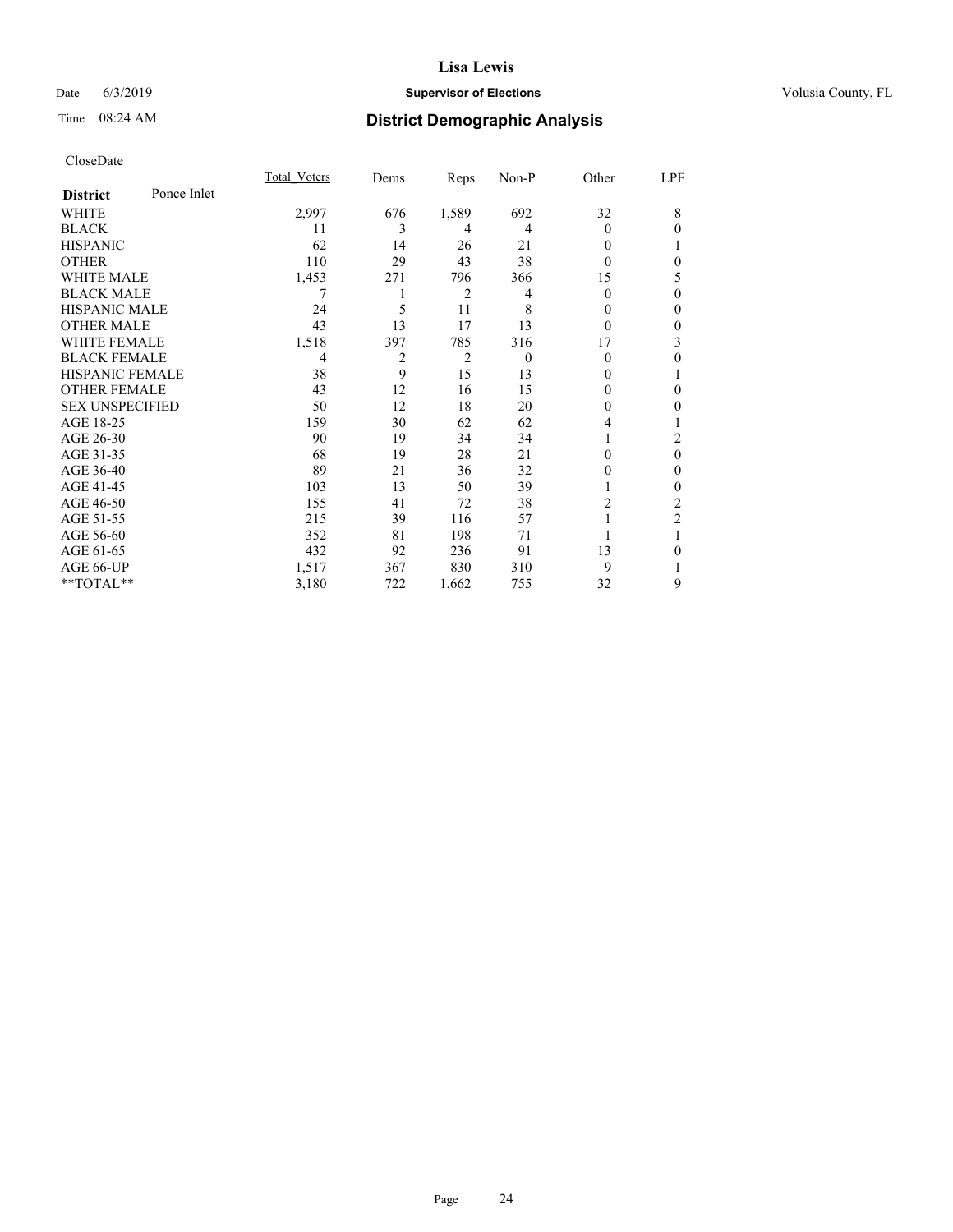## Date 6/3/2019 **Supervisor of Elections Supervisor of Elections** Volusia County, FL

# Time 08:24 AM **District Demographic Analysis**

|                                | Total Voters | Dems   | Reps   | Non-P  | Other | LPF          |
|--------------------------------|--------------|--------|--------|--------|-------|--------------|
| Port Orange<br><b>District</b> |              |        |        |        |       |              |
| <b>WHITE</b>                   | 38,920       | 11,055 | 16,202 | 11,212 | 335   | 116          |
| <b>BLACK</b>                   | 1,422        | 1,032  | 78     | 299    | 10    | 3            |
| <b>HISPANIC</b>                | 1,720        | 628    | 391    | 684    | 11    | 6            |
| <b>OTHER</b>                   | 2,319        | 726    | 538    | 1,025  | 24    | 6            |
| WHITE MALE                     | 17,748       | 4,251  | 7,865  | 5,375  | 178   | 79           |
| <b>BLACK MALE</b>              | 602          | 408    | 46     | 142    | 5     | 1            |
| <b>HISPANIC MALE</b>           | 788          | 275    | 201    | 303    | 6     | 3            |
| <b>OTHER MALE</b>              | 870          | 260    | 215    | 377    | 12    | 6            |
| WHITE FEMALE                   | 20,634       | 6,674  | 8,121  | 5,648  | 155   | 36           |
| <b>BLACK FEMALE</b>            | 800          | 608    | 32     | 154    | 5     | 1            |
| HISPANIC FEMALE                | 899          | 342    | 182    | 367    | 5     | 3            |
| <b>OTHER FEMALE</b>            | 1,023        | 375    | 246    | 393    | 9     | $\mathbf{0}$ |
| <b>SEX UNSPECIFIED</b>         | 1,017        | 248    | 301    | 461    | 5     | 2            |
| AGE 18-25                      | 3,986        | 1,093  | 1,129  | 1,661  | 84    | 19           |
| AGE 26-30                      | 3,003        | 847    | 915    | 1,191  | 36    | 14           |
| AGE 31-35                      | 2,811        | 825    | 820    | 1,113  | 33    | 20           |
| AGE 36-40                      | 2,844        | 793    | 929    | 1,085  | 23    | 14           |
| AGE 41-45                      | 2,690        | 732    | 970    | 940    | 27    | 21           |
| AGE 46-50                      | 3,158        | 859    | 1,269  | 998    | 23    | 9            |
| AGE 51-55                      | 3,484        | 969    | 1,463  | 1,016  | 23    | 13           |
| AGE 56-60                      | 4,261        | 1,281  | 1,820  | 1,121  | 30    | 9            |
| AGE 61-65                      | 4,264        | 1,443  | 1,836  | 967    | 17    | 1            |
| AGE 66-UP                      | 13,880       | 4,599  | 6,058  | 3,128  | 84    | 11           |
| $*$ $TOTAL**$                  | 44,381       | 13,441 | 17,209 | 13,220 | 380   | 131          |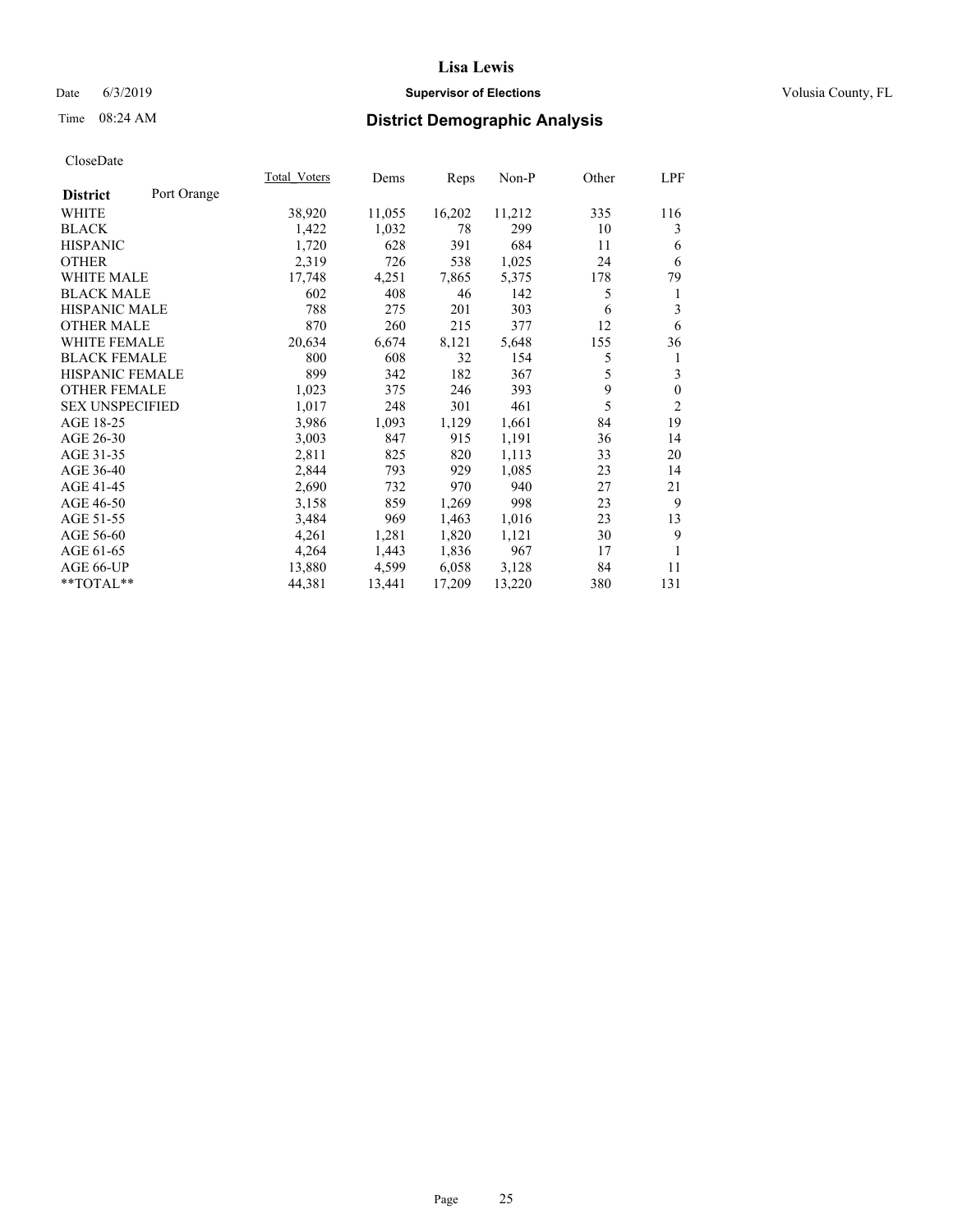## Date 6/3/2019 **Supervisor of Elections Supervisor of Elections** Volusia County, FL

## Time 08:24 AM **District Demographic Analysis**

|                        |               | Total Voters | Dems  | Reps  | Non-P | Other          | LPF            |
|------------------------|---------------|--------------|-------|-------|-------|----------------|----------------|
| <b>District</b>        | South Daytona |              |       |       |       |                |                |
| WHITE                  |               | 7,083        | 2,228 | 2,712 | 2,053 | 70             | 20             |
| <b>BLACK</b>           |               | 716          | 534   | 22    | 157   | 3              | $\mathbf{0}$   |
| <b>HISPANIC</b>        |               | 293          | 119   | 57    | 113   | 4              | $\theta$       |
| <b>OTHER</b>           |               | 421          | 146   | 89    | 184   |                | 1              |
| WHITE MALE             |               | 3,213        | 839   | 1,344 | 989   | 30             | 11             |
| <b>BLACK MALE</b>      |               | 267          | 186   | 11    | 69    |                | $\mathbf{0}$   |
| <b>HISPANIC MALE</b>   |               | 131          | 39    | 33    | 57    | $\overline{c}$ | $\theta$       |
| <b>OTHER MALE</b>      |               | 144          | 50    | 35    | 58    |                | $\mathbf{0}$   |
| <b>WHITE FEMALE</b>    |               | 3,786        | 1,370 | 1,341 | 1,027 | 40             | 8              |
| <b>BLACK FEMALE</b>    |               | 442          | 344   | 10    | 86    | 2              | $\mathbf{0}$   |
| <b>HISPANIC FEMALE</b> |               | 153          | 76    | 24    | 51    | $\overline{2}$ | $\mathbf{0}$   |
| <b>OTHER FEMALE</b>    |               | 190          | 74    | 46    | 69    | $\mathbf{0}$   | 1              |
| <b>SEX UNSPECIFIED</b> |               | 187          | 49    | 36    | 101   | $\theta$       | 1              |
| AGE 18-25              |               | 750          | 221   | 171   | 341   | 11             | 6              |
| AGE 26-30              |               | 659          | 211   | 160   | 275   | 10             | 3              |
| AGE 31-35              |               | 601          | 212   | 152   | 226   | 8              | 3              |
| AGE 36-40              |               | 546          | 201   | 131   | 208   | 5              | 1              |
| AGE 41-45              |               | 476          | 145   | 142   | 180   | 8              | 1              |
| AGE 46-50              |               | 591          | 194   | 223   | 170   |                | 3              |
| AGE 51-55              |               | 682          | 240   | 260   | 176   | 4              | $\overline{c}$ |
| AGE 56-60              |               | 921          | 314   | 371   | 230   | 6              | $\mathbf{0}$   |
| AGE 61-65              |               | 900          | 342   | 341   | 209   | 8              | $\theta$       |
| AGE 66-UP              |               | 2,387        | 947   | 929   | 492   | 17             | 2              |
| **TOTAL**              |               | 8,513        | 3,027 | 2,880 | 2,507 | 78             | 21             |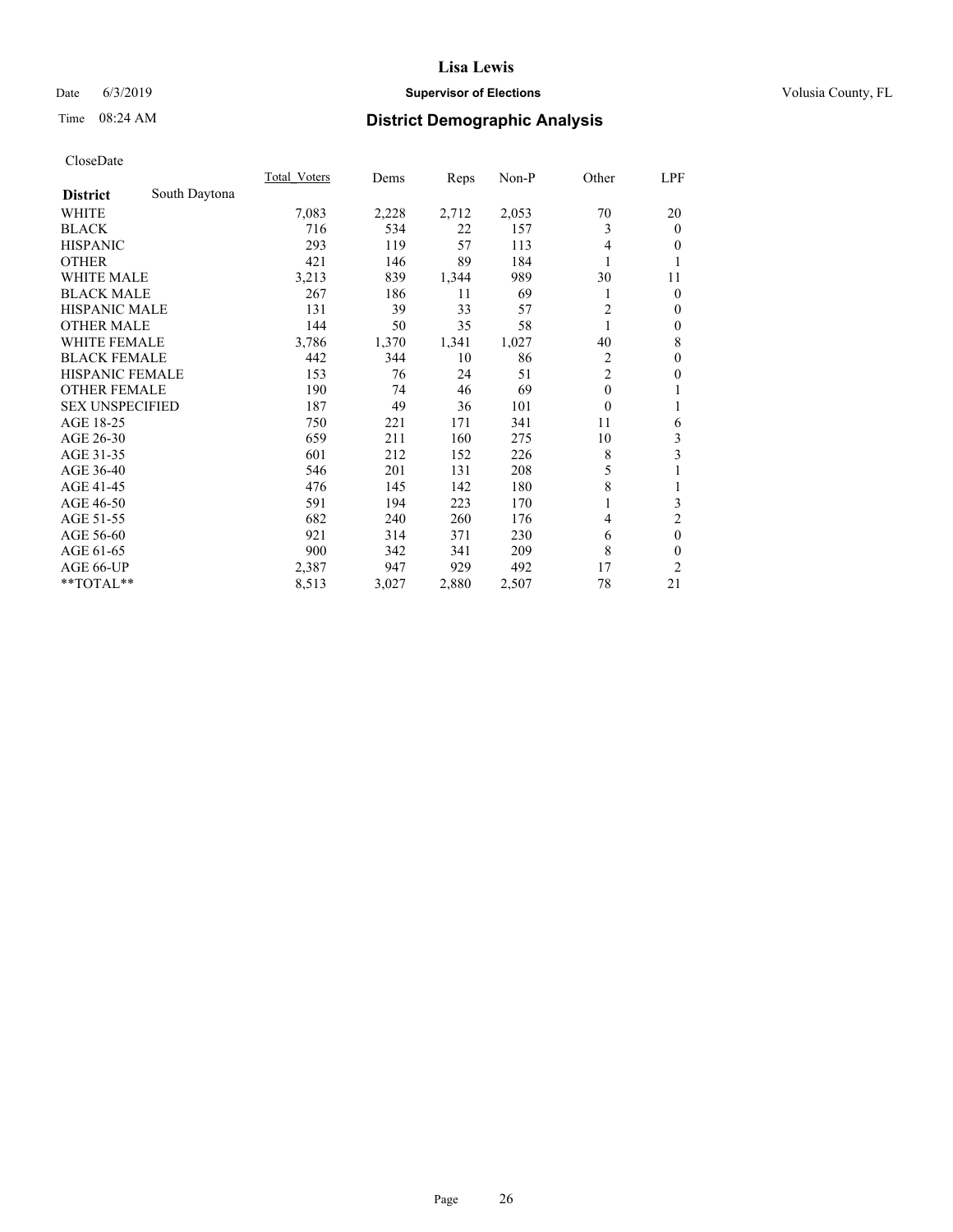## Date 6/3/2019 **Supervisor of Elections Supervisor of Elections** Volusia County, FL

# Time 08:24 AM **District Demographic Analysis**

|                        |               | Total Voters | Dems | Reps     | Non-P | Other | LPF |
|------------------------|---------------|--------------|------|----------|-------|-------|-----|
| <b>District</b>        | Flagler Beach |              |      |          |       |       |     |
| WHITE                  |               | 51           | 25   | 14       | 12    | 0     | 0   |
| <b>BLACK</b>           |               | 0            | 0    | 0        | 0     |       |     |
| <b>HISPANIC</b>        |               |              |      | $\theta$ |       |       |     |
| <b>OTHER</b>           |               |              |      | 0        |       |       |     |
| WHITE MALE             |               | 20           |      |          | h     |       |     |
| <b>BLACK MALE</b>      |               | 0            |      |          |       |       |     |
| <b>HISPANIC MALE</b>   |               |              |      |          |       |       |     |
| <b>OTHER MALE</b>      |               |              |      |          |       |       |     |
| WHITE FEMALE           |               | 30           | 18   |          |       |       |     |
| <b>BLACK FEMALE</b>    |               | 0            | 0    |          |       |       |     |
| <b>HISPANIC FEMALE</b> |               |              |      |          |       |       |     |
| <b>OTHER FEMALE</b>    |               |              |      |          |       |       |     |
| <b>SEX UNSPECIFIED</b> |               |              |      |          |       |       |     |
| AGE 18-25              |               |              |      |          |       |       |     |
| AGE 26-30              |               |              |      |          |       |       |     |
| AGE 31-35              |               |              |      |          |       |       |     |
| AGE 36-40              |               |              |      |          |       |       |     |
| AGE 41-45              |               |              |      |          |       |       |     |
| AGE 46-50              |               |              |      | 0        |       |       |     |
| AGE 51-55              |               |              |      |          |       |       |     |
| AGE 56-60              |               |              |      |          |       |       |     |
| AGE 61-65              |               |              |      |          |       |       |     |
| AGE 66-UP              |               | 41           | 21   | 13       |       |       |     |
| **TOTAL**              |               | 52           | 26   | 14       | 12    |       |     |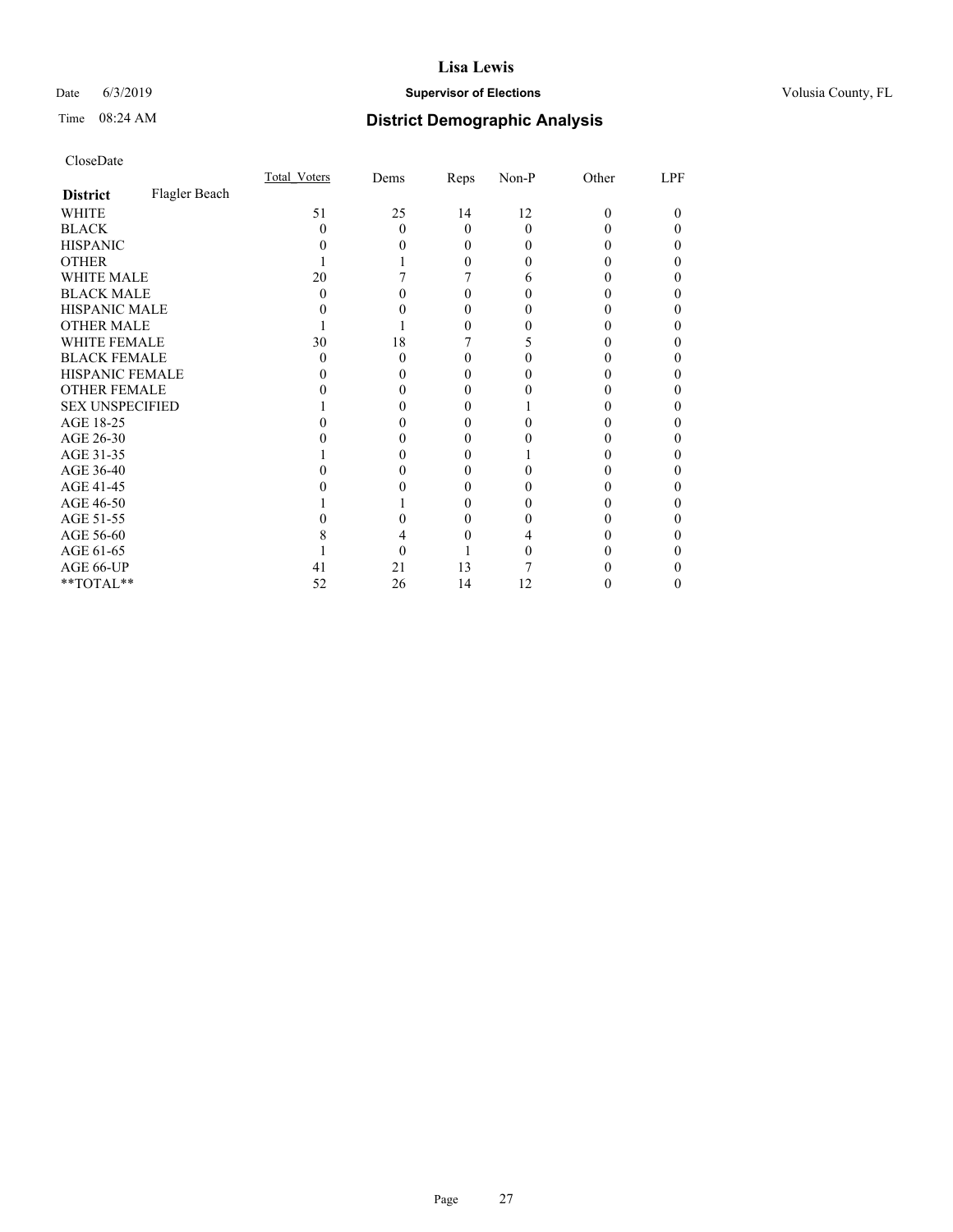## Date 6/3/2019 **Supervisor of Elections Supervisor of Elections** Volusia County, FL

## Time 08:24 AM **District Demographic Analysis**

|                        |                           | Total Voters | Dems   | Reps   | Non-P  | Other | LPF |
|------------------------|---------------------------|--------------|--------|--------|--------|-------|-----|
| <b>District</b>        | <b>Hospital Authority</b> |              |        |        |        |       |     |
| WHITE                  |                           | 106,945      | 28,585 | 47,146 | 30,111 | 706   | 397 |
| <b>BLACK</b>           |                           | 12,307       | 9,352  | 474    | 2,429  | 47    | 5   |
| <b>HISPANIC</b>        |                           | 26,868       | 12,068 | 4,013  | 10,633 | 111   | 43  |
| <b>OTHER</b>           |                           | 8,743        | 2,779  | 1,864  | 4,036  | 47    | 17  |
| WHITE MALE             |                           | 49,233       | 11,066 | 22,969 | 14,594 | 338   | 266 |
| <b>BLACK MALE</b>      |                           | 5,197        | 3,674  | 272    | 1,218  | 29    | 4   |
| <b>HISPANIC MALE</b>   |                           | 12,210       | 5,084  | 2,074  | 4,970  | 56    | 26  |
| <b>OTHER MALE</b>      |                           | 3,053        | 965    | 723    | 1,333  | 19    | 13  |
| <b>WHITE FEMALE</b>    |                           | 56,367       | 17,215 | 23,629 | 15,033 | 364   | 126 |
| <b>BLACK FEMALE</b>    |                           | 6,933        | 5,552  | 195    | 1,167  | 18    | 1   |
| <b>HISPANIC FEMALE</b> |                           | 14,198       | 6,775  | 1,896  | 5,457  | 54    | 16  |
| <b>OTHER FEMALE</b>    |                           | 3,781        | 1,408  | 805    | 1,547  | 18    | 3   |
| <b>SEX UNSPECIFIED</b> |                           | 3,889        | 1,044  | 933    | 1,890  | 15    | 7   |
| AGE 18-25              |                           | 15,650       | 4,734  | 3,638  | 7,054  | 147   | 77  |
| AGE 26-30              |                           | 11,701       | 3,663  | 3,018  | 4,876  | 81    | 63  |
| AGE 31-35              |                           | 11,396       | 3,561  | 3,041  | 4,646  | 80    | 68  |
| AGE 36-40              |                           | 11,140       | 3,623  | 3,028  | 4,353  | 73    | 63  |
| AGE 41-45              |                           | 10,719       | 3,513  | 3,195  | 3,911  | 63    | 37  |
| AGE 46-50              |                           | 11,992       | 3,777  | 4,267  | 3,821  | 84    | 43  |
| AGE 51-55              |                           | 13,200       | 4,205  | 5,213  | 3,692  | 56    | 34  |
| AGE 56-60              |                           | 14,701       | 4,913  | 6,006  | 3,686  | 70    | 26  |
| AGE 61-65              |                           | 14,177       | 5,129  | 5,655  | 3,291  | 83    | 19  |
| AGE 66-UP              |                           | 40,187       | 15,666 | 16,436 | 7,879  | 174   | 32  |
| $*$ TOTAL $*$          |                           | 154,863      | 52,784 | 53,497 | 47,209 | 911   | 462 |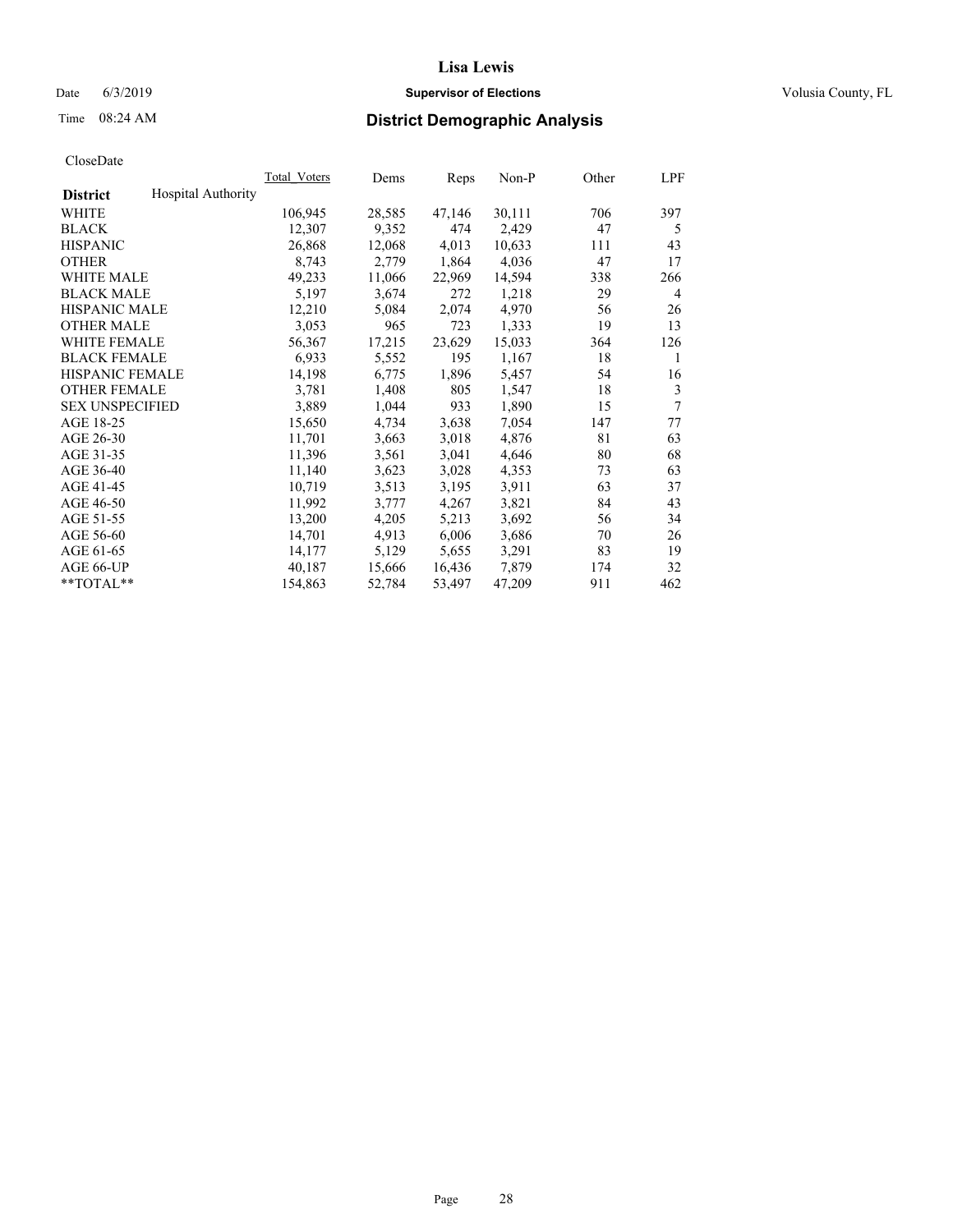## Date 6/3/2019 **Supervisor of Elections Supervisor of Elections** Volusia County, FL

| CloseDate |
|-----------|
|-----------|

|                        | Total Voters              | Dems  | Reps   | Non-P | Other | LPF            |
|------------------------|---------------------------|-------|--------|-------|-------|----------------|
| <b>District</b>        | Florida House District 24 |       |        |       |       |                |
| WHITE                  | 19,817                    | 5,111 | 9,490  | 5,027 | 129   | 60             |
| <b>BLACK</b>           | 513                       | 392   | 13     | 103   | 4     | 1              |
| <b>HISPANIC</b>        | 1,411                     | 526   | 258    | 620   | 7     | $\overline{0}$ |
| <b>OTHER</b>           | 933                       | 225   | 284    | 414   | 8     | $\overline{2}$ |
| <b>WHITE MALE</b>      | 9,244                     | 2,007 | 4,633  | 2,496 | 66    | 42             |
| <b>BLACK MALE</b>      | 229                       | 161   | 10     | 55    | 2     | 1              |
| <b>HISPANIC MALE</b>   | 630                       | 228   | 119    | 279   | 4     | $\theta$       |
| <b>OTHER MALE</b>      | 313                       | 68    | 101    | 139   | 3     | 2              |
| <b>WHITE FEMALE</b>    | 10,372                    | 3,077 | 4,759  | 2,455 | 63    | 18             |
| <b>BLACK FEMALE</b>    | 278                       | 225   | 3      | 48    | 2     | $\overline{0}$ |
| <b>HISPANIC FEMALE</b> | 749                       | 287   | 136    | 323   | 3     | $\Omega$       |
| <b>OTHER FEMALE</b>    | 384                       | 111   | 128    | 141   | 4     | $\Omega$       |
| <b>SEX UNSPECIFIED</b> | 475                       | 90    | 156    | 228   | 1     | $\Omega$       |
| AGE 18-25              | 1,710                     | 383   | 581    | 717   | 19    | 10             |
| AGE 26-30              | 1,132                     | 294   | 371    | 447   | 14    | 6              |
| AGE 31-35              | 1,054                     | 264   | 364    | 416   | 6     | 4              |
| AGE 36-40              | 1,008                     | 260   | 356    | 380   | 5     | 7              |
| AGE 41-45              | 1,017                     | 241   | 415    | 351   | 4     | 6              |
| AGE 46-50              | 1,273                     | 261   | 603    | 395   | 11    | 3              |
| AGE 51-55              | 1,675                     | 373   | 835    | 454   | 8     | 5              |
| AGE 56-60              | 2,372                     | 633   | 1,148  | 565   | 21    | 5              |
| AGE 61-65              | 2,632                     | 767   | 1,256  | 584   | 18    | 7              |
| AGE 66-UP              | 8,801                     | 2,778 | 4,116  | 1,855 | 42    | 10             |
| **TOTAL**              | 22,674                    | 6,254 | 10,045 | 6,164 | 148   | 63             |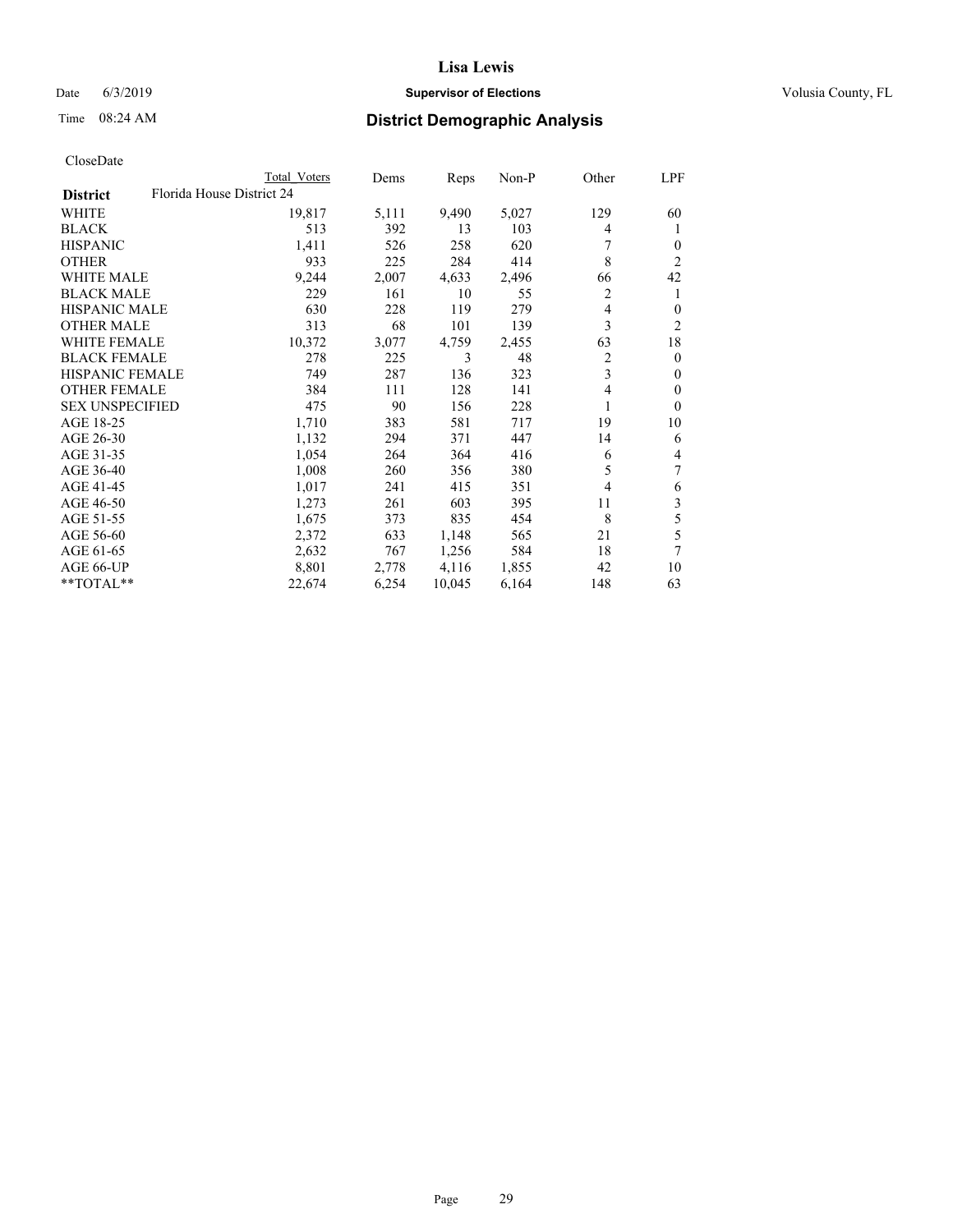## Date 6/3/2019 **Supervisor of Elections Supervisor of Elections** Volusia County, FL

# Time 08:24 AM **District Demographic Analysis**

|                        | Total Voters              | Dems   | Reps   | Non-P  | Other | LPF            |
|------------------------|---------------------------|--------|--------|--------|-------|----------------|
| <b>District</b>        | Florida House District 25 |        |        |        |       |                |
| WHITE                  | 115,576                   | 32,314 | 50,641 | 31,271 | 1,017 | 333            |
| <b>BLACK</b>           | 3,646                     | 2,688  | 191    | 737    | 23    | 7              |
| <b>HISPANIC</b>        | 3,730                     | 1,362  | 937    | 1,385  | 33    | 13             |
| <b>OTHER</b>           | 6,244                     | 1,846  | 1,565  | 2,766  | 51    | 16             |
| WHITE MALE             | 53,340                    | 12,670 | 24,692 | 15,250 | 505   | 223            |
| <b>BLACK MALE</b>      | 1,605                     | 1,087  | 98     | 401    | 15    | 4              |
| <b>HISPANIC MALE</b>   | 1,676                     | 571    | 460    | 619    | 20    | 6              |
| <b>OTHER MALE</b>      | 2,369                     | 664    | 635    | 1,034  | 24    | 12             |
| <b>WHITE FEMALE</b>    | 60,893                    | 19,303 | 25,416 | 15,558 | 508   | 108            |
| <b>BLACK FEMALE</b>    | 1,988                     | 1,559  | 90     | 329    | 8     | 2              |
| <b>HISPANIC FEMALE</b> | 1,982                     | 767    | 459    | 736    | 13    | 7              |
| <b>OTHER FEMALE</b>    | 2,730                     | 947    | 702    | 1,058  | 21    | $\mathfrak{2}$ |
| <b>SEX UNSPECIFIED</b> | 2,613                     | 642    | 782    | 1,174  | 10    | 5              |
| AGE 18-25              | 9,772                     | 2,552  | 2,979  | 4,009  | 182   | 50             |
| AGE 26-30              | 7,254                     | 1,999  | 2,256  | 2,861  | 90    | 48             |
| AGE 31-35              | 7,095                     | 2,052  | 2,176  | 2,738  | 79    | 50             |
| AGE 36-40              | 6,975                     | 1,921  | 2,293  | 2,644  | 73    | 44             |
| AGE 41-45              | 6,813                     | 1,824  | 2,514  | 2,354  | 69    | 52             |
| AGE 46-50              | 8,561                     | 2,258  | 3,515  | 2,681  | 75    | 32             |
| AGE 51-55              | 10,290                    | 2,642  | 4,630  | 2,903  | 91    | 24             |
| AGE 56-60              | 12,949                    | 3,642  | 5,921  | 3,269  | 97    | 20             |
| AGE 61-65              | 13,893                    | 4,440  | 6,177  | 3,146  | 114   | 16             |
| AGE 66-UP              | 45,594                    | 14,880 | 20,873 | 9,554  | 254   | 33             |
| $*$ TOTAL $*$          | 129,196                   | 38,210 | 53,334 | 36,159 | 1,124 | 369            |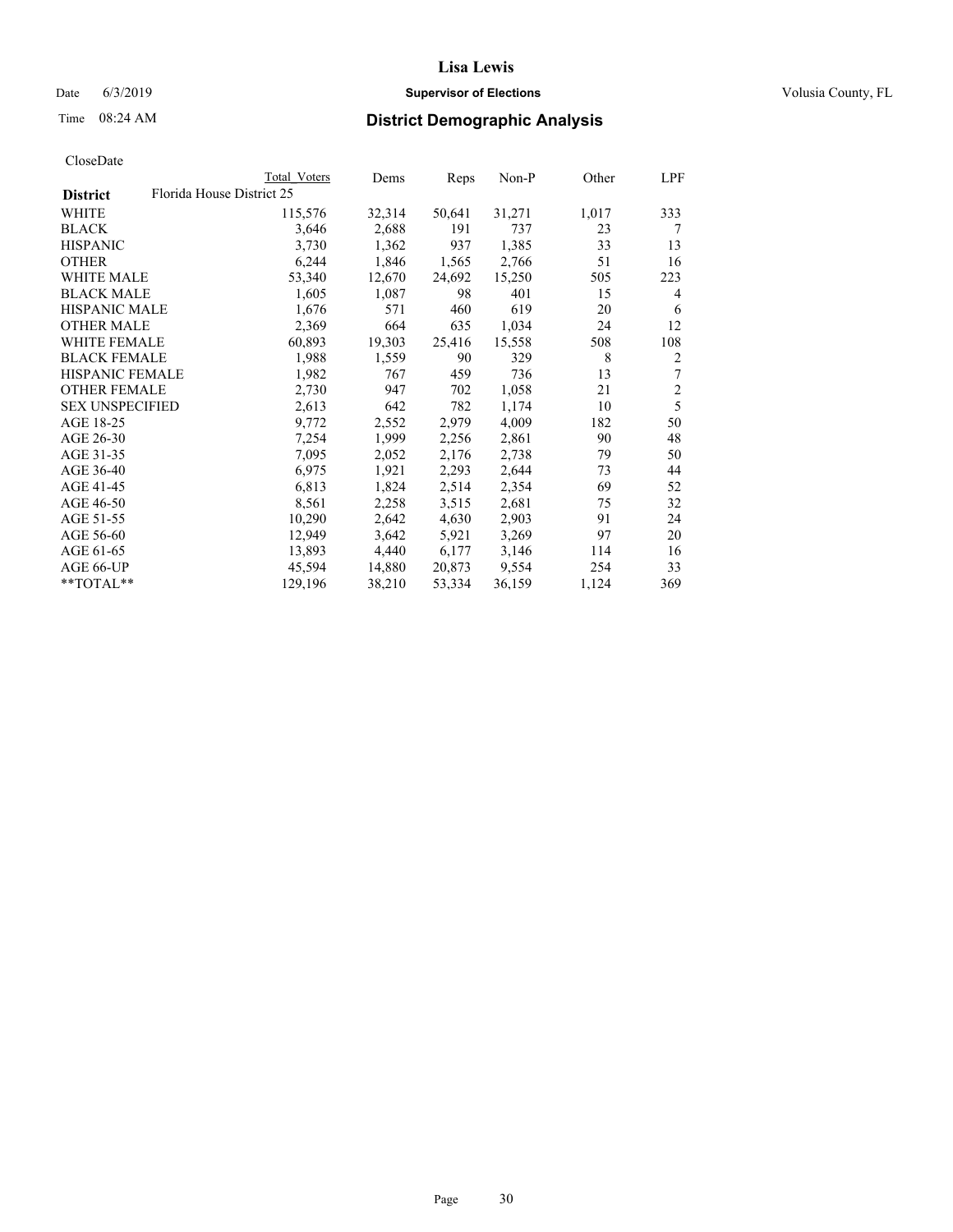## Date 6/3/2019 **Supervisor of Elections Supervisor of Elections** Volusia County, FL

|                        |                           | Total Voters | Dems   | Reps   | Non-P  | Other | LPF            |
|------------------------|---------------------------|--------------|--------|--------|--------|-------|----------------|
| <b>District</b>        | Florida House District 26 |              |        |        |        |       |                |
| WHITE                  |                           | 75,845       | 22,239 | 30,949 | 21,726 | 639   | 292            |
| BLACK                  |                           | 20,825       | 16,637 | 554    | 3,568  | 59    | 7              |
| <b>HISPANIC</b>        |                           | 6,602        | 2,847  | 1,118  | 2,574  | 47    | 16             |
| OTHER                  |                           | 6,585        | 2,301  | 1,211  | 3,024  | 40    | 9              |
| WHITE MALE             |                           | 34,917       | 8,489  | 15,281 | 10,646 | 308   | 193            |
| <b>BLACK MALE</b>      |                           | 7,959        | 5,952  | 300    | 1,671  | 33    | 3              |
| <b>HISPANIC MALE</b>   |                           | 2,903        | 1,120  | 575    | 1,172  | 25    | 11             |
| <b>OTHER MALE</b>      |                           | 2,284        | 808    | 488    | 968    | 18    | $\overline{2}$ |
| <b>WHITE FEMALE</b>    |                           | 39,966       | 13,525 | 15,318 | 10,699 | 329   | 95             |
| <b>BLACK FEMALE</b>    |                           | 12,449       | 10,376 | 246    | 1,797  | 26    | 4              |
| HISPANIC FEMALE        |                           | 3,543        | 1,659  | 528    | 1,330  | 21    | 5              |
| <b>OTHER FEMALE</b>    |                           | 2,687        | 1,083  | 501    | 1,081  | 17    | 5              |
| <b>SEX UNSPECIFIED</b> |                           | 3,147        | 1,012  | 593    | 1,528  | 8     | 6              |
| AGE 18-25              |                           | 13,509       | 5,660  | 2,484  | 5,156  | 145   | 64             |
| AGE 26-30              |                           | 8,809        | 3,443  | 1,909  | 3,352  | 73    | 32             |
| AGE 31-35              |                           | 7,890        | 3,117  | 1,788  | 2,878  | 59    | 48             |
| AGE 36-40              |                           | 7,232        | 2,878  | 1,723  | 2,544  | 48    | 39             |
| AGE 41-45              |                           | 6,640        | 2,518  | 1,796  | 2,263  | 47    | 16             |
| AGE 46-50              |                           | 7,569        | 2,778  | 2,465  | 2,242  | 53    | 31             |
| AGE 51-55              |                           | 8,636        | 3,270  | 3,022  | 2,267  | 50    | 27             |
| AGE 56-60              |                           | 10,159       | 3,915  | 3,690  | 2,471  | 63    | 20             |
| AGE 61-65              |                           | 10,086       | 4,196  | 3,644  | 2,160  | 72    | 14             |
| AGE 66-UP              |                           | 29,327       | 12,249 | 11,311 | 5,559  | 175   | 33             |
| **TOTAL**              |                           | 109,857      | 44,024 | 33,832 | 30,892 | 785   | 324            |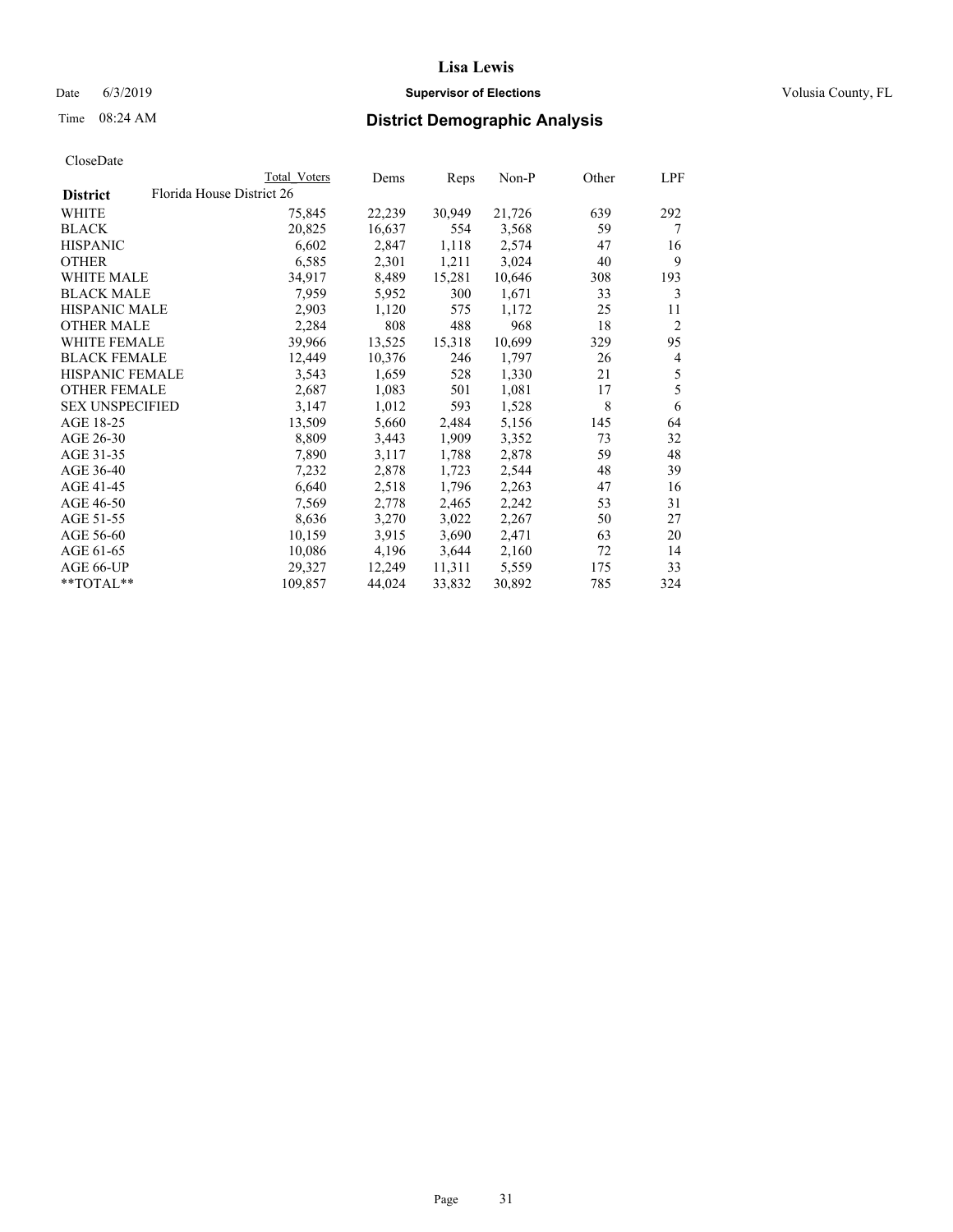## Date 6/3/2019 **Supervisor of Elections Supervisor of Elections** Volusia County, FL

|                        |                           | Total Voters | Dems   | Reps   | Non-P  | Other | LPF            |
|------------------------|---------------------------|--------------|--------|--------|--------|-------|----------------|
| <b>District</b>        | Florida House District 27 |              |        |        |        |       |                |
| WHITE                  |                           | 79,905       | 21,228 | 34,297 | 23,574 | 543   | 263            |
| BLACK                  |                           | 7,966        | 5,913  | 350    | 1,669  | 32    | $\overline{2}$ |
| <b>HISPANIC</b>        |                           | 22,128       | 10,072 | 3,257  | 8,681  | 87    | 31             |
| <b>OTHER</b>           |                           | 6,254        | 1,981  | 1,314  | 2,917  | 30    | 12             |
| WHITE MALE             |                           | 36,973       | 8,334  | 16,877 | 11,336 | 249   | 177            |
| <b>BLACK MALE</b>      |                           | 3,492        | 2,399  | 206    | 865    | 20    | 2              |
| <b>HISPANIC MALE</b>   |                           | 10,171       | 4,270  | 1,706  | 4,130  | 46    | 19             |
| OTHER MALE             |                           | 2,175        | 665    | 517    | 971    | 12    | 10             |
| <b>WHITE FEMALE</b>    |                           | 41,915       | 12,665 | 17,014 | 11,861 | 291   | 84             |
| <b>BLACK FEMALE</b>    |                           | 4,365        | 3,434  | 140    | 779    | 12    | $\mathbf{0}$   |
| HISPANIC FEMALE        |                           | 11,598       | 5,633  | 1,518  | 4,395  | 41    | 11             |
| <b>OTHER FEMALE</b>    |                           | 2,743        | 1,043  | 584    | 1,103  | 11    | 2              |
| <b>SEX UNSPECIFIED</b> |                           | 2,819        | 750    | 656    | 1,400  | 10    | $\mathfrak{Z}$ |
| AGE 18-25              |                           | 11,018       | 3,250  | 2,421  | 5,187  | 114   | 46             |
| AGE 26-30              |                           | 8,555        | 2,638  | 2,177  | 3,638  | 61    | 41             |
| AGE 31-35              |                           | 8,444        | 2,609  | 2,187  | 3,544  | 55    | 49             |
| AGE 36-40              |                           | 8,200        | 2,613  | 2,138  | 3,361  | 51    | 37             |
| AGE 41-45              |                           | 8,151        | 2,673  | 2,354  | 3,046  | 45    | 33             |
| AGE 46-50              |                           | 9,123        | 2,836  | 3,165  | 3,025  | 64    | 33             |
| AGE 51-55              |                           | 10,030       | 3,212  | 3,805  | 2,935  | 56    | 22             |
| AGE 56-60              |                           | 11,272       | 3,735  | 4,490  | 2,972  | 60    | 15             |
| AGE 61-65              |                           | 10,964       | 3,881  | 4,274  | 2,724  | 67    | 18             |
| AGE 66-UP              |                           | 30,496       | 11,747 | 12,207 | 6,409  | 119   | 14             |
| **TOTAL**              |                           | 116,253      | 39,194 | 39,218 | 36,841 | 692   | 308            |
|                        |                           |              |        |        |        |       |                |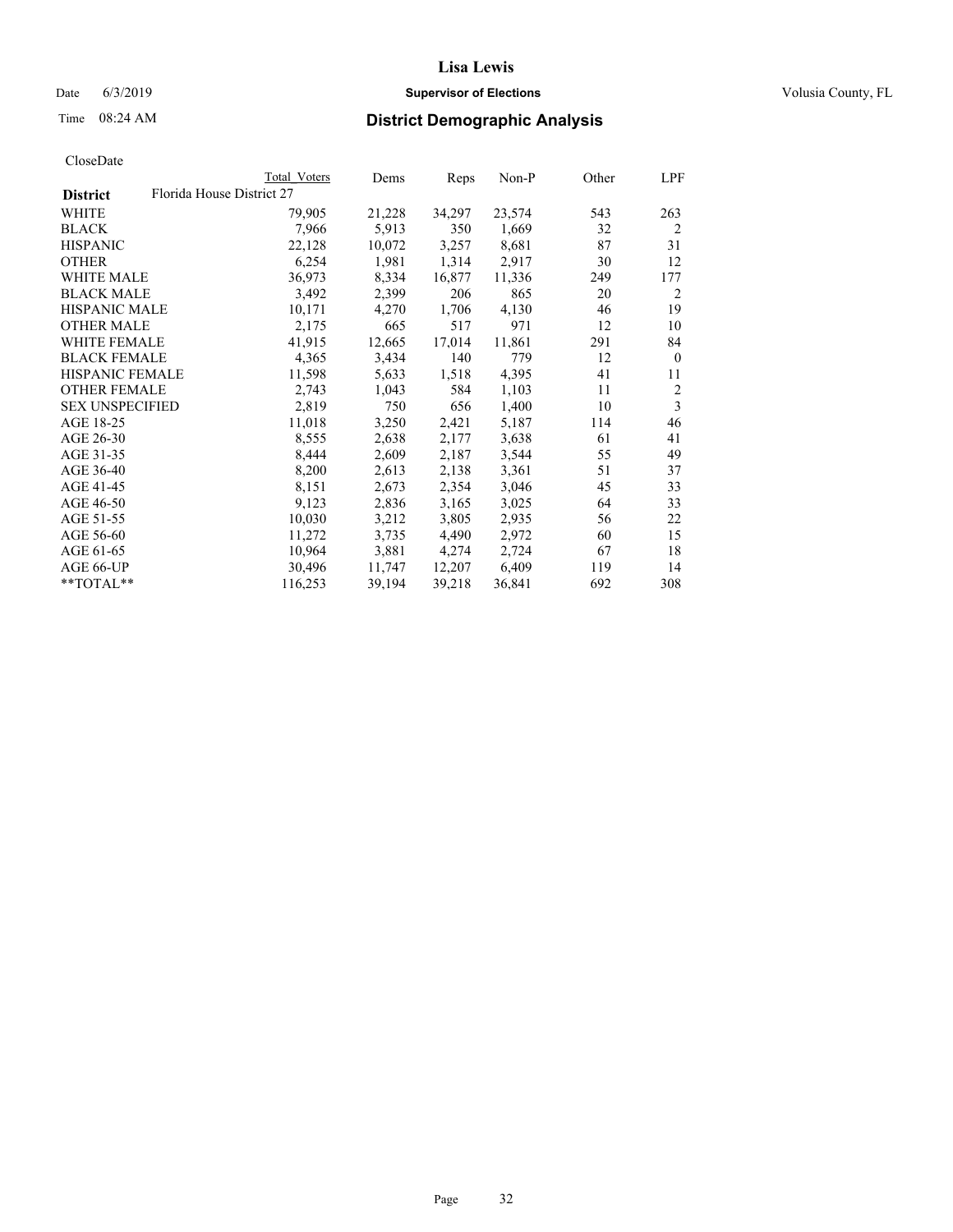#### Date 6/3/2019 **Supervisor of Elections Supervisor of Elections** Volusia County, FL

## Time 08:24 AM **District Demographic Analysis**

|                        | Total Voters            | Dems   | Reps   | Non-P  | Other | LPF            |
|------------------------|-------------------------|--------|--------|--------|-------|----------------|
| <b>District</b>        | School Board District 1 |        |        |        |       |                |
| WHITE                  | 61,351                  | 16,439 | 28,033 | 16,223 | 420   | 236            |
| <b>BLACK</b>           | 5,732                   | 4,493  | 185    | 1,032  | 20    | 2              |
| <b>HISPANIC</b>        | 7,341                   | 3,055  | 1,313  | 2,909  | 47    | 17             |
| <b>OTHER</b>           | 4,188                   | 1,295  | 962    | 1,899  | 23    | 9              |
| WHITE MALE             | 27,994                  | 6,214  | 13,571 | 7,853  | 197   | 159            |
| <b>BLACK MALE</b>      | 2,316                   | 1,708  | 89     | 506    | 12    | 1              |
| <b>HISPANIC MALE</b>   | 3,174                   | 1,205  | 661    | 1,275  | 22    | 11             |
| <b>OTHER MALE</b>      | 1,486                   | 470    | 371    | 629    | 10    | 6              |
| WHITE FEMALE           | 32,640                  | 10,066 | 14,167 | 8,113  | 221   | 73             |
| <b>BLACK FEMALE</b>    | 3,331                   | 2,726  | 93     | 503    | 8     | 1              |
| <b>HISPANIC FEMALE</b> | 4,030                   | 1,790  | 639    | 1,571  | 24    | 6              |
| <b>OTHER FEMALE</b>    | 1,787                   | 629    | 407    | 738    | 11    | $\mathfrak{2}$ |
| <b>SEX UNSPECIFIED</b> | 1,853                   | 474    | 494    | 875    | 5     | 5              |
| AGE 18-25              | 7,594                   | 2,267  | 2,002  | 3,198  | 78    | 49             |
| AGE 26-30              | 5,307                   | 1,607  | 1,546  | 2,084  | 43    | 27             |
| AGE 31-35              | 5,148                   | 1,516  | 1,558  | 2,005  | 33    | 36             |
| AGE 36-40              | 5,266                   | 1,620  | 1,635  | 1,940  | 34    | 37             |
| AGE 41-45              | 4,950                   | 1,484  | 1,699  | 1,707  | 38    | 22             |
| AGE 46-50              | 5,705                   | 1,681  | 2,213  | 1,741  | 44    | 26             |
| AGE 51-55              | 6,371                   | 1,829  | 2,816  | 1,672  | 35    | 19             |
| AGE 56-60              | 7,256                   | 2,274  | 3,229  | 1,694  | 43    | 16             |
| AGE 61-65              | 7,391                   | 2,509  | 3,212  | 1,616  | 48    | 6              |
| AGE 66-UP              | 23,624                  | 8,495  | 10,583 | 4,406  | 114   | 26             |
| $*$ $TOTAL**$          | 78,612                  | 25,282 | 30,493 | 22,063 | 510   | 264            |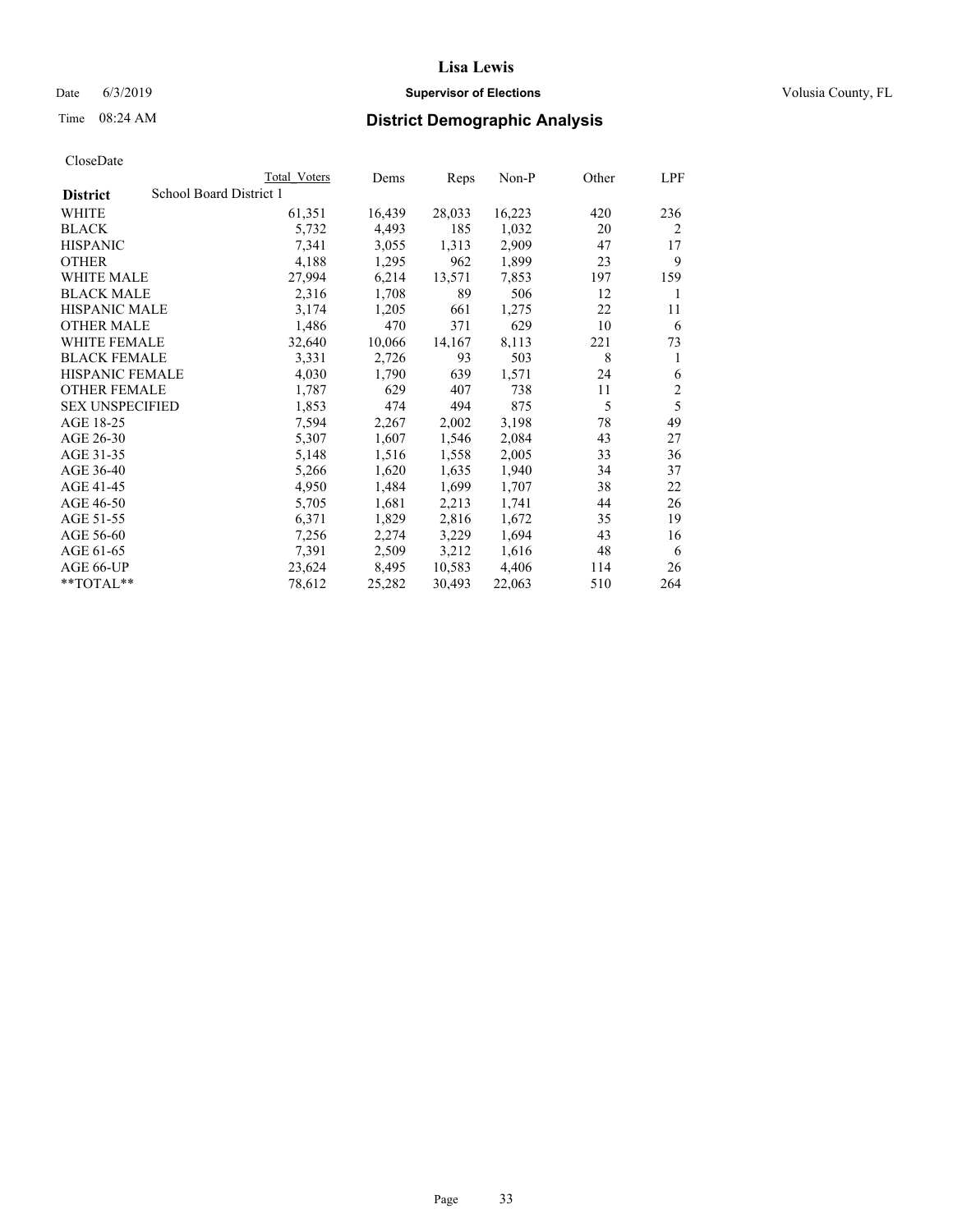## Date 6/3/2019 **Supervisor of Elections Supervisor of Elections** Volusia County, FL

| Total Voters            | Dems   | Reps   | Non-P  | Other | LPF            |
|-------------------------|--------|--------|--------|-------|----------------|
| School Board District 2 |        |        |        |       |                |
| 51,476                  | 15,176 | 20,608 | 15,018 | 503   | 171            |
| 12,762                  | 10,150 | 334    | 2,235  | 39    | 4              |
| 2,839                   | 1,209  | 532    | 1,070  | 25    | 3              |
| 4,325                   | 1,506  | 803    | 1,971  | 36    | 9              |
| 24,099                  | 6,001  | 10,343 | 7,398  | 246   | 111            |
| 4,804                   | 3,579  | 178    | 1,027  | 20    | $\mathbf{0}$   |
| 1,308                   | 485    | 285    | 521    | 16    | 1              |
| 1,524                   | 515    | 335    | 657    | 13    | $\overline{4}$ |
| 26,676                  | 8,999  | 10,024 | 7,339  | 255   | 59             |
| 7,669                   | 6,355  | 152    | 1,140  | 19    | 3              |
| 1,456                   | 689    | 242    | 514    | 9     | $\sqrt{2}$     |
| 1,788                   | 718    | 332    | 717    | 18    | 3              |
| 2,078                   | 700    | 386    | 981    | 7     | $\overline{4}$ |
| 8,623                   | 3,837  | 1,409  | 3,223  | 124   | 30             |
| 5,363                   | 2,138  | 1,133  | 2,005  | 63    | 24             |
| 4,571                   | 1,858  | 974    | 1,669  | 40    | 30             |
| 4,029                   | 1,637  | 903    | 1,435  | 37    | 17             |
| 3,613                   | 1,384  | 947    | 1,229  | 31    | 22             |
| 4,346                   | 1,620  | 1,357  | 1,318  | 34    | 17             |
| 5,391                   | 1,998  | 1,795  | 1,538  | 46    | 14             |
| 6,903                   | 2,546  | 2,580  | 1,723  | 46    | 8              |
| 7,033                   | 2,746  | 2,646  | 1,581  | 53    | 7              |
| 21,530                  | 8,277  | 8,533  | 4,573  | 129   | 18             |
| 71,402                  | 28,041 | 22,277 | 20,294 | 603   | 187            |
|                         |        |        |        |       |                |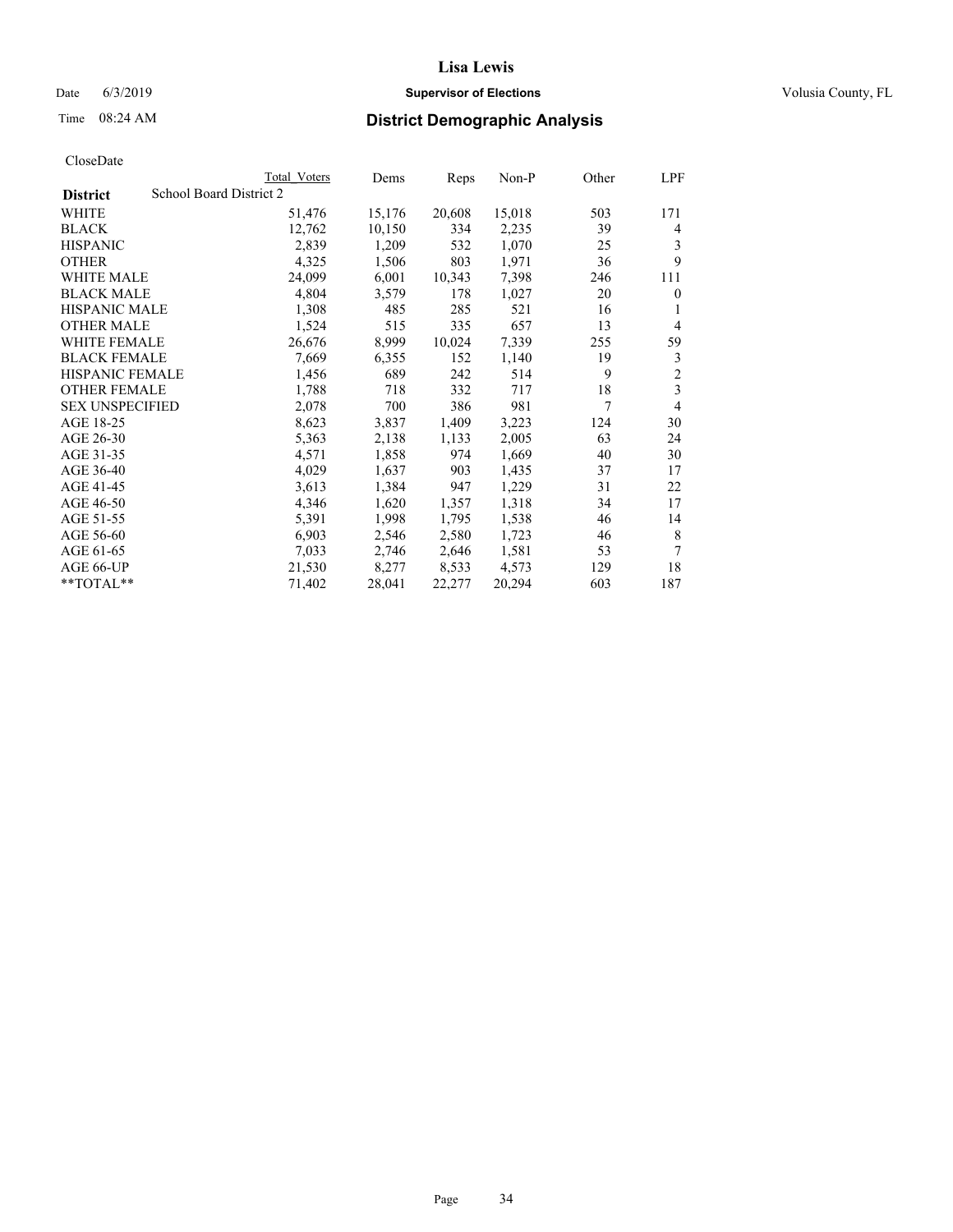## Date 6/3/2019 **Supervisor of Elections Supervisor of Elections** Volusia County, FL

## Time 08:24 AM **District Demographic Analysis**

|                        | Total Voters            | Dems   | Reps   | Non-P  | Other | LPF            |
|------------------------|-------------------------|--------|--------|--------|-------|----------------|
| <b>District</b>        | School Board District 3 |        |        |        |       |                |
| WHITE                  | 74,540                  | 20,469 | 32,661 | 20,544 | 660   | 206            |
| <b>BLACK</b>           | 2,205                   | 1,699  | 96     | 397    | 10    | 3              |
| <b>HISPANIC</b>        | 1,930                   | 661    | 519    | 729    | 15    | 6              |
| <b>OTHER</b>           | 3,262                   | 939    | 853    | 1,439  | 23    | 8              |
| WHITE MALE             | 34,450                  | 8,027  | 15,991 | 9,980  | 316   | 136            |
| <b>BLACK MALE</b>      | 976                     | 696    | 48     | 222    | 7     | 3              |
| <b>HISPANIC MALE</b>   | 866                     | 276    | 252    | 328    | 7     | 3              |
| <b>OTHER MALE</b>      | 1,195                   | 330    | 347    | 498    | 14    | 6              |
| WHITE FEMALE           | 39,247                  | 12,239 | 16,321 | 10,277 | 342   | 68             |
| <b>BLACK FEMALE</b>    | 1,197                   | 975    | 47     | 172    | 3     | $\mathbf{0}$   |
| <b>HISPANIC FEMALE</b> | 1,025                   | 373    | 255    | 386    | 8     | 3              |
| <b>OTHER FEMALE</b>    | 1,397                   | 486    | 395    | 506    | 8     | $\overline{c}$ |
| <b>SEX UNSPECIFIED</b> | 1,583                   | 366    | 473    | 739    | 3     | $\overline{c}$ |
| AGE 18-25              | 6,049                   | 1,551  | 1,851  | 2,493  | 123   | 31             |
| AGE 26-30              | 4,366                   | 1,156  | 1,374  | 1,764  | 46    | 26             |
| AGE 31-35              | 4,394                   | 1,217  | 1,354  | 1,745  | 49    | 29             |
| AGE 36-40              | 4,509                   | 1,204  | 1,519  | 1,727  | 37    | 22             |
| AGE 41-45              | 4,504                   | 1,162  | 1,691  | 1,581  | 44    | 26             |
| AGE 46-50              | 5,549                   | 1,419  | 2,314  | 1,752  | 45    | 19             |
| AGE 51-55              | 6,372                   | 1,601  | 2,909  | 1,782  | 62    | 18             |
| AGE 56-60              | 8,242                   | 2,268  | 3,824  | 2,068  | 66    | 16             |
| AGE 61-65              | 8,902                   | 2,816  | 3,920  | 2,081  | 71    | 14             |
| AGE 66-UP              | 29,050                  | 9,374  | 13,373 | 6,116  | 165   | 22             |
| $*$ $TOTAL**$          | 81,937                  | 23,768 | 34,129 | 23,109 | 708   | 223            |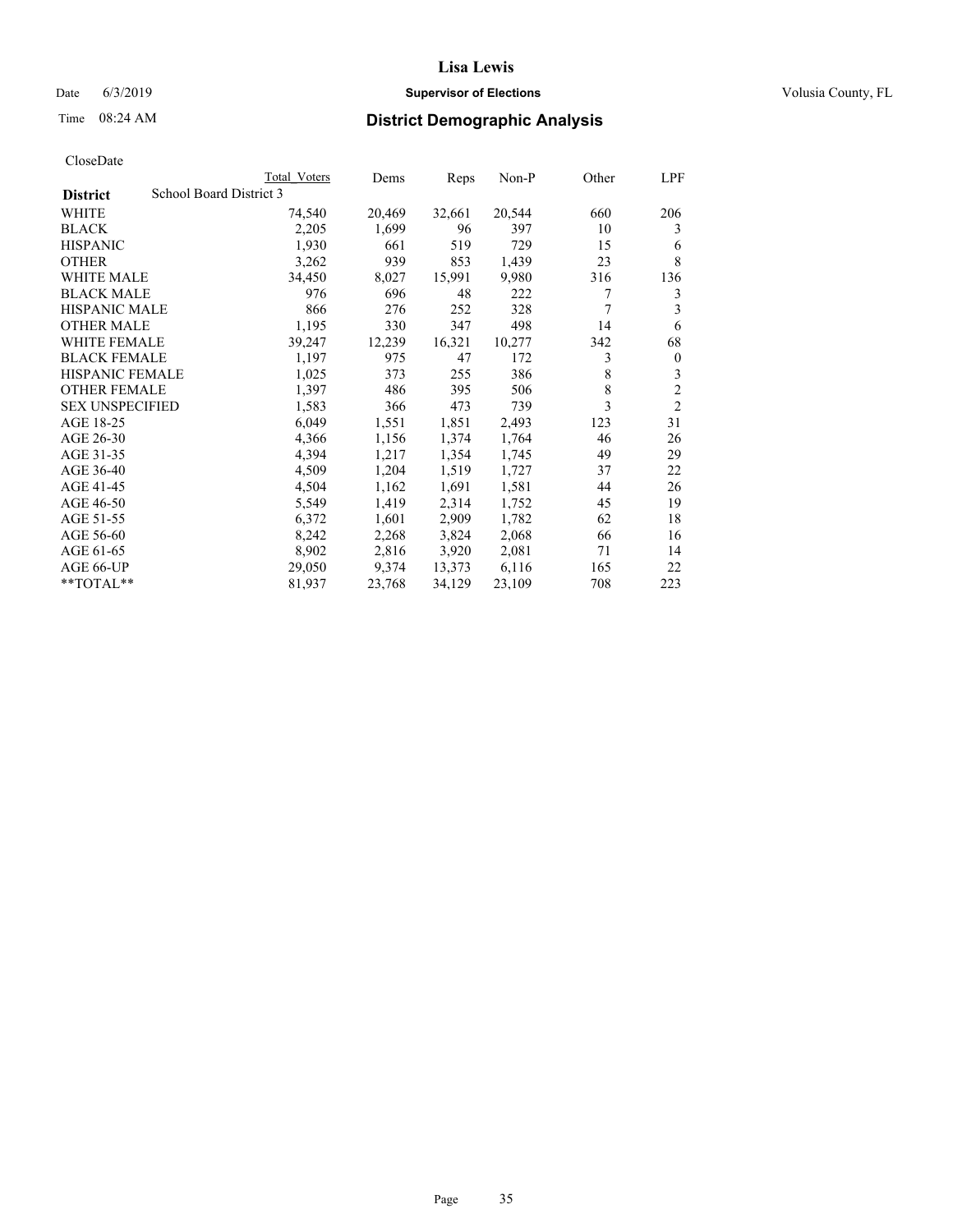## Date 6/3/2019 **Supervisor of Elections Supervisor of Elections** Volusia County, FL

## Time 08:24 AM **District Demographic Analysis**

|                        | Total Voters            | Dems   | Reps   | Non-P  | Other | LPF |
|------------------------|-------------------------|--------|--------|--------|-------|-----|
| <b>District</b>        | School Board District 4 |        |        |        |       |     |
| WHITE                  | 62,835                  | 17,912 | 27,093 | 17,159 | 487   | 184 |
| <b>BLACK</b>           | 5,840                   | 4,558  | 208    | 1,045  | 23    | 6   |
| <b>HISPANIC</b>        | 2,753                   | 1,072  | 574    | 1,073  | 25    | 9   |
| <b>OTHER</b>           | 3,939                   | 1,195  | 922    | 1,791  | 25    | 6   |
| <b>WHITE MALE</b>      | 28,872                  | 6,917  | 13,230 | 8,358  | 240   | 127 |
| <b>BLACK MALE</b>      | 2,371                   | 1,695  | 120    | 537    | 15    | 4   |
| <b>HISPANIC MALE</b>   | 1,225                   | 437    | 283    | 482    | 17    | 6   |
| <b>OTHER MALE</b>      | 1,444                   | 410    | 360    | 658    | 12    | 4   |
| WHITE FEMALE           | 33,277                  | 10,845 | 13,594 | 8,535  | 246   | 57  |
| <b>BLACK FEMALE</b>    | 3,378                   | 2,792  | 85     | 491    | 8     | 2   |
| <b>HISPANIC FEMALE</b> | 1,468                   | 614    | 280    | 563    | 8     | 3   |
| <b>OTHER FEMALE</b>    | 1,689                   | 612    | 411    | 656    | 9     | 1   |
| <b>SEX UNSPECIFIED</b> | 1,642                   | 415    | 433    | 788    | 5     | 1   |
| AGE 18-25              | 6,184                   | 1,839  | 1,743  | 2,498  | 70    | 34  |
| AGE 26-30              | 4,748                   | 1,525  | 1,313  | 1,839  | 54    | 17  |
| AGE 31-35              | 4,476                   | 1,491  | 1,266  | 1,660  | 34    | 25  |
| AGE 36-40              | 4,043                   | 1,288  | 1,172  | 1,524  | 31    | 28  |
| AGE 41-45              | 4,053                   | 1,264  | 1,349  | 1,388  | 28    | 24  |
| AGE 46-50              | 4,992                   | 1,392  | 1,990  | 1,548  | 42    | 20  |
| AGE 51-55              | 6,116                   | 1,815  | 2,587  | 1,659  | 42    | 13  |
| AGE 56-60              | 7,529                   | 2,377  | 3,122  | 1,956  | 63    | 11  |
| AGE 61-65              | 7,999                   | 2,758  | 3,376  | 1,785  | 65    | 15  |
| AGE 66-UP              | 25,227                  | 8,988  | 10,879 | 5,211  | 131   | 18  |
| $*$ TOTAL $*$          | 75,367                  | 24,737 | 28,797 | 21,068 | 560   | 205 |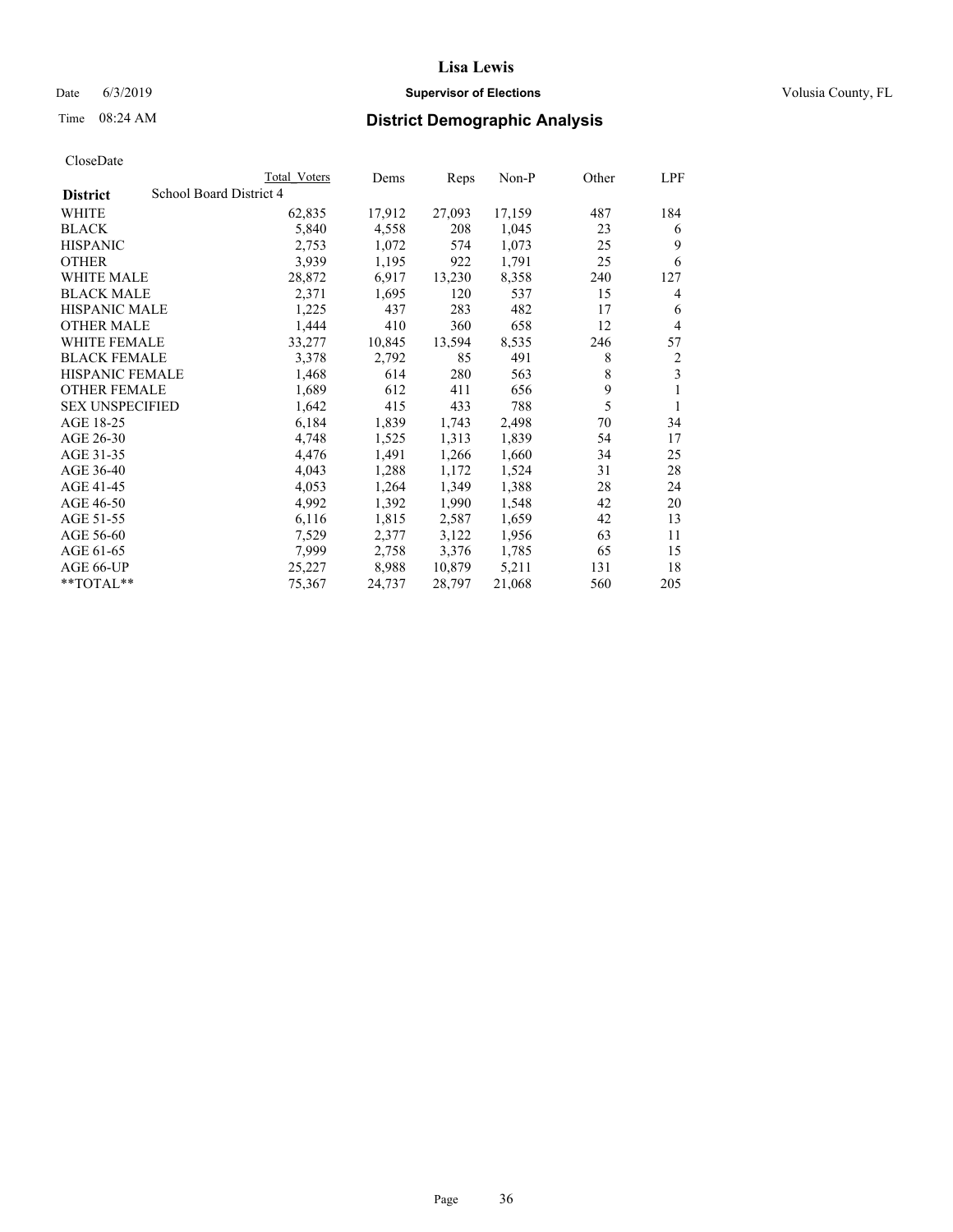## Date 6/3/2019 **Supervisor of Elections Supervisor of Elections** Volusia County, FL

# Time 08:24 AM **District Demographic Analysis**

|                        |                         | Total Voters | Dems   | Reps   | $Non-P$ | Other | LPF            |
|------------------------|-------------------------|--------------|--------|--------|---------|-------|----------------|
| <b>District</b>        | School Board District 5 |              |        |        |         |       |                |
| WHITE                  |                         | 40,941       | 10,896 | 16,982 | 12,654  | 258   | 151            |
| <b>BLACK</b>           |                         | 6,411        | 4,730  | 285    | 1,368   | 26    | $\overline{2}$ |
| <b>HISPANIC</b>        |                         | 19,008       | 8,810  | 2,632  | 7,479   | 62    | 25             |
| <b>OTHER</b>           |                         | 4,302        | 1,418  | 834    | 2,021   | 22    | 7              |
| WHITE MALE             |                         | 19,059       | 4,341  | 8,348  | 6,139   | 129   | 102            |
| <b>BLACK MALE</b>      |                         | 2,818        | 1,921  | 179    | 700     | 16    | $\overline{2}$ |
| <b>HISPANIC MALE</b>   |                         | 8,807        | 3,786  | 1,379  | 3,594   | 33    | 15             |
| <b>OTHER MALE</b>      |                         | 1,492        | 480    | 328    | 670     | 8     | 6              |
| WHITE FEMALE           |                         | 21,306       | 6,421  | 8,401  | 6,309   | 127   | 48             |
| <b>BLACK FEMALE</b>    |                         | 3,505        | 2,746  | 102    | 647     | 10    | $\mathbf{0}$   |
| <b>HISPANIC FEMALE</b> |                         | 9,893        | 4,880  | 1,225  | 3,750   | 29    | 9              |
| <b>OTHER FEMALE</b>    |                         | 1,883        | 739    | 370    | 766     | 7     | 1              |
| <b>SEX UNSPECIFIED</b> |                         | 1,898        | 539    | 401    | 947     | 9     | $\overline{2}$ |
| AGE 18-25              |                         | 7,559        | 2,351  | 1,460  | 3,657   | 65    | 26             |
| AGE 26-30              |                         | 5,966        | 1,948  | 1,347  | 2,606   | 32    | 33             |
| AGE 31-35              |                         | 5,894        | 1,960  | 1,363  | 2,497   | 43    | 31             |
| AGE 36-40              |                         | 5,568        | 1,923  | 1,281  | 2,303   | 38    | 23             |
| AGE 41-45              |                         | 5,501        | 1,962  | 1,393  | 2,109   | 24    | 13             |
| AGE 46-50              |                         | 5,934        | 2,021  | 1,874  | 1,984   | 38    | 17             |
| AGE 51-55              |                         | 6,381        | 2,254  | 2,185  | 1,908   | 20    | 14             |
| AGE 56-60              |                         | 6,822        | 2,460  | 2,494  | 1,836   | 23    | 9              |
| AGE 61-65              |                         | 6,250        | 2,455  | 2,197  | 1,551   | 34    | 13             |
| AGE 66-UP              |                         | 14,787       | 6,520  | 5,139  | 3,071   | 51    | 6              |
| $*$ TOTAL $*$          |                         | 70,662       | 25,854 | 20,733 | 23,522  | 368   | 185            |
|                        |                         |              |        |        |         |       |                |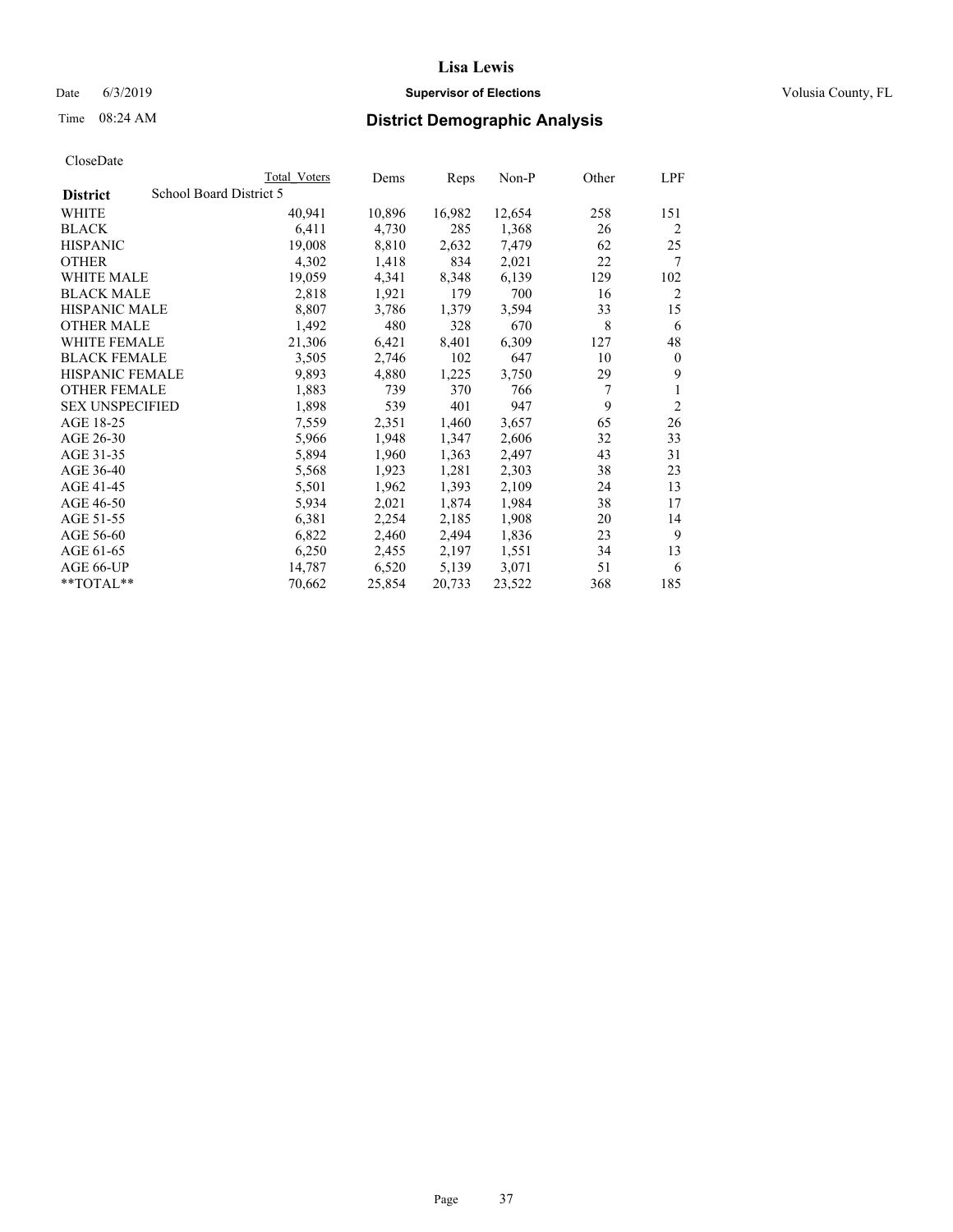## Date 6/3/2019 **Supervisor of Elections Supervisor of Elections** Volusia County, FL

# Time 08:24 AM **District Demographic Analysis**

|                        |                           | Total Voters | Dems   | Reps   | <u>Non-P</u> | Other | LPF            |
|------------------------|---------------------------|--------------|--------|--------|--------------|-------|----------------|
| <b>District</b>        | Florida Senate District 7 |              |        |        |              |       |                |
| WHITE                  |                           | 105,516      | 30,288 | 44,940 | 29,065       | 885   | 338            |
| <b>BLACK</b>           |                           | 18,140       | 14,389 | 501    | 3,186        | 56    | 8              |
| <b>HISPANIC</b>        |                           | 5,666        | 2,306  | 1,064  | 2,239        | 46    | 11             |
| <b>OTHER</b>           |                           | 7,731        | 2,493  | 1,646  | 3,526        | 54    | 12             |
| <b>WHITE MALE</b>      |                           | 48,975       | 11,854 | 22,183 | 14,280       | 426   | 232            |
| <b>BLACK MALE</b>      |                           | 7,010        | 5,169  | 278    | 1,527        | 32    | $\overline{4}$ |
| <b>HISPANIC MALE</b>   |                           | 2,554        | 942    | 536    | 1,040        | 30    | 6              |
| <b>OTHER MALE</b>      |                           | 2,748        | 851    | 653    | 1,215        | 24    | 5              |
| <b>WHITE FEMALE</b>    |                           | 55,295       | 18,158 | 22,281 | 14,295       | 456   | 105            |
| <b>BLACK FEMALE</b>    |                           | 10,760       | 8,940  | 216    | 1,576        | 24    | 4              |
| HISPANIC FEMALE        |                           | 2,974        | 1,309  | 511    | 1,133        | 16    | 5              |
| <b>OTHER FEMALE</b>    |                           | 3,236        | 1,218  | 718    | 1,273        | 23    | $\overline{4}$ |
| <b>SEX UNSPECIFIED</b> |                           | 3,500        | 1,035  | 774    | 1,677        | 10    | $\overline{4}$ |
| AGE 18-25              |                           | 14,132       | 5,436  | 3,039  | 5,430        | 165   | 62             |
| AGE 26-30              |                           | 9,285        | 3,397  | 2,248  | 3,505        | 98    | 37             |
| AGE 31-35              |                           | 8,383        | 3,112  | 2,110  | 3,047        | 64    | 50             |
| AGE 36-40              |                           | 7,495        | 2,746  | 1,935  | 2,709        | 62    | 43             |
| AGE 41-45              |                           | 7,182        | 2,504  | 2,174  | 2,413        | 50    | 41             |
| AGE 46-50              |                           | 8,764        | 2,798  | 3,181  | 2,679        | 73    | 33             |
| AGE 51-55              |                           | 10,805       | 3,559  | 4,205  | 2,932        | 83    | 26             |
| AGE 56-60              |                           | 13,422       | 4,574  | 5,360  | 3,368        | 103   | 17             |
| AGE 61-65              |                           | 14,099       | 5,182  | 5,676  | 3,111        | 107   | 23             |
| AGE 66-UP              |                           | 43,486       | 16,168 | 18,223 | 8,822        | 236   | 37             |
| $*$ TOTAL $*$          |                           | 137,053      | 49,476 | 48,151 | 38,016       | 1,041 | 369            |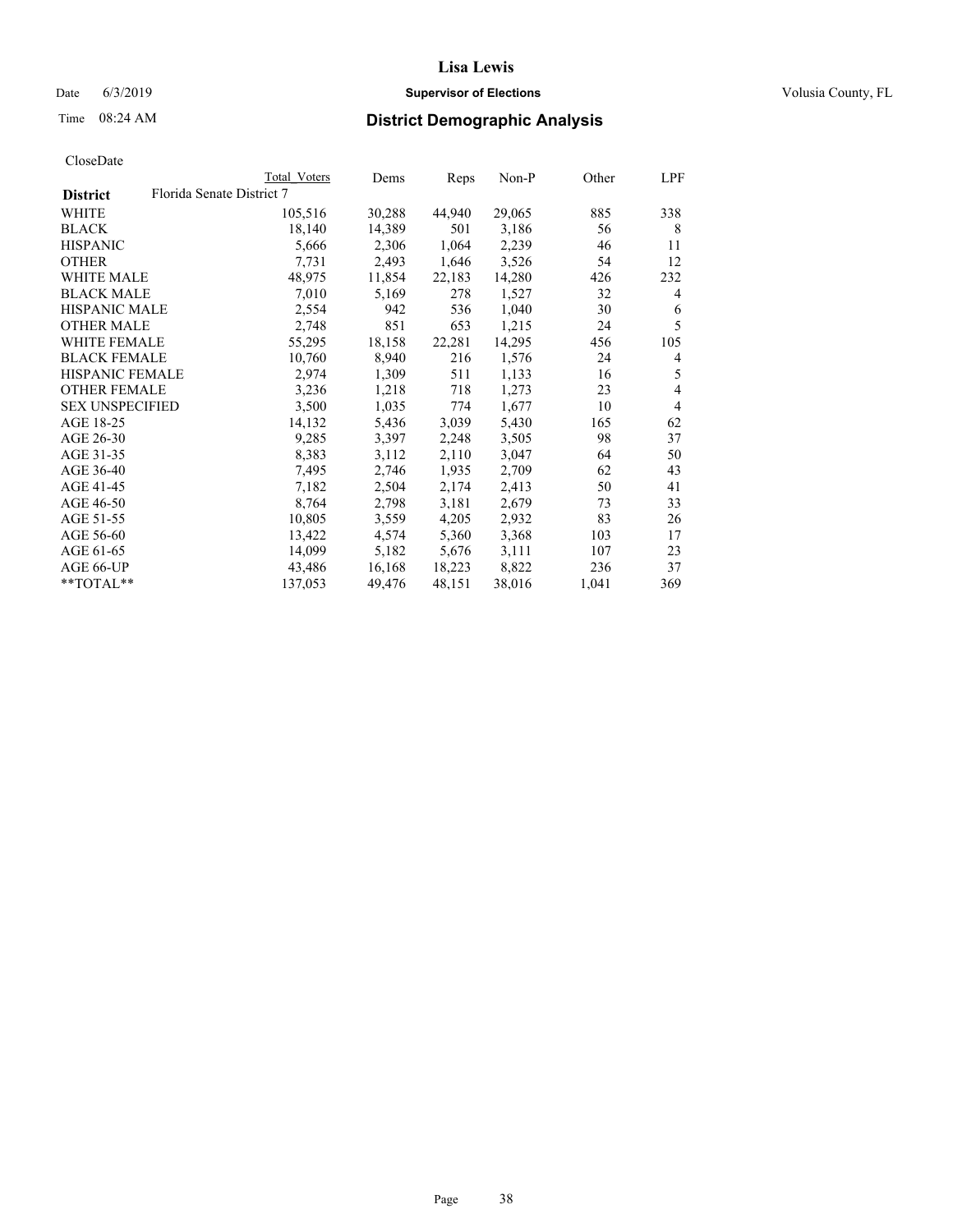## Date 6/3/2019 **Supervisor of Elections Supervisor of Elections** Volusia County, FL

| CloseDate |
|-----------|
|-----------|

|                 | Total Voters              | Dems   | Reps   | Non-P  | Other | LPF          |
|-----------------|---------------------------|--------|--------|--------|-------|--------------|
| <b>District</b> | Florida Senate District 9 |        |        |        |       |              |
| WHITE           | 27,541                    | 6,770  | 12,864 | 7,636  | 182   | 89           |
| BLACK           | 1,571                     | 1,189  | 67     | 309    | 6     | $\mathbf{0}$ |
| HISPANIC        | 3,963                     | 1,668  | 725    | 1,539  | 24    |              |
| OTHER           | 1,861                     | 540    | 462    | 846    | 8     | 5            |
| WHITE MALE      | 12,702                    | 2,555  | 6,297  | 3,695  | 89    | 66           |
| BLACK MALE      | 667                       | 464    | 33     | 167    | 3     | $\mathbf{0}$ |
| HISPANIC MALE   | 1,742                     | 664    | 384    | 676    | 13    | 5            |
| OTHER MALE      | 644                       | 191    | 171    | 274    | 3     | 5            |
| WHITE FEMALE    | 14,486                    | 4,145  | 6,419  | 3,808  | 92    | 22           |
| BLACK FEMALE    | 880                       | 708    | 34     | 135    | 3     | $\mathbf{0}$ |
| HISPANIC FEMALE | 2,150                     | 973    | 334    | 830    | 11    | 2            |
| OTHER FEMALE    | 810                       | 289    | 202    | 314    | 5     | $\mathbf{0}$ |
| SEX UNSPECIFIED | 854                       | 178    | 243    | 431    |       | 1            |
| AGE 18-25       | 3,073                     | 807    | 865    | 1,350  | 33    | 18           |
| AGE 26-30       | 2,355                     | 619    | 770    | 939    | 18    | 9            |
| AGE 31-35       | 2,338                     | 630    | 752    | 929    | 14    | 13           |
| AGE 36-40       | 2,370                     | 628    | 785    | 928    | 13    | 16           |
| AGE 41-45       | 2,235                     | 618    | 789    | 794    | 20    | 14           |
| AGE 46-50       | 2,731                     | 743    | 1,097  | 859    | 22    | 10           |
| AGE 51-55       | 2,997                     | 783    | 1,348  | 845    | 15    | 6            |
| AGE 56-60       | 3,396                     | 940    | 1,553  | 873    | 24    | 6            |
| AGE 61-65       | 3,285                     | 991    | 1,503  | 770    | 19    | 2            |
| AGE 66-UP       | 10,156                    | 3,408  | 4,656  | 2,043  | 42    | 7            |
| $*$ TOTAL $**$  | 34,936                    | 10,167 | 14,118 | 10,330 | 220   | 101          |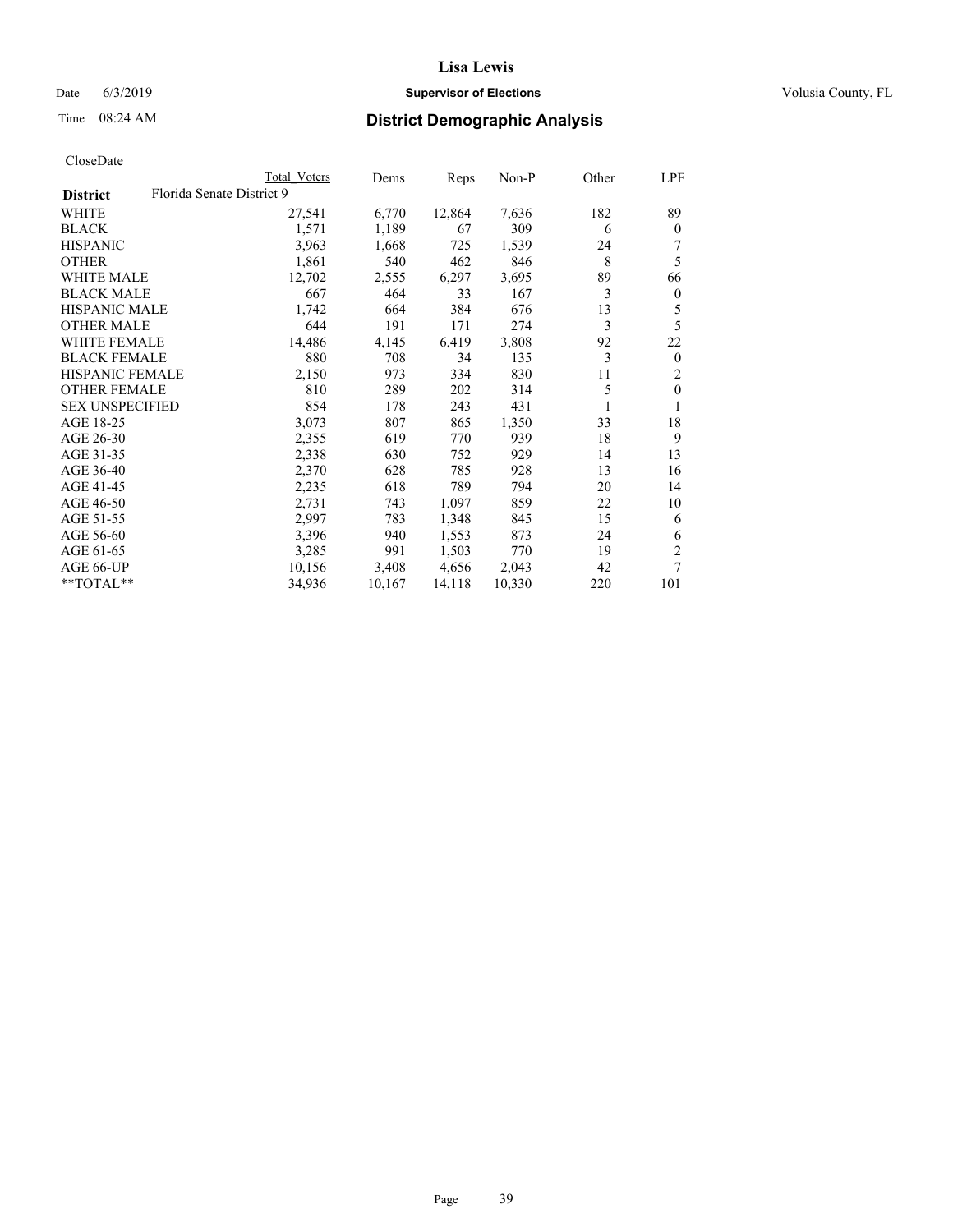## Date 6/3/2019 **Supervisor of Elections Supervisor of Elections** Volusia County, FL

|                        |                            | Total Voters | Dems   | Reps   | Non-P  | Other | LPF |
|------------------------|----------------------------|--------------|--------|--------|--------|-------|-----|
| <b>District</b>        | Florida Senate District 14 |              |        |        |        |       |     |
| WHITE                  |                            | 158,086      | 43,834 | 67,573 | 44,897 | 1,261 | 521 |
| <b>BLACK</b>           |                            | 13,239       | 10,052 | 540    | 2,582  | 56    | 9   |
| <b>HISPANIC</b>        |                            | 24,242       | 10,833 | 3,781  | 9,482  | 104   | 42  |
| <b>OTHER</b>           |                            | 10,424       | 3,320  | 2,266  | 4,749  | 67    | 22  |
| <b>WHITE MALE</b>      |                            | 72,797       | 17,091 | 33,003 | 21,753 | 613   | 337 |
| <b>BLACK MALE</b>      |                            | 5,608        | 3,966  | 303    | 1,298  | 35    | 6   |
| <b>HISPANIC MALE</b>   |                            | 11,084       | 4,583  | 1,940  | 4,484  | 52    | 25  |
| <b>OTHER MALE</b>      |                            | 3,749        | 1,163  | 917    | 1,623  | 30    | 16  |
| WHITE FEMALE           |                            | 83,365       | 26,267 | 33,807 | 22,470 | 643   | 178 |
| <b>BLACK FEMALE</b>    |                            | 7,440        | 5,946  | 229    | 1,242  | 21    | 2   |
| HISPANIC FEMALE        |                            | 12,748       | 6,064  | 1,796  | 4,821  | 51    | 16  |
| <b>OTHER FEMALE</b>    |                            | 4,498        | 1,677  | 995    | 1,796  | 25    | 5   |
| <b>SEX UNSPECIFIED</b> |                            | 4,700        | 1,281  | 1,170  | 2,222  | 18    | 9   |
| AGE 18-25              |                            | 18,804       | 5,602  | 4,561  | 8,289  | 262   | 90  |
| AGE 26-30              |                            | 14,110       | 4,358  | 3,695  | 5,854  | 122   | 81  |
| AGE 31-35              |                            | 13,762       | 4,300  | 3,653  | 5,600  | 121   | 88  |
| AGE 36-40              |                            | 13,550       | 4,298  | 3,790  | 5,292  | 102   | 68  |
| AGE 41-45              |                            | 13,204       | 4,134  | 4,116  | 4,807  | 95    | 52  |
| AGE 46-50              |                            | 15,031       | 4,592  | 5,470  | 4,805  | 108   | 56  |
| AGE 51-55              |                            | 16,829       | 5,155  | 6,739  | 4,782  | 107   | 46  |
| AGE 56-60              |                            | 19,934       | 6,411  | 8,336  | 5,036  | 114   | 37  |
| AGE 61-65              |                            | 20,191       | 7,111  | 8,172  | 4,733  | 145   | 30  |
| AGE 66-UP              |                            | 60,576       | 22,078 | 25,628 | 12,512 | 312   | 46  |
| **TOTAL**              |                            | 205,991      | 68,039 | 74,160 | 61,710 | 1,488 | 594 |
|                        |                            |              |        |        |        |       |     |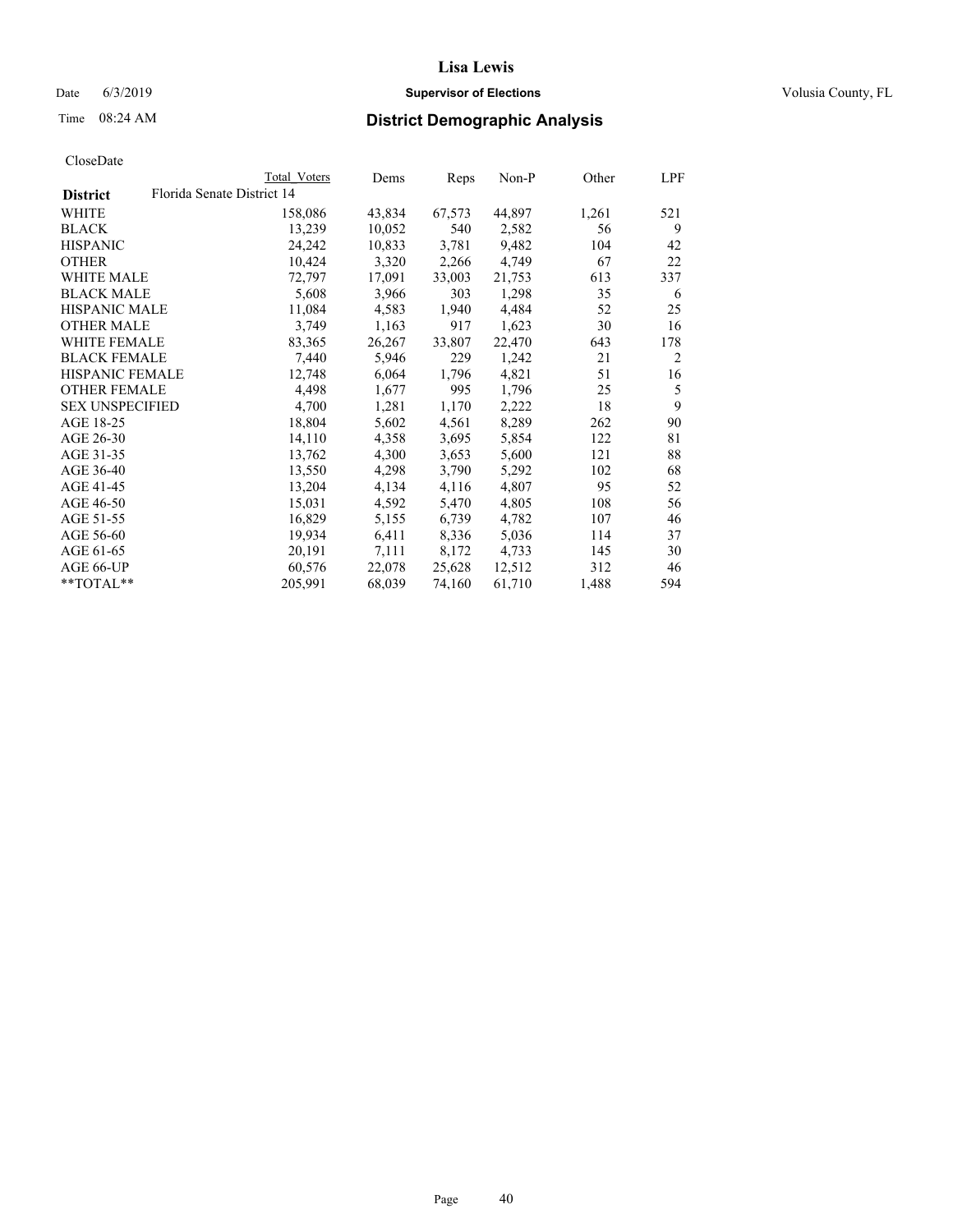## Date 6/3/2019 **Supervisor of Elections Supervisor of Elections** Volusia County, FL

# Time 08:24 AM **District Demographic Analysis**

|                        | Total Voters         | Dems  | Reps  | Non-P | Other          | LPF            |
|------------------------|----------------------|-------|-------|-------|----------------|----------------|
| <b>District</b>        | Daytona Beach Zone 1 |       |       |       |                |                |
| WHITE                  | 5,092                | 1,551 | 1,936 | 1,531 | 60             | 14             |
| <b>BLACK</b>           | 1,168                | 924   | 35    | 202   |                | $\mathbf{0}$   |
| <b>HISPANIC</b>        | 332                  | 136   | 56    | 135   | 5              | $\Omega$       |
| <b>OTHER</b>           | 461                  | 140   | 91    | 221   | 8              |                |
| <b>WHITE MALE</b>      | 2,492                | 639   | 1,026 | 786   | 31             | 10             |
| <b>BLACK MALE</b>      | 476                  | 344   | 20    | 108   | 4              | $\mathbf{0}$   |
| <b>HISPANIC MALE</b>   | 155                  | 47    | 33    | 71    | 4              | $\mathbf{0}$   |
| <b>OTHER MALE</b>      | 152                  | 46    | 31    | 71    | 4              | $\mathbf{0}$   |
| <b>WHITE FEMALE</b>    | 2,524                | 889   | 886   | 716   | 29             | 4              |
| <b>BLACK FEMALE</b>    | 682                  | 572   | 15    | 92    | 3              | $\mathbf{0}$   |
| <b>HISPANIC FEMALE</b> | 170                  | 86    | 23    | 60    |                | $\theta$       |
| <b>OTHER FEMALE</b>    | 202                  | 74    | 42    | 82    | 3              |                |
| <b>SEX UNSPECIFIED</b> | 200                  | 54    | 42    | 103   |                | $\theta$       |
| AGE 18-25              | 863                  | 330   | 160   | 348   | 24             |                |
| AGE 26-30              | 574                  | 232   | 116   | 220   | 3              | 3              |
| AGE 31-35              | 465                  | 183   | 101   | 174   | 5              | $\overline{2}$ |
| AGE 36-40              | 375                  | 171   | 68    | 131   | $\overline{4}$ |                |
| AGE 41-45              | 374                  | 151   | 93    | 125   | 3              | $\overline{c}$ |
| AGE 46-50              | 470                  | 163   | 149   | 152   | 5              |                |
| AGE 51-55              | 582                  | 219   | 186   | 167   | 9              |                |
| AGE 56-60              | 646                  | 244   | 235   | 161   | 6              | 0              |
| AGE 61-65              | 695                  | 267   | 257   | 166   | 4              | 1              |
| AGE 66-UP              | 2,009                | 791   | 753   | 445   | 17             | 3              |
| **TOTAL**              | 7,053                | 2,751 | 2,118 | 2,089 | 80             | 15             |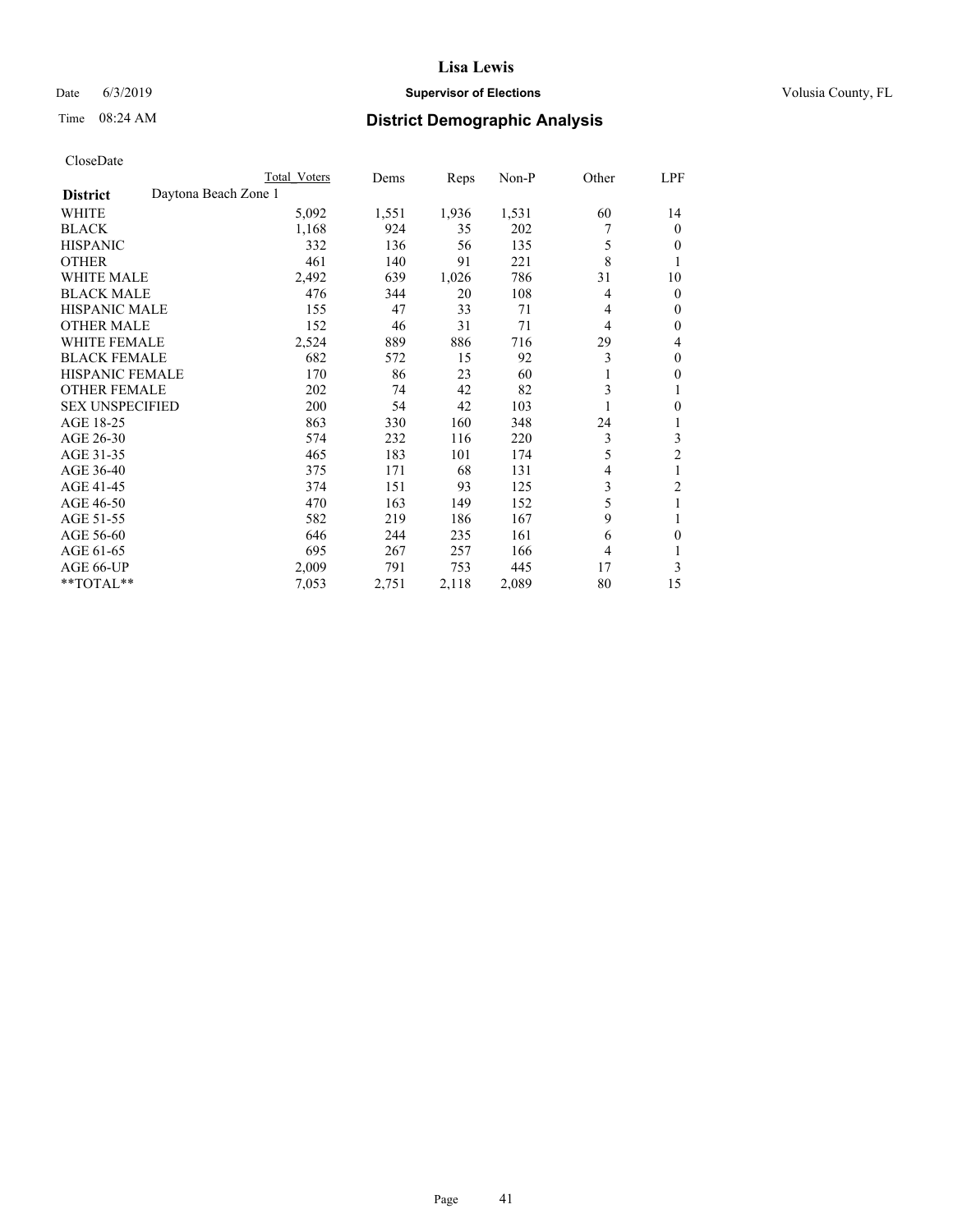## Date 6/3/2019 **Supervisor of Elections Supervisor of Elections** Volusia County, FL

# Time 08:24 AM **District Demographic Analysis**

|                                         | Total Voters | Dems  | Reps  | $Non-P$ | Other          | LPF            |
|-----------------------------------------|--------------|-------|-------|---------|----------------|----------------|
| Daytona Beach Zone 2<br><b>District</b> |              |       |       |         |                |                |
| WHITE                                   | 4,484        | 1,463 | 1,684 | 1,282   | 33             | 22             |
| <b>BLACK</b>                            | 1,440        | 1,139 | 44    | 255     | $\overline{2}$ | $\theta$       |
| <b>HISPANIC</b>                         | 252          | 119   | 38    | 95      | $\theta$       | $\theta$       |
| <b>OTHER</b>                            | 394          | 144   | 68    | 177     | 3              | $\overline{2}$ |
| <b>WHITE MALE</b>                       | 2,180        | 642   | 868   | 639     | 16             | 15             |
| <b>BLACK MALE</b>                       | 570          | 415   | 25    | 129     |                | $\mathbf{0}$   |
| <b>HISPANIC MALE</b>                    | 110          | 54    | 16    | 40      | $\theta$       | $\theta$       |
| <b>OTHER MALE</b>                       | 134          | 44    | 33    | 54      | $\overline{c}$ | 1              |
| <b>WHITE FEMALE</b>                     | 2,251        | 803   | 798   | 626     | 17             | 7              |
| <b>BLACK FEMALE</b>                     | 855          | 713   | 19    | 122     |                | $\theta$       |
| <b>HISPANIC FEMALE</b>                  | 136          | 61    | 21    | 54      | $\Omega$       | $\mathbf{0}$   |
| <b>OTHER FEMALE</b>                     | 179          | 79    | 30    | 69      | 1              | $\theta$       |
| <b>SEX UNSPECIFIED</b>                  | 155          | 54    | 24    | 76      | $\theta$       |                |
| AGE 18-25                               | 576          | 235   | 91    | 244     | 5              | 1              |
| AGE 26-30                               | 457          | 209   | 89    | 152     | 3              | 4              |
| AGE 31-35                               | 435          | 198   | 78    | 154     | $\overline{c}$ | 3              |
| AGE 36-40                               | 356          | 169   | 67    | 113     | 4              | 3              |
| AGE 41-45                               | 362          | 153   | 87    | 115     | 3              | 4              |
| AGE 46-50                               | 446          | 192   | 116   | 132     | 4              | $\overline{c}$ |
| AGE 51-55                               | 585          | 205   | 186   | 189     | 5              | $\theta$       |
| AGE 56-60                               | 727          | 293   | 251   | 179     | $\overline{c}$ | $\overline{c}$ |
| AGE 61-65                               | 714          | 331   | 215   | 163     | 3              | $\overline{c}$ |
| AGE 66-UP                               | 1,912        | 880   | 654   | 368     | 7              | 3              |
| **TOTAL**                               | 6,570        | 2,865 | 1,834 | 1,809   | 38             | 24             |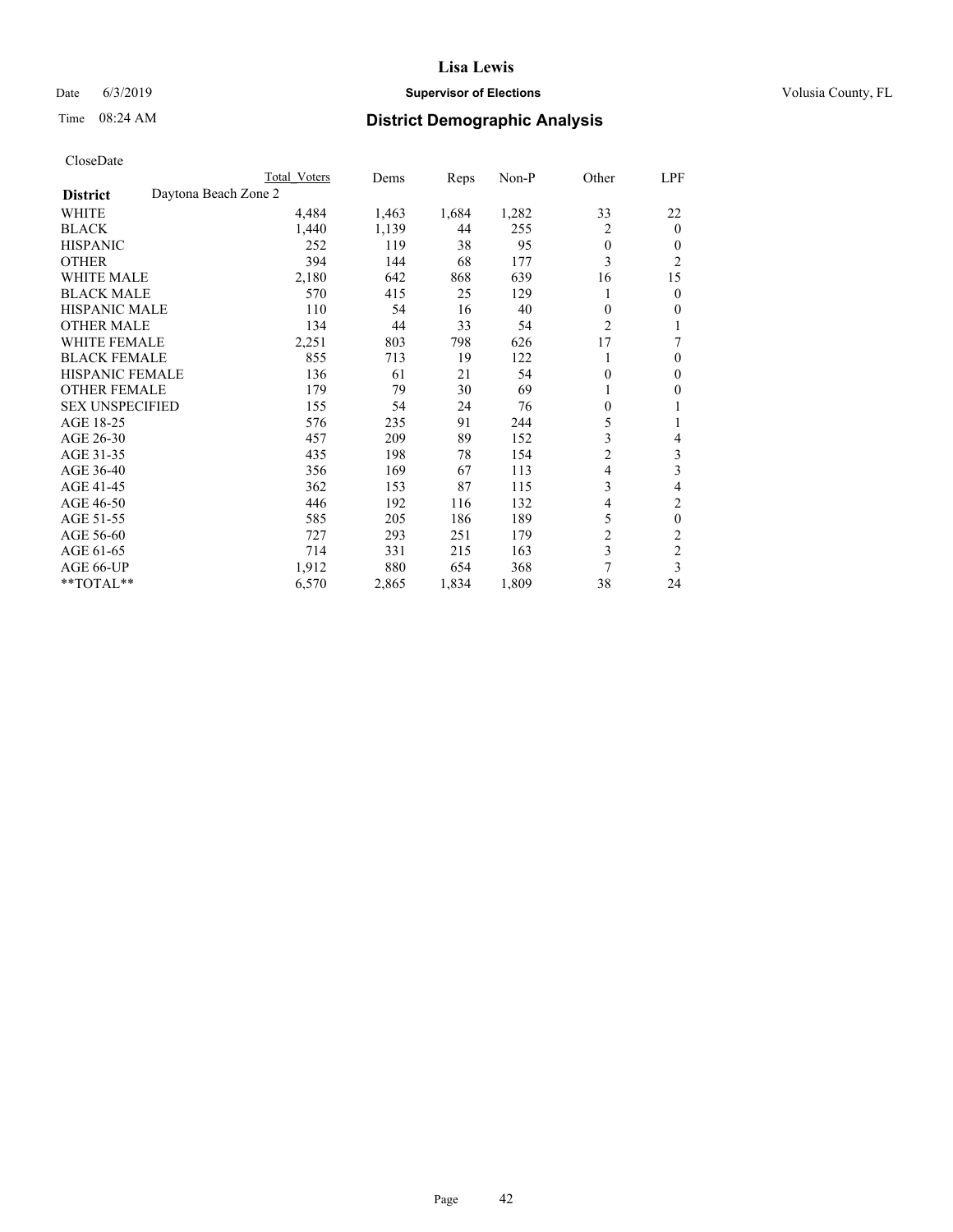## Date 6/3/2019 **Supervisor of Elections Supervisor of Elections** Volusia County, FL

# Time 08:24 AM **District Demographic Analysis**

|                        |                      | Total Voters | Dems  | Reps  | Non-P | Other    | LPF            |
|------------------------|----------------------|--------------|-------|-------|-------|----------|----------------|
| <b>District</b>        | Daytona Beach Zone 3 |              |       |       |       |          |                |
| WHITE                  |                      | 3,863        | 1,264 | 1,323 | 1,219 | 43       | 14             |
| <b>BLACK</b>           |                      | 2,099        | 1,663 | 44    | 387   | 5        | $\mathbf{0}$   |
| <b>HISPANIC</b>        |                      | 292          | 152   | 43    | 94    | 2        | 1              |
| <b>OTHER</b>           |                      | 638          | 245   | 66    | 322   | 5        | $\theta$       |
| <b>WHITE MALE</b>      |                      | 1,943        | 541   | 722   | 651   | 19       | 10             |
| <b>BLACK MALE</b>      |                      | 773          | 590   | 20    | 160   | 3        | $\mathbf{0}$   |
| <b>HISPANIC MALE</b>   |                      | 133          | 63    | 25    | 44    |          | $\mathbf{0}$   |
| <b>OTHER MALE</b>      |                      | 204          | 85    | 31    | 87    | 1        | $\mathbf{0}$   |
| WHITE FEMALE           |                      | 1,885        | 716   | 590   | 551   | 24       | 4              |
| <b>BLACK FEMALE</b>    |                      | 1,208        | 993   | 23    | 190   | 2        | $\theta$       |
| <b>HISPANIC FEMALE</b> |                      | 148          | 84    | 17    | 45    | 1        | 1              |
| <b>OTHER FEMALE</b>    |                      | 217          | 87    | 22    | 104   | 4        | 0              |
| <b>SEX UNSPECIFIED</b> |                      | 381          | 165   | 26    | 190   | $\theta$ | $\theta$       |
| AGE 18-25              |                      | 1,884        | 1,248 | 89    | 538   | 7        | 2              |
| AGE 26-30              |                      | 457          | 211   | 66    | 174   | 5        | $\mathbf{1}$   |
| AGE 31-35              |                      | 345          | 147   | 57    | 133   | 5        | 3              |
| AGE 36-40              |                      | 352          | 131   | 67    | 144   | 8        | $\overline{c}$ |
| AGE 41-45              |                      | 316          | 126   | 69    | 119   |          |                |
| AGE 46-50              |                      | 336          | 130   | 83    | 118   | 4        | 1              |
| AGE 51-55              |                      | 445          | 157   | 139   | 139   | 9        | 1              |
| AGE 56-60              |                      | 560          | 206   | 176   | 173   | 4        |                |
| AGE 61-65              |                      | 587          | 251   | 197   | 132   | 6        | 1              |
| AGE 66-UP              |                      | 1,610        | 717   | 533   | 352   | 6        | $\overline{2}$ |
| **TOTAL**              |                      | 6,892        | 3,324 | 1,476 | 2,022 | 55       | 15             |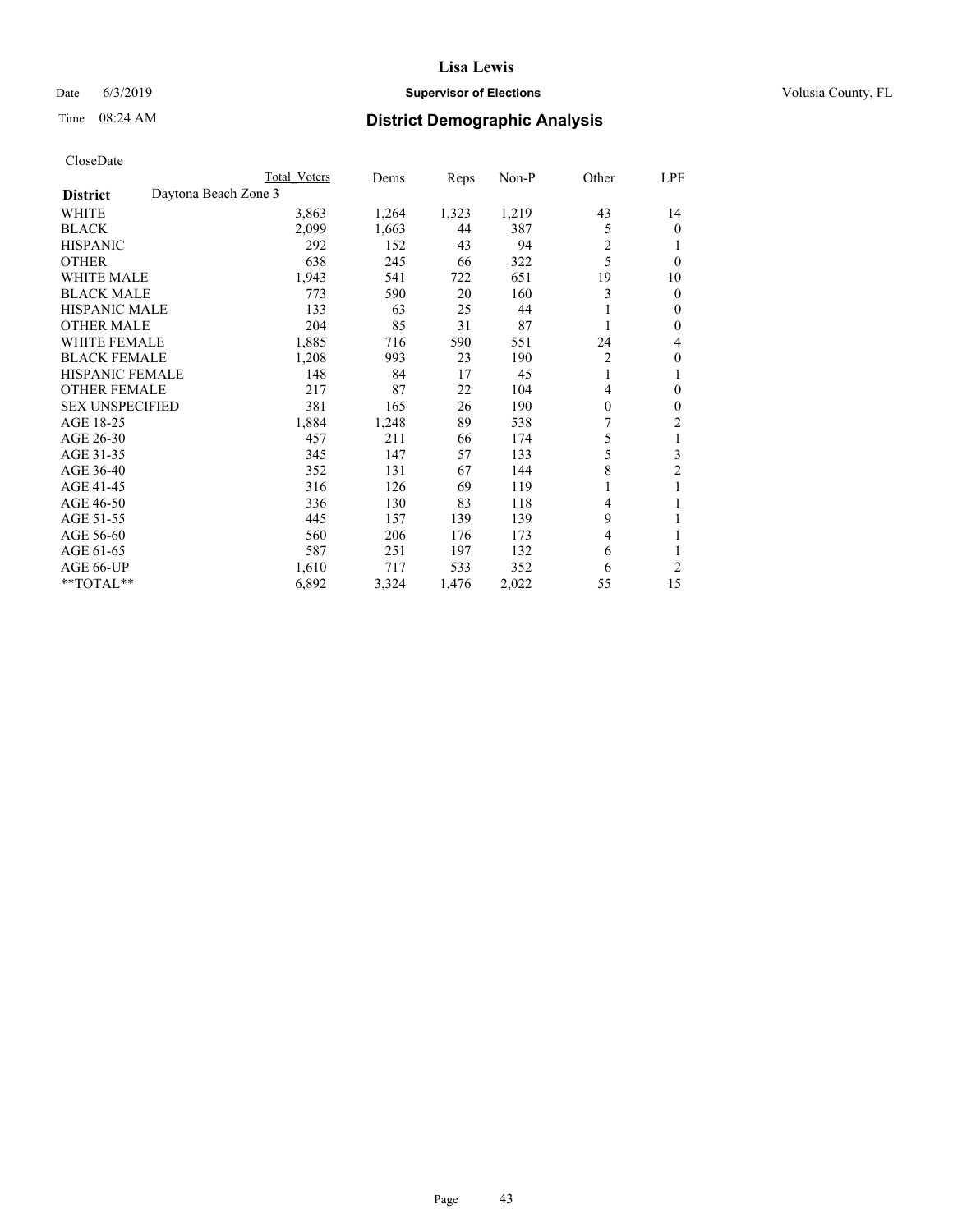## Date 6/3/2019 **Supervisor of Elections Supervisor of Elections** Volusia County, FL

# Time 08:24 AM **District Demographic Analysis**

|                        |                      | Total Voters | Dems  | Reps  | Non-P | Other          | LPF            |
|------------------------|----------------------|--------------|-------|-------|-------|----------------|----------------|
| <b>District</b>        | Daytona Beach Zone 4 |              |       |       |       |                |                |
| WHITE                  |                      | 7,265        | 1,857 | 3,301 | 2,002 | 77             | 28             |
| <b>BLACK</b>           |                      | 1,169        | 881   | 39    | 241   | 7              | 1              |
| <b>HISPANIC</b>        |                      | 423          | 166   | 92    | 160   | 5              | 0              |
| <b>OTHER</b>           |                      | 606          | 161   | 139   | 301   | 5              | $\Omega$       |
| WHITE MALE             |                      | 3,415        | 711   | 1,622 | 1,023 | 40             | 19             |
| <b>BLACK MALE</b>      |                      | 482          | 320   | 28    | 128   | 5              | 1              |
| <b>HISPANIC MALE</b>   |                      | 179          | 64    | 48    | 65    | $\overline{2}$ | 0              |
| <b>OTHER MALE</b>      |                      | 223          | 57    | 52    | 112   | $\overline{2}$ | 0              |
| WHITE FEMALE           |                      | 3,783        | 1,127 | 1,656 | 955   | 36             | 9              |
| <b>BLACK FEMALE</b>    |                      | 665          | 541   | 10    | 112   | 2              | 0              |
| <b>HISPANIC FEMALE</b> |                      | 237          | 99    | 44    | 91    | 3              | 0              |
| <b>OTHER FEMALE</b>    |                      | 291          | 87    | 64    | 137   | 3              | 0              |
| <b>SEX UNSPECIFIED</b> |                      | 187          | 59    | 46    | 81    |                | 0              |
| AGE 18-25              |                      | 945          | 332   | 235   | 355   | 16             | 7              |
| AGE 26-30              |                      | 790          | 263   | 204   | 307   | 14             | 2              |
| AGE 31-35              |                      | 621          | 219   | 159   | 238   | 3              | $\overline{c}$ |
| AGE 36-40              |                      | 548          | 204   | 143   | 194   | 4              | 3              |
| AGE 41-45              |                      | 477          | 176   | 145   | 150   | 3              | 3              |
| AGE 46-50              |                      | 561          | 151   | 224   | 175   | 7              | 4              |
| AGE 51-55              |                      | 618          | 193   | 242   | 174   | 8              | 1              |
| AGE 56-60              |                      | 836          | 248   | 366   | 212   | 9              |                |
| AGE 61-65              |                      | 948          | 318   | 402   | 218   | 6              | 4              |
| AGE 66-UP              |                      | 3,119        | 961   | 1,451 | 681   | 24             | 2              |
| **TOTAL**              |                      | 9,463        | 3,065 | 3,571 | 2,704 | 94             | 29             |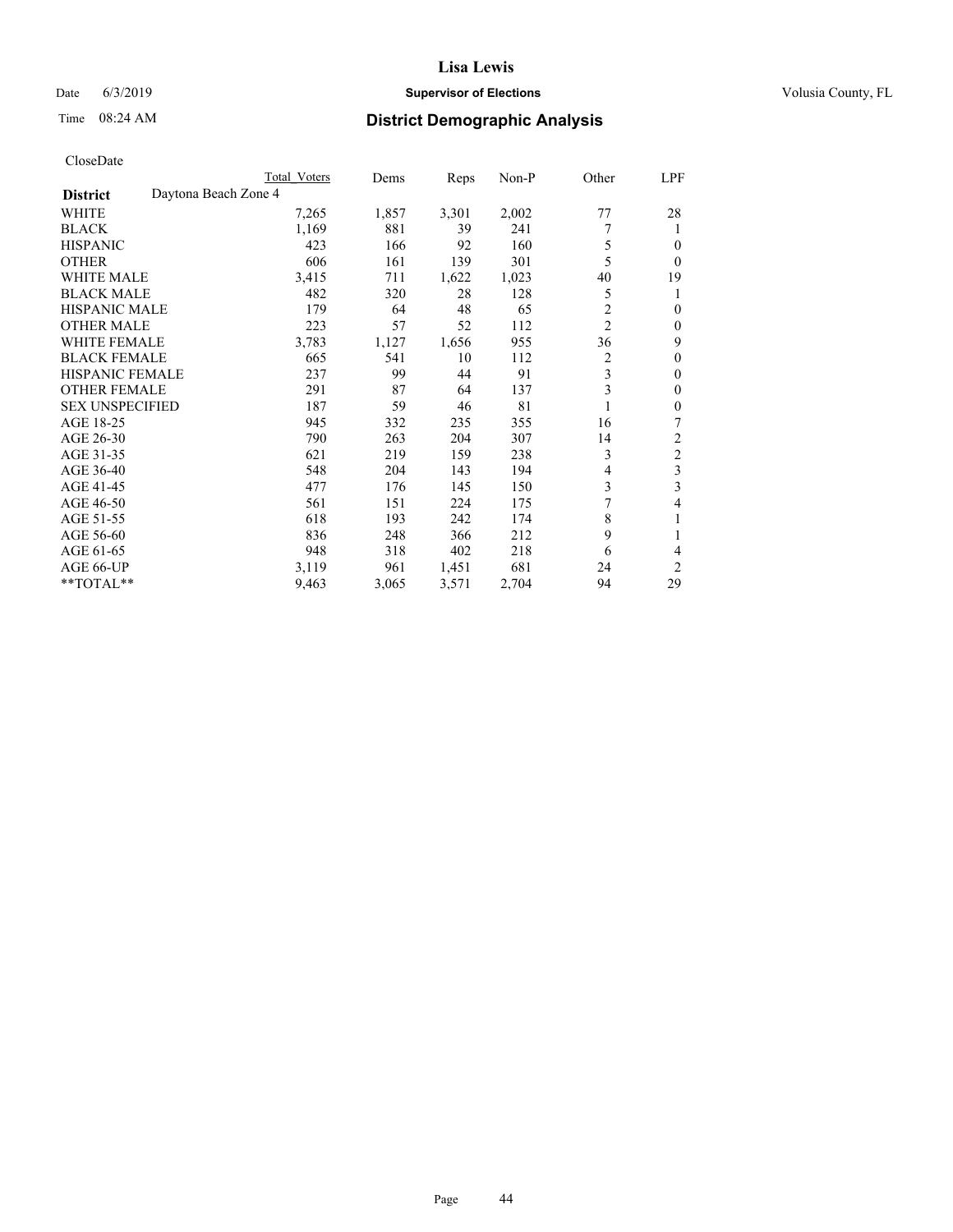## Date 6/3/2019 **Supervisor of Elections Supervisor of Elections** Volusia County, FL

|                                         | Total Voters | Dems  | Reps  | Non-P | Other          | LPF            |
|-----------------------------------------|--------------|-------|-------|-------|----------------|----------------|
| Daytona Beach Zone 5<br><b>District</b> |              |       |       |       |                |                |
| WHITE                                   | 2,601        | 824   | 932   | 799   | 33             | 13             |
| <b>BLACK</b>                            | 4,271        | 3,537 | 89    | 633   | 11             |                |
| <b>HISPANIC</b>                         | 392          | 168   | 64    | 157   | 2              |                |
| <b>OTHER</b>                            | 505          | 230   | 56    | 215   | $\overline{c}$ | $\overline{c}$ |
| <b>WHITE MALE</b>                       | 1,190        | 313   | 482   | 378   | 8              | 9              |
| <b>BLACK MALE</b>                       | 1,576        | 1,229 | 51    | 288   | $\,$ 8 $\,$    | 0              |
| <b>HISPANIC MALE</b>                    | 182          | 66    | 38    | 76    |                |                |
| <b>OTHER MALE</b>                       | 190          | 92    | 18    | 79    |                | 0              |
| <b>WHITE FEMALE</b>                     | 1,381        | 505   | 440   | 407   | 25             | 4              |
| <b>BLACK FEMALE</b>                     | 2,635        | 2,260 | 37    | 334   | 3              |                |
| <b>HISPANIC FEMALE</b>                  | 206          | 100   | 26    | 79    |                | 0              |
| <b>OTHER FEMALE</b>                     | 210          | 106   | 25    | 77    |                |                |
| <b>SEX UNSPECIFIED</b>                  | 199          | 88    | 24    | 86    | $\theta$       |                |
| AGE 18-25                               | 1,148        | 625   | 145   | 357   | 14             | 7              |
| AGE 26-30                               | 895          | 474   | 118   | 294   | 7              | $\overline{c}$ |
| AGE 31-35                               | 718          | 426   | 79    | 205   | 5              | 3              |
| AGE 36-40                               | 577          | 343   | 73    | 158   | 1              | 2              |
| AGE 41-45                               | 525          | 307   | 64    | 152   | $\overline{c}$ | $\mathbf{0}$   |
| AGE 46-50                               | 554          | 345   | 88    | 114   | 5              | $\overline{2}$ |
| AGE 51-55                               | 596          | 403   | 79    | 112   | $\overline{c}$ | $\mathbf{0}$   |
| AGE 56-60                               | 672          | 439   | 115   | 116   | 2              | 0              |
| AGE 61-65                               | 591          | 406   | 102   | 79    | 3              |                |
| AGE 66-UP                               | 1,493        | 991   | 278   | 217   | 7              | $\Omega$       |
| **TOTAL**                               | 7,769        | 4,759 | 1,141 | 1,804 | 48             | 17             |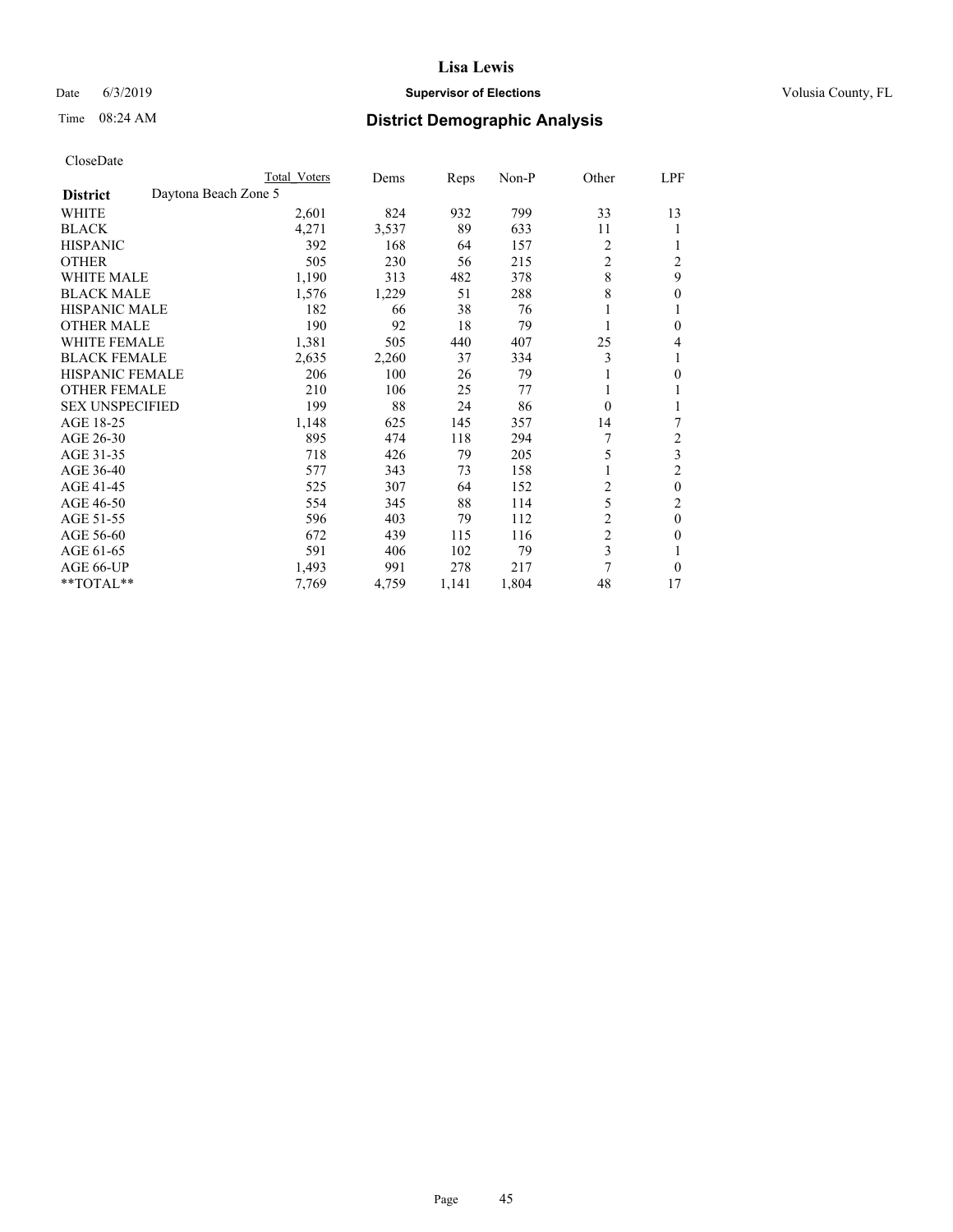## Date 6/3/2019 **Supervisor of Elections Supervisor of Elections** Volusia County, FL

|                                         | Total Voters | Dems  | Reps | Non-P | Other                   | LPF              |
|-----------------------------------------|--------------|-------|------|-------|-------------------------|------------------|
| Daytona Beach Zone 6<br><b>District</b> |              |       |      |       |                         |                  |
| <b>WHITE</b>                            | 1,484        | 473   | 456  | 535   | 12                      | 8                |
| <b>BLACK</b>                            | 3,775        | 3,099 | 85   | 587   | 4                       | $\mathbf{0}$     |
| <b>HISPANIC</b>                         | 313          | 158   | 24   | 129   | $\overline{c}$          | $\mathbf{0}$     |
| <b>OTHER</b>                            | 509          | 215   | 57   | 234   | 3                       | $\mathbf{0}$     |
| <b>WHITE MALE</b>                       | 660          | 172   | 235  | 241   | 8                       | $\overline{4}$   |
| <b>BLACK MALE</b>                       | 1,391        | 1,079 | 43   | 267   | $\overline{2}$          | $\theta$         |
| <b>HISPANIC MALE</b>                    | 156          | 74    | 11   | 69    | $\overline{c}$          | $\mathbf{0}$     |
| <b>OTHER MALE</b>                       | 164          | 69    | 29   | 65    | 1                       | $\mathbf{0}$     |
| <b>WHITE FEMALE</b>                     | 728          | 285   | 189  | 246   | 4                       | 4                |
| <b>BLACK FEMALE</b>                     | 2,301        | 1,954 | 41   | 304   | $\overline{c}$          | $\mathbf{0}$     |
| <b>HISPANIC FEMALE</b>                  | 138          | 75    | 11   | 52    | $\mathbf{0}$            | 0                |
| <b>OTHER FEMALE</b>                     | 158          | 95    | 10   | 52    | 1                       | $\theta$         |
| <b>SEX UNSPECIFIED</b>                  | 385          | 142   | 53   | 189   | 1                       | $\theta$         |
| AGE 18-25                               | 1,367        | 714   | 145  | 497   | 9                       | 2                |
| AGE 26-30                               | 630          | 407   | 39   | 183   | 1                       | $\boldsymbol{0}$ |
| AGE 31-35                               | 539          | 341   | 47   | 147   | $\overline{c}$          | $\overline{c}$   |
| AGE 36-40                               | 448          | 286   | 40   | 119   | $\overline{c}$          |                  |
| AGE 41-45                               | 370          | 231   | 29   | 110   | $\mathbf{0}$            | $\mathbf{0}$     |
| AGE 46-50                               | 381          | 254   | 48   | 78    | 1                       | $\theta$         |
| AGE 51-55                               | 439          | 296   | 45   | 94    | $\overline{\mathbf{c}}$ | 2                |
| AGE 56-60                               | 478          | 316   | 64   | 97    | $\mathbf{0}$            |                  |
| AGE 61-65                               | 463          | 325   | 60   | 76    | $\overline{2}$          | $\mathbf{0}$     |
| AGE 66-UP                               | 966          | 775   | 105  | 84    | $\overline{c}$          | 0                |
| **TOTAL**                               | 6,081        | 3,945 | 622  | 1,485 | 21                      | 8                |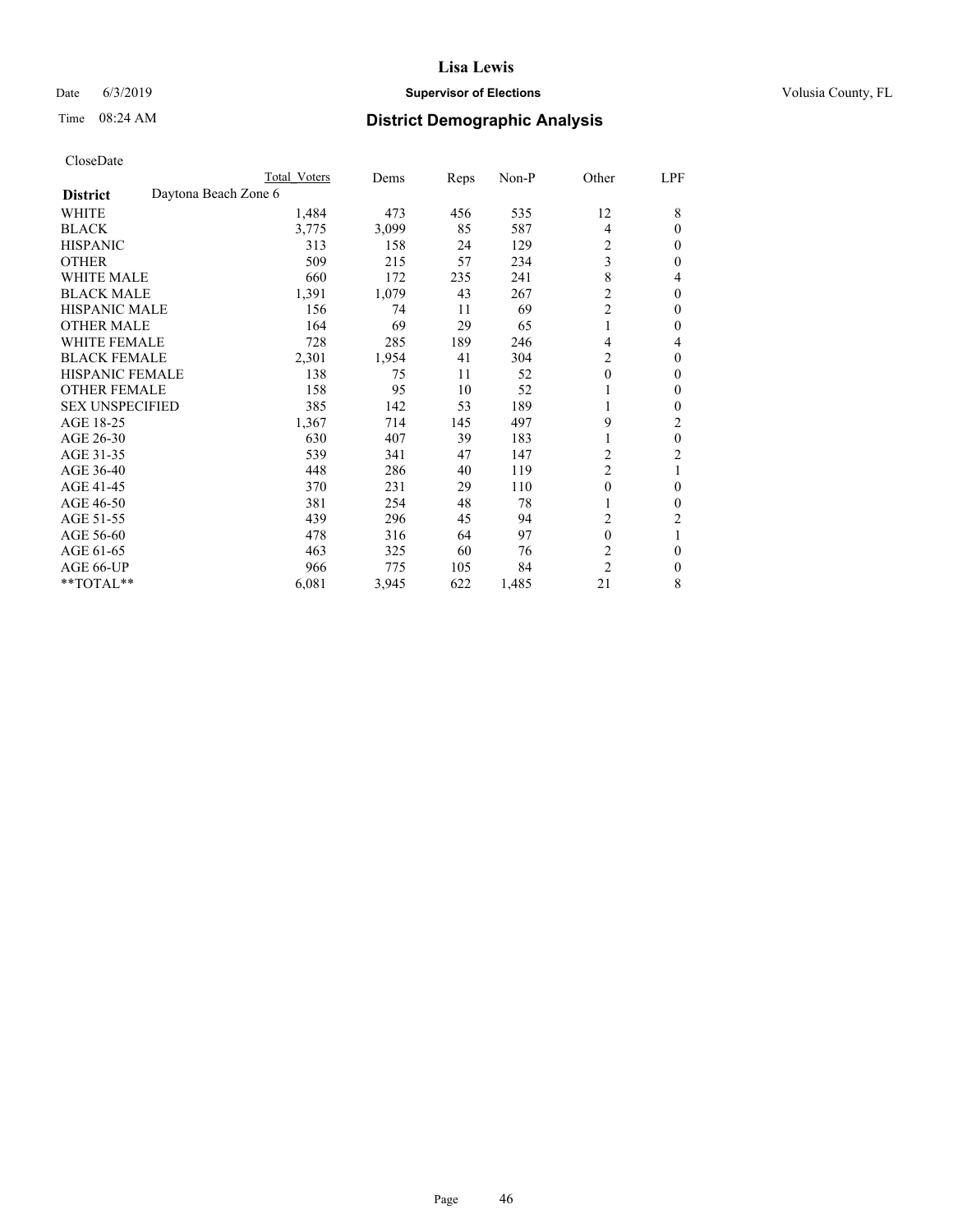## Date 6/3/2019 **Supervisor of Elections Supervisor of Elections** Volusia County, FL

## Time 08:24 AM **District Demographic Analysis**

|                        | Total Voters         | Dems  | Reps             | Non-P | Other          | LPF          |
|------------------------|----------------------|-------|------------------|-------|----------------|--------------|
| <b>District</b>        | Daytona Beach Shores |       |                  |       |                |              |
| WHITE                  | 4,111                | 942   | 2,055            | 1,059 | 45             | 10           |
| <b>BLACK</b>           | 67                   | 38    | 2                | 25    |                |              |
| <b>HISPANIC</b>        | 121                  | 40    | 41               | 39    |                | 0            |
| <b>OTHER</b>           | 267                  | 77    | 85               | 103   |                |              |
| <b>WHITE MALE</b>      | 1,931                | 379   | 983              | 537   | 25             |              |
| <b>BLACK MALE</b>      | 29                   | 14    | $\boldsymbol{0}$ | 15    | $\Omega$       | $\Omega$     |
| <b>HISPANIC MALE</b>   | 53                   | 11    | 20               | 21    |                | $\mathbf{0}$ |
| <b>OTHER MALE</b>      | 108                  | 30    | 38               | 40    | $\Omega$       | $\mathbf{0}$ |
| <b>WHITE FEMALE</b>    | 2,133                | 552   | 1,051            | 508   | 19             | 3            |
| <b>BLACK FEMALE</b>    | 37                   | 24    | 2                | 9     |                |              |
| <b>HISPANIC FEMALE</b> | 67                   | 29    | 20               | 18    | 0              | 0            |
| <b>OTHER FEMALE</b>    | 123                  | 39    | 34               | 48    |                |              |
| <b>SEX UNSPECIFIED</b> | 85                   | 19    | 35               | 30    |                | 0            |
| AGE 18-25              | 148                  | 37    | 47               | 59    | 5              | $\mathbf{0}$ |
| AGE 26-30              | 112                  | 25    | 38               | 45    |                | 3            |
| AGE 31-35              | 113                  | 28    | 42               | 40    | 0              | 3            |
| AGE 36-40              | 115                  | 27    | 40               | 47    |                | $\theta$     |
| AGE 41-45              | 105                  | 31    | 39               | 30    | 2              | 3            |
| AGE 46-50              | 172                  | 36    | 58               | 76    | $\overline{2}$ | $\theta$     |
| AGE 51-55              | 294                  | 67    | 138              | 88    | 1              | 0            |
| AGE 56-60              | 439                  | 83    | 234              | 114   | 8              | $\theta$     |
| AGE 61-65              | 570                  | 132   | 285              | 142   | 9              | 2            |
| AGE 66-UP              | 2,498                | 631   | 1,262            | 585   | 19             |              |
| **TOTAL**              | 4,566                | 1,097 | 2,183            | 1,226 | 48             | 12           |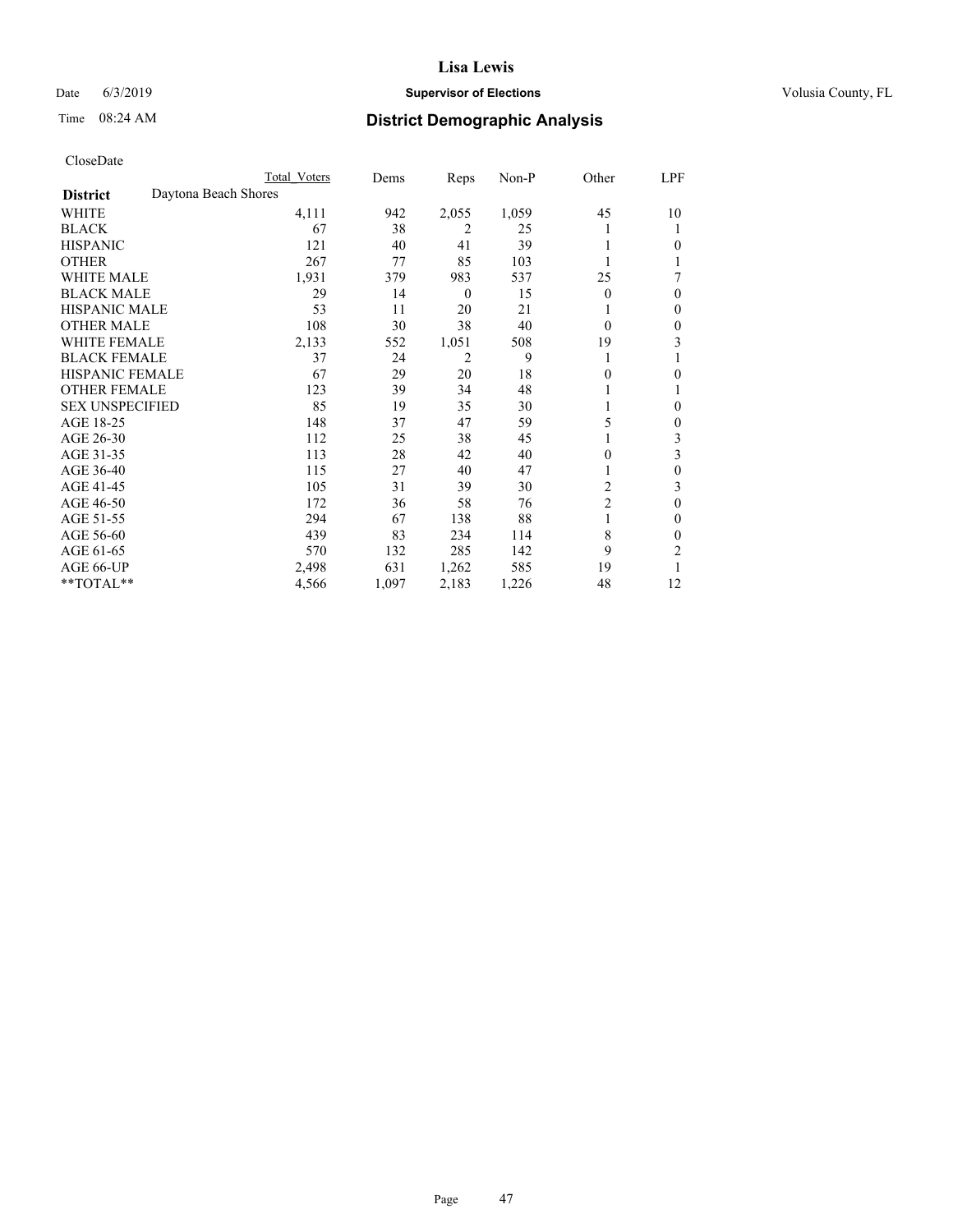## Date 6/3/2019 **Supervisor of Elections Supervisor of Elections** Volusia County, FL

## Time 08:24 AM **District Demographic Analysis**

|                        |        | Total Voters | Dems  | Reps  | Non-P | Other          | LPF            |
|------------------------|--------|--------------|-------|-------|-------|----------------|----------------|
| <b>District</b>        | DeBary |              |       |       |       |                |                |
| WHITE                  |        | 12,934       | 2,987 | 6,338 | 3,474 | 92             | 43             |
| <b>BLACK</b>           |        | 645          | 479   | 30    | 134   | $\overline{2}$ | $\mathbf{0}$   |
| <b>HISPANIC</b>        |        | 1,428        | 574   | 324   | 516   | 11             | 3              |
| <b>OTHER</b>           |        | 910          | 243   | 230   | 431   | 5              |                |
| <b>WHITE MALE</b>      |        | 6,057        | 1,158 | 3,143 | 1,684 | 41             | 31             |
| <b>BLACK MALE</b>      |        | 297          | 201   | 13    | 81    | $\overline{c}$ | $\mathbf{0}$   |
| <b>HISPANIC MALE</b>   |        | 647          | 232   | 164   | 246   | 4              | 1              |
| <b>OTHER MALE</b>      |        | 308          | 76    | 89    | 139   | 3              | 1              |
| <b>WHITE FEMALE</b>    |        | 6,715        | 1,797 | 3,131 | 1,726 | 50             | 11             |
| <b>BLACK FEMALE</b>    |        | 337          | 269   | 17    | 51    | $\overline{0}$ | $\mathbf{0}$   |
| <b>HISPANIC FEMALE</b> |        | 759          | 332   | 157   | 261   |                | 2              |
| <b>OTHER FEMALE</b>    |        | 416          | 136   | 106   | 172   | $\overline{c}$ | $\theta$       |
| <b>SEX UNSPECIFIED</b> |        | 381          | 82    | 102   | 195   | 1              | 1              |
| AGE 18-25              |        | 1,274        | 306   | 375   | 563   | 20             | 10             |
| AGE 26-30              |        | 971          | 236   | 361   | 361   | 10             | 3              |
| AGE 31-35              |        | 996          | 241   | 363   | 381   | 7              | 4              |
| AGE 36-40              |        | 1,064        | 256   | 377   | 417   | 4              | 10             |
| AGE 41-45              |        | 1,009        | 260   | 387   | 348   | 7              | 7              |
| AGE 46-50              |        | 1,211        | 285   | 527   | 384   | 10             | 5              |
| AGE 51-55              |        | 1,388        | 349   | 660   | 364   | 11             | 4              |
| AGE 56-60              |        | 1,585        | 408   | 782   | 383   | 10             | $\mathfrak{2}$ |
| AGE 61-65              |        | 1,589        | 444   | 756   | 377   | 12             | $\mathbf{0}$   |
| AGE 66-UP              |        | 4,830        | 1,498 | 2,334 | 977   | 19             | $\overline{2}$ |
| **TOTAL**              |        | 15,917       | 4,283 | 6,922 | 4,555 | 110            | 47             |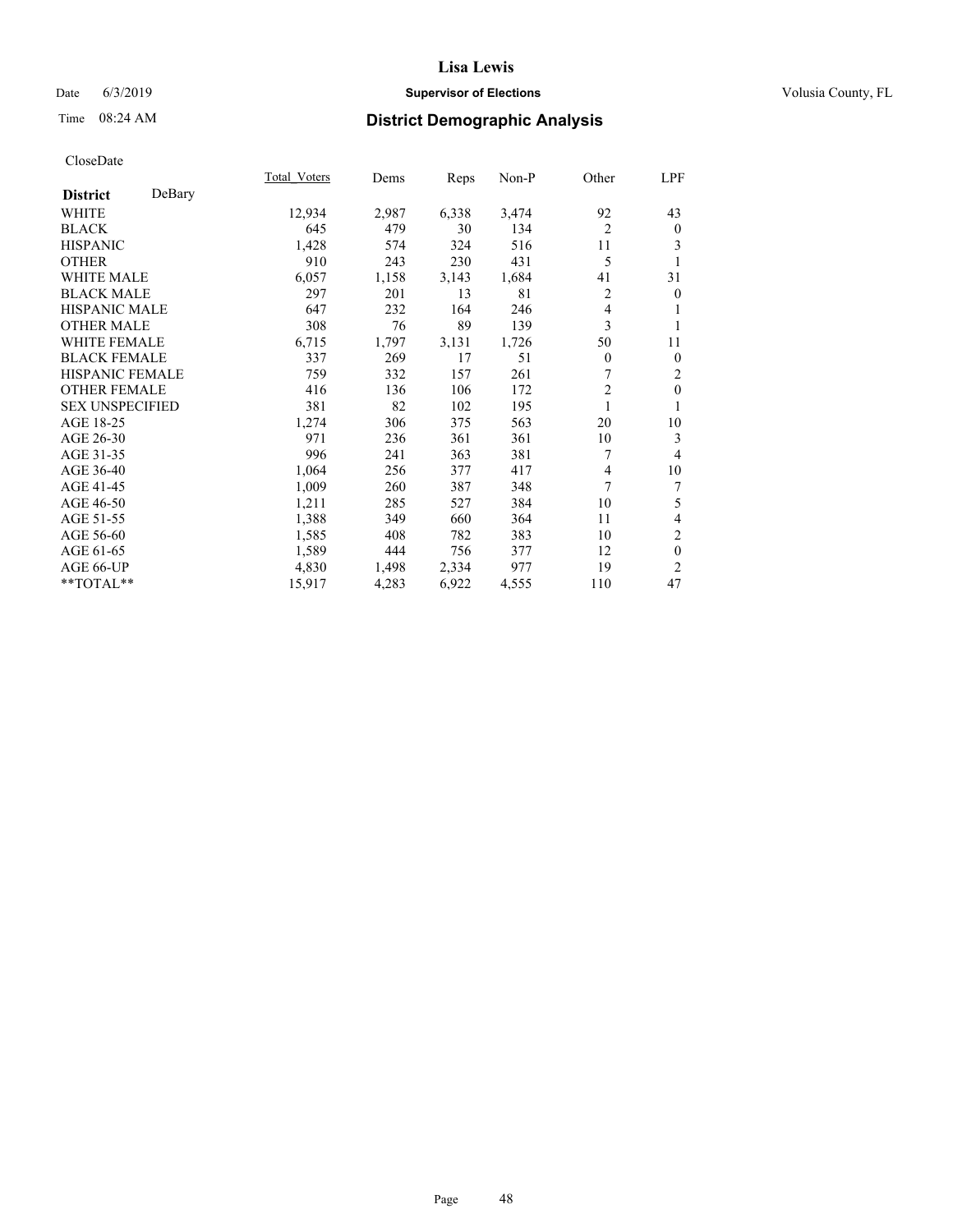## Date 6/3/2019 **Supervisor of Elections Supervisor of Elections** Volusia County, FL

## Time 08:24 AM **District Demographic Analysis**

|                        |        | Total Voters | Dems  | Reps  | $Non-P$ | Other          | LPF            |
|------------------------|--------|--------------|-------|-------|---------|----------------|----------------|
| <b>District</b>        | DeLand |              |       |       |         |                |                |
| WHITE                  |        | 15,771       | 4,706 | 6,797 | 4,064   | 130            | 74             |
| <b>BLACK</b>           |        | 2,967        | 2,330 | 92    | 533     | 10             | 2              |
| <b>HISPANIC</b>        |        | 2,205        | 958   | 385   | 840     | 16             | 6              |
| <b>OTHER</b>           |        | 1,372        | 500   | 246   | 616     | 7              | 3              |
| WHITE MALE             |        | 6,907        | 1,730 | 3,139 | 1,923   | 63             | 52             |
| <b>BLACK MALE</b>      |        | 1,144        | 845   | 46    | 246     | 6              | 1              |
| <b>HISPANIC MALE</b>   |        | 909          | 359   | 185   | 354     | 7              | $\overline{4}$ |
| <b>OTHER MALE</b>      |        | 506          | 191   | 103   | 208     | 4              | $\mathbf{0}$   |
| WHITE FEMALE           |        | 8,690        | 2,918 | 3,603 | 2,083   | 66             | 20             |
| <b>BLACK FEMALE</b>    |        | 1,772        | 1,449 | 43    | 275     | 4              | 1              |
| <b>HISPANIC FEMALE</b> |        | 1,263        | 583   | 197   | 473     | 8              | $\overline{c}$ |
| <b>OTHER FEMALE</b>    |        | 590          | 226   | 99    | 260     | 3              | $\sqrt{2}$     |
| <b>SEX UNSPECIFIED</b> |        | 534          | 193   | 105   | 231     | $\overline{2}$ | 3              |
| AGE 18-25              |        | 2,410        | 921   | 506   | 936     | 28             | 19             |
| AGE 26-30              |        | 1,600        | 606   | 360   | 613     | 10             | 11             |
| AGE 31-35              |        | 1,540        | 554   | 395   | 567     | 12             | 12             |
| AGE 36-40              |        | 1,581        | 600   | 435   | 523     | 12             | 11             |
| AGE 41-45              |        | 1,447        | 523   | 438   | 472     | 11             | 3              |
| AGE 46-50              |        | 1,521        | 578   | 489   | 431     | 13             | 10             |
| AGE 51-55              |        | 1,622        | 566   | 651   | 392     | 8              | 5              |
| AGE 56-60              |        | 1,701        | 658   | 655   | 376     | 9              | 3              |
| AGE 61-65              |        | 1,884        | 755   | 698   | 411     | 18             | $\overline{2}$ |
| AGE 66-UP              |        | 7,009        | 2,733 | 2,893 | 1,332   | 42             | 9              |
| **TOTAL**              |        | 22,315       | 8,494 | 7,520 | 6,053   | 163            | 85             |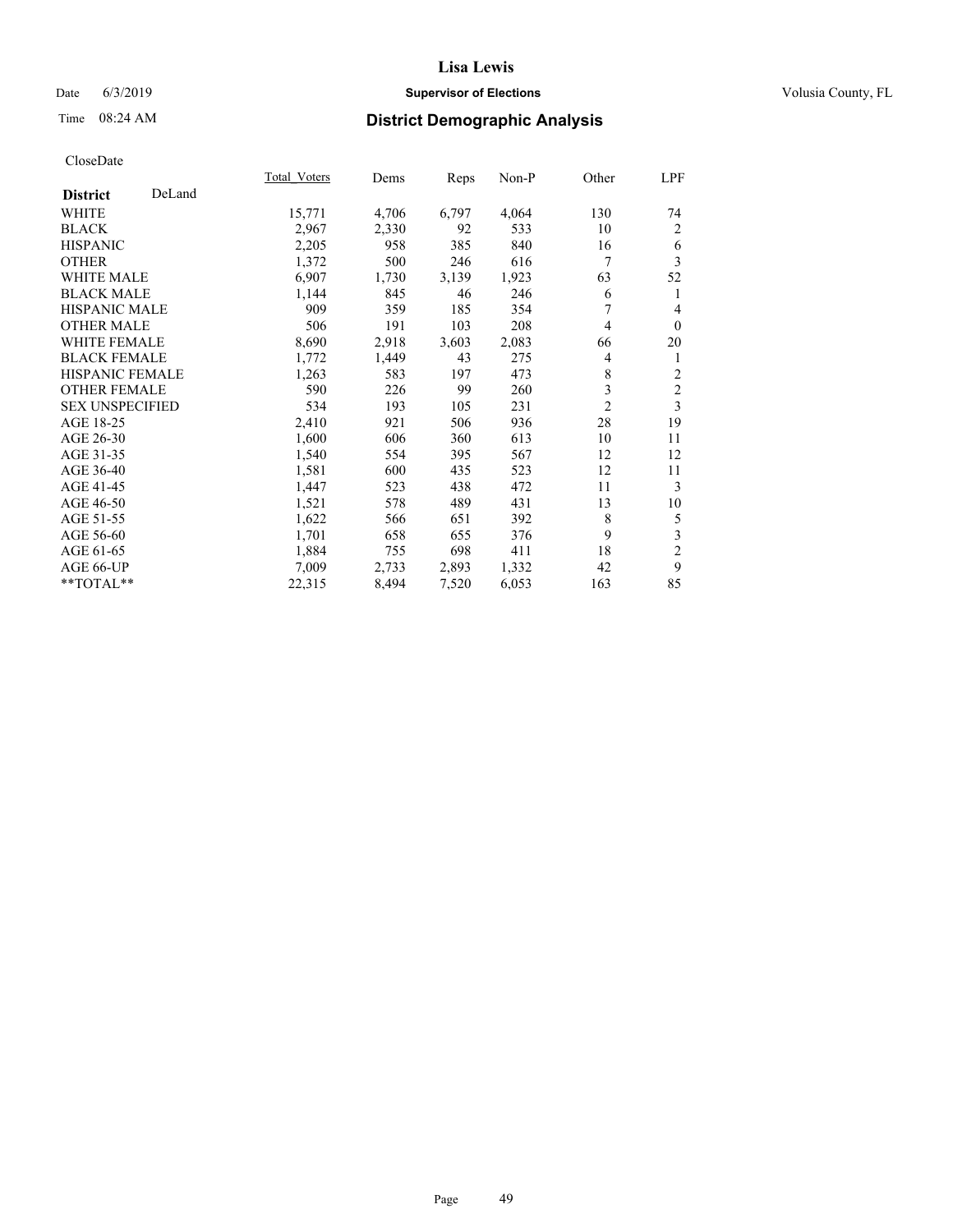## Date 6/3/2019 **Supervisor of Elections Supervisor of Elections** Volusia County, FL

# Time 08:24 AM **District Demographic Analysis**

|                                       | <b>Total Voters</b> | Dems  | Reps  | $Non-P$ | Other    | <u>LPF</u>     |
|---------------------------------------|---------------------|-------|-------|---------|----------|----------------|
| Deltona District 1<br><b>District</b> |                     |       |       |         |          |                |
| <b>WHITE</b>                          | 5,117               | 1,391 | 1,958 | 1,731   | 25       | 12             |
| <b>BLACK</b>                          | 1,119               | 820   | 51    | 245     | 3        | $\theta$       |
| <b>HISPANIC</b>                       | 2,891               | 1,393 | 350   | 1,138   | 8        | $\overline{c}$ |
| <b>OTHER</b>                          | 614                 | 200   | 100   | 308     | 5        |                |
| <b>WHITE MALE</b>                     | 2,371               | 542   | 956   | 855     | 11       | 7              |
| <b>BLACK MALE</b>                     | 487                 | 323   | 35    | 127     | 2        | $\theta$       |
| HISPANIC MALE                         | 1,325               | 613   | 169   | 538     | 3        | 2              |
| <b>OTHER MALE</b>                     | 198                 | 66    | 34    | 96      | 1        |                |
| <b>WHITE FEMALE</b>                   | 2,682               | 837   | 981   | 845     | 14       | 5              |
| <b>BLACK FEMALE</b>                   | 619                 | 488   | 15    | 115     | 1        | $\theta$       |
| <b>HISPANIC FEMALE</b>                | 1,517               | 757   | 177   | 578     | 5        | $\mathbf{0}$   |
| <b>OTHER FEMALE</b>                   | 274                 | 104   | 50    | 119     | 1        | $\Omega$       |
| <b>SEX UNSPECIFIED</b>                | 268                 | 74    | 42    | 149     | 3        | 0              |
| AGE 18-25                             | 1,175               | 375   | 196   | 597     | 4        | 3              |
| AGE 26-30                             | 946                 | 352   | 165   | 420     | 6        | 3              |
| AGE 31-35                             | 912                 | 298   | 211   | 394     |          | $\overline{2}$ |
| AGE 36-40                             | 854                 | 302   | 193   | 352     | 5        | $\overline{2}$ |
| AGE 41-45                             | 802                 | 330   | 174   | 296     | $\theta$ | 2              |
| AGE 46-50                             | 841                 | 323   | 244   | 269     | 5        | $\theta$       |
| AGE 51-55                             | 897                 | 323   | 291   | 279     | 4        | 0              |
| AGE 56-60                             | 878                 | 350   | 273   | 250     | 3        | $\overline{c}$ |
| AGE 61-65                             | 800                 | 350   | 242   | 206     | 1        |                |
| AGE 66-UP                             | 1,636               | 801   | 470   | 359     | 6        | 0              |
| $*$ TOTAL $*$                         | 9,741               | 3,804 | 2,459 | 3,422   | 41       | 15             |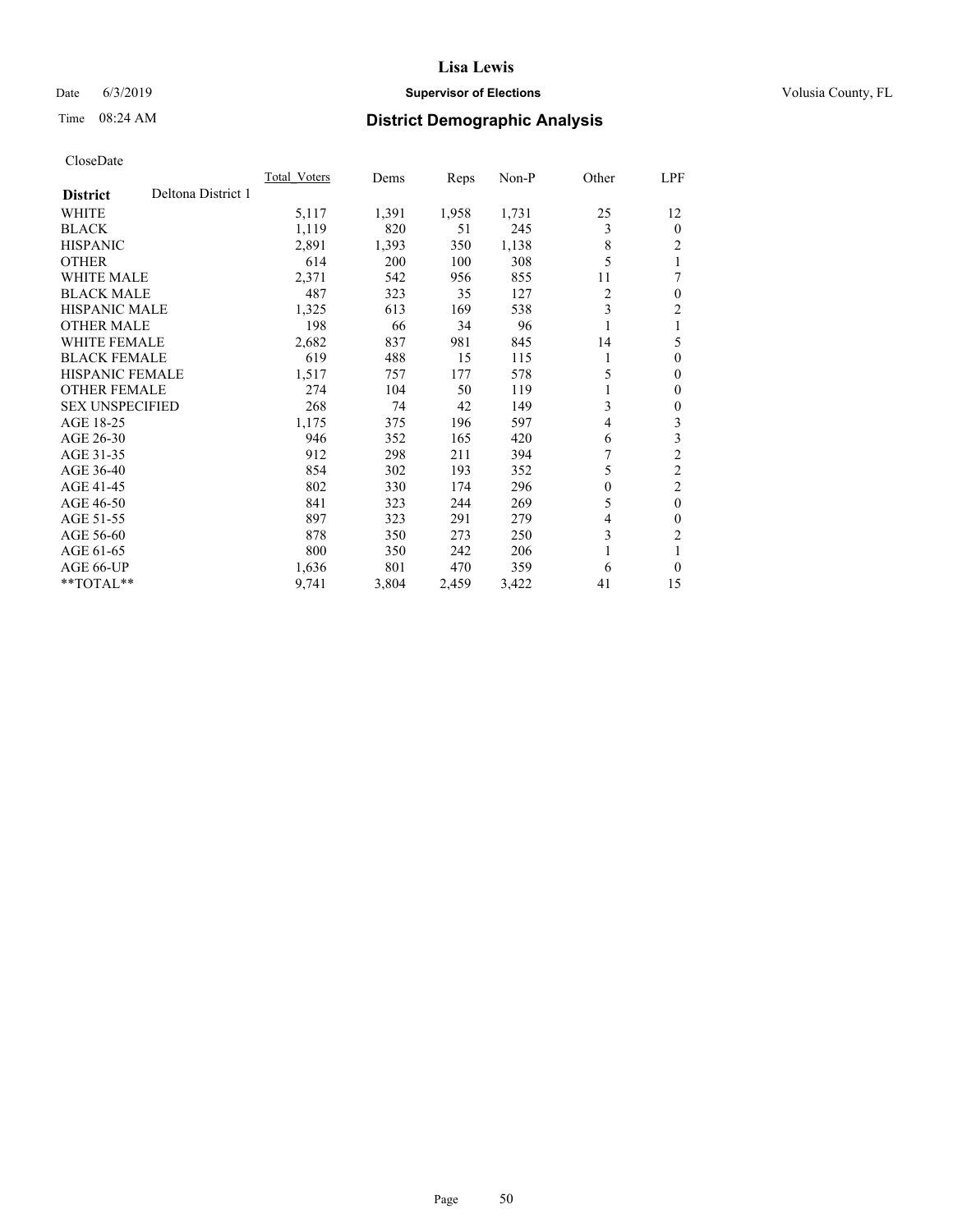## Date 6/3/2019 **Supervisor of Elections Supervisor of Elections** Volusia County, FL

# Time 08:24 AM **District Demographic Analysis**

|                                       | <b>Total Voters</b> | Dems  | Reps  | $Non-P$ | Other          | LPF            |
|---------------------------------------|---------------------|-------|-------|---------|----------------|----------------|
| Deltona District 2<br><b>District</b> |                     |       |       |         |                |                |
| <b>WHITE</b>                          | 6,080               | 1,672 | 2,483 | 1,855   | 46             | 24             |
| <b>BLACK</b>                          | 976                 | 714   | 51    | 203     | 8              | $\theta$       |
| <b>HISPANIC</b>                       | 3,085               | 1,433 | 485   | 1,153   | 8              | 6              |
| <b>OTHER</b>                          | 659                 | 258   | 104   | 293     | 3              | 1              |
| <b>WHITE MALE</b>                     | 2,778               | 665   | 1,182 | 894     | 22             | 15             |
| <b>BLACK MALE</b>                     | 445                 | 296   | 35    | 110     | 4              | $\mathbf{0}$   |
| HISPANIC MALE                         | 1,452               | 610   | 251   | 584     | 3              | 4              |
| <b>OTHER MALE</b>                     | 247                 | 93    | 45    | 106     | 2              | 1              |
| <b>WHITE FEMALE</b>                   | 3,226               | 992   | 1,273 | 929     | 23             | 9              |
| <b>BLACK FEMALE</b>                   | 519                 | 409   | 16    | 90      | 4              | $\theta$       |
| <b>HISPANIC FEMALE</b>                | 1,590               | 806   | 230   | 548     | 5              | 1              |
| <b>OTHER FEMALE</b>                   | 292                 | 136   | 42    | 114     | 0              | 0              |
| <b>SEX UNSPECIFIED</b>                | 251                 | 70    | 49    | 129     | 2              | 1              |
| AGE 18-25                             | 1,090               | 365   | 196   | 510     | 14             | 5              |
| AGE 26-30                             | 828                 | 269   | 180   | 370     |                | 2              |
| AGE 31-35                             | 870                 | 310   | 190   | 353     | 8              | 9              |
| AGE 36-40                             | 867                 | 318   | 190   | 346     | 9              | 4              |
| AGE 41-45                             | 842                 | 325   | 204   | 311     | 1              | 1              |
| AGE 46-50                             | 882                 | 294   | 262   | 321     |                | 4              |
| AGE 51-55                             | 945                 | 363   | 283   | 294     | 3              | $\overline{c}$ |
| AGE 56-60                             | 976                 | 363   | 346   | 264     | $\overline{2}$ | 1              |
| AGE 61-65                             | 1,024               | 407   | 358   | 250     | 8              |                |
| AGE 66-UP                             | 2,476               | 1,063 | 914   | 485     | 12             | $\overline{2}$ |
| $*$ TOTAL $*$                         | 10,800              | 4,077 | 3,123 | 3,504   | 65             | 31             |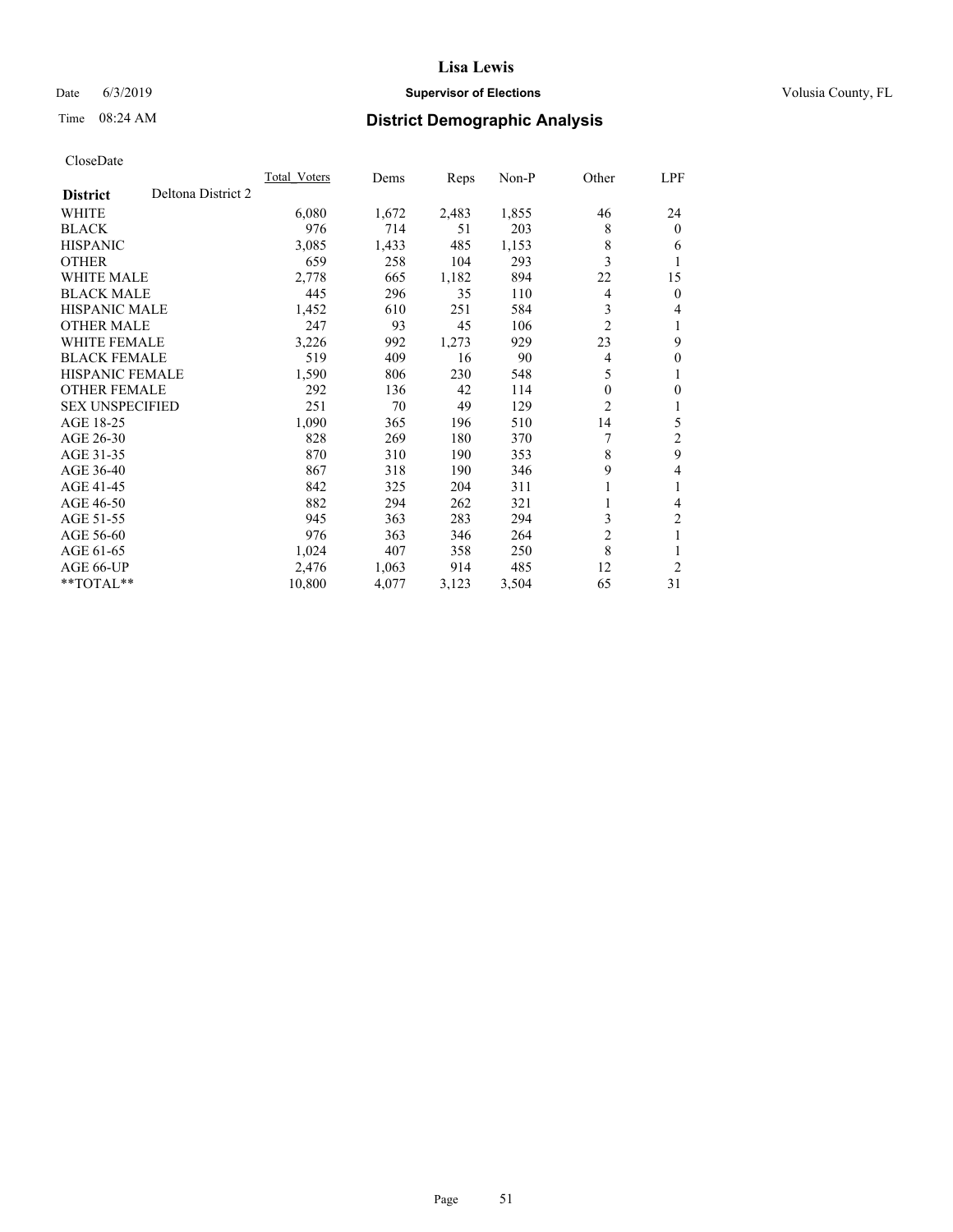## Date 6/3/2019 **Supervisor of Elections Supervisor of Elections** Volusia County, FL

## Time 08:24 AM **District Demographic Analysis**

|                                       | Total Voters | Dems  | Reps  | Non-P | Other          | LPF            |
|---------------------------------------|--------------|-------|-------|-------|----------------|----------------|
| Deltona District 3<br><b>District</b> |              |       |       |       |                |                |
| <b>WHITE</b>                          | 5,377        | 1,499 | 2,079 | 1,743 | 36             | 20             |
| <b>BLACK</b>                          | 922          | 699   | 32    | 188   | 3              | $\theta$       |
| <b>HISPANIC</b>                       | 3,273        | 1,499 | 449   | 1,311 | 9              | 5              |
| <b>OTHER</b>                          | 665          | 220   | 102   | 339   | $\overline{4}$ | $\theta$       |
| <b>WHITE MALE</b>                     | 2,478        | 594   | 1,024 | 829   | 16             | 15             |
| <b>BLACK MALE</b>                     | 393          | 283   | 22    | 86    | 2              | $\theta$       |
| HISPANIC MALE                         | 1,510        | 646   | 234   | 622   | 5              | 3              |
| <b>OTHER MALE</b>                     | 235          | 73    | 42    | 119   |                | $\theta$       |
| <b>WHITE FEMALE</b>                   | 2,803        | 875   | 1,021 | 882   | 20             | 5              |
| <b>BLACK FEMALE</b>                   | 516          | 407   | 10    | 98    | 1              | $\theta$       |
| <b>HISPANIC FEMALE</b>                | 1,713        | 828   | 212   | 667   | 4              | $\overline{c}$ |
| <b>OTHER FEMALE</b>                   | 296          | 118   | 44    | 133   | 1              | $\theta$       |
| <b>SEX UNSPECIFIED</b>                | 293          | 93    | 53    | 145   | 2              | $\theta$       |
| AGE 18-25                             | 1,063        | 369   | 152   | 533   | $\overline{7}$ | 2              |
| AGE 26-30                             | 877          | 303   | 158   | 406   | 6              | 4              |
| AGE 31-35                             | 895          | 305   | 212   | 367   | 5              | 6              |
| AGE 36-40                             | 825          | 290   | 176   | 350   | 6              | 3              |
| AGE 41-45                             | 816          | 295   | 187   | 326   | 7              | 1              |
| AGE 46-50                             | 869          | 308   | 248   | 308   | 3              | $\overline{c}$ |
| AGE 51-55                             | 895          | 326   | 269   | 294   | 3              | 3              |
| AGE 56-60                             | 941          | 360   | 302   | 277   | $\overline{c}$ | $\theta$       |
| AGE 61-65                             | 839          | 337   | 261   | 234   | 5              | $\overline{c}$ |
| AGE 66-UP                             | 2,217        | 1,024 | 697   | 486   | 8              | $\overline{c}$ |
| $*$ TOTAL $*$                         | 10,237       | 3,917 | 2,662 | 3,581 | 52             | 25             |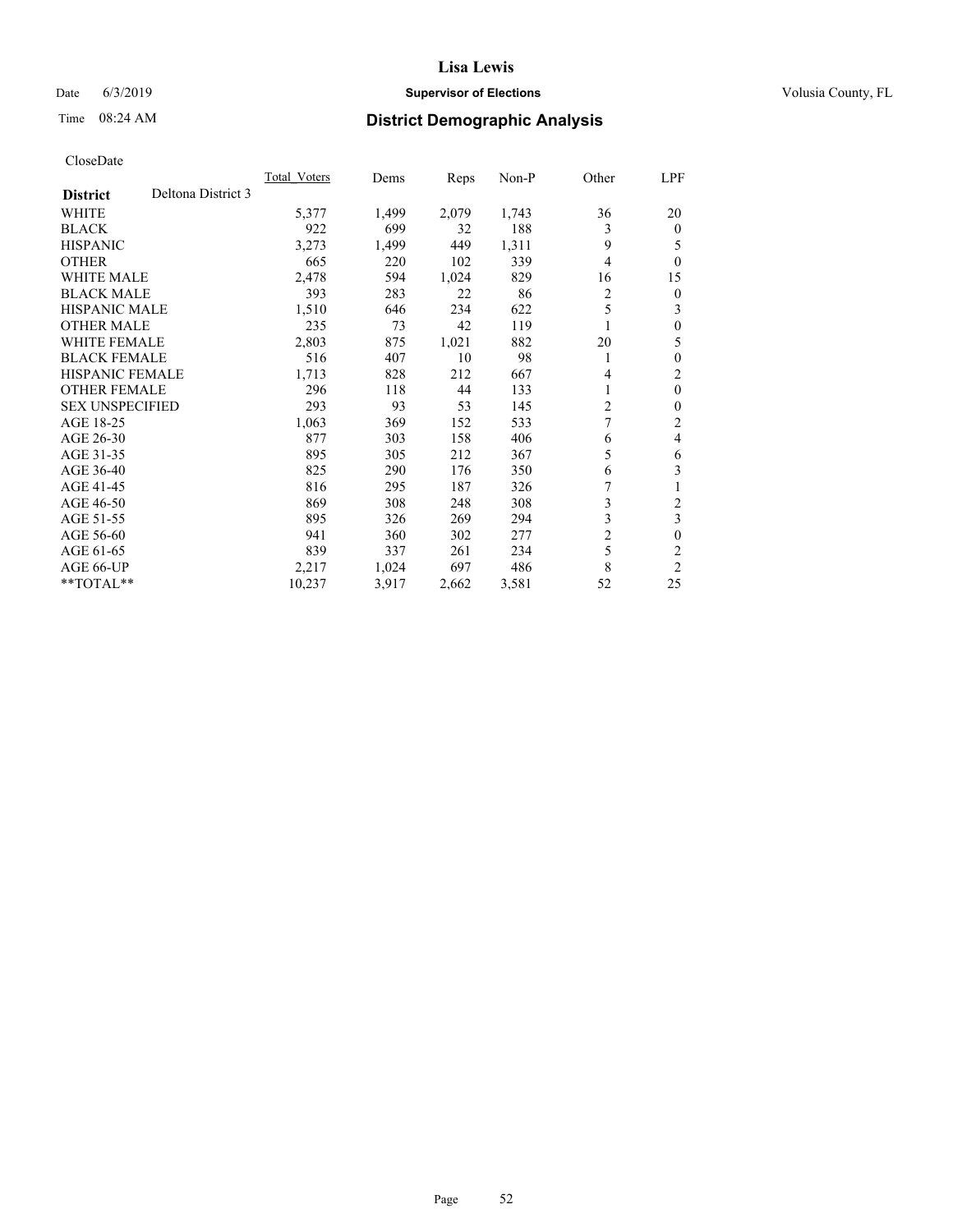## Date 6/3/2019 **Supervisor of Elections Supervisor of Elections** Volusia County, FL

# Time 08:24 AM **District Demographic Analysis**

| Total Voters | Dems  | Reps  | $Non-P$ | Other          | LPF              |
|--------------|-------|-------|---------|----------------|------------------|
|              |       |       |         |                |                  |
| 5,434        | 1,608 | 2,120 | 1,641   | 41             | 24               |
| 994          | 695   | 49    | 247     | 1              | 2                |
| 3,569        | 1,716 | 455   | 1,383   | 10             | 5                |
| 710          | 246   | 144   | 317     | 3              | $\theta$         |
| 2,479        | 647   | 999   | 795     | 20             | 18               |
| 430          | 276   | 28    | 123     | 1              | 2                |
| 1,641        | 726   | 242   | 666     | 6              | 1                |
| 247          | 77    | 56    | 114     | $\theta$       | $\mathbf{0}$     |
| 2,887        | 941   | 1,091 | 830     | 20             | 5                |
| 547          | 410   | 18    | 119     | $\theta$       | $\mathbf{0}$     |
| 1,863        | 959   | 206   | 690     | 4              | 4                |
| 312          | 131   | 63    | 115     | 3              | $\mathbf{0}$     |
| 301          | 98    | 65    | 136     | 1              | 1                |
| 1,134        | 383   | 217   | 524     | 8              | $\overline{2}$   |
| 950          | 344   | 184   | 407     | 4              | 11               |
| 898          | 305   | 158   | 425     | 7              | 3                |
| 823          | 311   | 153   | 348     | 8              | 3                |
| 829          | 336   | 177   | 314     | 2              | $\boldsymbol{0}$ |
| 862          | 320   | 241   | 290     | 6              | 5                |
| 907          | 356   | 277   | 269     | $\overline{2}$ | $\mathfrak{Z}$   |
| 995          | 412   | 301   | 276     | $\overline{4}$ | $\overline{2}$   |
| 894          | 383   | 271   | 235     | 4              | 1                |
| 2,415        | 1,115 | 789   | 500     | 10             | 1                |
| 10,707       | 4,265 | 2,768 | 3,588   | 55             | 31               |
|              |       |       |         |                |                  |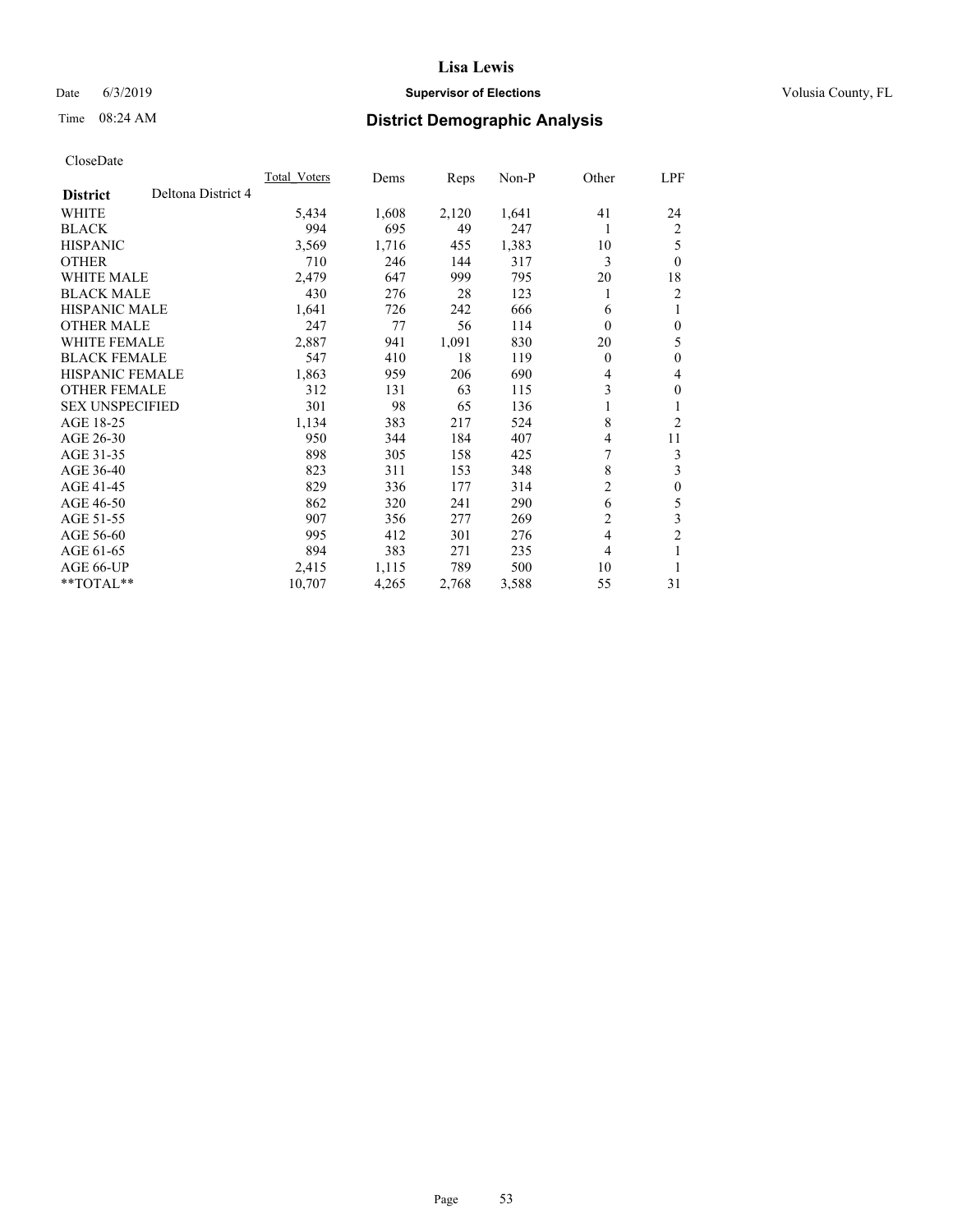## Date 6/3/2019 **Supervisor of Elections Supervisor of Elections** Volusia County, FL

# Time 08:24 AM **District Demographic Analysis**

|                        |                    | <b>Total Voters</b> | Dems  | Reps  | $Non-P$ | Other          | LPF            |
|------------------------|--------------------|---------------------|-------|-------|---------|----------------|----------------|
| <b>District</b>        | Deltona District 5 |                     |       |       |         |                |                |
| <b>WHITE</b>           |                    | 5,388               | 1,488 | 2,164 | 1,685   | 33             | 18             |
| <b>BLACK</b>           |                    | 1,071               | 821   | 45    | 200     | 5              | $\mathbf{0}$   |
| <b>HISPANIC</b>        |                    | 2,986               | 1,340 | 436   | 1,201   | 6              | 3              |
| <b>OTHER</b>           |                    | 591                 | 183   | 122   | 280     | 3              | 3              |
| <b>WHITE MALE</b>      |                    | 2,536               | 597   | 1,079 | 829     | 19             | 12             |
| <b>BLACK MALE</b>      |                    | 464                 | 323   | 24    | 114     | 3              | $\mathbf{0}$   |
| <b>HISPANIC MALE</b>   |                    | 1,401               | 575   | 235   | 586     | 3              | 2              |
| <b>OTHER MALE</b>      |                    | 191                 | 65    | 47    | 75      | $\overline{2}$ | $\overline{2}$ |
| <b>WHITE FEMALE</b>    |                    | 2,777               | 872   | 1,054 | 831     | 14             | 6              |
| <b>BLACK FEMALE</b>    |                    | 588                 | 482   | 21    | 83      | 2              | $\theta$       |
| <b>HISPANIC FEMALE</b> |                    | 1,542               | 739   | 199   | 600     | 3              | 1              |
| <b>OTHER FEMALE</b>    |                    | 257                 | 87    | 57    | 112     | 0              | 1              |
| <b>SEX UNSPECIFIED</b> |                    | 279                 | 91    | 51    | 136     | 1              | $\theta$       |
| AGE 18-25              |                    | 1,155               | 344   | 214   | 583     | 9              | 5              |
| AGE 26-30              |                    | 842                 | 261   | 198   | 374     | 5              | 4              |
| AGE 31-35              |                    | 777                 | 275   | 162   | 332     | 5              | 3              |
| AGE 36-40              |                    | 778                 | 300   | 146   | 324     | 4              | 4              |
| AGE 41-45              |                    | 822                 | 306   | 192   | 318     | 4              | $\mathfrak{2}$ |
| AGE 46-50              |                    | 812                 | 297   | 240   | 266     | 7              | $\overline{c}$ |
| AGE 51-55              |                    | 921                 | 354   | 300   | 261     | 4              | $\overline{c}$ |
| AGE 56-60              |                    | 995                 | 351   | 373   | 269     | $\overline{2}$ | $\theta$       |
| AGE 61-65              |                    | 870                 | 365   | 288   | 210     | 5              | $\overline{c}$ |
| AGE 66-UP              |                    | 2,064               | 979   | 654   | 429     | 2              | $\theta$       |
| $*$ TOTAL $*$          |                    | 10,036              | 3,832 | 2,767 | 3,366   | 47             | 24             |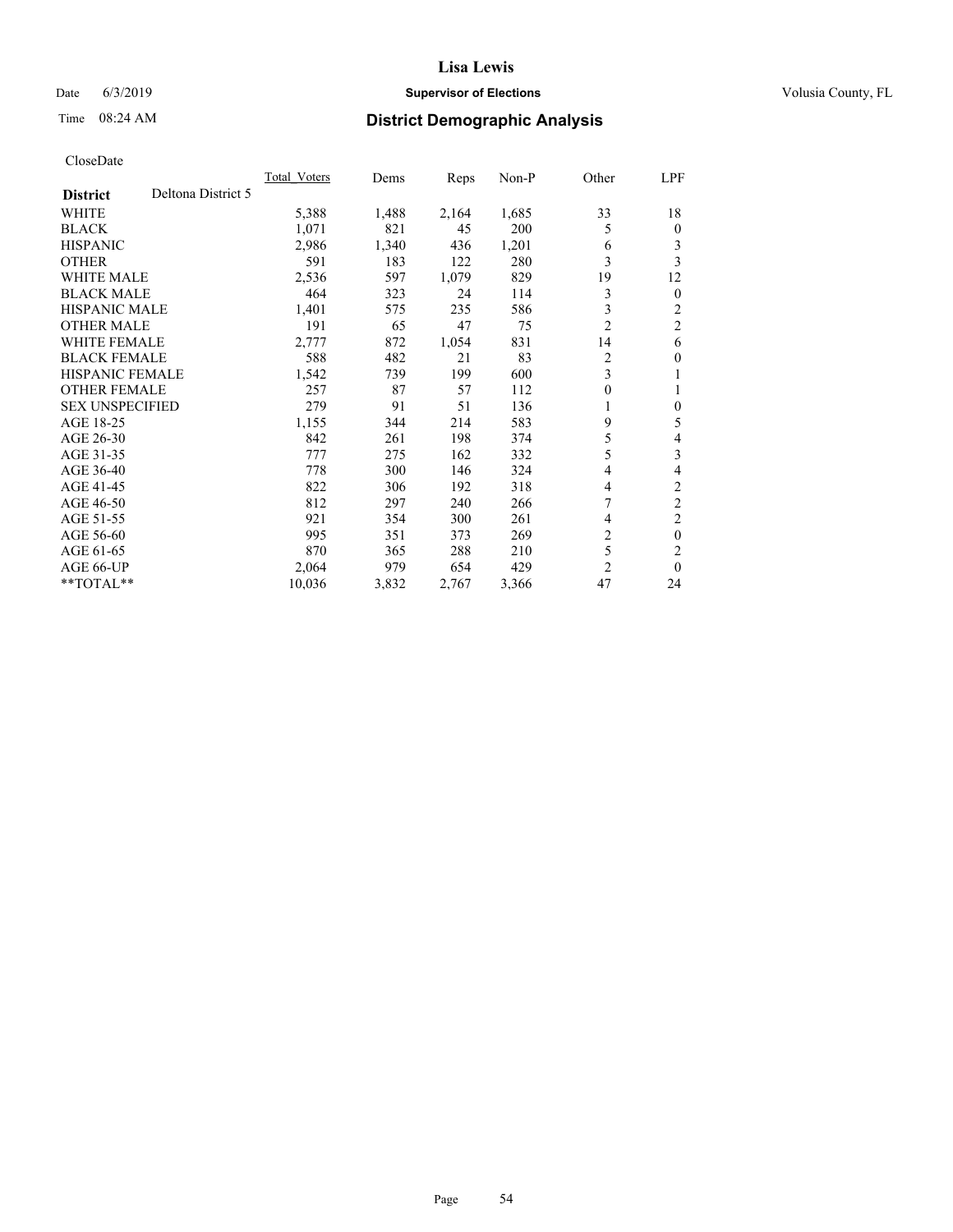## Date 6/3/2019 **Supervisor of Elections Supervisor of Elections** Volusia County, FL

# Time 08:24 AM **District Demographic Analysis**

|                        |                    | <b>Total Voters</b> | Dems  | Reps  | $Non-P$ | Other          | LPF            |
|------------------------|--------------------|---------------------|-------|-------|---------|----------------|----------------|
| <b>District</b>        | Deltona District 6 |                     |       |       |         |                |                |
| <b>WHITE</b>           |                    | 5,994               | 1,537 | 2,524 | 1,872   | 36             | 25             |
| <b>BLACK</b>           |                    | 992                 | 729   | 42    | 217     | 4              | $\theta$       |
| <b>HISPANIC</b>        |                    | 2,549               | 1,144 | 333   | 1,051   | 17             | 4              |
| <b>OTHER</b>           |                    | 619                 | 194   | 140   | 280     | 4              | 1              |
| <b>WHITE MALE</b>      |                    | 2,773               | 605   | 1,240 | 891     | 20             | 17             |
| <b>BLACK MALE</b>      |                    | 452                 | 321   | 24    | 104     | 3              | $\overline{0}$ |
| <b>HISPANIC MALE</b>   |                    | 1,177               | 491   | 182   | 489     | 12             | 3              |
| <b>OTHER MALE</b>      |                    | 226                 | 68    | 57    | 98      | $\overline{2}$ | 1              |
| <b>WHITE FEMALE</b>    |                    | 3,132               | 914   | 1,246 | 948     | 16             | 8              |
| <b>BLACK FEMALE</b>    |                    | 530                 | 401   | 18    | 110     |                | $\theta$       |
| <b>HISPANIC FEMALE</b> |                    | 1,328               | 637   | 145   | 540     | 5              | 1              |
| <b>OTHER FEMALE</b>    |                    | 260                 | 95    | 62    | 101     | 2              | $\theta$       |
| <b>SEX UNSPECIFIED</b> |                    | 276                 | 72    | 65    | 139     | $\mathbf{0}$   | $\theta$       |
| AGE 18-25              |                    | 1,112               | 342   | 200   | 551     | 15             | 4              |
| AGE 26-30              |                    | 836                 | 265   | 205   | 358     | 3              | 5              |
| AGE 31-35              |                    | 861                 | 289   | 199   | 365     | 7              | 1              |
| AGE 36-40              |                    | 845                 | 274   | 220   | 343     | 4              | 4              |
| AGE 41-45              |                    | 766                 | 242   | 207   | 305     | 7              | 5              |
| AGE 46-50              |                    | 883                 | 301   | 273   | 296     | 11             | $\overline{c}$ |
| AGE 51-55              |                    | 942                 | 324   | 320   | 292     | 3              | 3              |
| AGE 56-60              |                    | 1,040               | 367   | 414   | 254     | 3              | $\overline{c}$ |
| AGE 61-65              |                    | 900                 | 334   | 335   | 222     | 5              | 4              |
| AGE 66-UP              |                    | 1,969               | 866   | 666   | 434     | 3              | $\theta$       |
| $*$ TOTAL $*$          |                    | 10,154              | 3,604 | 3,039 | 3,420   | 61             | 30             |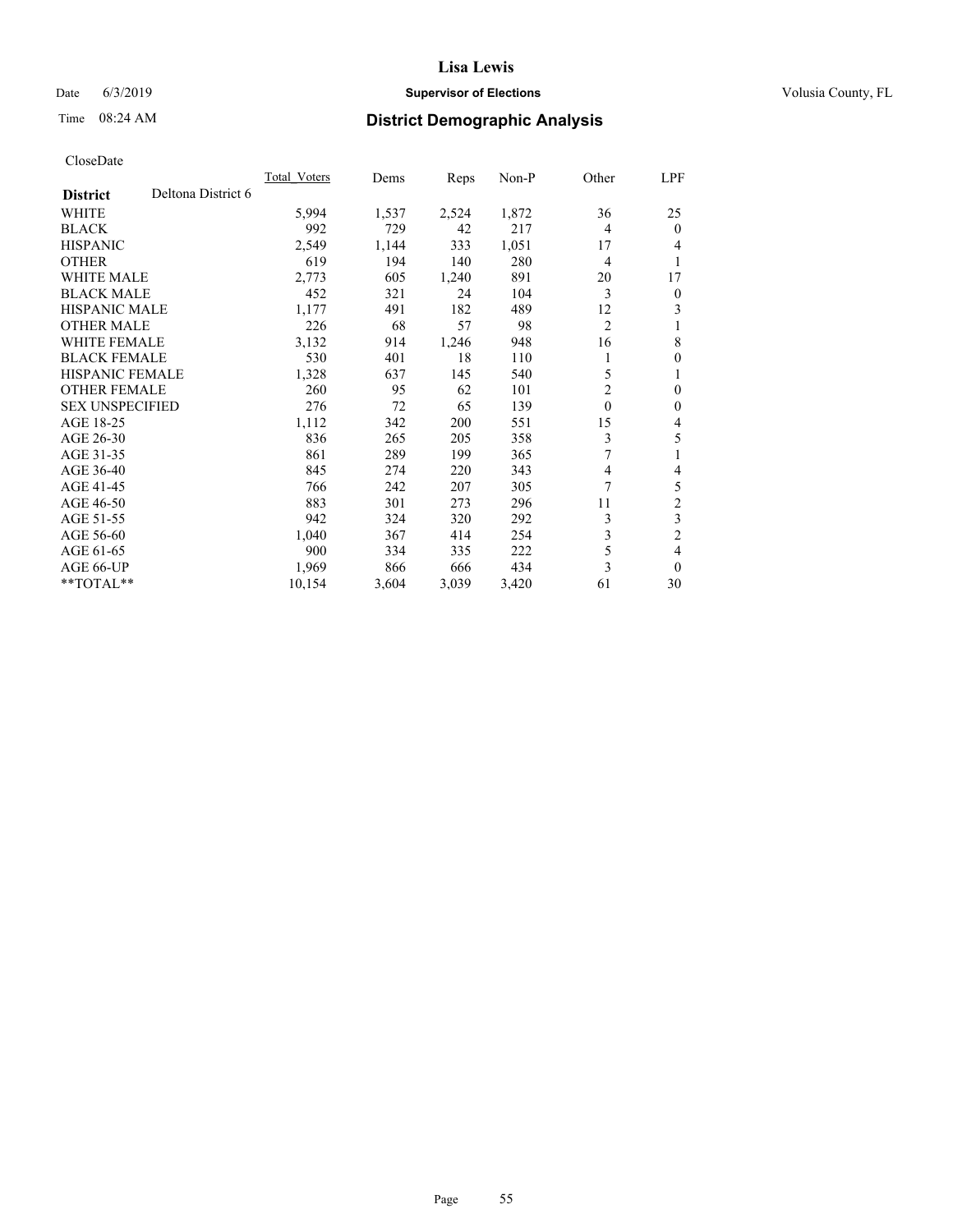## Date 6/3/2019 **Supervisor of Elections Supervisor of Elections** Volusia County, FL

## Time 08:24 AM **District Demographic Analysis**

|                        |                      | Total Voters | Dems  | Reps     | Non-P | Other            | LPF            |
|------------------------|----------------------|--------------|-------|----------|-------|------------------|----------------|
| <b>District</b>        | Edgewater District 1 |              |       |          |       |                  |                |
| WHITE                  |                      | 3,389        | 1,055 | 1,299    | 995   | 29               | 11             |
| <b>BLACK</b>           |                      | 87           | 63    | 3        | 20    |                  | $\Omega$       |
| <b>HISPANIC</b>        |                      | 73           | 25    | 18       | 29    |                  | $\Omega$       |
| <b>OTHER</b>           |                      | 134          | 46    | 23       | 64    |                  | $\Omega$       |
| <b>WHITE MALE</b>      |                      | 1,518        | 380   | 667      | 451   | 12               | 8              |
| <b>BLACK MALE</b>      |                      | 42           | 25    | 3        | 13    |                  | $\mathbf{0}$   |
| <b>HISPANIC MALE</b>   |                      | 28           | 6     | 7        | 15    | 0                | $\theta$       |
| <b>OTHER MALE</b>      |                      | 49           | 19    | 9        | 21    | $\Omega$         | $\mathbf{0}$   |
| <b>WHITE FEMALE</b>    |                      | 1,828        | 663   | 615      | 530   | 17               | 3              |
| <b>BLACK FEMALE</b>    |                      | 43           | 36    | $\theta$ | 7     | $\theta$         | $\theta$       |
| <b>HISPANIC FEMALE</b> |                      | 44           | 18    | 11       | 14    |                  | $\Omega$       |
| <b>OTHER FEMALE</b>    |                      | 51           | 18    | 12       | 20    |                  | $\Omega$       |
| <b>SEX UNSPECIFIED</b> |                      | 80           | 24    | 19       | 37    | 0                | $\theta$       |
| AGE 18-25              |                      | 239          | 59    | 68       | 106   | 3                | 3              |
| AGE 26-30              |                      | 230          | 61    | 67       | 97    | 4                |                |
| AGE 31-35              |                      | 233          | 68    | 66       | 96    | 2                |                |
| AGE 36-40              |                      | 213          | 71    | 64       | 78    | $\boldsymbol{0}$ | 0              |
| AGE 41-45              |                      | 234          | 67    | 86       | 77    | 3                |                |
| AGE 46-50              |                      | 241          | 61    | 86       | 87    | 5                | $\overline{c}$ |
| AGE 51-55              |                      | 303          | 91    | 117      | 92    | $\overline{2}$   |                |
| AGE 56-60              |                      | 433          | 137   | 181      | 113   | $\overline{c}$   | $\theta$       |
| AGE 61-65              |                      | 433          | 145   | 158      | 128   | $\overline{c}$   | $\theta$       |
| AGE 66-UP              |                      | 1,124        | 429   | 450      | 234   | 9                | $\overline{c}$ |
| **TOTAL**              |                      | 3,683        | 1,189 | 1,343    | 1,108 | 32               | 11             |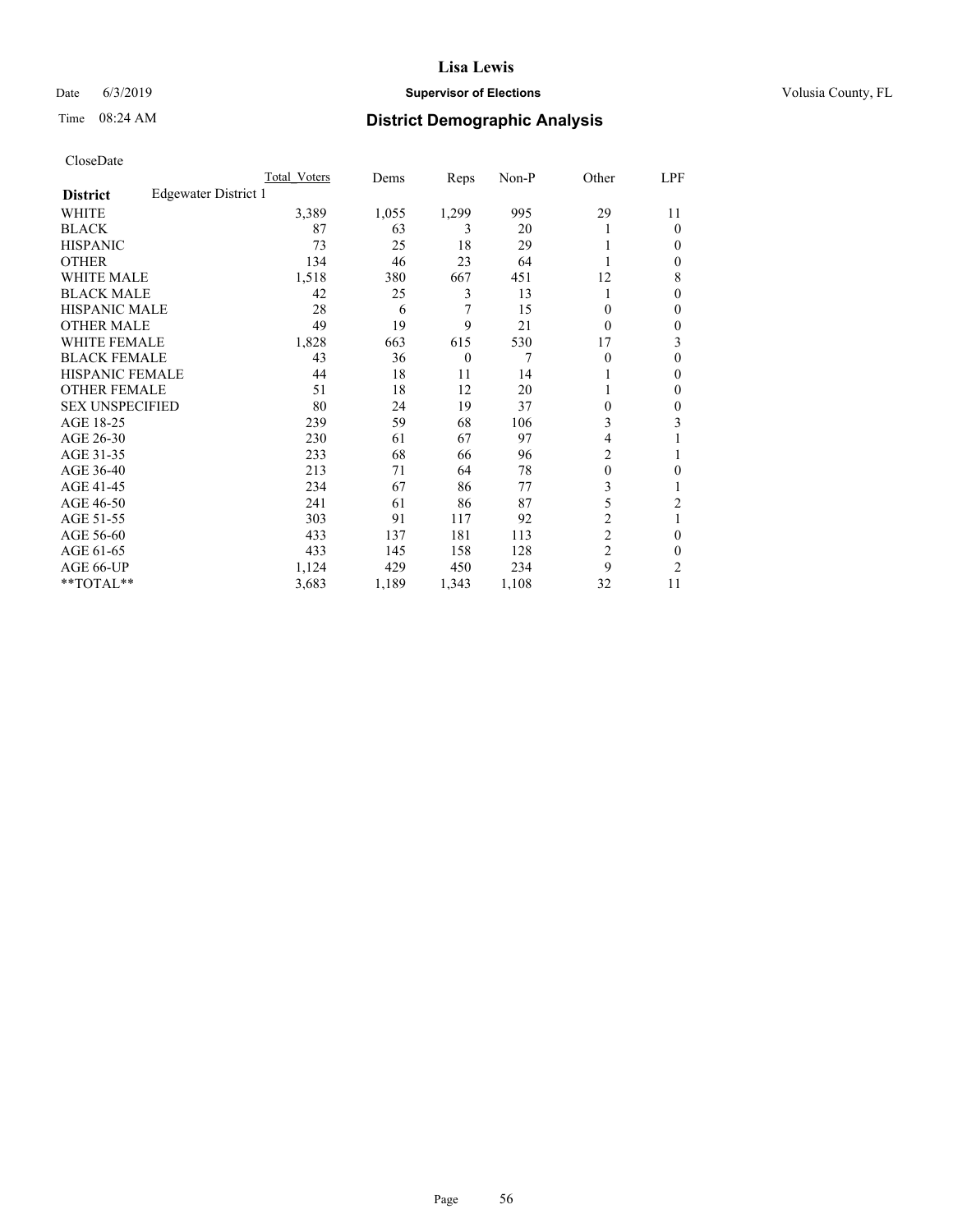#### Date 6/3/2019 **Supervisor of Elections Supervisor of Elections** Volusia County, FL

## Time 08:24 AM **District Demographic Analysis**

|                        |                      | Total Voters | Dems  | Reps  | Non-P | Other          | LPF          |
|------------------------|----------------------|--------------|-------|-------|-------|----------------|--------------|
| <b>District</b>        | Edgewater District 2 |              |       |       |       |                |              |
| WHITE                  |                      | 3,780        | 1,120 | 1,503 | 1,123 | 26             | 8            |
| <b>BLACK</b>           |                      | 67           | 51    | 5     | 9     | 2              | $\Omega$     |
| <b>HISPANIC</b>        |                      | 75           | 29    | 20    | 22    | $\overline{4}$ | 0            |
| <b>OTHER</b>           |                      | 124          | 37    | 34    | 52    |                | 0            |
| <b>WHITE MALE</b>      |                      | 1,736        | 445   | 754   | 522   | 8              |              |
| <b>BLACK MALE</b>      |                      | 30           | 21    | 2     | 6     |                | $\Omega$     |
| <b>HISPANIC MALE</b>   |                      | 44           | 14    | 13    | 14    | 3              | 0            |
| <b>OTHER MALE</b>      |                      | 42           | 11    | 13    | 18    | $\theta$       | 0            |
| <b>WHITE FEMALE</b>    |                      | 2,012        | 663   | 743   | 587   | 18             |              |
| <b>BLACK FEMALE</b>    |                      | 36           | 29    | 3     | 3     |                | 0            |
| <b>HISPANIC FEMALE</b> |                      | 29           | 15    | 6     | 7     |                | 0            |
| <b>OTHER FEMALE</b>    |                      | 47           | 18    | 13    | 15    |                | 0            |
| <b>SEX UNSPECIFIED</b> |                      | 70           | 21    | 15    | 34    | $\Omega$       | 0            |
| AGE 18-25              |                      | 313          | 76    | 93    | 136   | 8              | 0            |
| AGE 26-30              |                      | 272          | 84    | 72    | 110   | 6              | $\mathbf{0}$ |
| AGE 31-35              |                      | 260          | 73    | 75    | 103   | 4              | 5            |
| AGE 36-40              |                      | 246          | 59    | 78    | 106   | 2              |              |
| AGE 41-45              |                      | 263          | 72    | 98    | 92    | 1              | 0            |
| AGE 46-50              |                      | 307          | 73    | 124   | 107   | 2              |              |
| AGE 51-55              |                      | 303          | 76    | 124   | 99    | $\overline{4}$ | 0            |
| AGE 56-60              |                      | 413          | 125   | 189   | 99    | $\theta$       | 0            |
| AGE 61-65              |                      | 416          | 142   | 177   | 93    | 3              |              |
| AGE 66-UP              |                      | 1,253        | 457   | 532   | 261   | 3              | 0            |
| **TOTAL**              |                      | 4,046        | 1,237 | 1,562 | 1,206 | 33             | 8            |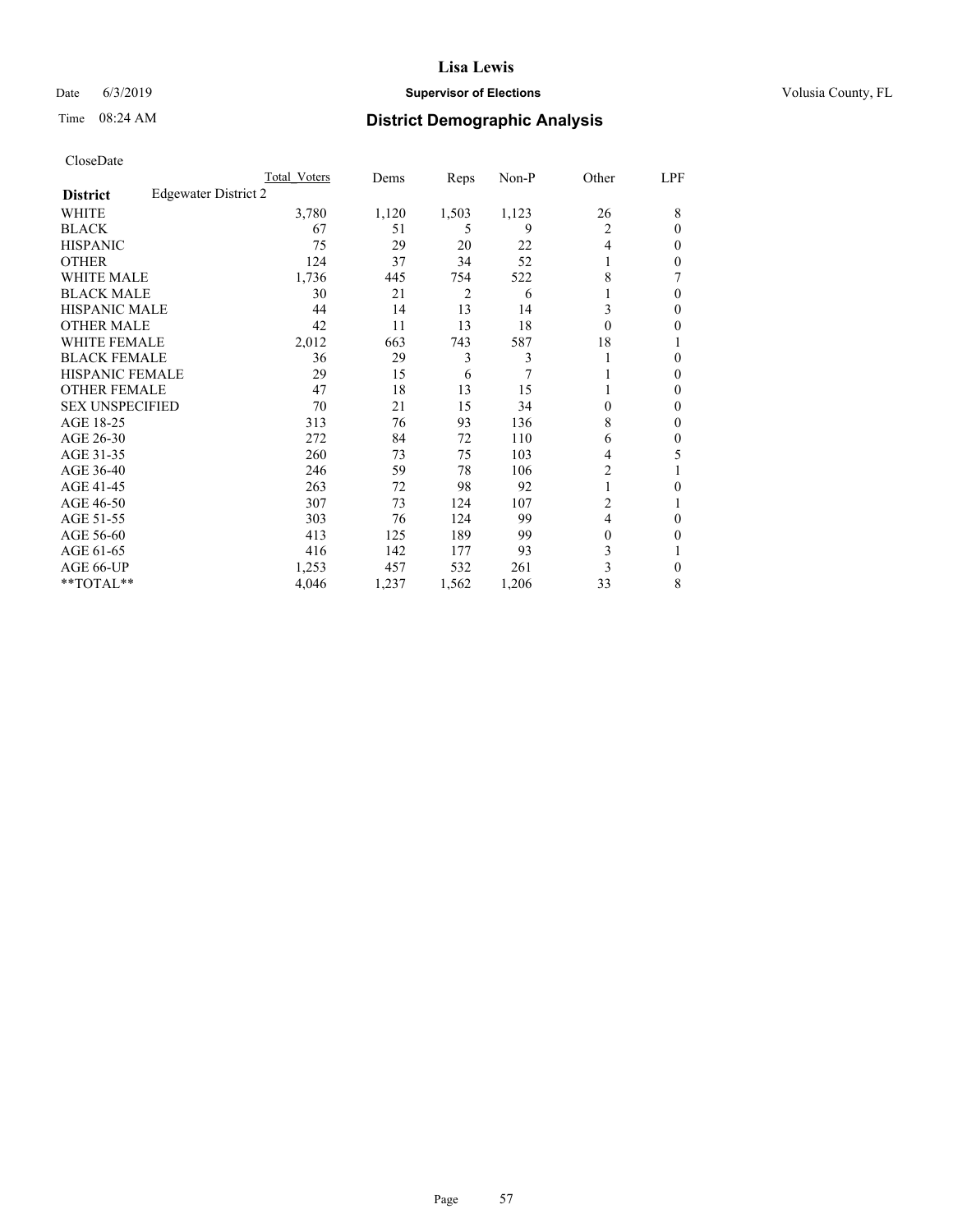## Date 6/3/2019 **Supervisor of Elections Supervisor of Elections** Volusia County, FL

## Time 08:24 AM **District Demographic Analysis**

|                        |                      | Total Voters | Dems  | Reps  | Non-P | Other | LPF            |
|------------------------|----------------------|--------------|-------|-------|-------|-------|----------------|
| <b>District</b>        | Edgewater District 3 |              |       |       |       |       |                |
| WHITE                  |                      | 3,523        | 1,027 | 1,366 | 1,081 | 37    | 12             |
| <b>BLACK</b>           |                      | 106          | 78    | 6     | 22    | 0     | $\mathbf{0}$   |
| <b>HISPANIC</b>        |                      | 75           | 27    | 12    | 35    |       | $\Omega$       |
| <b>OTHER</b>           |                      | 148          | 40    | 38    | 69    |       | 0              |
| <b>WHITE MALE</b>      |                      | 1,596        | 398   | 658   | 516   | 18    | 6              |
| <b>BLACK MALE</b>      |                      | 50           | 37    | 3     | 10    | 0     | $\mathbf{0}$   |
| <b>HISPANIC MALE</b>   |                      | 31           | 10    | 6     | 15    | 0     | $\theta$       |
| <b>OTHER MALE</b>      |                      | 49           | 12    | 13    | 24    | 0     | $\mathbf{0}$   |
| WHITE FEMALE           |                      | 1,885        | 627   | 685   | 548   | 19    | 6              |
| <b>BLACK FEMALE</b>    |                      | 54           | 40    | 3     | 11    | 0     | $\mathbf{0}$   |
| <b>HISPANIC FEMALE</b> |                      | 41           | 14    | 6     | 20    |       | 0              |
| <b>OTHER FEMALE</b>    |                      | 57           | 19    | 19    | 18    |       | 0              |
| <b>SEX UNSPECIFIED</b> |                      | 89           | 15    | 29    | 45    | 0     | 0              |
| AGE 18-25              |                      | 338          | 82    | 93    | 156   | 6     | 1              |
| AGE 26-30              |                      | 255          | 77    | 76    | 100   | 2     | 0              |
| AGE 31-35              |                      | 235          | 67    | 64    | 102   |       |                |
| AGE 36-40              |                      | 224          | 51    | 66    | 104   |       | 2              |
| AGE 41-45              |                      | 238          | 49    | 86    | 99    | 2     | 2              |
| AGE 46-50              |                      | 278          | 79    | 108   | 86    | 3     | $\overline{c}$ |
| AGE 51-55              |                      | 349          | 105   | 139   | 95    | 8     | $\overline{c}$ |
| AGE 56-60              |                      | 358          | 117   | 133   | 104   | 3     |                |
| AGE 61-65              |                      | 404          | 129   | 163   | 108   | 4     | 0              |
| AGE 66-UP              |                      | 1,173        | 416   | 494   | 253   | 9     |                |
| **TOTAL**              |                      | 3,852        | 1,172 | 1,422 | 1,207 | 39    | 12             |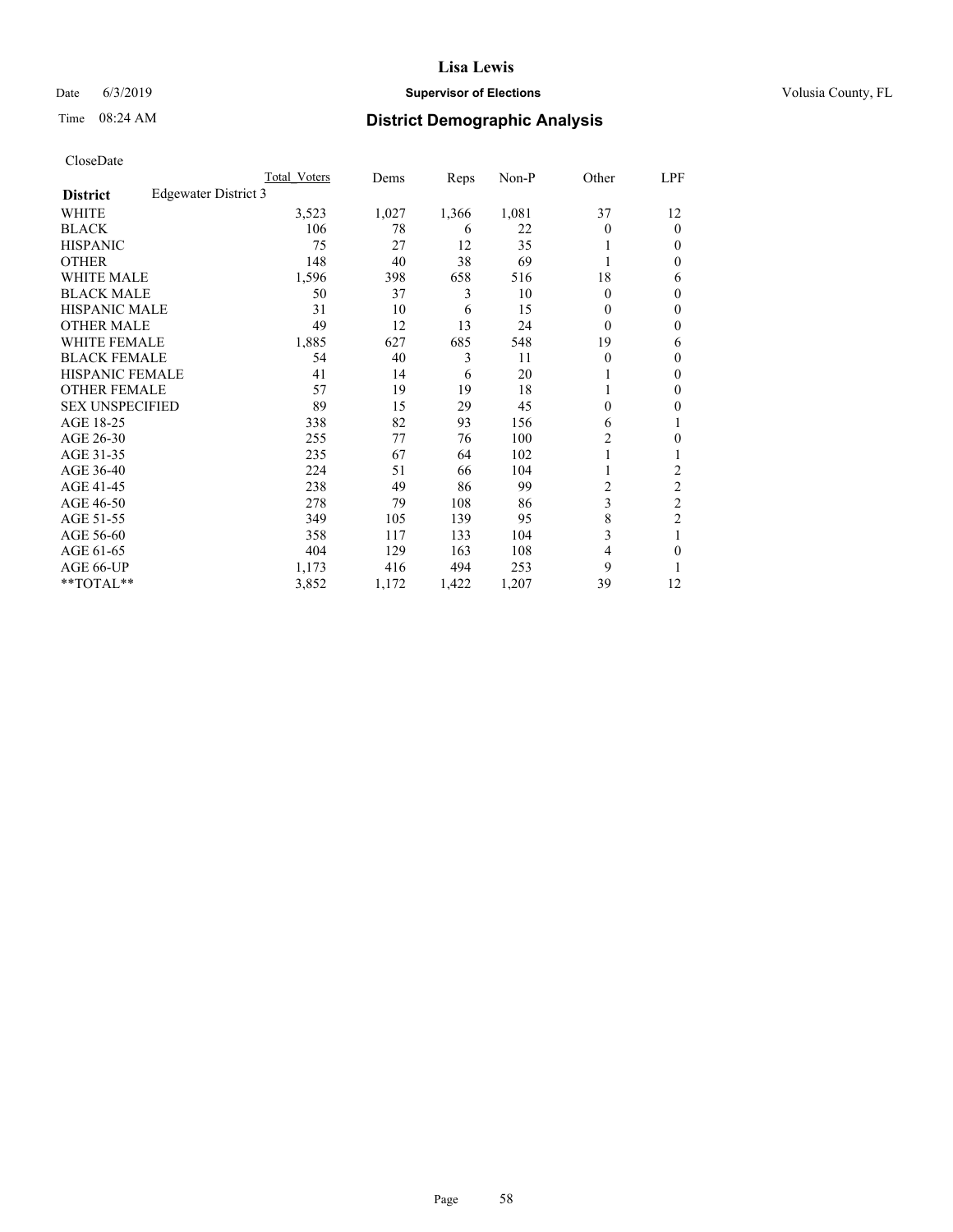## Date 6/3/2019 **Supervisor of Elections Supervisor of Elections** Volusia County, FL

# Time 08:24 AM **District Demographic Analysis**

|                        |                      | Total Voters | Dems  | Reps  | Non-P | Other          | LPF            |
|------------------------|----------------------|--------------|-------|-------|-------|----------------|----------------|
| <b>District</b>        | Edgewater District 4 |              |       |       |       |                |                |
| WHITE                  |                      | 4,643        | 1,257 | 1,922 | 1,417 | 32             | 15             |
| <b>BLACK</b>           |                      | 110          | 81    | 5     | 23    |                | $\mathbf{0}$   |
| <b>HISPANIC</b>        |                      | 94           | 37    | 20    | 37    | $\theta$       | $\Omega$       |
| <b>OTHER</b>           |                      | 139          | 41    | 30    | 67    |                | $\theta$       |
| <b>WHITE MALE</b>      |                      | 2,100        | 472   | 922   | 680   | 18             | 8              |
| <b>BLACK MALE</b>      |                      | 51           | 33    | 3     | 14    |                | $\theta$       |
| <b>HISPANIC MALE</b>   |                      | 36           | 11    | 7     | 18    | 0              | $\theta$       |
| <b>OTHER MALE</b>      |                      | 49           | 16    | 14    | 18    |                | $\theta$       |
| <b>WHITE FEMALE</b>    |                      | 2,498        | 775   | 980   | 722   | 14             | 7              |
| <b>BLACK FEMALE</b>    |                      | 58           | 47    | 2     | 9     | $\Omega$       | $\Omega$       |
| <b>HISPANIC FEMALE</b> |                      | 58           | 26    | 13    | 19    | 0              | $\theta$       |
| <b>OTHER FEMALE</b>    |                      | 62           | 19    | 15    | 28    | 0              | $\theta$       |
| <b>SEX UNSPECIFIED</b> |                      | 74           | 17    | 21    | 36    | $\theta$       | $\theta$       |
| AGE 18-25              |                      | 312          | 82    | 86    | 138   | $\overline{c}$ | 4              |
| AGE 26-30              |                      | 241          | 45    | 78    | 115   | $\overline{c}$ | 1              |
| AGE 31-35              |                      | 251          | 63    | 77    | 106   |                | 4              |
| AGE 36-40              |                      | 247          | 65    | 75    | 103   | 2              | $\overline{c}$ |
| AGE 41-45              |                      | 248          | 68    | 81    | 94    | 3              | $\overline{c}$ |
| AGE 46-50              |                      | 288          | 78    | 108   | 99    | $\overline{2}$ | 1              |
| AGE 51-55              |                      | 297          | 78    | 135   | 81    | 3              | $\theta$       |
| AGE 56-60              |                      | 442          | 107   | 204   | 127   | 4              | $\theta$       |
| AGE 61-65              |                      | 512          | 144   | 225   | 139   | 4              | $\theta$       |
| AGE 66-UP              |                      | 2,148        | 686   | 908   | 542   | 11             |                |
| **TOTAL**              |                      | 4,986        | 1,416 | 1,977 | 1,544 | 34             | 15             |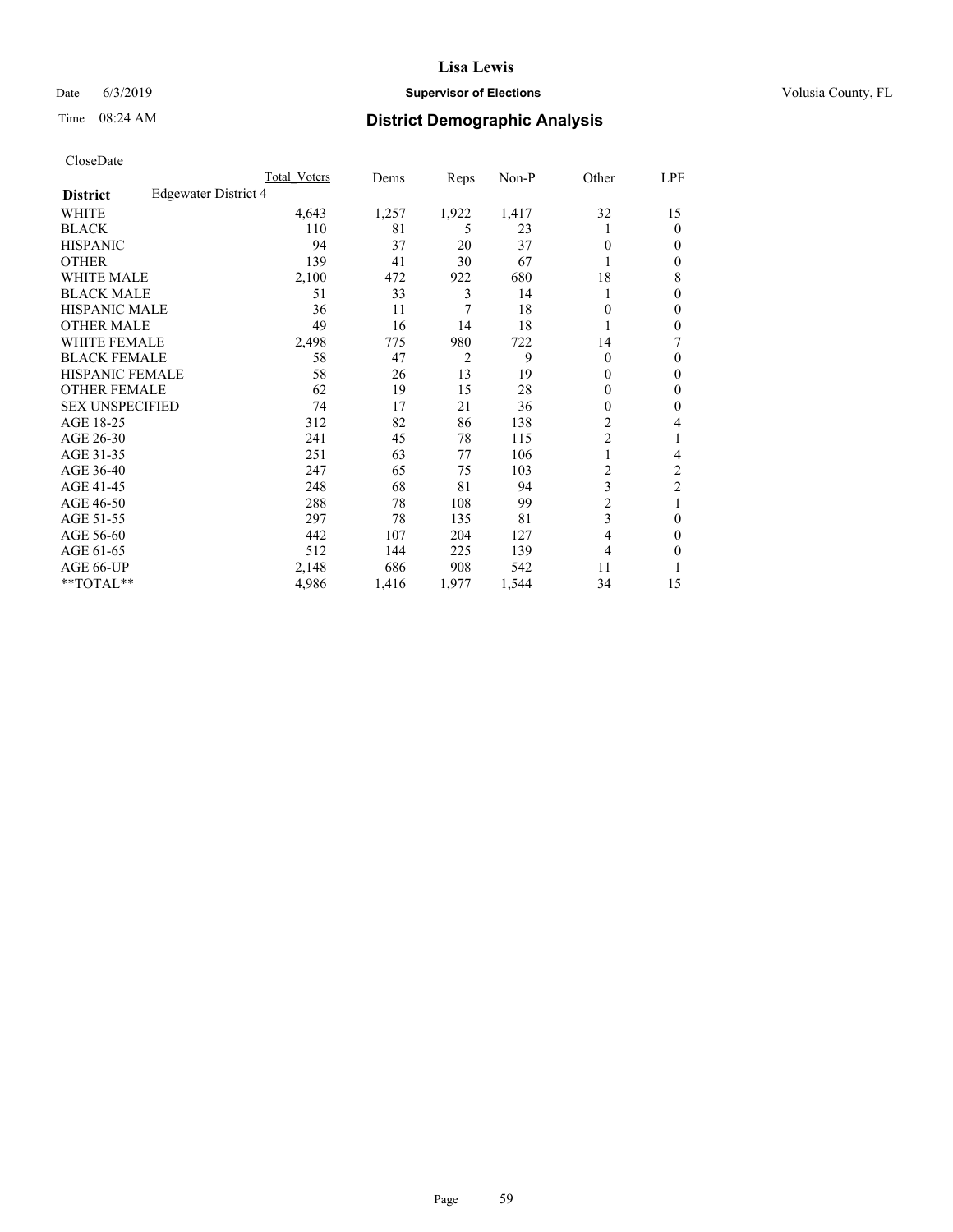#### Date 6/3/2019 **Supervisor of Elections Supervisor of Elections** Volusia County, FL

# Time 08:24 AM **District Demographic Analysis**

|                                          | Total Voters | Dems | Reps | Non-P | Other          | LPF            |
|------------------------------------------|--------------|------|------|-------|----------------|----------------|
| Holly Hill District 1<br><b>District</b> |              |      |      |       |                |                |
| WHITE                                    | 1,585        | 492  | 579  | 494   | 12             | 8              |
| <b>BLACK</b>                             | 208          | 147  | 9    | 48    | $\overline{2}$ | 2              |
| <b>HISPANIC</b>                          | 99           | 44   | 15   | 38    | $\overline{c}$ | $\theta$       |
| <b>OTHER</b>                             | 112          | 34   | 27   | 49    | $\mathfrak{2}$ | 0              |
| WHITE MALE                               | 778          | 207  | 300  | 263   | 4              | 4              |
| <b>BLACK MALE</b>                        | 79           | 54   | 4    | 19    | 1              |                |
| <b>HISPANIC MALE</b>                     | 52           | 22   | 10   | 18    | 2              | 0              |
| <b>OTHER MALE</b>                        | 41           | 13   | 11   | 17    | $\Omega$       | 0              |
| WHITE FEMALE                             | 787          | 279  | 271  | 225   | 8              | 4              |
| <b>BLACK FEMALE</b>                      | 124          | 88   | 5    | 29    | 1              |                |
| <b>HISPANIC FEMALE</b>                   | 46           | 22   | 5    | 19    | $\theta$       | 0              |
| <b>OTHER FEMALE</b>                      | 48           | 20   | 13   | 15    | $\Omega$       | 0              |
| <b>SEX UNSPECIFIED</b>                   | 49           | 12   | 11   | 24    | $\overline{c}$ | 0              |
| AGE 18-25                                | 157          | 45   | 32   | 76    | $\overline{c}$ | 2              |
| AGE 26-30                                | 150          | 62   | 31   | 56    | 1              | $\theta$       |
| AGE 31-35                                | 128          | 47   | 30   | 46    | 3              | $\overline{c}$ |
| AGE 36-40                                | 121          | 42   | 24   | 50    | 3              | 2              |
| AGE 41-45                                | 122          | 46   | 28   | 46    | $\overline{c}$ | $\theta$       |
| AGE 46-50                                | 126          | 46   | 39   | 41    | $\theta$       | 0              |
| AGE 51-55                                | 208          | 70   | 72   | 63    |                | 2              |
| AGE 56-60                                | 217          | 79   | 82   | 55    |                | $\theta$       |
| AGE 61-65                                | 227          | 68   | 83   | 72    | 2              | 2              |
| AGE 66-UP                                | 548          | 212  | 209  | 124   | 3              | $\Omega$       |
| **TOTAL**                                | 2,004        | 717  | 630  | 629   | 18             | 10             |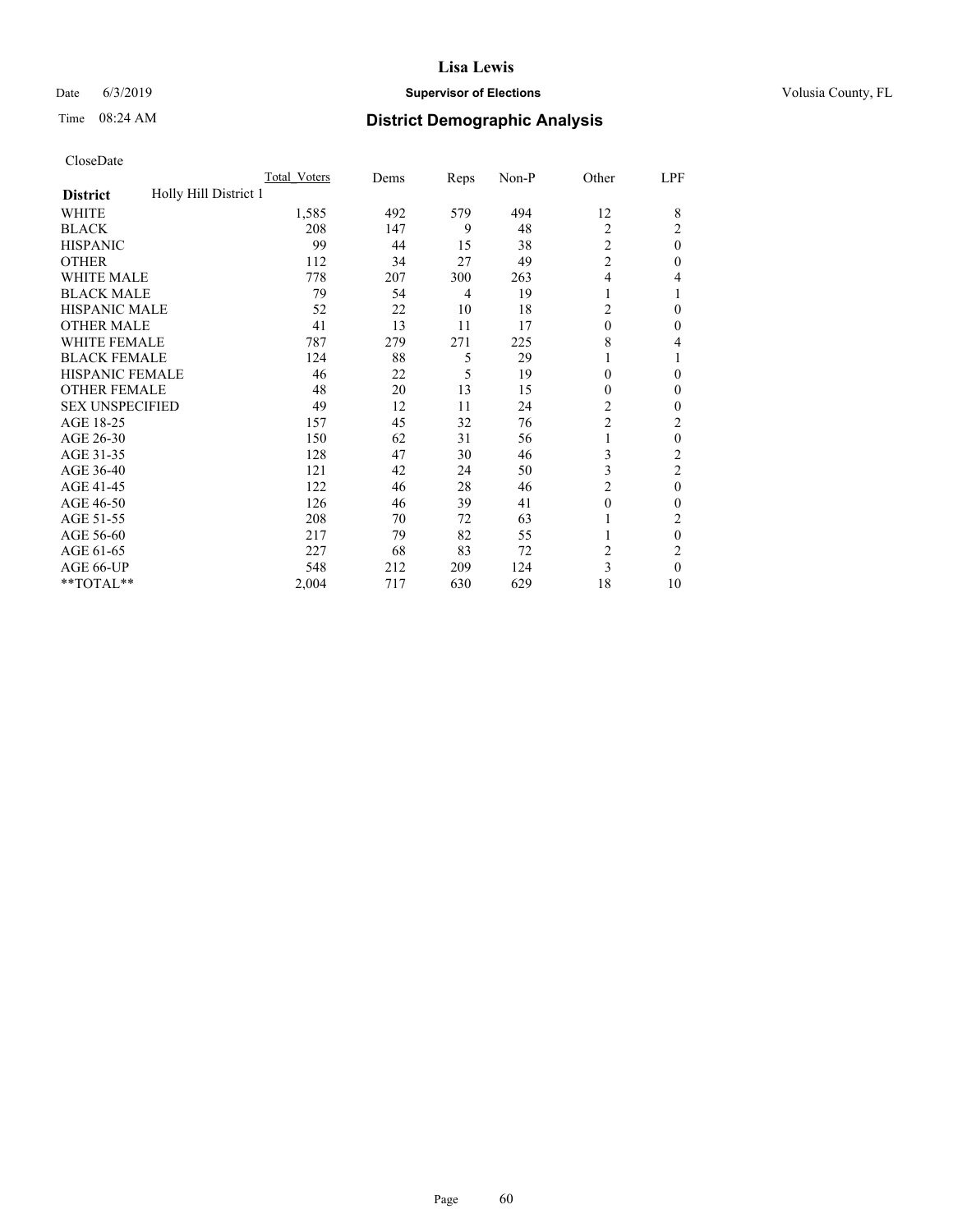## Date 6/3/2019 **Supervisor of Elections Supervisor of Elections** Volusia County, FL

# Time 08:24 AM **District Demographic Analysis**

|                                          | Total Voters | Dems | Reps | Non-P | Other          | LPF          |
|------------------------------------------|--------------|------|------|-------|----------------|--------------|
| Holly Hill District 2<br><b>District</b> |              |      |      |       |                |              |
| WHITE                                    | 1,544        | 532  | 487  | 508   | 6              | 11           |
| <b>BLACK</b>                             | 269          | 197  | 10   | 62    | 0              | 0            |
| <b>HISPANIC</b>                          | 67           | 33   | 11   | 23    | $\Omega$       | $_{0}$       |
| <b>OTHER</b>                             | 102          | 37   | 14   | 51    | 0              | 0            |
| WHITE MALE                               | 731          | 211  | 253  | 256   | 3              | 8            |
| <b>BLACK MALE</b>                        | 114          | 74   | 6    | 34    | $\Omega$       | 0            |
| <b>HISPANIC MALE</b>                     | 33           | 11   | 8    | 14    | 0              | 0            |
| <b>OTHER MALE</b>                        | 39           | 10   | 8    | 21    | 0              | 0            |
| WHITE FEMALE                             | 797          | 318  | 231  | 242   | 3              | 3            |
| <b>BLACK FEMALE</b>                      | 154          | 123  | 4    | 27    | 0              | 0            |
| <b>HISPANIC FEMALE</b>                   | 34           | 22   | 3    | 9     | 0              | 0            |
| <b>OTHER FEMALE</b>                      | 38           | 20   | 4    | 14    | 0              | 0            |
| <b>SEX UNSPECIFIED</b>                   | 42           | 10   | 5    | 27    | 0              | 0            |
| AGE 18-25                                | 209          | 67   | 38   | 100   | 0              | 4            |
| AGE 26-30                                | 160          | 58   | 39   | 63    | $\Omega$       | $\mathbf{0}$ |
| AGE 31-35                                | 162          | 67   | 30   | 65    | 0              | 0            |
| AGE 36-40                                | 138          | 55   | 24   | 57    | 0              | 2            |
| AGE 41-45                                | 108          | 45   | 24   | 38    |                | 0            |
| AGE 46-50                                | 185          | 69   | 55   | 59    | $\Omega$       | 2            |
| AGE 51-55                                | 190          | 67   | 66   | 56    | 0              | 1            |
| AGE 56-60                                | 230          | 103  | 55   | 68    | $\overline{c}$ | 2            |
| AGE 61-65                                | 190          | 80   | 58   | 50    | $\overline{c}$ | 0            |
| AGE 66-UP                                | 410          | 188  | 133  | 88    |                | 0            |
| **TOTAL**                                | 1,982        | 799  | 522  | 644   | 6              | 11           |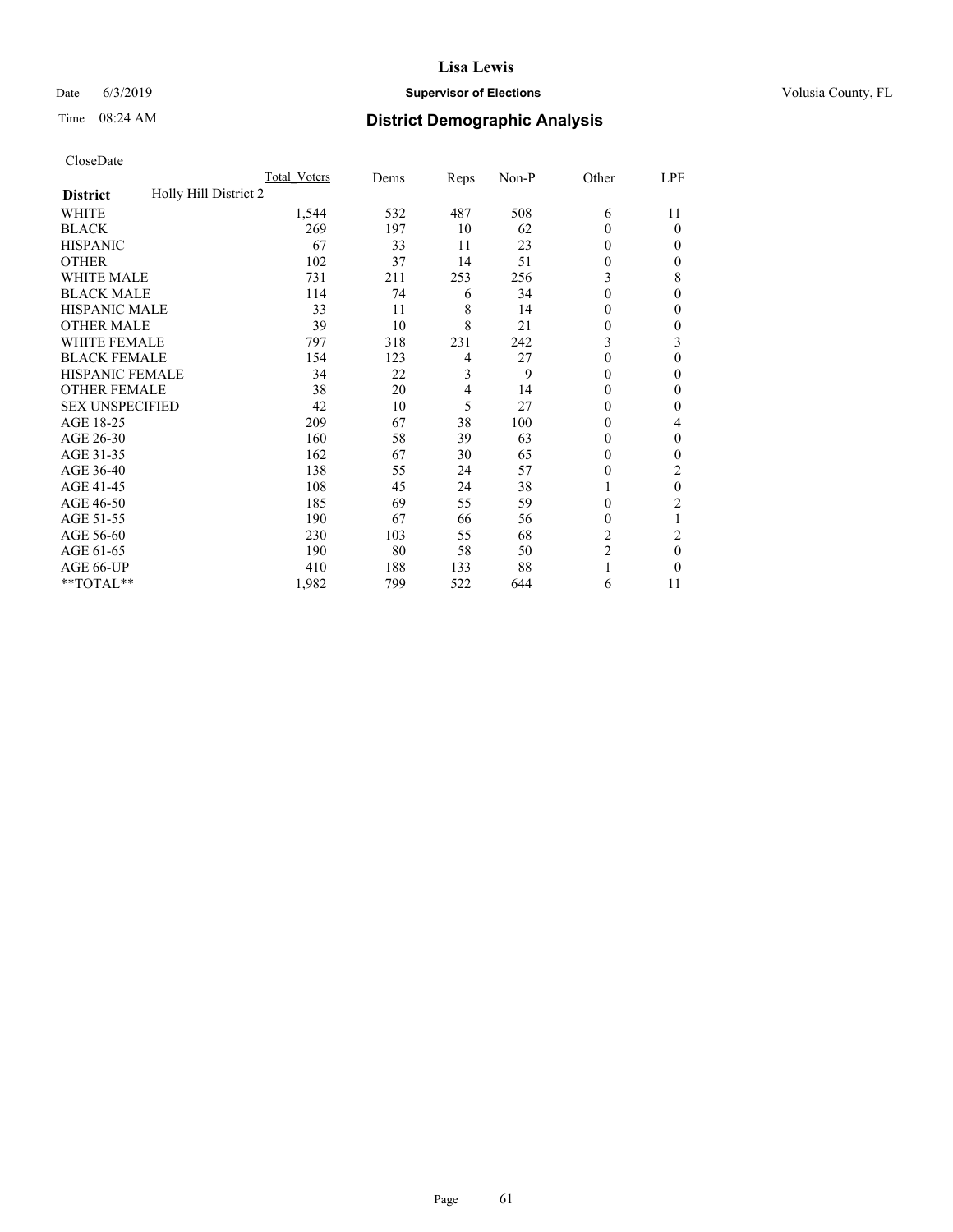## Date 6/3/2019 **Supervisor of Elections Supervisor of Elections** Volusia County, FL

# Time 08:24 AM **District Demographic Analysis**

|                                          | Total Voters | Dems | Reps | Non-P | Other          | LPF            |
|------------------------------------------|--------------|------|------|-------|----------------|----------------|
| Holly Hill District 3<br><b>District</b> |              |      |      |       |                |                |
| WHITE                                    | 1,598        | 519  | 597  | 463   | 14             | 5              |
| <b>BLACK</b>                             | 201          | 154  | 8    | 39    | $\theta$       | $\Omega$       |
| <b>HISPANIC</b>                          | 57           | 25   | 4    | 26    | 2              | 0              |
| <b>OTHER</b>                             | 91           | 34   | 16   | 41    | $\theta$       | 0              |
| <b>WHITE MALE</b>                        | 689          | 197  | 280  | 201   | 6              | 5              |
| <b>BLACK MALE</b>                        | 84           | 52   | 7    | 25    | $\theta$       | $\theta$       |
| <b>HISPANIC MALE</b>                     | 33           | 17   | 1    | 13    | 2              | 0              |
| <b>OTHER MALE</b>                        | 30           | 13   | 4    | 13    | $\theta$       | $\mathbf{0}$   |
| <b>WHITE FEMALE</b>                      | 889          | 316  | 310  | 255   | 8              | 0              |
| <b>BLACK FEMALE</b>                      | 116          | 101  | 1    | 14    | $\theta$       | 0              |
| <b>HISPANIC FEMALE</b>                   | 23           | 8    | 3    | 12    | $\theta$       | 0              |
| <b>OTHER FEMALE</b>                      | 36           | 15   | 8    | 13    | $\theta$       | 0              |
| <b>SEX UNSPECIFIED</b>                   | 47           | 13   | 11   | 23    | $\theta$       | 0              |
| AGE 18-25                                | 107          | 39   | 25   | 43    | $\theta$       | 0              |
| AGE 26-30                                | 99           | 30   | 26   | 41    | $\overline{c}$ | $\mathbf{0}$   |
| AGE 31-35                                | 90           | 33   | 15   | 42    | $\theta$       | 0              |
| AGE 36-40                                | 89           | 28   | 21   | 40    | $\theta$       | 0              |
| AGE 41-45                                | 107          | 46   | 23   | 38    | $\theta$       | 0              |
| AGE 46-50                                | 108          | 34   | 31   | 41    | 1              |                |
| AGE 51-55                                | 146          | 51   | 40   | 51    | 2              | 2              |
| AGE 56-60                                | 174          | 70   | 45   | 56    |                | $\overline{2}$ |
| AGE 61-65                                | 207          | 79   | 77   | 46    | 5              | $\theta$       |
| AGE 66-UP                                | 820          | 322  | 322  | 171   | 5              | 0              |
| **TOTAL**                                | 1,947        | 732  | 625  | 569   | 16             | 5              |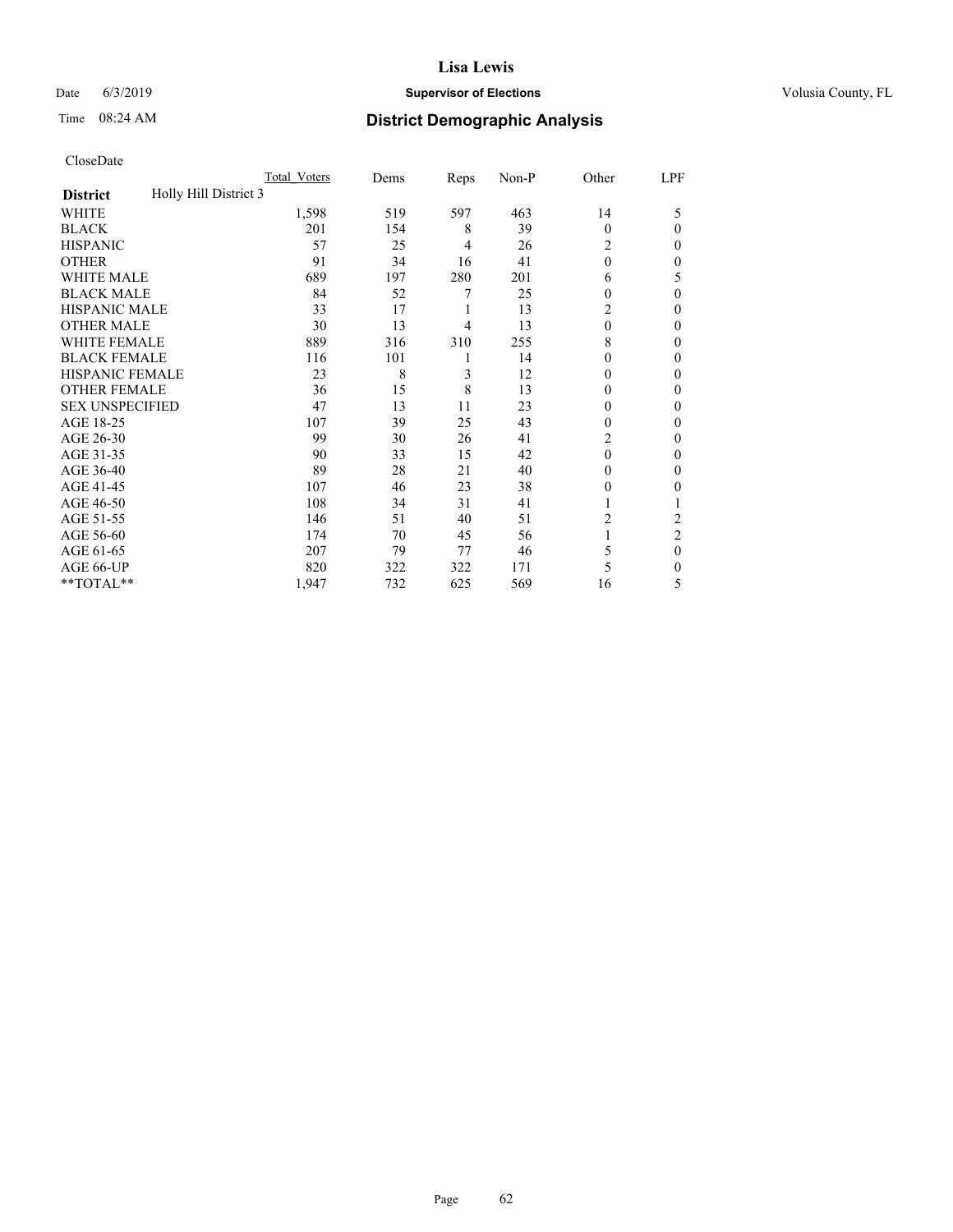## Date 6/3/2019 **Supervisor of Elections Supervisor of Elections** Volusia County, FL

# Time 08:24 AM **District Demographic Analysis**

|                                          | Total Voters | Dems | Reps | Non-P | Other          | LPF      |
|------------------------------------------|--------------|------|------|-------|----------------|----------|
| Holly Hill District 4<br><b>District</b> |              |      |      |       |                |          |
| WHITE                                    | 1,468        | 469  | 527  | 456   | 13             | 3        |
| <b>BLACK</b>                             | 386          | 284  | 12   | 89    | 1              | 0        |
| <b>HISPANIC</b>                          | 85           | 36   | 16   | 32    | 0              |          |
| <b>OTHER</b>                             | 99           | 41   | 15   | 43    | 0              | 0        |
| WHITE MALE                               | 664          | 170  | 253  | 230   | 9              | 2        |
| <b>BLACK MALE</b>                        | 117          | 78   | 3    | 35    |                | 0        |
| <b>HISPANIC MALE</b>                     | 42           | 21   | 3    | 17    | 0              |          |
| <b>OTHER MALE</b>                        | 32           | 15   | 7    | 10    | 0              | 0        |
| WHITE FEMALE                             | 791          | 295  | 269  | 222   | 4              |          |
| <b>BLACK FEMALE</b>                      | 261          | 201  | 9    | 51    | 0              | 0        |
| <b>HISPANIC FEMALE</b>                   | 41           | 14   | 12   | 15    | 0              | 0        |
| <b>OTHER FEMALE</b>                      | 41           | 20   | 7    | 14    | 0              | 0        |
| <b>SEX UNSPECIFIED</b>                   | 49           | 16   | 7    | 26    | 0              | 0        |
| AGE 18-25                                | 245          | 97   | 40   | 106   |                |          |
| AGE 26-30                                | 223          | 93   | 45   | 84    |                | 0        |
| AGE 31-35                                | 173          | 66   | 34   | 70    |                | 2        |
| AGE 36-40                                | 154          | 67   | 32   | 52    | 3              | $\theta$ |
| AGE 41-45                                | 119          | 48   | 35   | 35    |                | 0        |
| AGE 46-50                                | 134          | 45   | 32   | 55    | 2              | 0        |
| AGE 51-55                                | 155          | 59   | 50   | 45    | 1              | 0        |
| AGE 56-60                                | 213          | 76   | 79   | 55    | $\overline{c}$ |          |
| AGE 61-65                                | 171          | 72   | 63   | 36    | $\mathbf{0}$   | 0        |
| AGE 66-UP                                | 451          | 207  | 160  | 82    | $\overline{c}$ | 0        |
| **TOTAL**                                | 2,038        | 830  | 570  | 620   | 14             | 4        |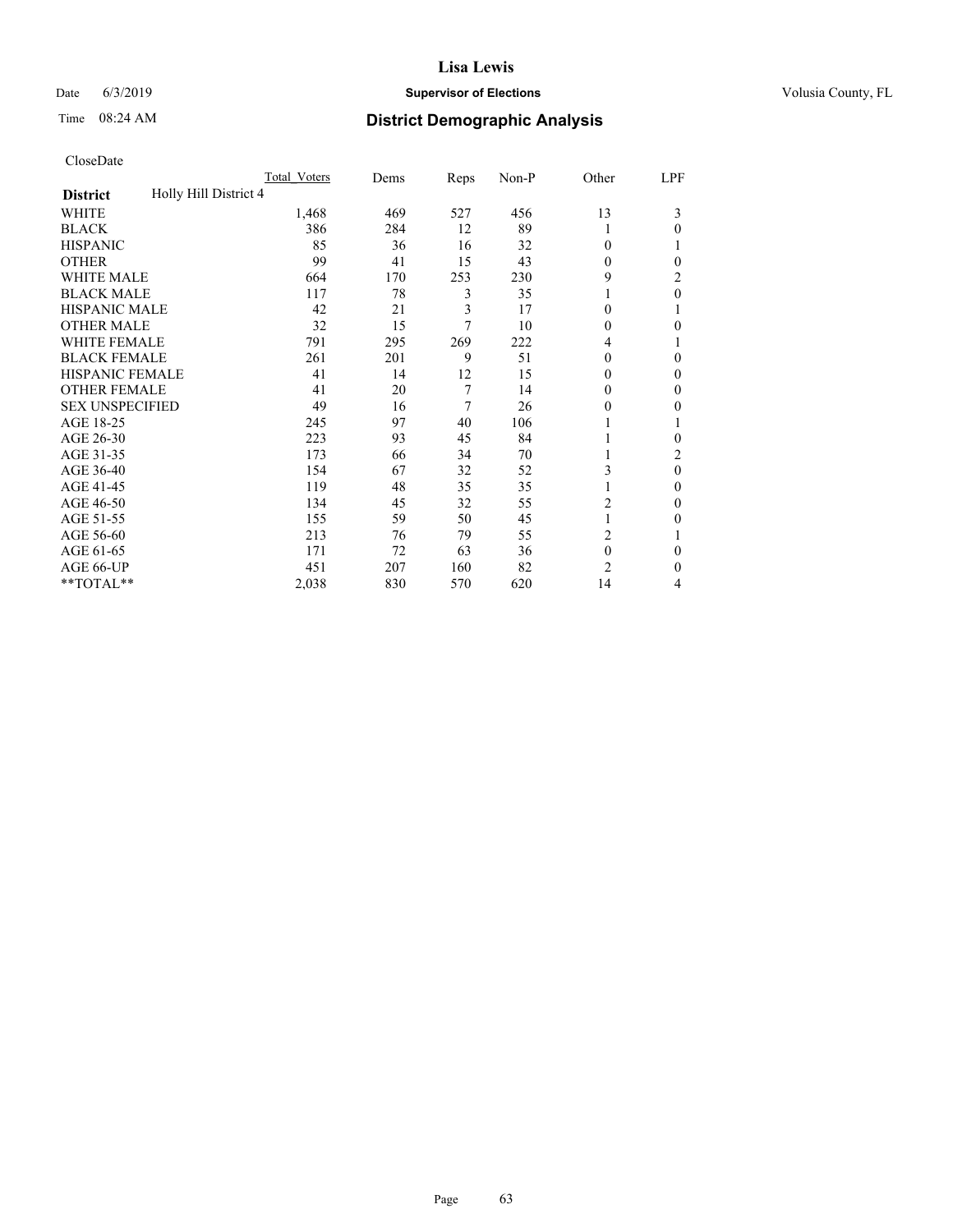## Date 6/3/2019 **Supervisor of Elections Supervisor of Elections** Volusia County, FL

## Time 08:24 AM **District Demographic Analysis**

|                        |            | Total Voters | Dems | Reps | Non-P | Other    | LPF          |
|------------------------|------------|--------------|------|------|-------|----------|--------------|
| <b>District</b>        | Lake Helen |              |      |      |       |          |              |
| WHITE                  |            | 1,839        | 524  | 776  | 522   | 13       | 4            |
| <b>BLACK</b>           |            | 166          | 141  | 5    | 20    | $\Omega$ | $\Omega$     |
| <b>HISPANIC</b>        |            | 73           | 29   | 20   | 22    |          |              |
| <b>OTHER</b>           |            | 70           | 25   | 17   | 27    | $\Omega$ |              |
| WHITE MALE             |            | 826          | 198  | 378  | 244   | 2        | 4            |
| <b>BLACK MALE</b>      |            | 72           | 62   | 3    | 7     | $\theta$ | 0            |
| <b>HISPANIC MALE</b>   |            | 30           | 14   | 8    | 7     | $\Omega$ |              |
| <b>OTHER MALE</b>      |            | 21           | 11   | 4    | 5     | $\theta$ |              |
| <b>WHITE FEMALE</b>    |            | 994          | 324  | 389  | 270   | 11       | 0            |
| <b>BLACK FEMALE</b>    |            | 92           | 78   | 2    | 12    | $\Omega$ | 0            |
| <b>HISPANIC FEMALE</b> |            | 41           | 14   | 12   | 14    | 1        | 0            |
| <b>OTHER FEMALE</b>    |            | 33           | 13   | 5    | 15    | 0        | 0            |
| <b>SEX UNSPECIFIED</b> |            | 39           | 5    | 17   | 17    | $\Omega$ | 0            |
| AGE 18-25              |            | 190          | 44   | 61   | 80    | 4        |              |
| AGE 26-30              |            | 128          | 28   | 47   | 52    | 0        |              |
| AGE 31-35              |            | 145          | 44   | 43   | 56    | 2        | 0            |
| AGE 36-40              |            | 133          | 40   | 37   | 56    | $\theta$ | 0            |
| AGE 41-45              |            | 132          | 29   | 46   | 55    |          |              |
| AGE 46-50              |            | 158          | 50   | 56   | 48    |          | 3            |
| AGE 51-55              |            | 176          | 44   | 84   | 46    | 2        | 0            |
| AGE 56-60              |            | 238          | 83   | 104  | 48    | 3        | 0            |
| AGE 61-65              |            | 225          | 81   | 99   | 45    | 0        | $\mathbf{0}$ |
| AGE 66-UP              |            | 623          | 276  | 241  | 105   |          | 0            |
| **TOTAL**              |            | 2,148        | 719  | 818  | 591   | 14       | 6            |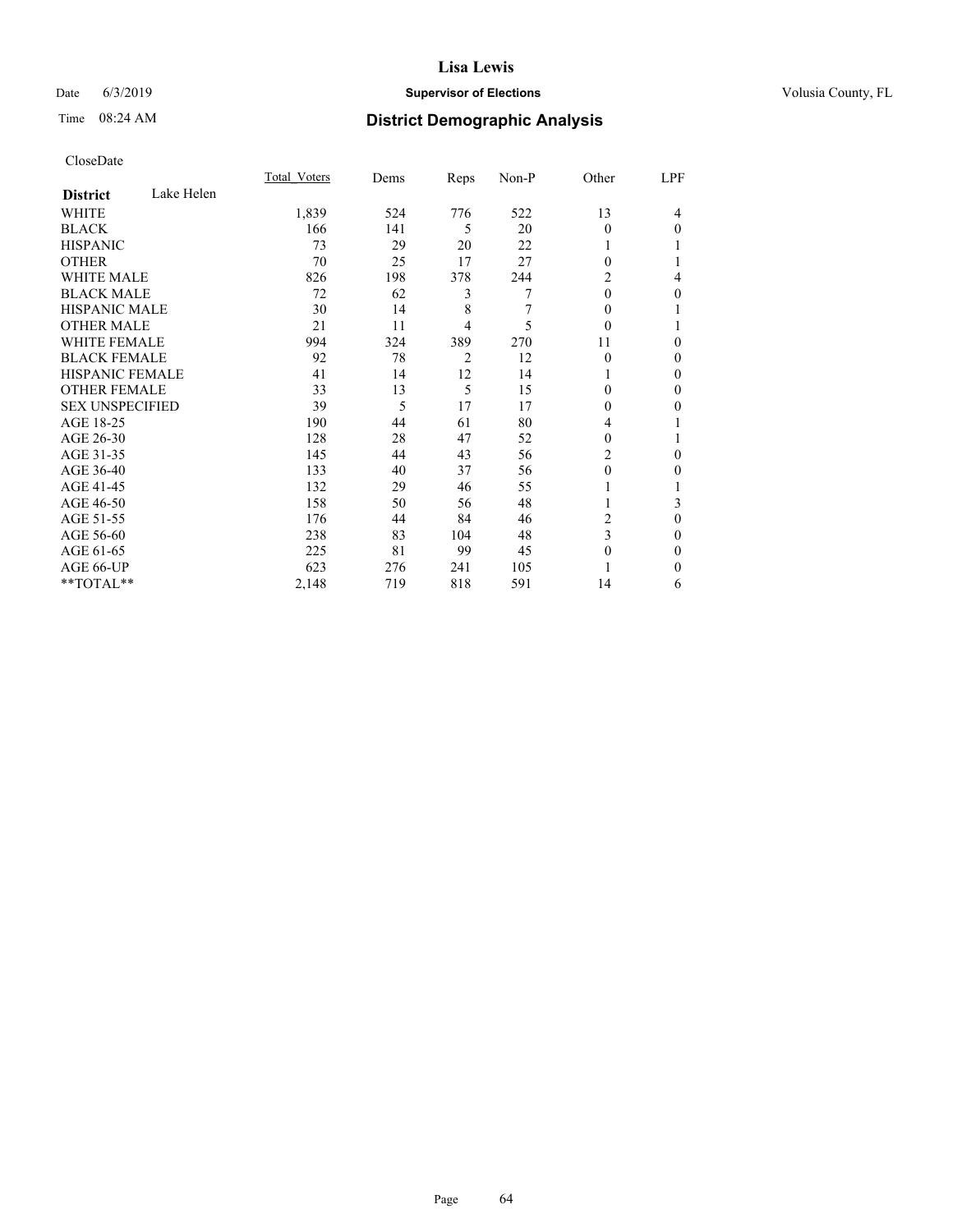## Date 6/3/2019 **Supervisor of Elections Supervisor of Elections** Volusia County, FL

| CloseDate |
|-----------|
|-----------|

|                                          | Total Voters | Dems  | Reps  | Non-P    | Other    | LPF            |
|------------------------------------------|--------------|-------|-------|----------|----------|----------------|
| New Smyrna Bch Zone 1<br><b>District</b> |              |       |       |          |          |                |
| WHITE                                    | 5,054        | 1,427 | 2,365 | 1,206    | 41       | 15             |
| BLACK                                    | 14           | 9     |       | 4        | $\theta$ | 0              |
| HISPANIC                                 | 68           | 20    | 24    | 23       |          | $_{0}$         |
| OTHER                                    | 156          | 37    | 51    | 67       |          | 0              |
| WHITE MALE                               | 2,359        | 553   | 1,167 | 615      | 15       | 9              |
| BLACK MALE                               | 10           | 6     | 0     | 4        | $\Omega$ | $_{0}$         |
| HISPANIC MALE                            | 27           | 10    | 7     | 10       | 0        | 0              |
| <b>OTHER MALE</b>                        | 54           | 14    | 25    | 15       | 0        | 0              |
| WHITE FEMALE                             | 2,647        | 858   | 1,180 | 577      | 26       | 6              |
| BLACK FEMALE                             | 4            | 3     |       | $\Omega$ | $\theta$ | 0              |
| HISPANIC FEMALE                          | 41           | 10    | 17    | 13       |          | 0              |
| OTHER FEMALE                             | 62           | 21    | 22    | 19       | 0        | $_{0}$         |
| <b>SEX UNSPECIFIED</b>                   | 88           | 18    | 22    | 47       |          | 0              |
| AGE 18-25                                | 277          | 54    | 103   | 115      |          |                |
| AGE 26-30                                | 205          | 44    | 67    | 89       | 3        | 2              |
| AGE 31-35                                | 220          | 67    | 57    | 92       | 3        |                |
| AGE 36-40                                | 216          | 60    | 71    | 80       |          | 4              |
| AGE 41-45                                | 198          | 47    | 74    | 72       | 5        | 0              |
| AGE 46-50                                | 271          | 67    | 119   | 82       | 2        |                |
| AGE 51-55                                | 415          | 95    | 223   | 94       | 2        |                |
| AGE 56-60                                | 599          | 157   | 303   | 132      | 5        | 2              |
| AGE 61-65                                | 665          | 208   | 313   | 136      | 6        | $\overline{2}$ |
| AGE 66-UP                                | 2,226        | 694   | 1,111 | 408      | 12       |                |
| **TOTAL**                                | 5,292        | 1,493 | 2,441 | 1,300    | 43       | 15             |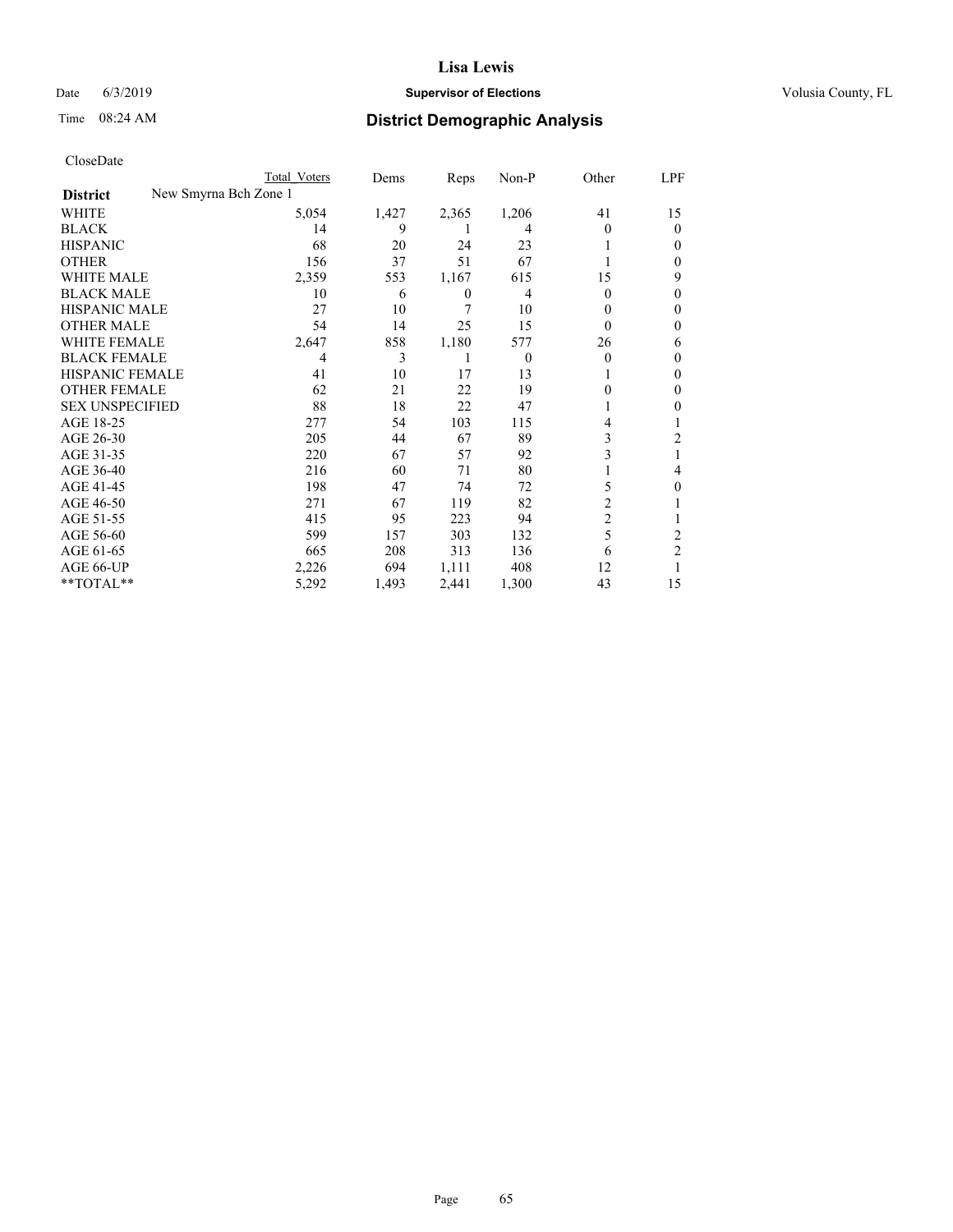## Date 6/3/2019 **Supervisor of Elections Supervisor of Elections** Volusia County, FL

| CloseDate |
|-----------|
|-----------|

|                        | Total Voters          | Dems  | Reps     | Non-P | Other    | LPF      |
|------------------------|-----------------------|-------|----------|-------|----------|----------|
| <b>District</b>        | New Smyrna Bch Zone 2 |       |          |       |          |          |
| WHITE                  | 4,253                 | 1,314 | 1,738    | 1,134 | 54       | 13       |
| <b>BLACK</b>           | 81                    | 67    |          | 13    | $\theta$ | $\Omega$ |
| <b>HISPANIC</b>        | 84                    | 30    | 34       | 20    | $\theta$ | 0        |
| <b>OTHER</b>           | 168                   | 58    | 48       | 59    |          | 2        |
| <b>WHITE MALE</b>      | 1,920                 | 506   | 826      | 552   | 27       | 9        |
| <b>BLACK MALE</b>      | 30                    | 26    | $\theta$ | 4     | $\Omega$ | 0        |
| <b>HISPANIC MALE</b>   | 46                    | 9     | 22       | 15    | $\theta$ | 0        |
| <b>OTHER MALE</b>      | 59                    | 19    | 18       | 20    | $\theta$ | 2        |
| <b>WHITE FEMALE</b>    | 2,294                 | 796   | 895      | 572   | 27       | 4        |
| <b>BLACK FEMALE</b>    | 51                    | 41    | 1        | 9     | $\Omega$ | 0        |
| HISPANIC FEMALE        | 38                    | 21    | 12       | 5     | $\Omega$ | 0        |
| <b>OTHER FEMALE</b>    | 75                    | 29    | 21       | 24    |          | 0        |
| <b>SEX UNSPECIFIED</b> | 73                    | 22    | 26       | 25    | $\theta$ | 0        |
| AGE 18-25              | 276                   | 95    | 79       | 95    | 4        | 3        |
| AGE 26-30              | 216                   | 65    | 65       | 81    | 4        |          |
| AGE 31-35              | 231                   | 57    | 75       | 94    | 4        |          |
| AGE 36-40              | 260                   | 89    | 61       | 102   | 6        | 2        |
| AGE 41-45              | 222                   | 56    | 66       | 95    | 3        | 2        |
| AGE 46-50              | 302                   | 84    | 117      | 96    | 3        | 2        |
| AGE 51-55              | 365                   | 79    | 169      | 111   | 6        | 0        |
| AGE 56-60              | 486                   | 127   | 237      | 110   | 11       |          |
| AGE 61-65              | 535                   | 198   | 213      | 117   | 5        | 2        |
| AGE 66-UP              | 1,693                 | 619   | 739      | 325   | 9        |          |
| **TOTAL**              | 4,586                 | 1,469 | 1,821    | 1,226 | 55       | 15       |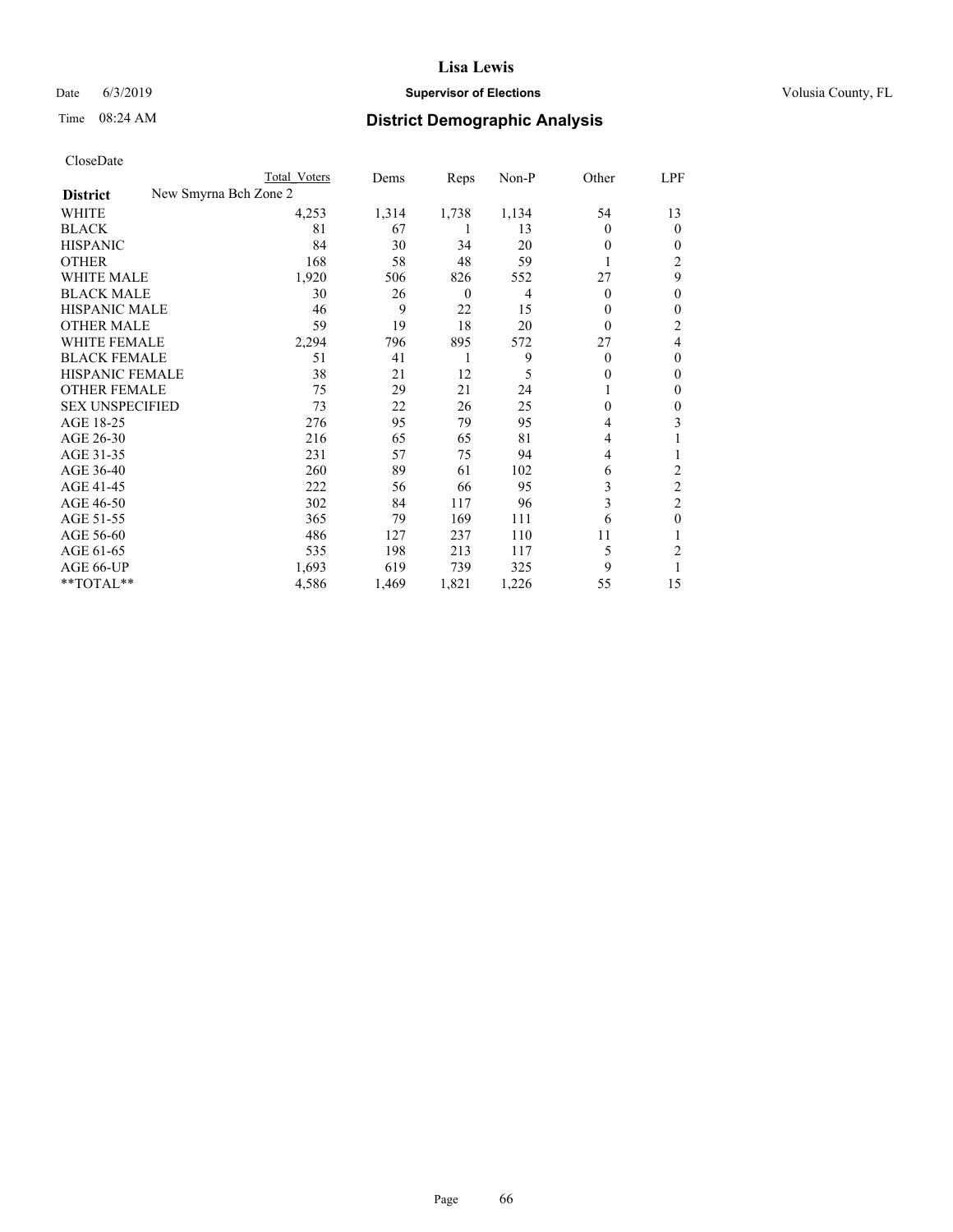## Date 6/3/2019 **Supervisor of Elections Supervisor of Elections** Volusia County, FL

| CloseDate |
|-----------|
|-----------|

|                                          | Total Voters | Dems  | Reps  | Non-P | Other        | LPF            |
|------------------------------------------|--------------|-------|-------|-------|--------------|----------------|
| New Smyrna Bch Zone 3<br><b>District</b> |              |       |       |       |              |                |
| WHITE                                    | 5,508        | 1,425 | 2,511 | 1,497 | 62           | 13             |
| <b>BLACK</b>                             | 53           | 33    | 2     | 16    |              | 1              |
| <b>HISPANIC</b>                          | 116          | 35    | 41    | 39    |              | 0              |
| <b>OTHER</b>                             | 165          | 38    | 54    | 72    |              | 0              |
| <b>WHITE MALE</b>                        | 2,515        | 553   | 1,189 | 735   | 30           | 8              |
| <b>BLACK MALE</b>                        | 28           | 15    | 1     | 10    |              | 1              |
| <b>HISPANIC MALE</b>                     | 60           | 20    | 20    | 19    |              | 0              |
| <b>OTHER MALE</b>                        | 63           | 18    | 18    | 26    |              | 0              |
| WHITE FEMALE                             | 2,956        | 865   | 1,303 | 751   | 32           | 5              |
| <b>BLACK FEMALE</b>                      | 25           | 18    |       | 6     | $\theta$     | 0              |
| <b>HISPANIC FEMALE</b>                   | 53           | 14    | 20    | 19    | 0            | 0              |
| <b>OTHER FEMALE</b>                      | 68           | 15    | 27    | 26    | $\theta$     | $\theta$       |
| <b>SEX UNSPECIFIED</b>                   | 74           | 13    | 29    | 32    | $\mathbf{0}$ | 0              |
| AGE 18-25                                | 313          | 63    | 103   | 139   | 7            |                |
| AGE 26-30                                | 239          | 52    | 74    | 108   |              | 4              |
| AGE 31-35                                | 282          | 76    | 93    | 109   | 3            | 1              |
| AGE 36-40                                | 326          | 80    | 105   | 135   | 5            |                |
| AGE 41-45                                | 285          | 71    | 122   | 89    | 2            |                |
| AGE 46-50                                | 321          | 74    | 143   | 99    | 5            | $\mathbf{0}$   |
| AGE 51-55                                | 407          | 80    | 210   | 111   | 4            | $\overline{2}$ |
| AGE 56-60                                | 550          | 141   | 256   | 150   | 2            |                |
| AGE 61-65                                | 673          | 187   | 309   | 162   | 13           | 2              |
| AGE 66-UP                                | 2,446        | 707   | 1,193 | 522   | 23           |                |
| **TOTAL**                                | 5,842        | 1,531 | 2,608 | 1,624 | 65           | 14             |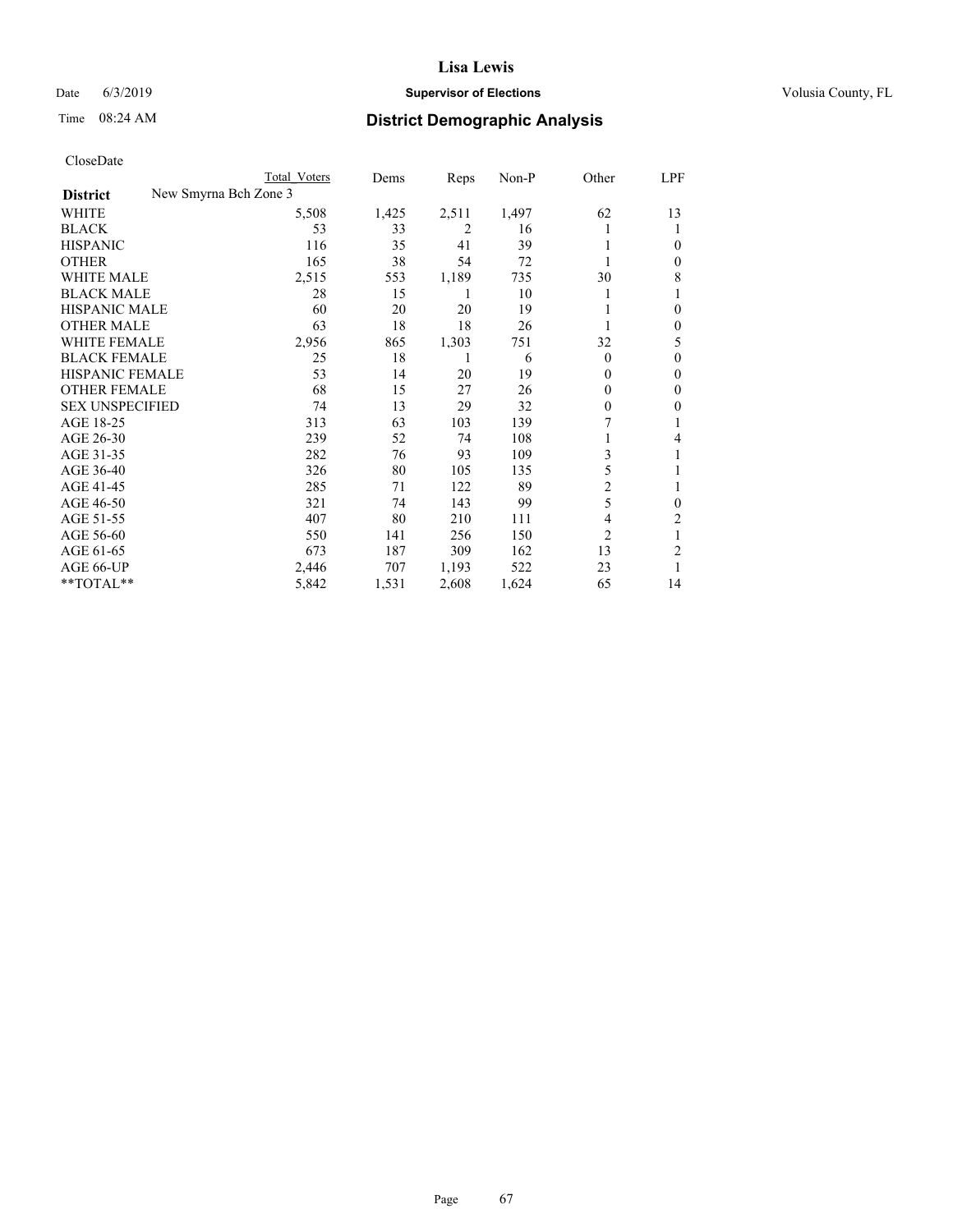#### Date 6/3/2019 **Supervisor of Elections Supervisor of Elections** Volusia County, FL

| CloseDate |
|-----------|
|-----------|

| Cioscivate             |                       |              |       |       |       |                |                |
|------------------------|-----------------------|--------------|-------|-------|-------|----------------|----------------|
|                        |                       | Total Voters | Dems  | Reps  | Non-P | Other          | LPF            |
| <b>District</b>        | New Smyrna Bch Zone 4 |              |       |       |       |                |                |
| WHITE                  |                       | 5,511        | 1,448 | 2,534 | 1,452 | 66             | 11             |
| <b>BLACK</b>           |                       | 602          | 503   | 17    | 80    | l              | 1              |
| <b>HISPANIC</b>        |                       | 122          | 44    | 33    | 44    |                | $\overline{0}$ |
| <b>OTHER</b>           |                       | 270          | 81    | 52    | 133   | $\overline{2}$ | 2              |
| <b>WHITE MALE</b>      |                       | 2,479        | 549   | 1,210 | 678   | 33             | 9              |
| <b>BLACK MALE</b>      |                       | 239          | 186   | 7     | 44    | 1              | 1              |
| <b>HISPANIC MALE</b>   |                       | 56           | 20    | 16    | 19    | 1              | $\theta$       |
| <b>OTHER MALE</b>      |                       | 104          | 23    | 25    | 53    | $\overline{2}$ | 1              |
| WHITE FEMALE           |                       | 2,973        | 884   | 1,297 | 757   | 33             | $\overline{c}$ |
| <b>BLACK FEMALE</b>    |                       | 352          | 307   | 9     | 36    | $\theta$       | $\mathbf{0}$   |
| HISPANIC FEMALE        |                       | 61           | 24    | 15    | 22    | 0              | $\theta$       |
| <b>OTHER FEMALE</b>    |                       | 113          | 44    | 23    | 45    | $\overline{0}$ | 1              |
| <b>SEX UNSPECIFIED</b> |                       | 128          | 39    | 34    | 55    | $\theta$       | $\mathbf{0}$   |
| AGE 18-25              |                       | 454          | 143   | 118   | 178   | 14             | 1              |
| AGE 26-30              |                       | 314          | 91    | 91    | 121   | 7              | 4              |
| AGE 31-35              |                       | 325          | 109   | 99    | 113   | 3              |                |
| AGE 36-40              |                       | 311          | 102   | 103   | 102   | 3              | 1              |
| AGE 41-45              |                       | 319          | 97    | 120   | 99    | $\overline{c}$ | 1              |
| AGE 46-50              |                       | 410          | 132   | 161   | 111   | 4              | $\overline{2}$ |
| AGE 51-55              |                       | 457          | 132   | 188   | 130   | 6              | 1              |
| AGE 56-60              |                       | 662          | 187   | 316   | 154   | 5              | $\theta$       |
| AGE 61-65              |                       | 751          | 244   | 322   | 177   | 7              | 1              |
| AGE 66-UP              |                       | 2,502        | 839   | 1,118 | 524   | 19             | 2              |
| $*$ TOTAL $*$          |                       | 6,505        | 2,076 | 2,636 | 1,709 | 70             | 14             |
|                        |                       |              |       |       |       |                |                |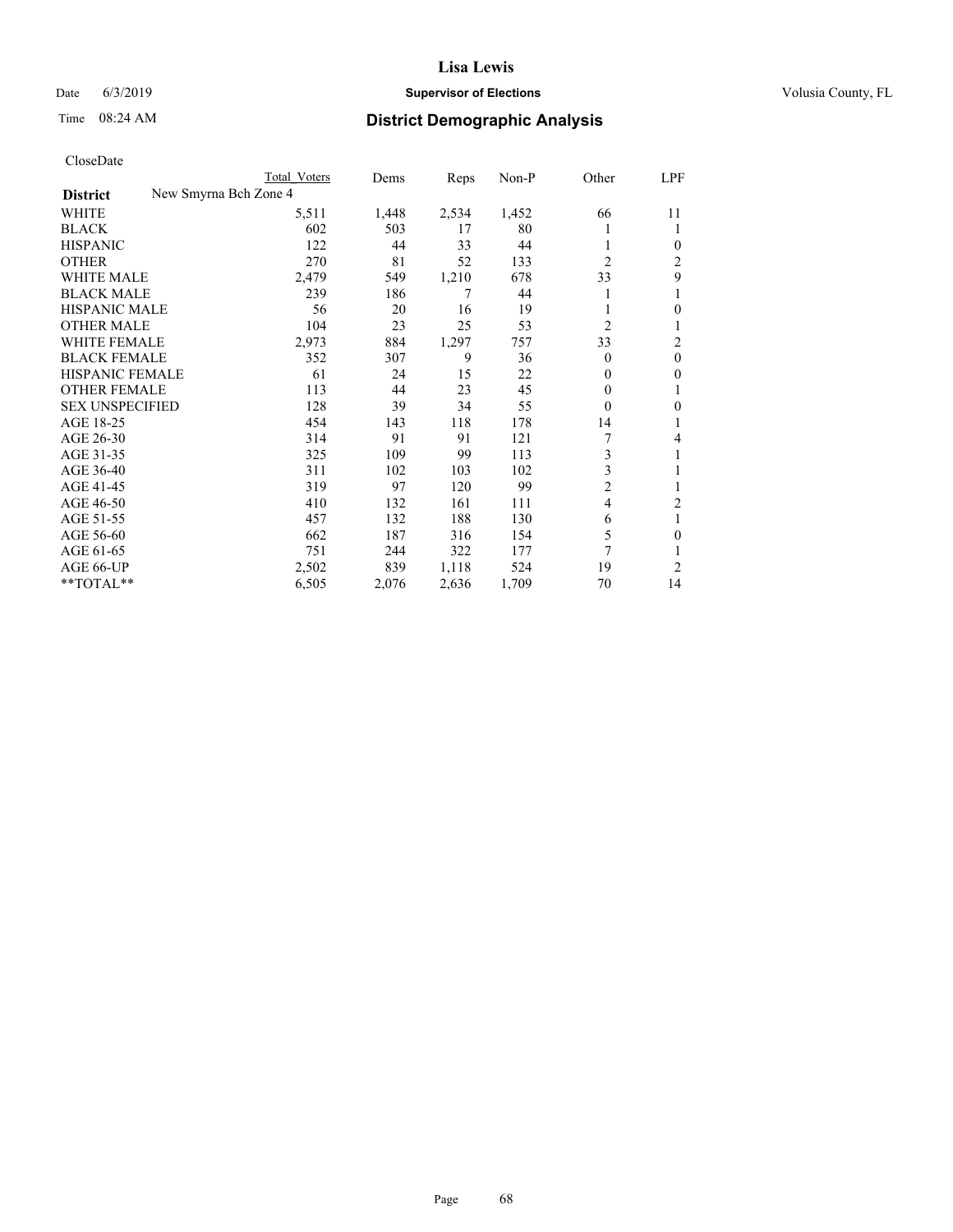## Date 6/3/2019 **Supervisor of Elections Supervisor of Elections** Volusia County, FL

# Time 08:24 AM **District Demographic Analysis**

|                        |          | Total Voters | Dems           | Reps           | Non-P | Other    | LPF          |
|------------------------|----------|--------------|----------------|----------------|-------|----------|--------------|
| <b>District</b>        | Oak Hill |              |                |                |       |          |              |
| WHITE                  |          | 1,323        | 328            | 607            | 373   | 13       | 2            |
| <b>BLACK</b>           |          | 150          | 127            | 4              | 19    | $\theta$ | $\theta$     |
| <b>HISPANIC</b>        |          | 13           | 6              | 2              | 5     | 0        | 0            |
| <b>OTHER</b>           |          | 39           | 11             | 14             | 14    | 0        | 0            |
| WHITE MALE             |          | 665          | 146            | 316            | 197   | 5        |              |
| <b>BLACK MALE</b>      |          | 68           | 53             | 2              | 13    | $\Omega$ | 0            |
| <b>HISPANIC MALE</b>   |          | 4            | 1              | 1              | 2     | 0        | 0            |
| <b>OTHER MALE</b>      |          | 14           | $\overline{c}$ | 8              | 4     | 0        | 0            |
| WHITE FEMALE           |          | 641          | 180            | 281            | 171   | 8        |              |
| <b>BLACK FEMALE</b>    |          | 82           | 74             | $\overline{2}$ | 6     | $\Omega$ | 0            |
| <b>HISPANIC FEMALE</b> |          | 9            | 5              | 1              | 3     | 0        | 0            |
| <b>OTHER FEMALE</b>    |          | 16           | 8              | 5              | 3     | 0        | 0            |
| <b>SEX UNSPECIFIED</b> |          | 26           | 3              | 11             | 12    | $\theta$ | 0            |
| AGE 18-25              |          | 92           | 26             | 23             | 39    | 4        | 0            |
| AGE 26-30              |          | 75           | 26             | 22             | 25    | 2        | 0            |
| AGE 31-35              |          | 56           | 18             | 19             | 19    | $\Omega$ | 0            |
| AGE 36-40              |          | 75           | 30             | 25             | 20    | $\Omega$ | 0            |
| AGE 41-45              |          | 74           | 22             | 18             | 34    | 0        | 0            |
| AGE 46-50              |          | 79           | 25             | 31             | 23    | 0        | 0            |
| AGE 51-55              |          | 123          | 38             | 52             | 32    | 1        | $\mathbf{0}$ |
| AGE 56-60              |          | 178          | 57             | 75             | 44    | 2        | 0            |
| AGE 61-65              |          | 190          | 58             | 89             | 41    | $\theta$ | 2            |
| AGE 66-UP              |          | 583          | 172            | 273            | 134   | 4        | $\theta$     |
| **TOTAL**              |          | 1,525        | 472            | 627            | 411   | 13       | 2            |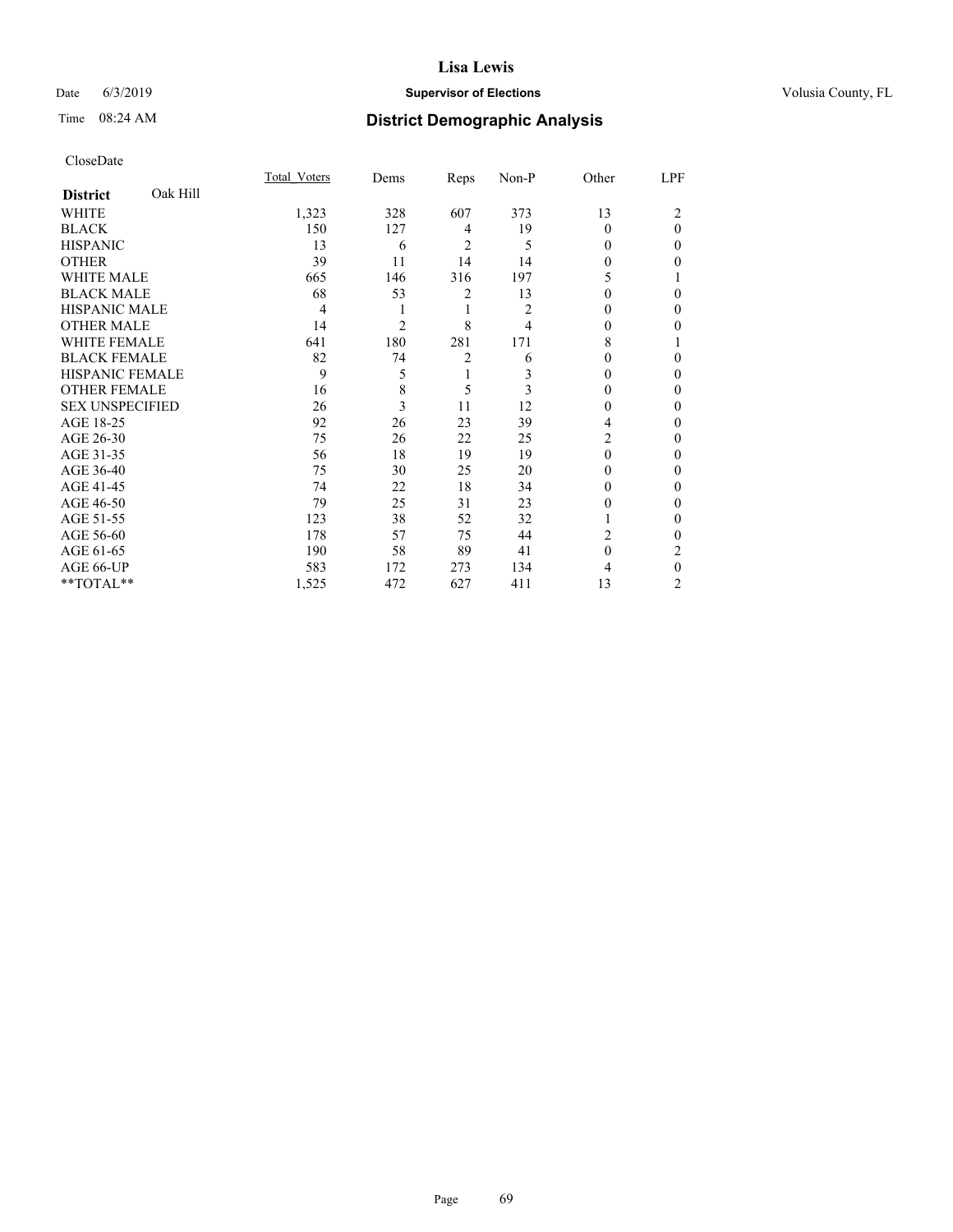## Date 6/3/2019 **Supervisor of Elections Supervisor of Elections** Volusia County, FL

# Time 08:24 AM **District Demographic Analysis**

|                                       | Total Voters | Dems | Reps           | Non-P | Other          | LPF      |
|---------------------------------------|--------------|------|----------------|-------|----------------|----------|
| Orange City Seat 1<br><b>District</b> |              |      |                |       |                |          |
| WHITE                                 | 780          | 235  | 312            | 223   | 8              | 2        |
| <b>BLACK</b>                          | 176          | 136  | 9              | 31    | $\theta$       | $\theta$ |
| <b>HISPANIC</b>                       | 530          | 236  | 73             | 221   | $\theta$       | 0        |
| <b>OTHER</b>                          | 82           | 41   | 14             | 27    | $\theta$       | 0        |
| <b>WHITE MALE</b>                     | 291          | 75   | 123            | 87    | 4              | 2        |
| <b>BLACK MALE</b>                     | 54           | 38   | $\overline{4}$ | 12    | $\theta$       | 0        |
| <b>HISPANIC MALE</b>                  | 214          | 82   | 38             | 94    | $\bf{0}$       | 0        |
| <b>OTHER MALE</b>                     | 33           | 13   | 10             | 10    | $\mathbf{0}$   | 0        |
| <b>WHITE FEMALE</b>                   | 485          | 158  | 187            | 136   | 4              | 0        |
| <b>BLACK FEMALE</b>                   | 119          | 96   | 5              | 18    | $\theta$       | 0        |
| <b>HISPANIC FEMALE</b>                | 311          | 151  | 34             | 126   | $\theta$       | 0        |
| <b>OTHER FEMALE</b>                   | 41           | 25   | 3              | 13    | $\theta$       | 0        |
| <b>SEX UNSPECIFIED</b>                | 20           | 10   | $\overline{4}$ | 6     | $\theta$       | 0        |
| AGE 18-25                             | 174          | 70   | 34             | 70    | $\theta$       | 0        |
| AGE 26-30                             | 132          | 55   | 24             | 52    | 1              | $_{0}$   |
| AGE 31-35                             | 102          | 37   | 25             | 39    | 1              | 0        |
| AGE 36-40                             | 125          | 47   | 22             | 56    | $\theta$       | 0        |
| AGE 41-45                             | 104          | 35   | 23             | 42    | 2              | 2        |
| AGE 46-50                             | 89           | 41   | 20             | 26    | $\overline{c}$ | 0        |
| AGE 51-55                             | 95           | 33   | 25             | 36    | 1              | $_{0}$   |
| AGE 56-60                             | 106          | 49   | 24             | 32    |                | 0        |
| AGE 61-65                             | 98           | 31   | 32             | 35    | $\theta$       | 0        |
| AGE 66-UP                             | 543          | 250  | 179            | 114   | 0              | 0        |
| **TOTAL**                             | 1,568        | 648  | 408            | 502   | 8              | 2        |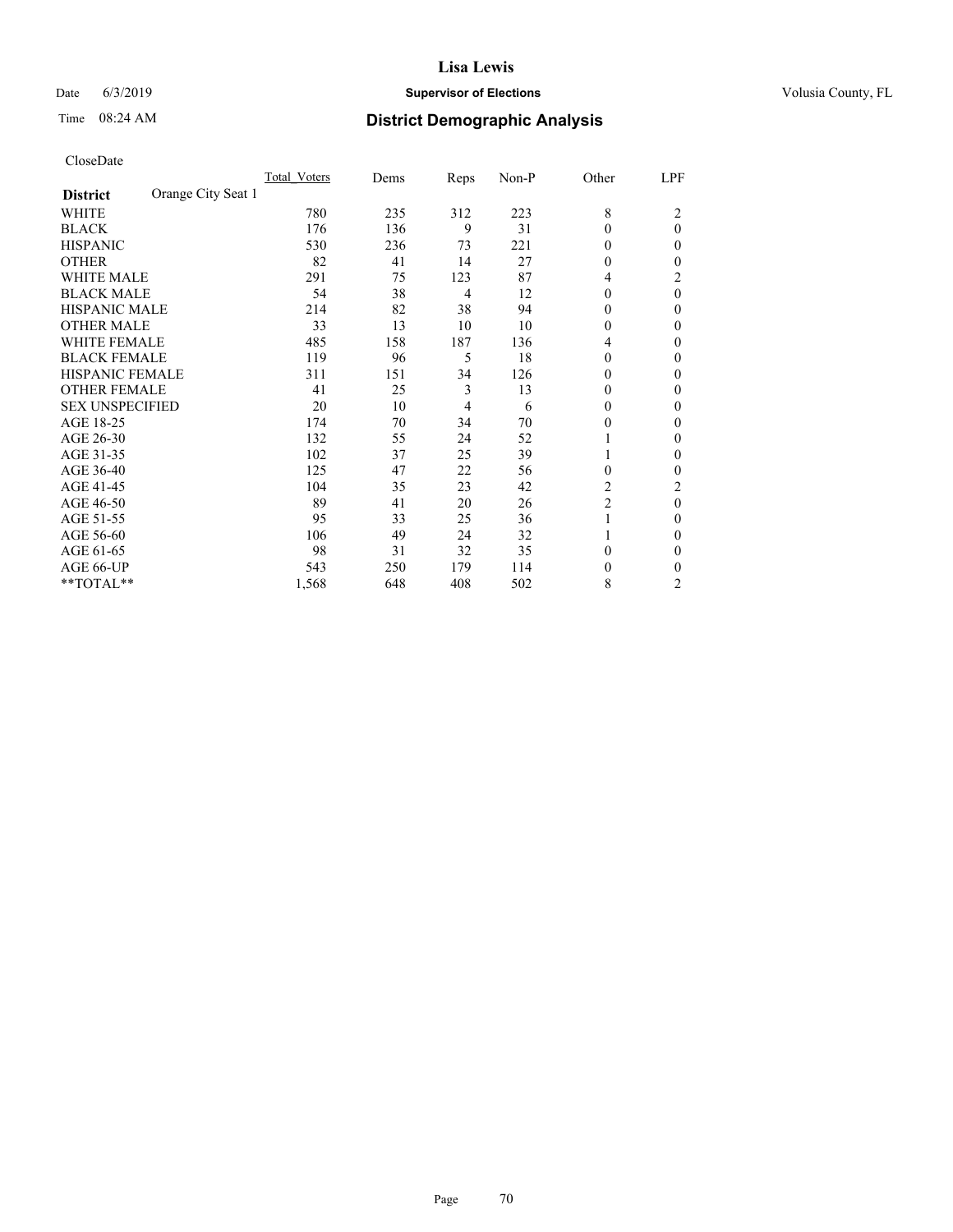## Date 6/3/2019 **Supervisor of Elections Supervisor of Elections** Volusia County, FL

# Time 08:24 AM **District Demographic Analysis**

|                                       | Total Voters | Dems | Reps           | Non-P | Other    | LPF            |
|---------------------------------------|--------------|------|----------------|-------|----------|----------------|
| Orange City Seat 2<br><b>District</b> |              |      |                |       |          |                |
| WHITE                                 | 1,125        | 299  | 492            | 323   | 6        | 5              |
| <b>BLACK</b>                          | 66           | 52   | 3              | 11    | $\theta$ | 0              |
| <b>HISPANIC</b>                       | 229          | 113  | 34             | 81    | 1        | 0              |
| <b>OTHER</b>                          | 61           | 12   | 16             | 33    | $\theta$ | 0              |
| <b>WHITE MALE</b>                     | 525          | 112  | 247            | 159   | 4        | 3              |
| <b>BLACK MALE</b>                     | 30           | 20   | $\overline{2}$ | 8     | $\theta$ | $\Omega$       |
| HISPANIC MALE                         | 89           | 40   | 19             | 29    | 1        | 0              |
| <b>OTHER MALE</b>                     | 26           | 3    | 9              | 14    | $\theta$ | 0              |
| <b>WHITE FEMALE</b>                   | 590          | 185  | 240            | 161   | 2        | $\overline{c}$ |
| <b>BLACK FEMALE</b>                   | 36           | 32   | 1              | 3     | $\theta$ | $\theta$       |
| <b>HISPANIC FEMALE</b>                | 137          | 72   | 15             | 50    | $\Omega$ | 0              |
| <b>OTHER FEMALE</b>                   | 22           | 7    | 5              | 10    | $\theta$ | 0              |
| <b>SEX UNSPECIFIED</b>                | 26           | 5    | 7              | 14    | $\Omega$ | 0              |
| AGE 18-25                             | 171          | 48   | 40             | 81    |          |                |
| AGE 26-30                             | 96           | 36   | 23             | 35    | $\theta$ | 2              |
| AGE 31-35                             | 118          | 36   | 36             | 45    |          | 0              |
| AGE 36-40                             | 97           | 23   | 38             | 34    | 1        |                |
| AGE 41-45                             | 105          | 33   | 35             | 37    | $\Omega$ | 0              |
| AGE 46-50                             | 131          | 37   | 48             | 45    | 1        | 0              |
| AGE 51-55                             | 139          | 47   | 56             | 36    | $\Omega$ | 0              |
| AGE 56-60                             | 147          | 39   | 64             | 44    | $\theta$ | 0              |
| AGE 61-65                             | 144          | 45   | 69             | 29    |          | 0              |
| AGE 66-UP                             | 333          | 132  | 136            | 62    | 2        |                |
| **TOTAL**                             | 1,481        | 476  | 545            | 448   | 7        | 5              |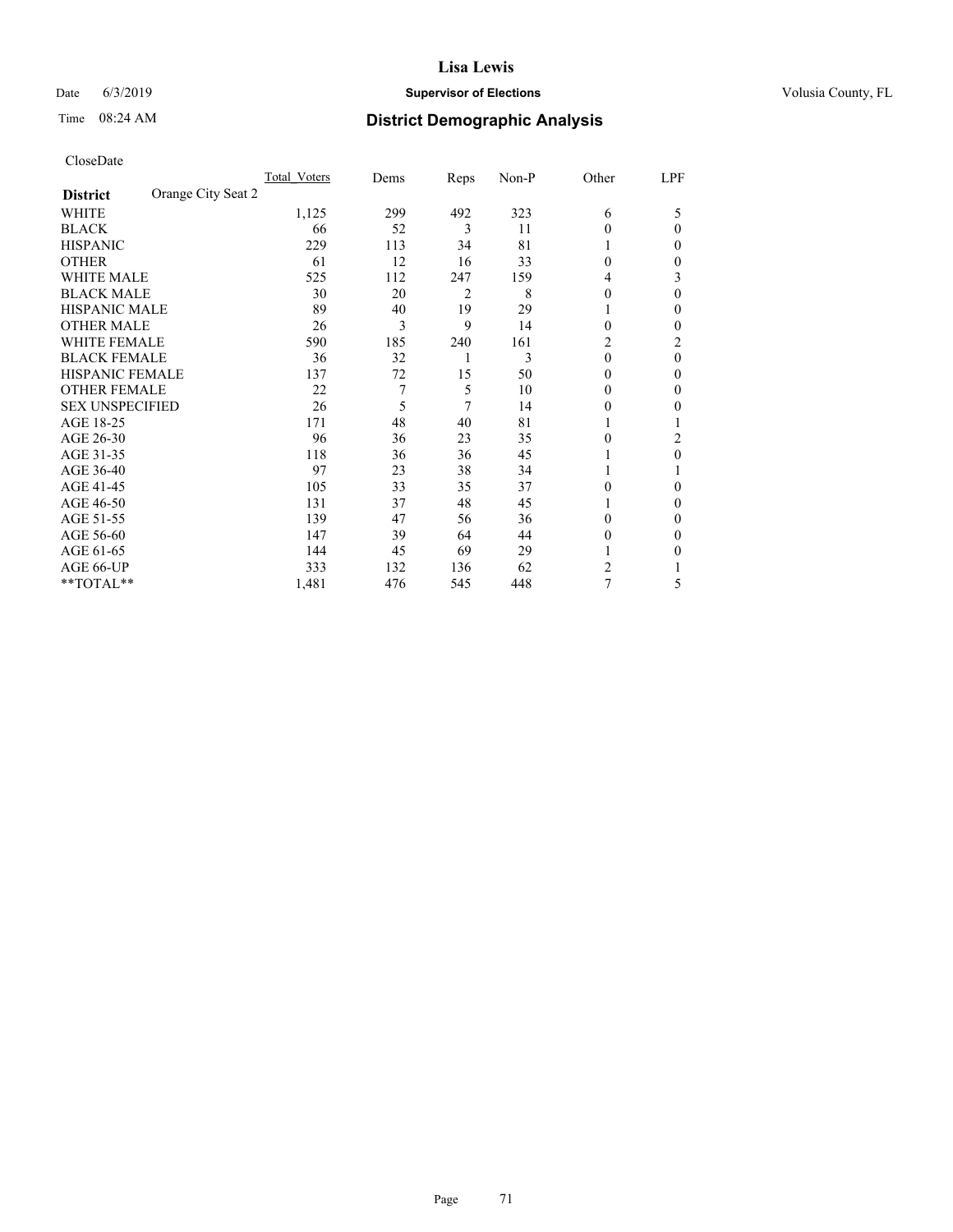## Date 6/3/2019 **Supervisor of Elections Supervisor of Elections** Volusia County, FL

|                                       | Total Voters | Dems | Reps             | Non-P | Other        | LPF          |
|---------------------------------------|--------------|------|------------------|-------|--------------|--------------|
| Orange City Seat 3<br><b>District</b> |              |      |                  |       |              |              |
| WHITE                                 | 1,137        | 320  | 479              | 329   | 6            | 3            |
| <b>BLACK</b>                          | 113          | 85   | 3                | 25    | $\theta$     | 0            |
| <b>HISPANIC</b>                       | 291          | 126  | 45               | 113   |              | 0            |
| <b>OTHER</b>                          | 97           | 26   | 17               | 52    |              |              |
| <b>WHITE MALE</b>                     | 488          | 115  | 210              | 157   | 3            | 3            |
| <b>BLACK MALE</b>                     | 41           | 29   | $\boldsymbol{0}$ | 12    | 0            | $\mathbf{0}$ |
| <b>HISPANIC MALE</b>                  | 117          | 45   | 26               | 42    | 4            | 0            |
| <b>OTHER MALE</b>                     | 33           | 9    | 6                | 17    | 0            |              |
| <b>WHITE FEMALE</b>                   | 634          | 202  | 265              | 164   | 3            | 0            |
| <b>BLACK FEMALE</b>                   | 70           | 54   | 3                | 13    | $\theta$     | 0            |
| <b>HISPANIC FEMALE</b>                | 168          | 79   | 19               | 67    | 3            | 0            |
| <b>OTHER FEMALE</b>                   | 48           | 14   | 8                | 25    |              | 0            |
| <b>SEX UNSPECIFIED</b>                | 39           | 10   | 7                | 22    | $\theta$     | 0            |
| AGE 18-25                             | 115          | 42   | 19               | 52    |              |              |
| AGE 26-30                             | 93           | 36   | 27               | 28    |              |              |
| AGE 31-35                             | 91           | 26   | 17               | 47    | 0            |              |
| AGE 36-40                             | 105          | 39   | 26               | 38    |              |              |
| AGE 41-45                             | 103          | 42   | 26               | 34    |              | 0            |
| AGE 46-50                             | 120          | 40   | 40               | 38    | 2            | 0            |
| AGE 51-55                             | 99           | 26   | 39               | 33    |              | 0            |
| AGE 56-60                             | 121          | 42   | 43               | 34    | 2            | 0            |
| AGE 61-65                             | 160          | 52   | 55               | 53    | $\mathbf{0}$ | 0            |
| AGE 66-UP                             | 631          | 212  | 252              | 162   | 5            | 0            |
| **TOTAL**                             | 1,638        | 557  | 544              | 519   | 14           | 4            |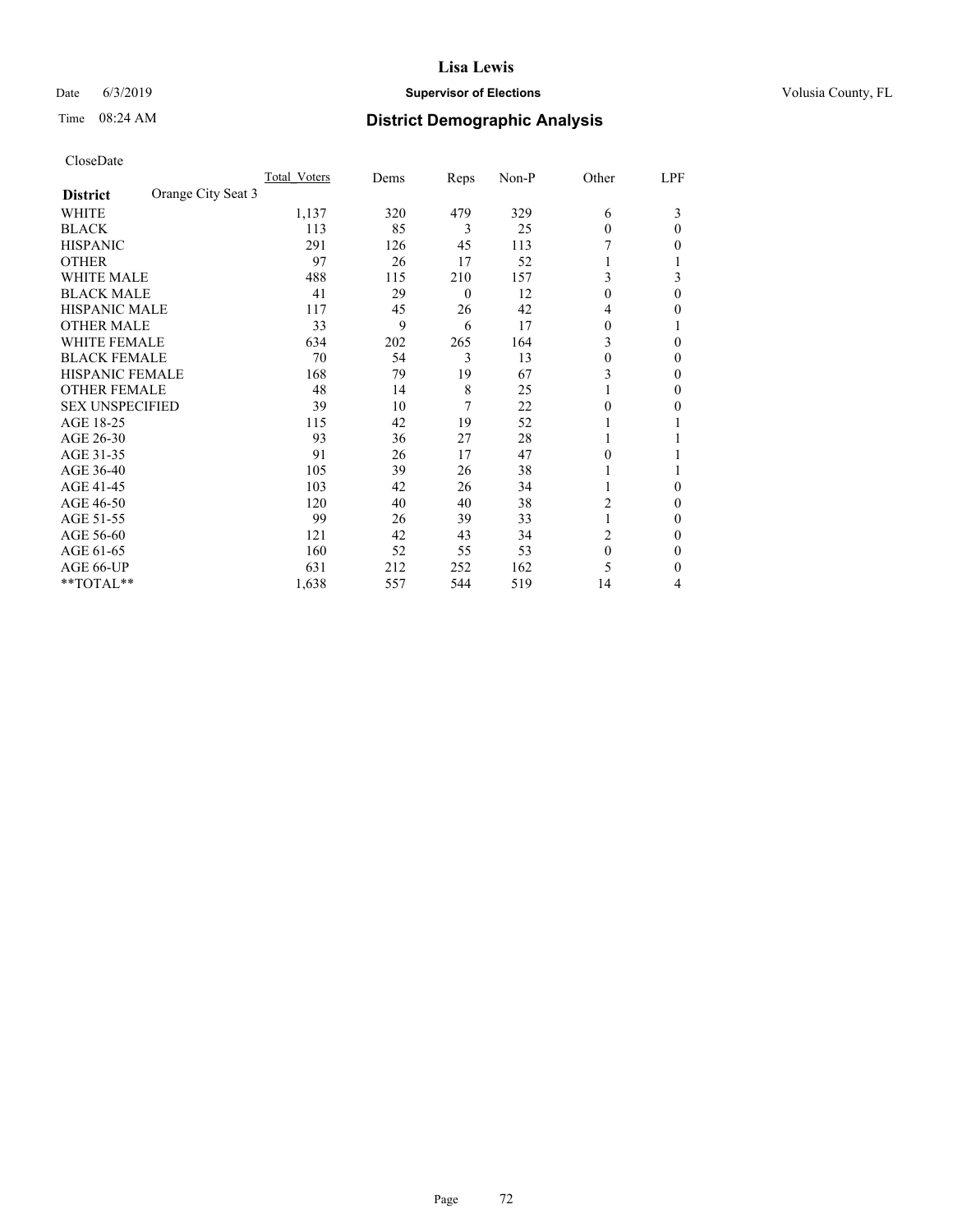# Date 6/3/2019 **Supervisor of Elections Supervisor of Elections** Volusia County, FL

# Time 08:24 AM **District Demographic Analysis**

|                        |                    | Total Voters | Dems           | Reps             | Non-P | Other    | LPF      |
|------------------------|--------------------|--------------|----------------|------------------|-------|----------|----------|
| <b>District</b>        | Orange City Seat 4 |              |                |                  |       |          |          |
| WHITE                  |                    | 1,291        | 380            | 544              | 354   | 8        | 5        |
| <b>BLACK</b>           |                    | 19           | 15             | $\overline{2}$   | 2     | $\theta$ | 0        |
| <b>HISPANIC</b>        |                    | 105          | 50             | 17               | 38    | $\Omega$ | 0        |
| <b>OTHER</b>           |                    | 68           | 14             | 15               | 39    | $\theta$ | 0        |
| <b>WHITE MALE</b>      |                    | 604          | 137            | 270              | 191   | 4        | 2        |
| <b>BLACK MALE</b>      |                    | 9            | 6              | 2                | 1     | $\theta$ | $\theta$ |
| <b>HISPANIC MALE</b>   |                    | 50           | 24             | 9                | 17    | $\theta$ | 0        |
| <b>OTHER MALE</b>      |                    | 21           | 5              | 5                | 11    | $\theta$ | 0        |
| <b>WHITE FEMALE</b>    |                    | 675          | 242            | 265              | 161   | 4        | 3        |
| <b>BLACK FEMALE</b>    |                    | 10           | 9              | $\boldsymbol{0}$ |       | $\theta$ | 0        |
| <b>HISPANIC FEMALE</b> |                    | 53           | 25             | 8                | 20    | $\theta$ | 0        |
| <b>OTHER FEMALE</b>    |                    | 25           | 9              | 7                | 9     | $\Omega$ | 0        |
| <b>SEX UNSPECIFIED</b> |                    | 35           | $\overline{2}$ | 11               | 22    | 0        | 0        |
| AGE 18-25              |                    | 142          | 30             | 52               | 58    |          |          |
| AGE 26-30              |                    | 103          | 23             | 30               | 49    | 1        | 0        |
| AGE 31-35              |                    | 94           | 28             | 26               | 40    | 0        | 0        |
| AGE 36-40              |                    | 105          | 39             | 38               | 26    |          |          |
| AGE 41-45              |                    | 94           | 26             | 29               | 38    |          | 0        |
| AGE 46-50              |                    | 128          | 30             | 55               | 42    | $\Omega$ |          |
| AGE 51-55              |                    | 127          | 29             | 51               | 47    | $\theta$ | 0        |
| AGE 56-60              |                    | 148          | 42             | 62               | 43    | $\theta$ |          |
| AGE 61-65              |                    | 145          | 50             | 68               | 25    |          |          |
| AGE 66-UP              |                    | 397          | 162            | 167              | 65    | 3        | 0        |
| **TOTAL**              |                    | 1,483        | 459            | 578              | 433   | 8        | 5        |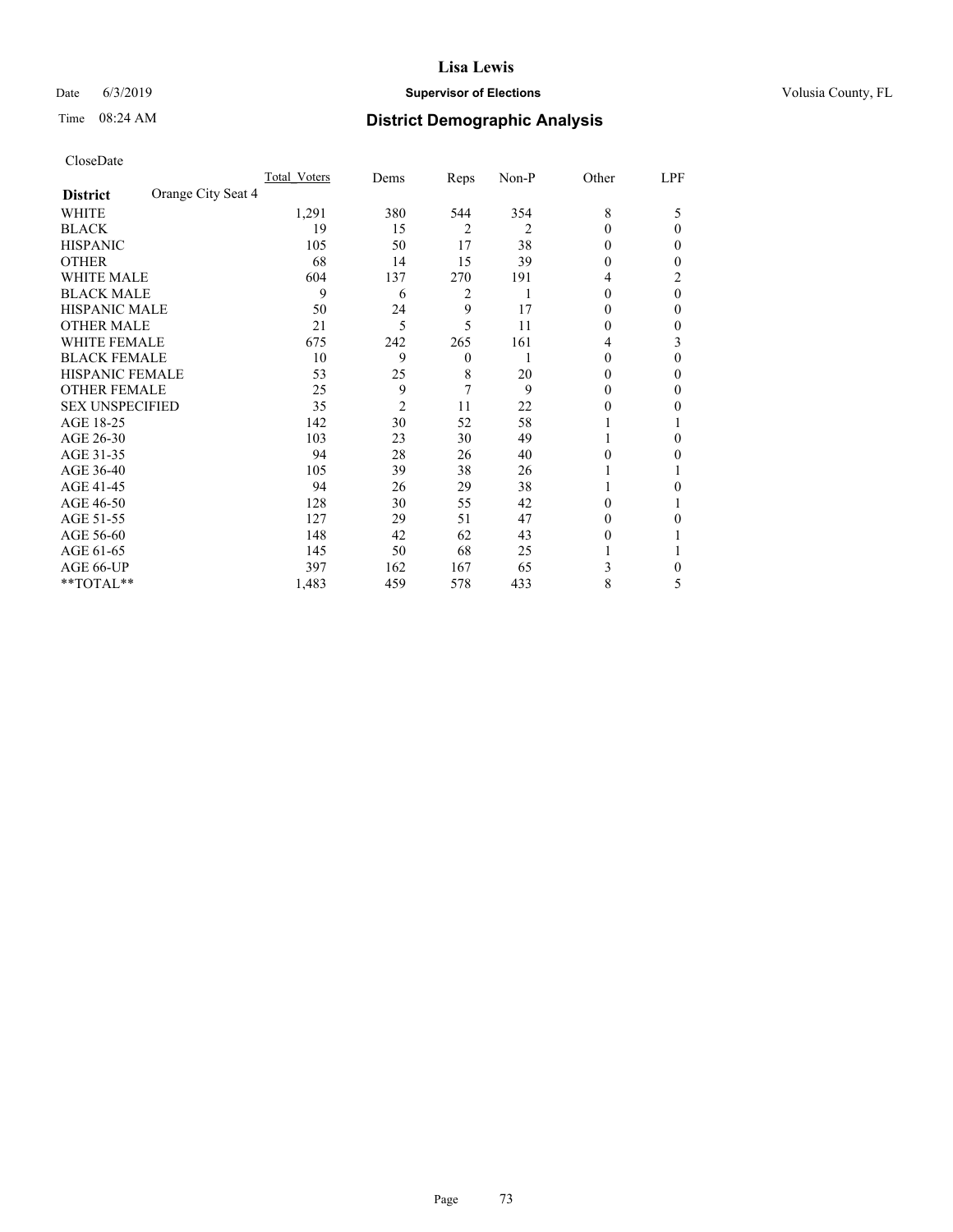# Date 6/3/2019 **Supervisor of Elections Supervisor of Elections** Volusia County, FL

# Time 08:24 AM **District Demographic Analysis**

|                                       | Total Voters | Dems | Reps           | Non-P | Other    | LPF      |
|---------------------------------------|--------------|------|----------------|-------|----------|----------|
| Orange City Seat 5<br><b>District</b> |              |      |                |       |          |          |
| WHITE                                 | 1,577        | 425  | 762            | 376   | 12       | 2        |
| <b>BLACK</b>                          | 123          | 95   | 3              | 24    |          | $\theta$ |
| <b>HISPANIC</b>                       | 178          | 63   | 27             | 87    |          | 0        |
| <b>OTHER</b>                          | 77           | 31   | 19             | 27    | 0        | 0        |
| <b>WHITE MALE</b>                     | 626          | 136  | 320            | 163   | 5        | 2        |
| <b>BLACK MALE</b>                     | 47           | 33   | $\overline{2}$ | 12    | 0        | 0        |
| <b>HISPANIC MALE</b>                  | 72           | 27   | 15             | 29    |          | 0        |
| <b>OTHER MALE</b>                     | 20           | 10   | 3              | 7     | 0        | 0        |
| <b>WHITE FEMALE</b>                   | 939          | 289  | 438            | 205   |          | 0        |
| <b>BLACK FEMALE</b>                   | 73           | 61   | 1              | 10    |          | 0        |
| <b>HISPANIC FEMALE</b>                | 100          | 35   | 12             | 53    | 0        | 0        |
| <b>OTHER FEMALE</b>                   | 43           | 18   | 15             | 10    | 0        | 0        |
| <b>SEX UNSPECIFIED</b>                | 35           | 5    | 5              | 25    | 0        | 0        |
| AGE 18-25                             | 95           | 29   | 22             | 43    |          | 0        |
| AGE 26-30                             | 84           | 15   | 20             | 46    | 2        |          |
| AGE 31-35                             | 77           | 37   | 17             | 22    |          | 0        |
| AGE 36-40                             | 74           | 22   | 19             | 32    |          | 0        |
| AGE 41-45                             | 59           | 26   | 12             | 19    | 2        | 0        |
| AGE 46-50                             | 93           | 33   | 34             | 26    | $\theta$ | 0        |
| AGE 51-55                             | 90           | 22   | 33             | 35    | 0        | 0        |
| AGE 56-60                             | 138          | 46   | 48             | 41    | 3        | 0        |
| AGE 61-65                             | 145          | 61   | 43             | 40    |          | 0        |
| AGE 66-UP                             | 1,100        | 323  | 563            | 210   | 3        |          |
| **TOTAL**                             | 1,955        | 614  | 811            | 514   | 14       | 2        |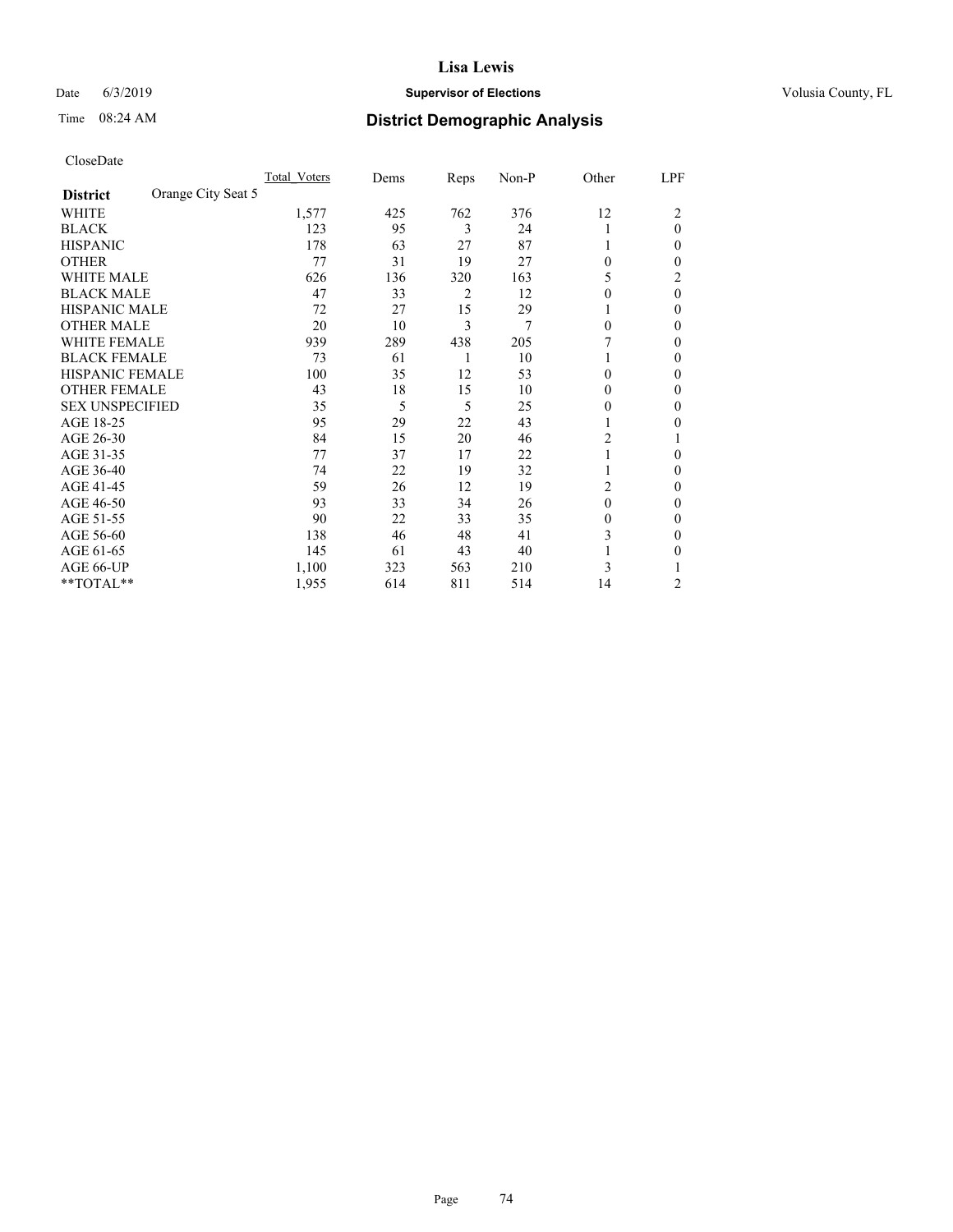# Date 6/3/2019 **Supervisor of Elections Supervisor of Elections** Volusia County, FL

# Time 08:24 AM **District Demographic Analysis**

|                                        | Total Voters | Dems  | Reps  | $Non-P$ | Other        | LPF            |
|----------------------------------------|--------------|-------|-------|---------|--------------|----------------|
| Ormond Beach Zone 1<br><b>District</b> |              |       |       |         |              |                |
| <b>WHITE</b>                           | 8,081        | 2,219 | 3,789 | 2,000   | 52           | 21             |
| <b>BLACK</b>                           | 123          | 85    | 10    | 28      | $\theta$     | $\theta$       |
| <b>HISPANIC</b>                        | 197          | 73    | 55    | 64      | 3            | 2              |
| <b>OTHER</b>                           | 446          | 130   | 117   | 196     | 3            | $\theta$       |
| <b>WHITE MALE</b>                      | 3,715        | 851   | 1,843 | 984     | 23           | 14             |
| <b>BLACK MALE</b>                      | 68           | 42    | 6     | 20      | 0            | $\theta$       |
| HISPANIC MALE                          | 86           | 29    | 26    | 27      | 3            | 1              |
| <b>OTHER MALE</b>                      | 172          | 46    | 48    | 78      | $\theta$     | $\theta$       |
| <b>WHITE FEMALE</b>                    | 4,292        | 1,348 | 1,920 | 988     | 29           | 7              |
| <b>BLACK FEMALE</b>                    | 53           | 42    | 4     | 7       | $\theta$     | $\theta$       |
| <b>HISPANIC FEMALE</b>                 | 107          | 41    | 28    | 37      | $\mathbf{0}$ | 1              |
| <b>OTHER FEMALE</b>                    | 207          | 66    | 52    | 86      | 3            | $\theta$       |
| <b>SEX UNSPECIFIED</b>                 | 147          | 42    | 44    | 61      | $\theta$     | $\theta$       |
| AGE 18-25                              | 655          | 157   | 228   | 258     | 8            | 4              |
| AGE 26-30                              | 417          | 111   | 141   | 156     | 9            | $\theta$       |
| AGE 31-35                              | 480          | 106   | 192   | 171     | 6            | 5              |
| AGE 36-40                              | 472          | 126   | 177   | 165     |              | 3              |
| AGE 41-45                              | 487          | 134   | 193   | 152     | 3            | 5              |
| AGE 46-50                              | 639          | 155   | 293   | 186     | 3            | $\overline{2}$ |
| AGE 51-55                              | 755          | 187   | 382   | 181     | 5            | $\theta$       |
| AGE 56-60                              | 828          | 236   | 394   | 194     | 4            | $\Omega$       |
| AGE 61-65                              | 961          | 297   | 470   | 186     | 7            |                |
| AGE 66-UP                              | 3,153        | 998   | 1,501 | 639     | 12           | 3              |
| $*$ TOTAL $*$                          | 8,847        | 2,507 | 3,971 | 2,288   | 58           | 23             |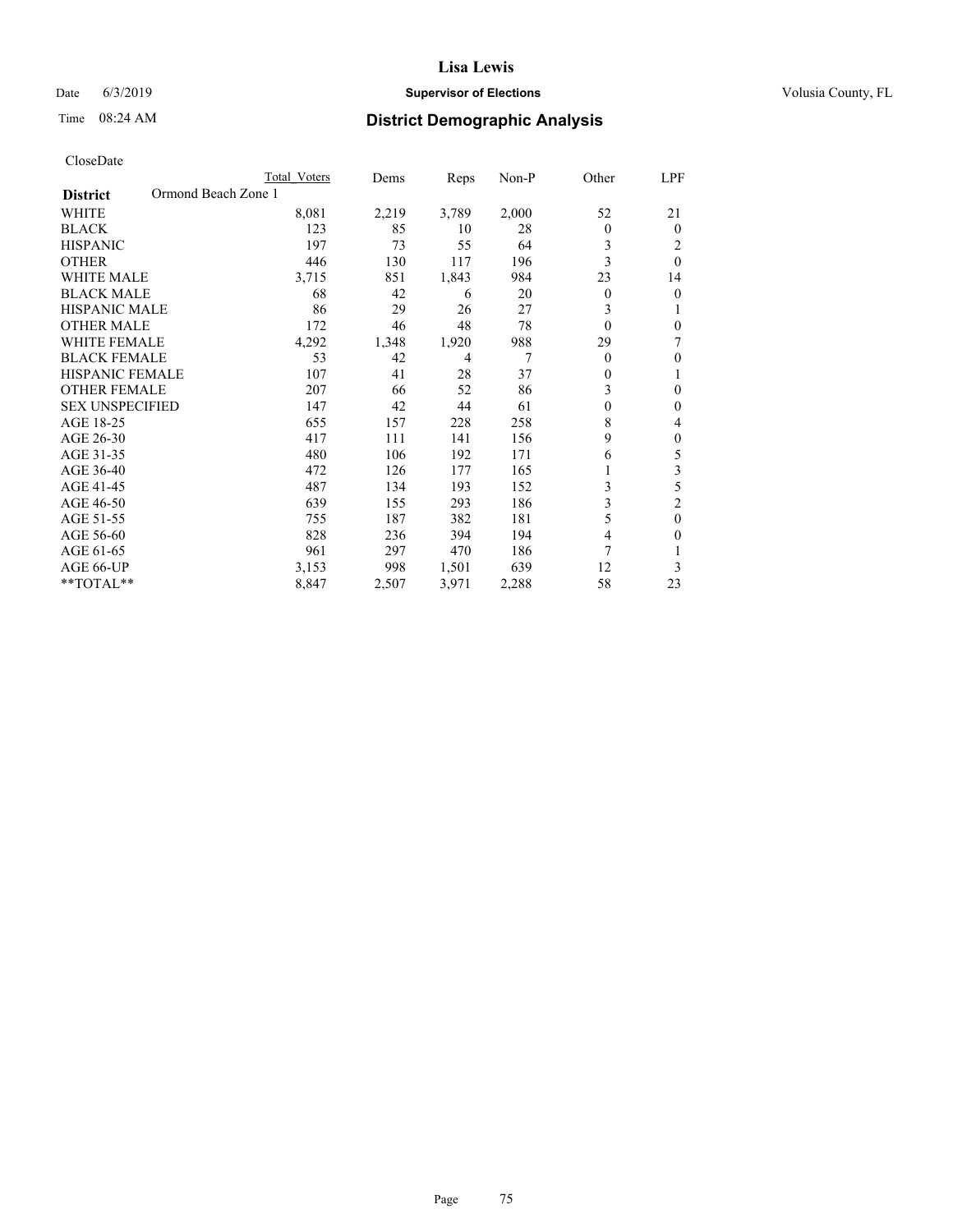# Date 6/3/2019 **Supervisor of Elections Supervisor of Elections** Volusia County, FL

# Time 08:24 AM **District Demographic Analysis**

|                                        | Total Voters | Dems  | Reps  | Non-P | Other          | LPF            |
|----------------------------------------|--------------|-------|-------|-------|----------------|----------------|
| Ormond Beach Zone 2<br><b>District</b> |              |       |       |       |                |                |
| WHITE                                  | 6,104        | 1,958 | 2,325 | 1,756 | 47             | 18             |
| <b>BLACK</b>                           | 404          | 320   | 16    | 67    |                | $\theta$       |
| <b>HISPANIC</b>                        | 247          | 108   | 46    | 89    | 3              | 1              |
| <b>OTHER</b>                           | 411          | 143   | 89    | 175   | $\overline{2}$ | $\overline{2}$ |
| <b>WHITE MALE</b>                      | 2,703        | 722   | 1,137 | 811   | 20             | 13             |
| <b>BLACK MALE</b>                      | 159          | 116   | 8     | 34    |                | $\mathbf{0}$   |
| HISPANIC MALE                          | 86           | 37    | 24    | 24    |                | $\mathbf{0}$   |
| <b>OTHER MALE</b>                      | 146          | 45    | 32    | 65    | 2              | 2              |
| <b>WHITE FEMALE</b>                    | 3,326        | 1,215 | 1,169 | 911   | 26             | 5              |
| <b>BLACK FEMALE</b>                    | 239          | 199   | 8     | 32    | 0              | $\theta$       |
| <b>HISPANIC FEMALE</b>                 | 153          | 70    | 20    | 60    | 2              | 1              |
| <b>OTHER FEMALE</b>                    | 171          | 71    | 45    | 55    | $\theta$       | 0              |
| <b>SEX UNSPECIFIED</b>                 | 183          | 54    | 33    | 95    |                | $\theta$       |
| AGE 18-25                              | 596          | 168   | 158   | 257   | 8              | 5              |
| AGE 26-30                              | 499          | 172   | 122   | 199   | 4              | $\overline{2}$ |
| AGE 31-35                              | 430          | 142   | 117   | 170   |                | $\theta$       |
| AGE 36-40                              | 386          | 113   | 103   | 161   | 6              | 3              |
| AGE 41-45                              | 422          | 148   | 113   | 152   | 4              | 5              |
| AGE 46-50                              | 542          | 161   | 207   | 168   | 5              |                |
| AGE 51-55                              | 653          | 199   | 262   | 183   | 6              | 3              |
| AGE 56-60                              | 696          | 236   | 262   | 193   | 4              |                |
| AGE 61-65                              | 722          | 275   | 269   | 171   | 6              | 1              |
| AGE 66-UP                              | 2,220        | 915   | 863   | 433   | 9              | $\Omega$       |
| **TOTAL**                              | 7,166        | 2,529 | 2,476 | 2,087 | 53             | 21             |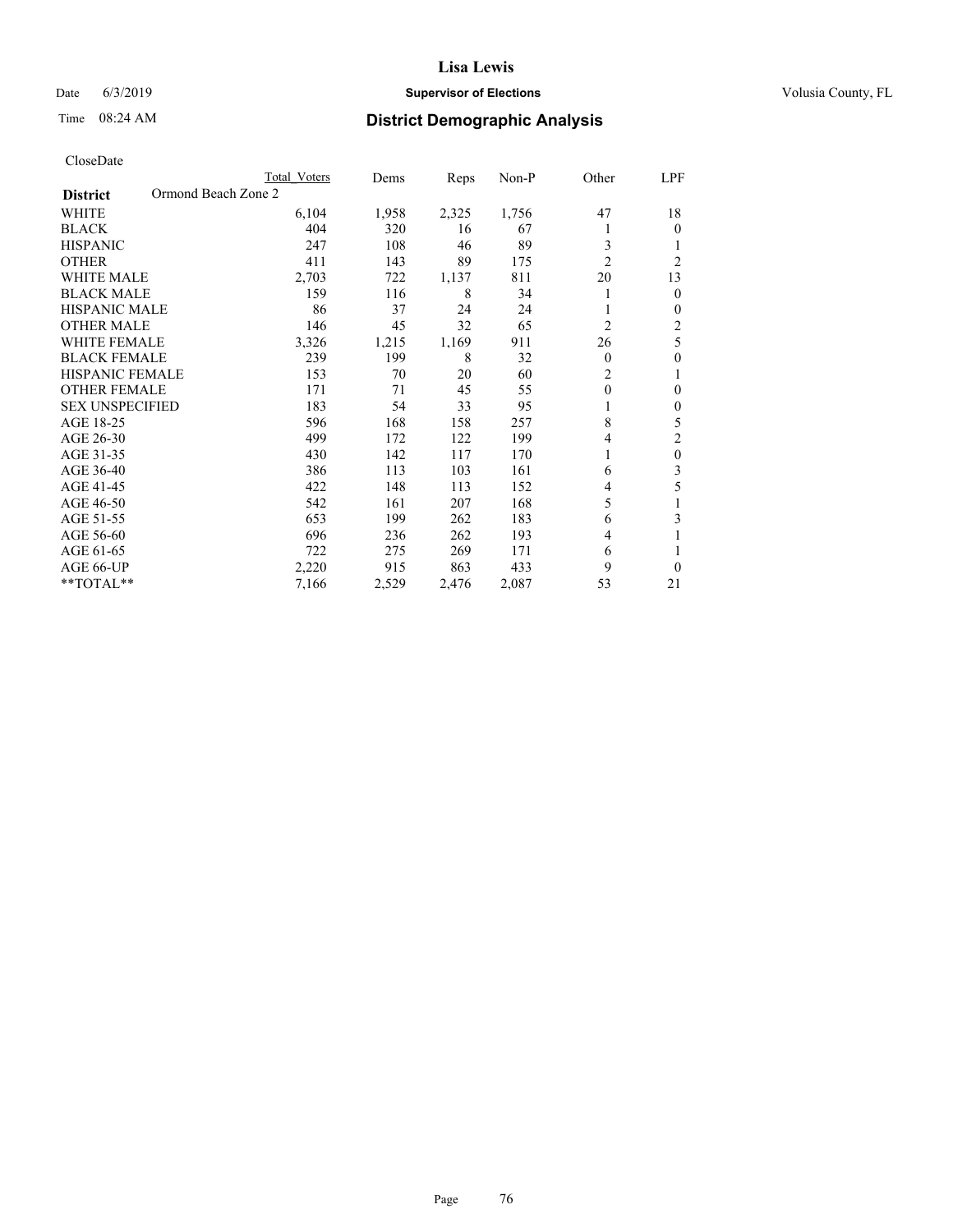# Date 6/3/2019 **Supervisor of Elections Supervisor of Elections** Volusia County, FL

# Time 08:24 AM **District Demographic Analysis**

|                                        | Total Voters | Dems  | Reps  | $Non-P$ | Other          | LPF          |
|----------------------------------------|--------------|-------|-------|---------|----------------|--------------|
| Ormond Beach Zone 3<br><b>District</b> |              |       |       |         |                |              |
| WHITE                                  | 7,566        | 1,934 | 3,756 | 1,806   | 50             | 20           |
| <b>BLACK</b>                           | 346          | 267   | 15    | 60      | 3              | 1            |
| <b>HISPANIC</b>                        | 295          | 91    | 81    | 119     | 3              |              |
| <b>OTHER</b>                           | 570          | 175   | 135   | 255     | 4              |              |
| <b>WHITE MALE</b>                      | 3,519        | 769   | 1,844 | 864     | 27             | 15           |
| <b>BLACK MALE</b>                      | 142          | 107   | 7     | 27      |                | $\theta$     |
| <b>HISPANIC MALE</b>                   | 136          | 35    | 41    | 57      | 2              | 1            |
| <b>OTHER MALE</b>                      | 209          | 60    | 50    | 96      | 3              | $\theta$     |
| <b>WHITE FEMALE</b>                    | 3,966        | 1,146 | 1,880 | 912     | 23             | 5            |
| <b>BLACK FEMALE</b>                    | 199          | 157   | 8     | 31      | $\overline{2}$ |              |
| <b>HISPANIC FEMALE</b>                 | 152          | 56    | 38    | 57      | 1              | $\theta$     |
| <b>OTHER FEMALE</b>                    | 274          | 95    | 71    | 108     | 0              | $\mathbf{0}$ |
| <b>SEX UNSPECIFIED</b>                 | 180          | 42    | 48    | 88      |                | 1            |
| AGE 18-25                              | 849          | 221   | 304   | 310     | 9              | 5            |
| AGE 26-30                              | 512          | 154   | 177   | 173     | 4              | 4            |
| AGE 31-35                              | 577          | 173   | 211   | 187     | 5              | 1            |
| AGE 36-40                              | 535          | 124   | 211   | 193     | 3              | 4            |
| AGE 41-45                              | 522          | 121   | 224   | 168     | 5              | 4            |
| AGE 46-50                              | 622          | 148   | 308   | 157     | 6              | 3            |
| AGE 51-55                              | 761          | 187   | 387   | 181     | 5              | 1            |
| AGE 56-60                              | 805          | 230   | 377   | 192     | 6              | $\theta$     |
| AGE 61-65                              | 908          | 271   | 458   | 173     | 6              | $\theta$     |
| AGE 66-UP                              | 2,686        | 838   | 1,330 | 506     | 11             | 1            |
| $*$ TOTAL $*$                          | 8,777        | 2,467 | 3,987 | 2,240   | 60             | 23           |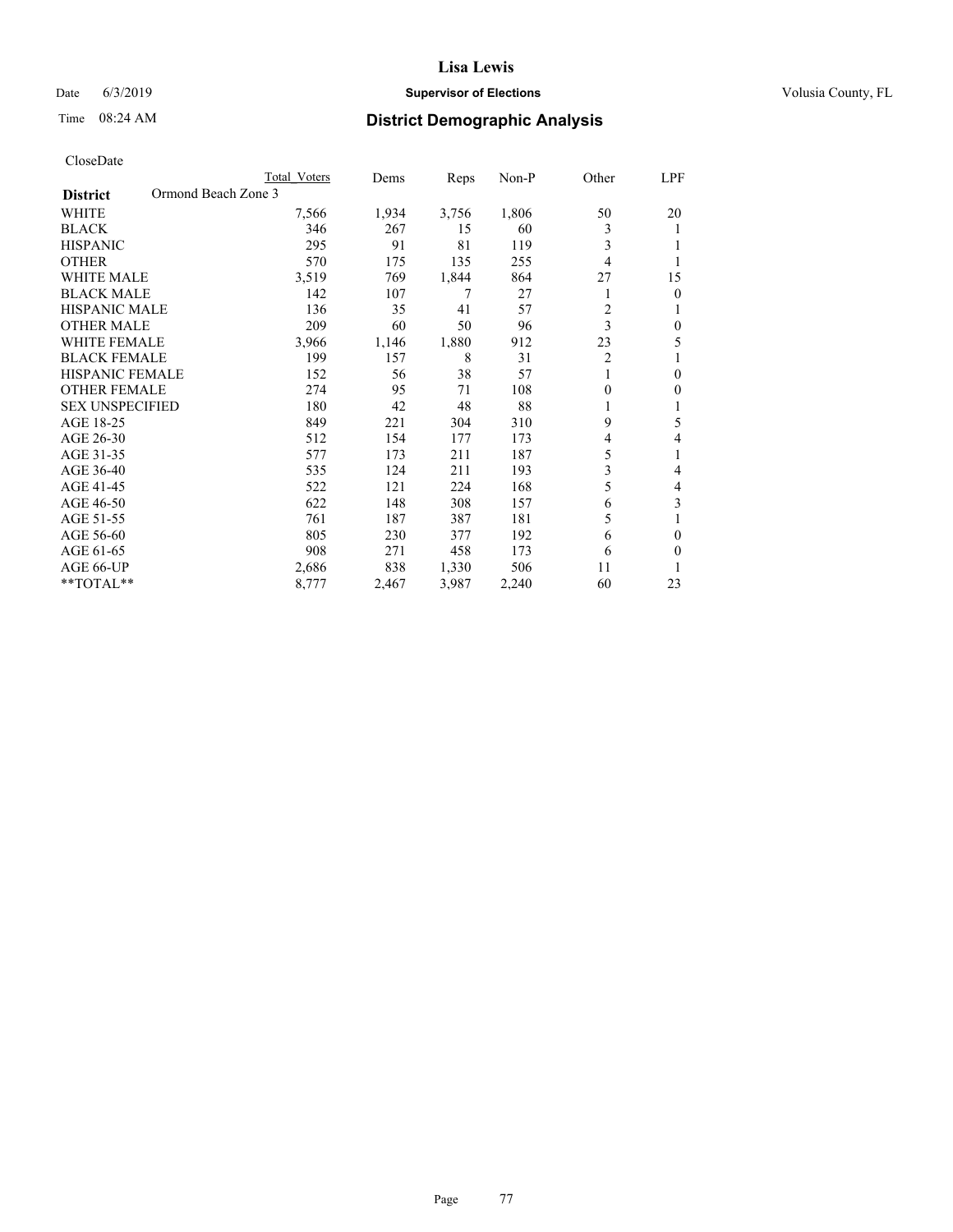# Date 6/3/2019 **Supervisor of Elections Supervisor of Elections** Volusia County, FL

# Time 08:24 AM **District Demographic Analysis**

|                                        | Total Voters | Dems  | Reps  | Non-P | Other          | LPF          |
|----------------------------------------|--------------|-------|-------|-------|----------------|--------------|
| Ormond Beach Zone 4<br><b>District</b> |              |       |       |       |                |              |
| WHITE                                  | 7,187        | 2,140 | 2,997 | 1,980 | 54             | 16           |
| <b>BLACK</b>                           | 260          | 191   | 16    | 52    | $\theta$       | 1            |
| <b>HISPANIC</b>                        | 199          | 84    | 43    | 70    | 2              | $\Omega$     |
| <b>OTHER</b>                           | 401          | 104   | 105   | 189   | 3              | $\theta$     |
| <b>WHITE MALE</b>                      | 3,129        | 798   | 1,345 | 951   | 24             | 11           |
| <b>BLACK MALE</b>                      | 124          | 88    | 6     | 29    | $\theta$       | 1            |
| <b>HISPANIC MALE</b>                   | 93           | 36    | 22    | 34    |                | $\theta$     |
| <b>OTHER MALE</b>                      | 162          | 38    | 39    | 83    | $\overline{2}$ | $\mathbf{0}$ |
| <b>WHITE FEMALE</b>                    | 3,975        | 1,324 | 1,616 | 1,000 | 30             | 5            |
| <b>BLACK FEMALE</b>                    | 131          | 99    | 9     | 23    | $\theta$       | $\theta$     |
| <b>HISPANIC FEMALE</b>                 | 104          | 47    | 21    | 35    |                | $\Omega$     |
| <b>OTHER FEMALE</b>                    | 158          | 50    | 41    | 66    |                | $\theta$     |
| <b>SEX UNSPECIFIED</b>                 | 171          | 39    | 62    | 70    | 0              | $\theta$     |
| AGE 18-25                              | 542          | 152   | 150   | 233   | 6              | 1            |
| AGE 26-30                              | 462          | 125   | 155   | 175   | 5              | 2            |
| AGE 31-35                              | 443          | 148   | 112   | 177   | $\overline{c}$ | 4            |
| AGE 36-40                              | 376          | 95    | 121   | 153   | 3              | 4            |
| AGE 41-45                              | 335          | 79    | 136   | 116   | $\overline{c}$ | 2            |
| AGE 46-50                              | 435          | 110   | 160   | 161   |                | 3            |
| AGE 51-55                              | 545          | 144   | 234   | 162   | 5              | $\theta$     |
| AGE 56-60                              | 763          | 236   | 321   | 198   | 8              | $\theta$     |
| AGE 61-65                              | 829          | 278   | 346   | 197   | 8              | $\theta$     |
| AGE 66-UP                              | 3,317        | 1,152 | 1,426 | 719   | 19             |              |
| **TOTAL**                              | 8,047        | 2,519 | 3,161 | 2,291 | 59             | 17           |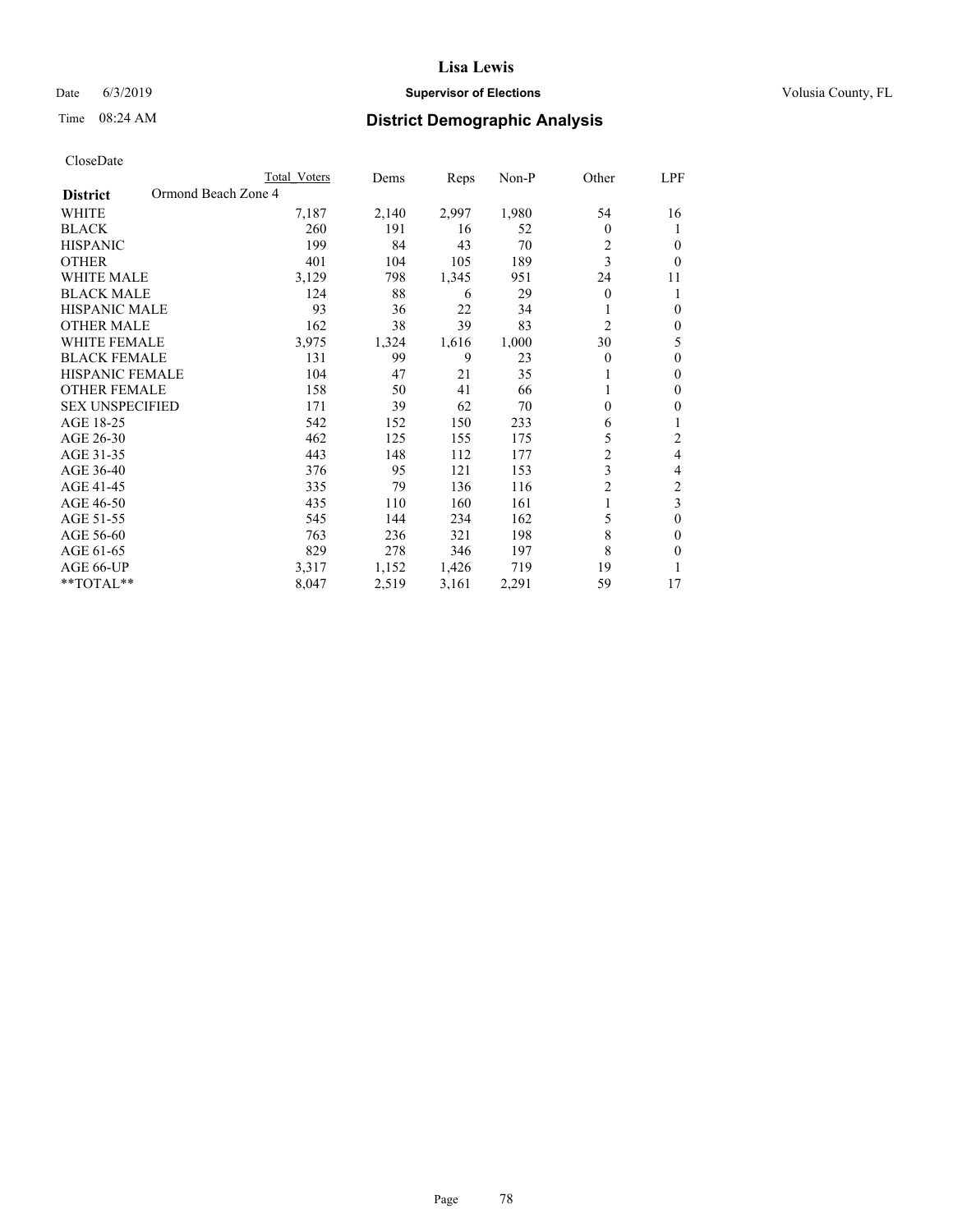# Date 6/3/2019 **Supervisor of Elections Supervisor of Elections** Volusia County, FL

# Time 08:24 AM **District Demographic Analysis**

| CloseDate |
|-----------|
|-----------|

|                        |         | Total Voters | Dems | Reps         | Non-P | Other | LPF          |
|------------------------|---------|--------------|------|--------------|-------|-------|--------------|
| <b>District</b>        | Pierson |              |      |              |       |       |              |
| WHITE                  |         | 583          | 164  | 296          | 115   | 4     | 4            |
| <b>BLACK</b>           |         | 46           | 38   | 1            | 7     | 0     | $\Omega$     |
| <b>HISPANIC</b>        |         | 180          | 81   | 12           | 87    | 0     | 0            |
| <b>OTHER</b>           |         | 33           | 7    | 7            | 19    | 0     | 0            |
| <b>WHITE MALE</b>      |         | 288          | 77   | 144          | 60    | 3     | 4            |
| <b>BLACK MALE</b>      |         | 21           | 18   | 1            | 2     | 0     | $\mathbf{0}$ |
| <b>HISPANIC MALE</b>   |         | 90           | 44   | 6            | 40    | 0     | 0            |
| <b>OTHER MALE</b>      |         | 18           | 3    | 5            | 10    | 0     | 0            |
| <b>WHITE FEMALE</b>    |         | 290          | 87   | 148          | 54    |       | 0            |
| <b>BLACK FEMALE</b>    |         | 25           | 20   | $\mathbf{0}$ | 5     | 0     | 0            |
| <b>HISPANIC FEMALE</b> |         | 85           | 35   | 6            | 44    | 0     | 0            |
| <b>OTHER FEMALE</b>    |         | 8            | 3    | 1            | 4     | 0     | 0            |
| <b>SEX UNSPECIFIED</b> |         | 17           | 3    | 5            | 9     | 0     | 0            |
| AGE 18-25              |         | 114          | 32   | 27           | 54    | 0     |              |
| AGE 26-30              |         | 78           | 30   | 19           | 28    | 0     |              |
| AGE 31-35              |         | 63           | 21   | 21           | 21    | 0     | 0            |
| AGE 36-40              |         | 60           | 14   | 19           | 26    | 0     |              |
| AGE 41-45              |         | 48           | 12   | 18           | 17    | 0     |              |
| AGE 46-50              |         | 59           | 19   | 22           | 18    | 0     | 0            |
| AGE 51-55              |         | 54           | 16   | 24           | 13    |       | 0            |
| AGE 56-60              |         | 80           | 30   | 32           | 17    |       | 0            |
| AGE 61-65              |         | 103          | 37   | 48           | 18    | 0     | 0            |
| AGE 66-UP              |         | 183          | 79   | 86           | 16    | 2     | 0            |
| **TOTAL**              |         | 842          | 290  | 316          | 228   | 4     | 4            |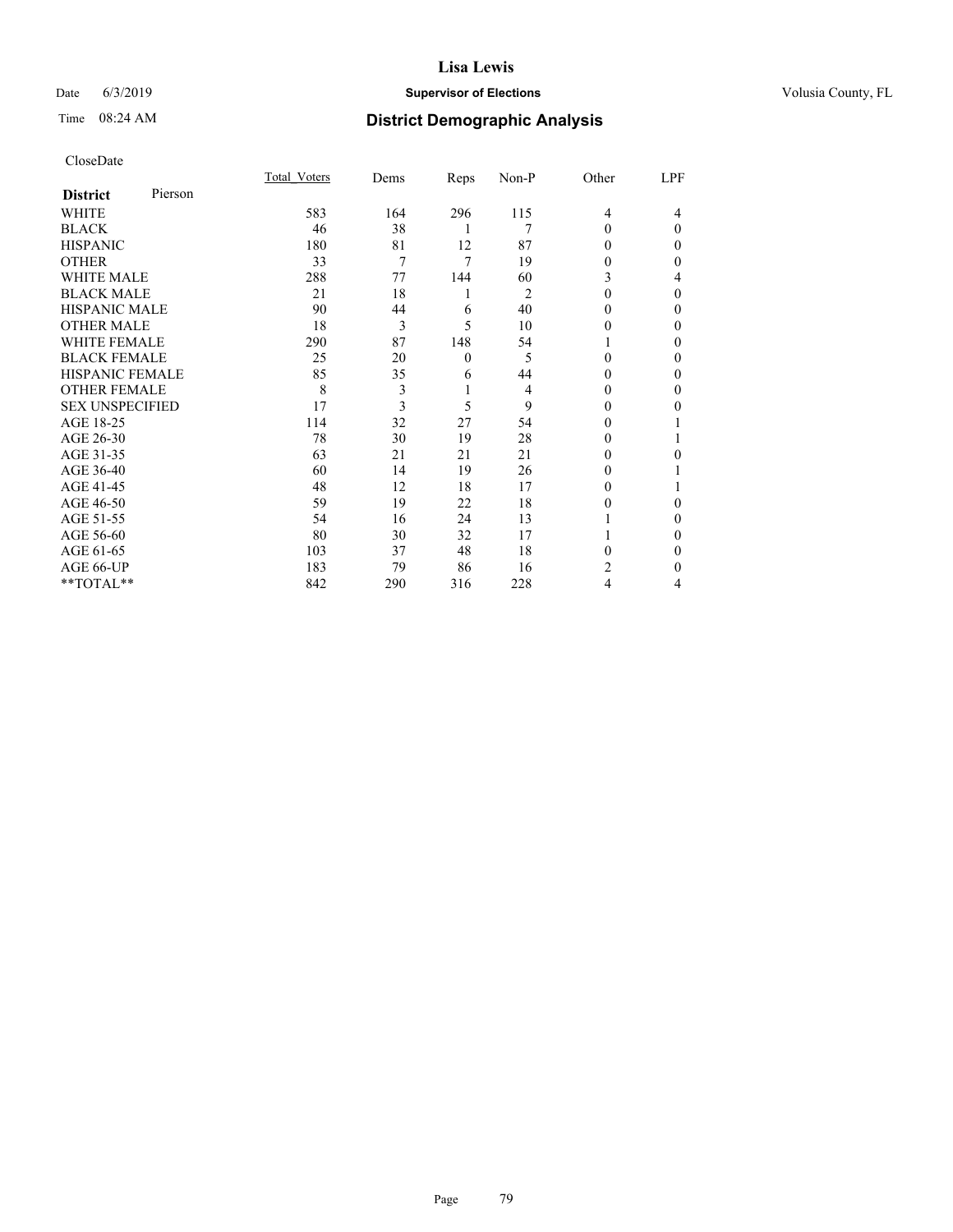# Date 6/3/2019 **Supervisor of Elections Supervisor of Elections** Volusia County, FL

# Time 08:24 AM **District Demographic Analysis**

|                        |             | Total Voters | Dems | Reps           | Non-P    | Other  | LPF            |
|------------------------|-------------|--------------|------|----------------|----------|--------|----------------|
| <b>District</b>        | Ponce Inlet |              |      |                |          |        |                |
| WHITE                  |             | 2,997        | 676  | 1,589          | 692      | 32     | 8              |
| <b>BLACK</b>           |             | 11           | 3    | 4              | 4        | 0      | $\theta$       |
| <b>HISPANIC</b>        |             | 62           | 14   | 26             | 21       | 0      | T              |
| <b>OTHER</b>           |             | 110          | 29   | 43             | 38       | 0      | $\theta$       |
| <b>WHITE MALE</b>      |             | 1,453        | 271  | 796            | 366      | 15     | 5              |
| <b>BLACK MALE</b>      |             | 7            | 1    | 2              | 4        | 0      | $\theta$       |
| <b>HISPANIC MALE</b>   |             | 24           | 5    | 11             | 8        | $_{0}$ | $\theta$       |
| <b>OTHER MALE</b>      |             | 43           | 13   | 17             | 13       | 0      | $\mathbf{0}$   |
| <b>WHITE FEMALE</b>    |             | 1,518        | 397  | 785            | 316      | 17     | 3              |
| <b>BLACK FEMALE</b>    |             | 4            | 2    | $\overline{2}$ | $\theta$ | 0      | $\theta$       |
| <b>HISPANIC FEMALE</b> |             | 38           | 9    | 15             | 13       | 0      | 1              |
| <b>OTHER FEMALE</b>    |             | 43           | 12   | 16             | 15       | 0      | $\theta$       |
| <b>SEX UNSPECIFIED</b> |             | 50           | 12   | 18             | 20       | 0      | $\mathbf{0}$   |
| AGE 18-25              |             | 159          | 30   | 62             | 62       | 4      |                |
| AGE 26-30              |             | 90           | 19   | 34             | 34       |        | 2              |
| AGE 31-35              |             | 68           | 19   | 28             | 21       | 0      | $\theta$       |
| AGE 36-40              |             | 89           | 21   | 36             | 32       | 0      | $\mathbf{0}$   |
| AGE 41-45              |             | 103          | 13   | 50             | 39       |        | $\theta$       |
| AGE 46-50              |             | 155          | 41   | 72             | 38       | 2      | 2              |
| AGE 51-55              |             | 215          | 39   | 116            | 57       |        | $\overline{2}$ |
| AGE 56-60              |             | 352          | 81   | 198            | 71       |        |                |
| AGE 61-65              |             | 432          | 92   | 236            | 91       | 13     | $\theta$       |
| AGE 66-UP              |             | 1,517        | 367  | 830            | 310      | 9      |                |
| **TOTAL**              |             | 3,180        | 722  | 1,662          | 755      | 32     | 9              |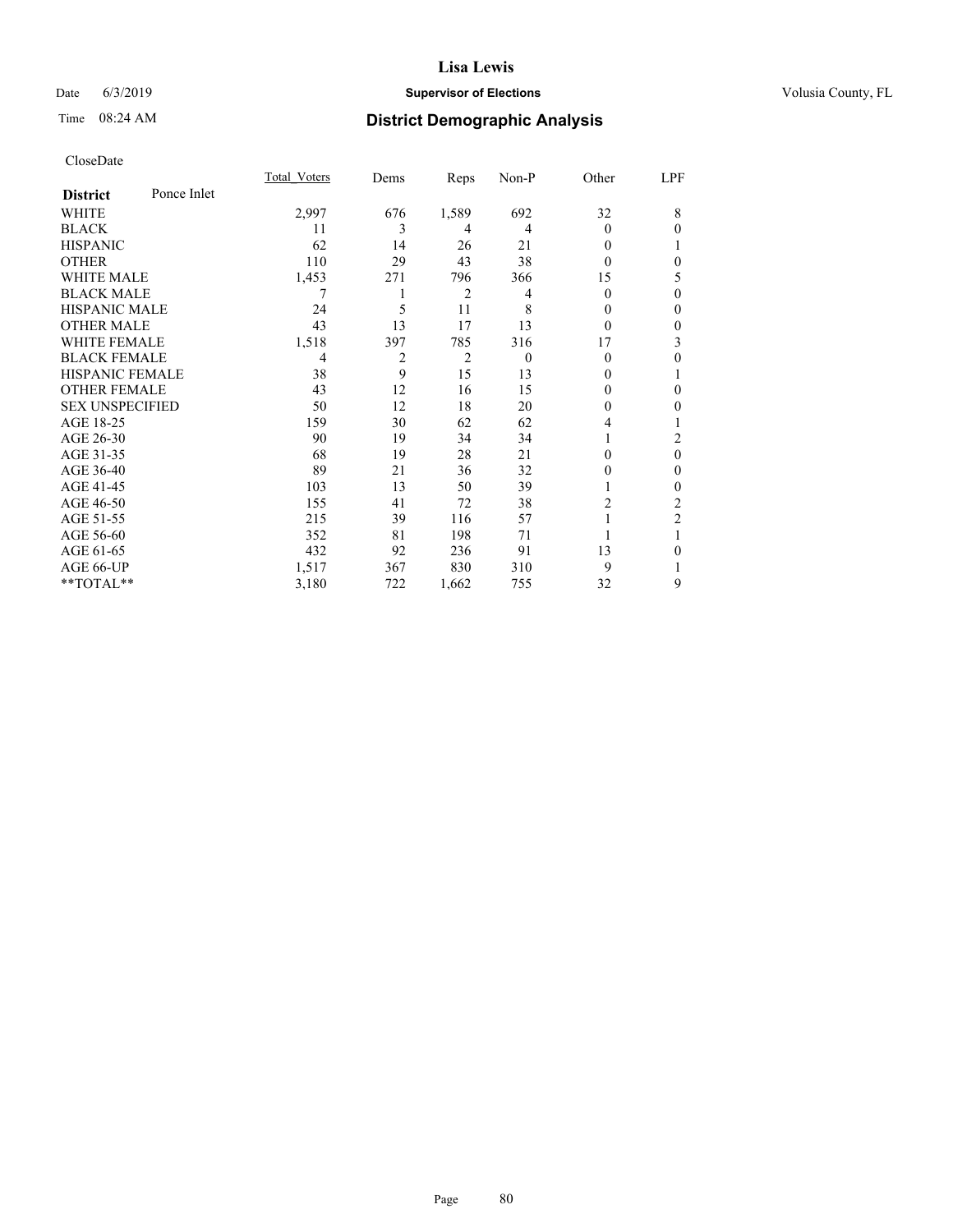# Date 6/3/2019 **Supervisor of Elections Supervisor of Elections** Volusia County, FL

# Time 08:24 AM **District Demographic Analysis**

|                        | Total Voters           | Dems  | Reps  | Non-P | Other          | LPF            |
|------------------------|------------------------|-------|-------|-------|----------------|----------------|
| <b>District</b>        | Port Orange District 1 |       |       |       |                |                |
| WHITE                  | 8,662                  | 2,664 | 3,138 | 2,765 | 72             | 23             |
| <b>BLACK</b>           | 206                    | 140   | 15    | 48    | 3              | $\mathbf{0}$   |
| <b>HISPANIC</b>        | 352                    | 124   | 71    | 153   | 3              |                |
| <b>OTHER</b>           | 412                    | 115   | 93    | 196   | 6              | $\overline{2}$ |
| <b>WHITE MALE</b>      | 3,932                  | 1,008 | 1,560 | 1,316 | 34             | 14             |
| <b>BLACK MALE</b>      | 91                     | 59    | 10    | 20    | 2              | $\mathbf{0}$   |
| <b>HISPANIC MALE</b>   | 155                    | 54    | 31    | 69    | 1              | $\mathbf{0}$   |
| <b>OTHER MALE</b>      | 138                    | 32    | 31    | 71    | $\overline{c}$ | $\overline{2}$ |
| <b>WHITE FEMALE</b>    | 4,614                  | 1,630 | 1,534 | 1,403 | 38             | 9              |
| <b>BLACK FEMALE</b>    | 112                    | 79    | 5     | 27    |                | $\theta$       |
| <b>HISPANIC FEMALE</b> | 186                    | 67    | 38    | 78    | $\overline{2}$ |                |
| <b>OTHER FEMALE</b>    | 177                    | 59    | 53    | 64    | 1              | $\theta$       |
| <b>SEX UNSPECIFIED</b> | 227                    | 55    | 55    | 114   | 3              | $\theta$       |
| AGE 18-25              | 778                    | 225   | 159   | 370   | 20             | 4              |
| AGE 26-30              | 653                    | 180   | 170   | 290   | 11             | 2              |
| AGE 31-35              | 575                    | 175   | 132   | 259   | 5              | 4              |
| AGE 36-40              | 566                    | 154   | 169   | 234   | $\overline{4}$ | 5              |
| AGE 41-45              | 544                    | 148   | 160   | 223   | 6              | 7              |
| AGE 46-50              | 631                    | 192   | 209   | 226   | 3              |                |
| AGE 51-55              | 800                    | 229   | 300   | 266   | 5              | 0              |
| AGE 56-60              | 1,011                  | 322   | 372   | 307   | 9              |                |
| AGE 61-65              | 1,052                  | 375   | 421   | 253   | 3              | $\theta$       |
| AGE 66-UP              | 3,022                  | 1,043 | 1,225 | 734   | 18             | 2              |
| **TOTAL**              | 9,632                  | 3,043 | 3,317 | 3,162 | 84             | 26             |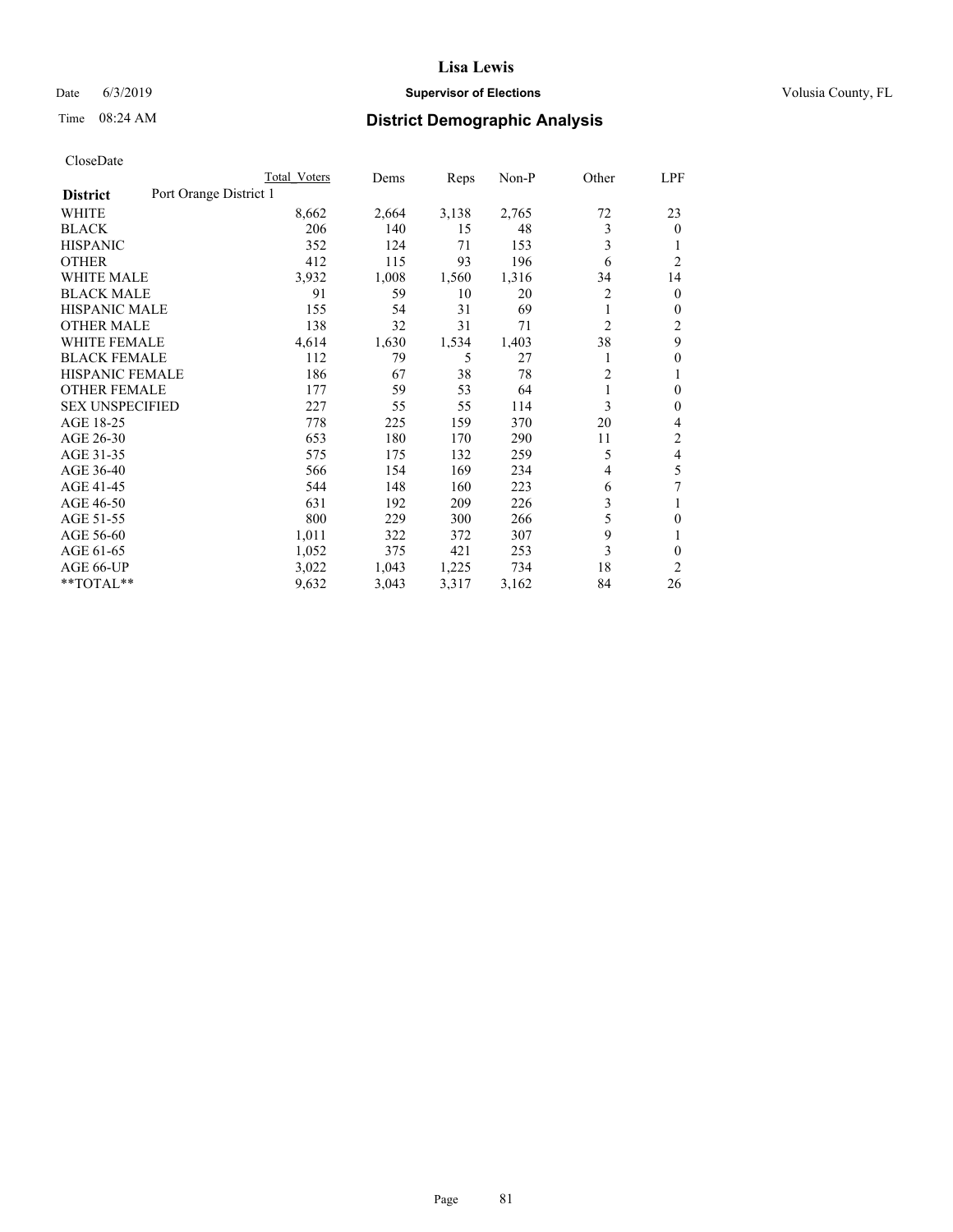# Date 6/3/2019 **Supervisor of Elections Supervisor of Elections** Volusia County, FL

# Time 08:24 AM **District Demographic Analysis**

|                                           | Total Voters | Dems  | Reps  | $Non-P$ | Other          | LPF            |
|-------------------------------------------|--------------|-------|-------|---------|----------------|----------------|
| Port Orange District 2<br><b>District</b> |              |       |       |         |                |                |
| WHITE                                     | 9,040        | 2,685 | 3,609 | 2,645   | 75             | 26             |
| <b>BLACK</b>                              | 469          | 347   | 21    | 95      | 4              | 2              |
| <b>HISPANIC</b>                           | 434          | 167   | 91    | 171     | 5              | $\theta$       |
| <b>OTHER</b>                              | 555          | 182   | 108   | 258     | 5              | $\overline{c}$ |
| <b>WHITE MALE</b>                         | 4,032        | 1,008 | 1,720 | 1,244   | 43             | 17             |
| <b>BLACK MALE</b>                         | 171          | 119   | 9     | 41      | 2              | 0              |
| <b>HISPANIC MALE</b>                      | 218          | 77    | 53    | 84      | 4              | 0              |
| <b>OTHER MALE</b>                         | 208          | 59    | 49    | 96      | $\overline{2}$ | 2              |
| WHITE FEMALE                              | 4,877        | 1,641 | 1,842 | 1,353   | 32             | 9              |
| <b>BLACK FEMALE</b>                       | 290          | 221   | 12    | 54      | $\overline{2}$ |                |
| <b>HISPANIC FEMALE</b>                    | 211          | 87    | 38    | 85      | 1              | 0              |
| <b>OTHER FEMALE</b>                       | 247          | 96    | 40    | 108     | 3              | 0              |
| <b>SEX UNSPECIFIED</b>                    | 244          | 73    | 66    | 104     | $\theta$       |                |
| AGE 18-25                                 | 939          | 280   | 236   | 399     | 20             | 4              |
| AGE 26-30                                 | 790          | 229   | 230   | 315     | 11             | 5              |
| AGE 31-35                                 | 701          | 209   | 184   | 295     | 7              | 6              |
| AGE 36-40                                 | 636          | 187   | 207   | 239     | $\overline{2}$ |                |
| AGE 41-45                                 | 529          | 144   | 191   | 184     | 5              | 5              |
| AGE 46-50                                 | 618          | 180   | 239   | 190     | 6              | 3              |
| AGE 51-55                                 | 806          | 229   | 318   | 250     | 6              | 3              |
| AGE 56-60                                 | 1,036        | 346   | 413   | 268     |                | $\overline{2}$ |
| AGE 61-65                                 | 1,002        | 333   | 421   | 245     | 3              | $\theta$       |
| AGE 66-UP                                 | 3,441        | 1,244 | 1,390 | 784     | 22             | 1              |
| **TOTAL**                                 | 10,498       | 3,381 | 3,829 | 3,169   | 89             | 30             |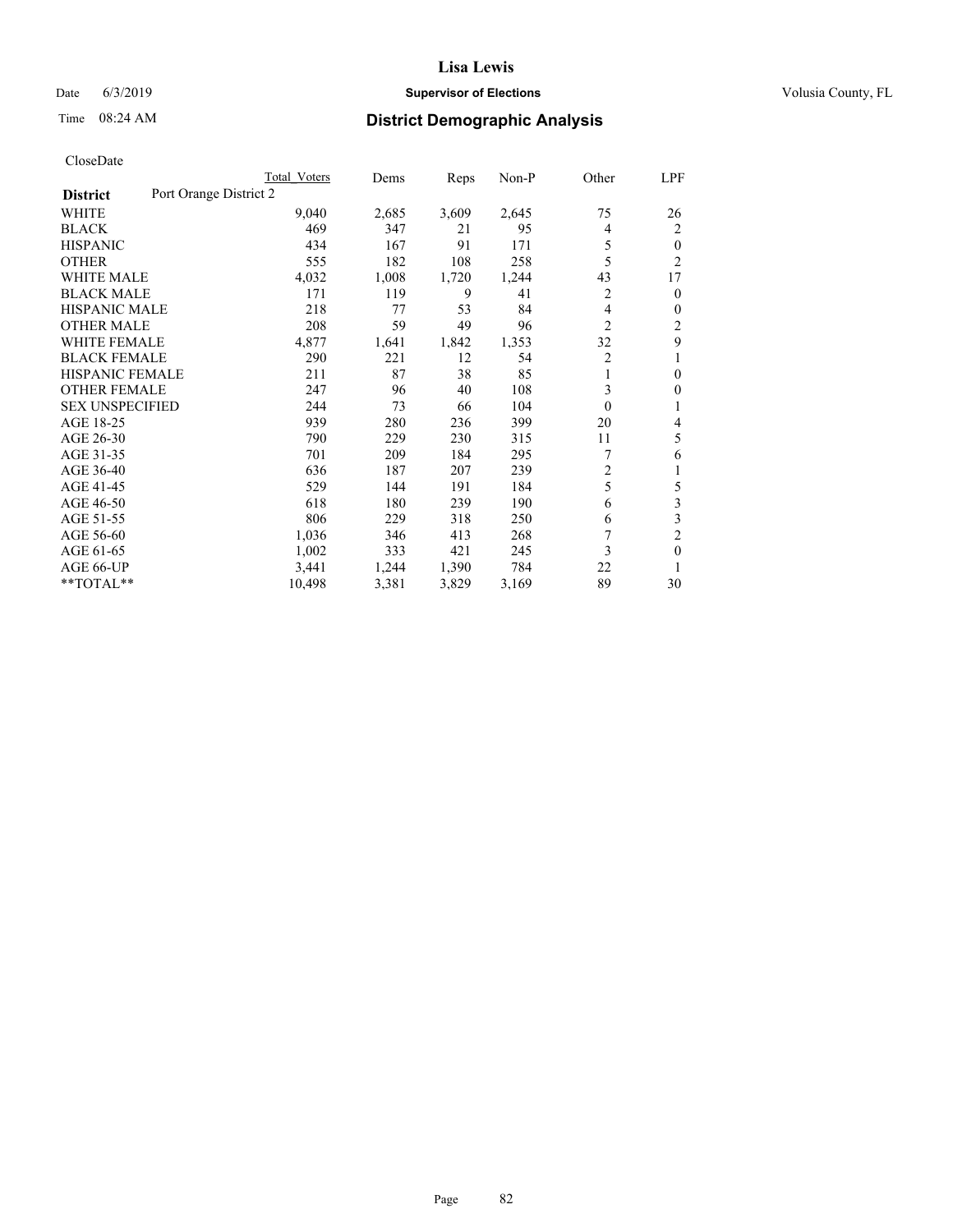### Date 6/3/2019 **Supervisor of Elections Supervisor of Elections** Volusia County, FL

# Time 08:24 AM **District Demographic Analysis**

|                        |                        | Total Voters | Dems  | Reps  | Non-P | Other          | LPF            |
|------------------------|------------------------|--------------|-------|-------|-------|----------------|----------------|
| <b>District</b>        | Port Orange District 3 |              |       |       |       |                |                |
| WHITE                  |                        | 11,139       | 2,992 | 4,862 | 3,140 | 110            | 35             |
| <b>BLACK</b>           |                        | 424          | 315   | 18    | 88    | 2              | 1              |
| <b>HISPANIC</b>        |                        | 512          | 178   | 112   | 216   | 2              | 4              |
| <b>OTHER</b>           |                        | 683          | 205   | 177   | 297   | 4              | $\theta$       |
| <b>WHITE MALE</b>      |                        | 5,030        | 1,136 | 2,309 | 1,498 | 61             | 26             |
| <b>BLACK MALE</b>      |                        | 191          | 134   | 10    | 45    |                | 1              |
| <b>HISPANIC MALE</b>   |                        | 234          | 82    | 62    | 86    | 1              | 3              |
| <b>OTHER MALE</b>      |                        | 267          | 85    | 67    | 113   | 2              | $\mathbf{0}$   |
| WHITE FEMALE           |                        | 5,959        | 1,819 | 2,488 | 1,597 | 47             | 8              |
| <b>BLACK FEMALE</b>    |                        | 229          | 177   | 8     | 43    |                | $\mathbf{0}$   |
| <b>HISPANIC FEMALE</b> |                        | 269          | 93    | 48    | 126   |                | 1              |
| <b>OTHER FEMALE</b>    |                        | 301          | 101   | 86    | 112   | $\overline{c}$ | $\theta$       |
| <b>SEX UNSPECIFIED</b> |                        | 278          | 63    | 91    | 121   | $\overline{2}$ | 1              |
| AGE 18-25              |                        | 1,142        | 290   | 369   | 454   | 24             | 5              |
| AGE 26-30              |                        | 922          | 248   | 297   | 364   | 10             | 3              |
| AGE 31-35              |                        | 836          | 219   | 289   | 314   | 9              | 5              |
| AGE 36-40              |                        | 864          | 234   | 288   | 327   | 10             | 5              |
| AGE 41-45              |                        | 750          | 224   | 276   | 238   | 9              | 3              |
| AGE 46-50              |                        | 868          | 238   | 347   | 274   | 5              | 4              |
| AGE 51-55              |                        | 930          | 262   | 390   | 262   | 9              | 7              |
| AGE 56-60              |                        | 1,055        | 290   | 477   | 279   | 7              | $\overline{2}$ |
| AGE 61-65              |                        | 1,119        | 370   | 484   | 258   | 6              | 1              |
| AGE 66-UP              |                        | 4,272        | 1,315 | 1,952 | 971   | 29             | 5              |
| $*$ TOTAL $*$          |                        | 12,758       | 3,690 | 5,169 | 3,741 | 118            | 40             |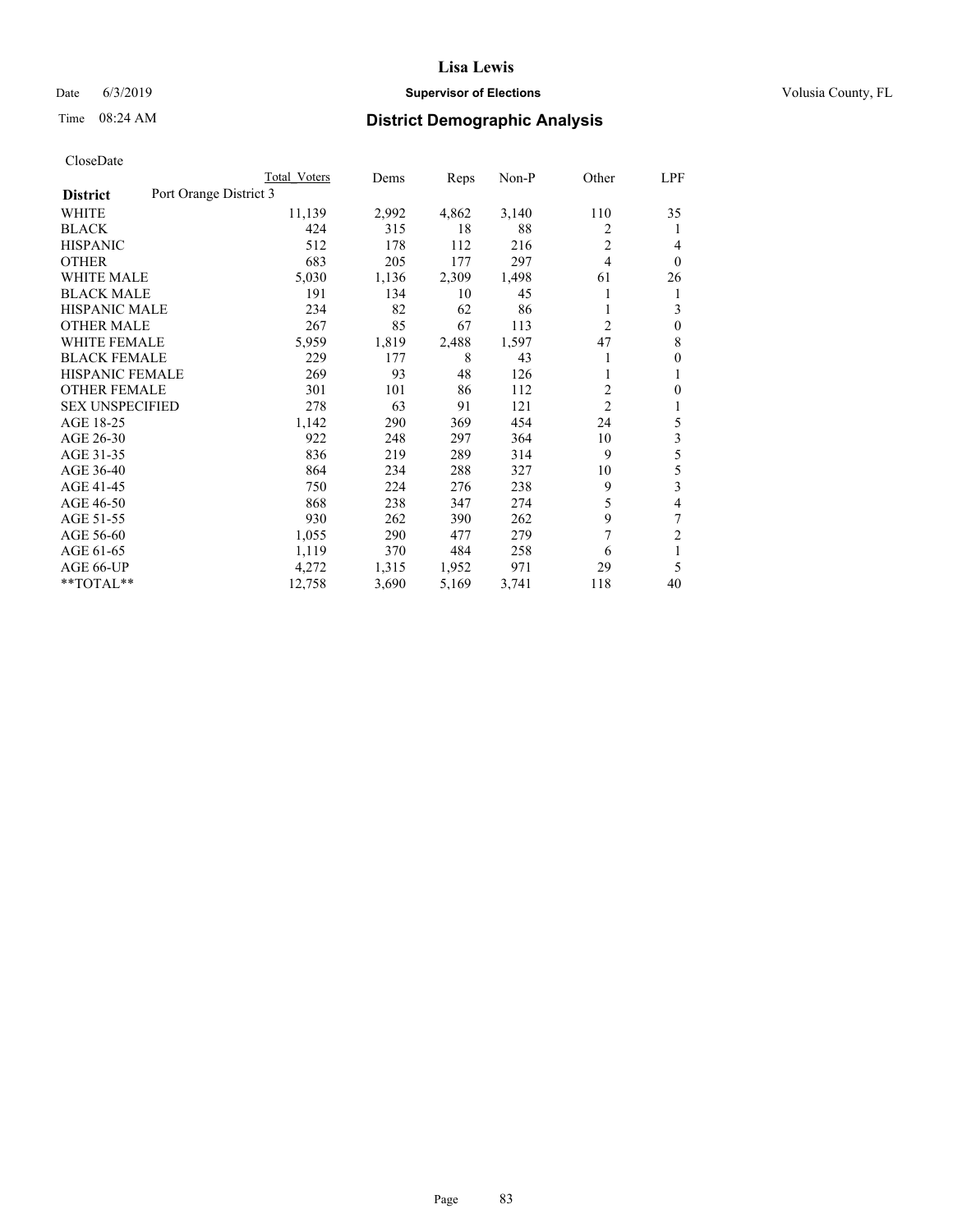# Date 6/3/2019 **Supervisor of Elections Supervisor of Elections** Volusia County, FL

# Time 08:24 AM **District Demographic Analysis**

|                                           | Total Voters | Dems  | Reps  | Non-P | Other    | LPF            |
|-------------------------------------------|--------------|-------|-------|-------|----------|----------------|
| Port Orange District 4<br><b>District</b> |              |       |       |       |          |                |
| WHITE                                     | 10,079       | 2,714 | 4,593 | 2,662 | 78       | 32             |
| <b>BLACK</b>                              | 323          | 230   | 24    | 68    |          | $\theta$       |
| <b>HISPANIC</b>                           | 422          | 159   | 117   | 144   | 1        | 1              |
| <b>OTHER</b>                              | 669          | 224   | 160   | 274   | 9        | $\overline{2}$ |
| <b>WHITE MALE</b>                         | 4,754        | 1,099 | 2,276 | 1,317 | 40       | 22             |
| <b>BLACK MALE</b>                         | 149          | 96    | 17    | 36    | 0        | $\theta$       |
| <b>HISPANIC MALE</b>                      | 181          | 62    | 55    | 64    | 0        | $\mathbf{0}$   |
| <b>OTHER MALE</b>                         | 257          | 84    | 68    | 97    | 6        | $\overline{2}$ |
| WHITE FEMALE                              | 5,184        | 1,584 | 2,257 | 1,295 | 38       | 10             |
| <b>BLACK FEMALE</b>                       | 169          | 131   | 7     | 30    |          | $\mathbf{0}$   |
| <b>HISPANIC FEMALE</b>                    | 233          | 95    | 58    | 78    |          | 1              |
| <b>OTHER FEMALE</b>                       | 298          | 119   | 67    | 109   | 3        | $\theta$       |
| <b>SEX UNSPECIFIED</b>                    | 268          | 57    | 89    | 122   | $\theta$ | $\mathbf{0}$   |
| AGE 18-25                                 | 1,127        | 298   | 365   | 438   | 20       | 6              |
| AGE 26-30                                 | 638          | 190   | 218   | 222   | 4        | 4              |
| AGE 31-35                                 | 699          | 222   | 215   | 245   | 12       | 5              |
| AGE 36-40                                 | 778          | 218   | 265   | 285   | 7        | 3              |
| AGE 41-45                                 | 867          | 216   | 343   | 295   |          | 6              |
| AGE 46-50                                 | 1,041        | 249   | 474   | 308   | 9        | 1              |
| AGE 51-55                                 | 948          | 249   | 455   | 238   | 3        | 3              |
| AGE 56-60                                 | 1,159        | 323   | 558   | 267   | 7        | 4              |
| AGE 61-65                                 | 1,091        | 365   | 510   | 211   | 5        | $\mathbf{0}$   |
| AGE 66-UP                                 | 3,145        | 997   | 1,491 | 639   | 15       | 3              |
| **TOTAL**                                 | 11,493       | 3,327 | 4,894 | 3,148 | 89       | 35             |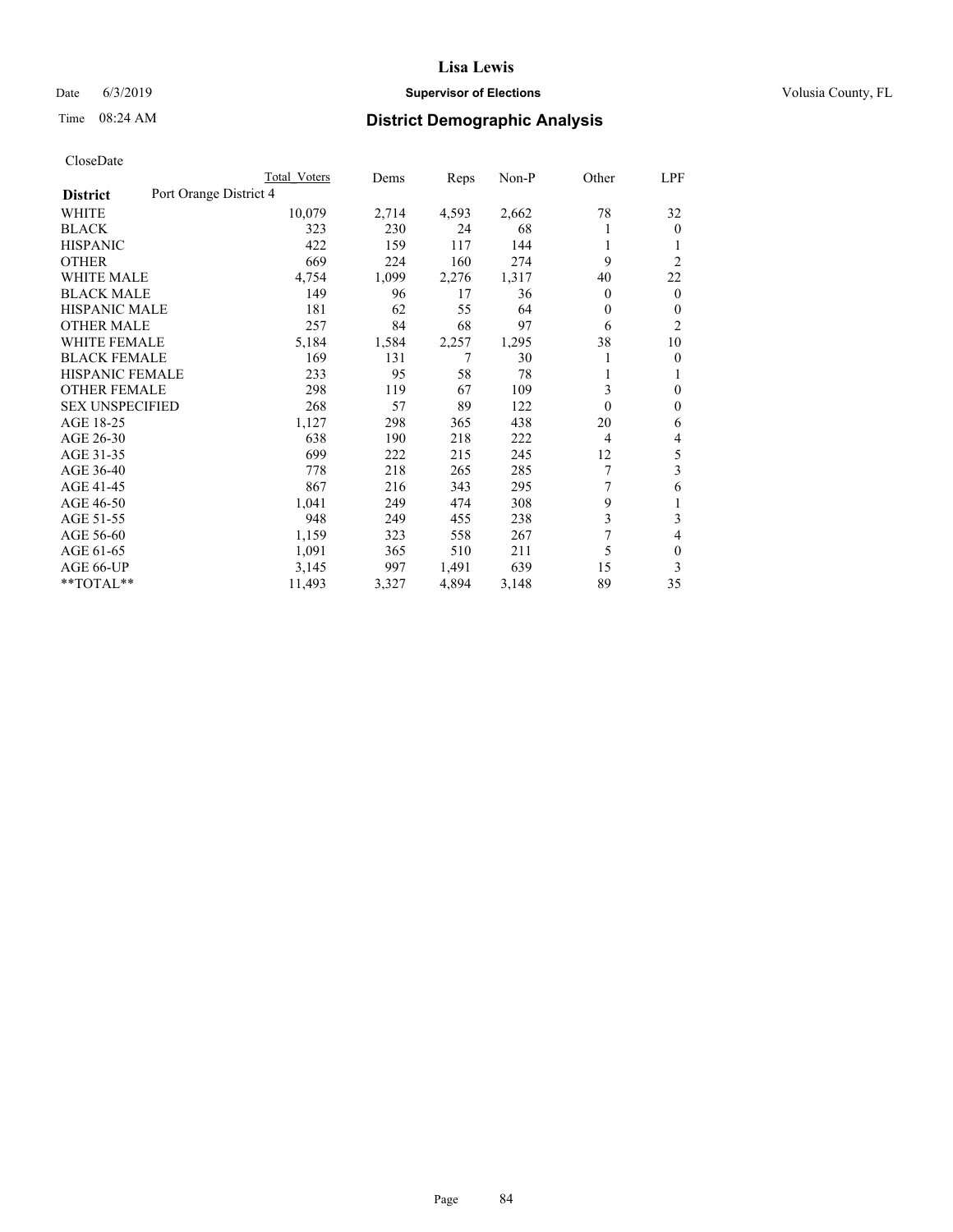# Date 6/3/2019 **Supervisor of Elections Supervisor of Elections** Volusia County, FL

# Time 08:24 AM **District Demographic Analysis**

|                        |               | Total Voters | Dems  | Reps  | Non-P | Other          | LPF            |
|------------------------|---------------|--------------|-------|-------|-------|----------------|----------------|
| <b>District</b>        | South Daytona |              |       |       |       |                |                |
| WHITE                  |               | 7,083        | 2,228 | 2,712 | 2,053 | 70             | 20             |
| <b>BLACK</b>           |               | 716          | 534   | 22    | 157   | 3              | $\mathbf{0}$   |
| <b>HISPANIC</b>        |               | 293          | 119   | 57    | 113   | 4              | $\theta$       |
| <b>OTHER</b>           |               | 421          | 146   | 89    | 184   |                | 1              |
| <b>WHITE MALE</b>      |               | 3,213        | 839   | 1,344 | 989   | 30             | 11             |
| <b>BLACK MALE</b>      |               | 267          | 186   | 11    | 69    |                | $\mathbf{0}$   |
| <b>HISPANIC MALE</b>   |               | 131          | 39    | 33    | 57    | $\overline{2}$ | $\theta$       |
| <b>OTHER MALE</b>      |               | 144          | 50    | 35    | 58    | 1              | $\mathbf{0}$   |
| <b>WHITE FEMALE</b>    |               | 3,786        | 1,370 | 1,341 | 1,027 | 40             | 8              |
| <b>BLACK FEMALE</b>    |               | 442          | 344   | 10    | 86    | 2              | $\mathbf{0}$   |
| <b>HISPANIC FEMALE</b> |               | 153          | 76    | 24    | 51    | $\overline{2}$ | $\mathbf{0}$   |
| <b>OTHER FEMALE</b>    |               | 190          | 74    | 46    | 69    | $\mathbf{0}$   | 1              |
| <b>SEX UNSPECIFIED</b> |               | 187          | 49    | 36    | 101   | $\theta$       | 1              |
| AGE 18-25              |               | 750          | 221   | 171   | 341   | 11             | 6              |
| AGE 26-30              |               | 659          | 211   | 160   | 275   | 10             | 3              |
| AGE 31-35              |               | 601          | 212   | 152   | 226   | 8              | 3              |
| AGE 36-40              |               | 546          | 201   | 131   | 208   | 5              | 1              |
| AGE 41-45              |               | 476          | 145   | 142   | 180   | 8              | 1              |
| AGE 46-50              |               | 591          | 194   | 223   | 170   |                | 3              |
| AGE 51-55              |               | 682          | 240   | 260   | 176   | 4              | $\overline{c}$ |
| AGE 56-60              |               | 921          | 314   | 371   | 230   | 6              | $\mathbf{0}$   |
| AGE 61-65              |               | 900          | 342   | 341   | 209   | 8              | $\theta$       |
| AGE 66-UP              |               | 2,387        | 947   | 929   | 492   | 17             | 2              |
| **TOTAL**              |               | 8,513        | 3,027 | 2,880 | 2,507 | 78             | 21             |